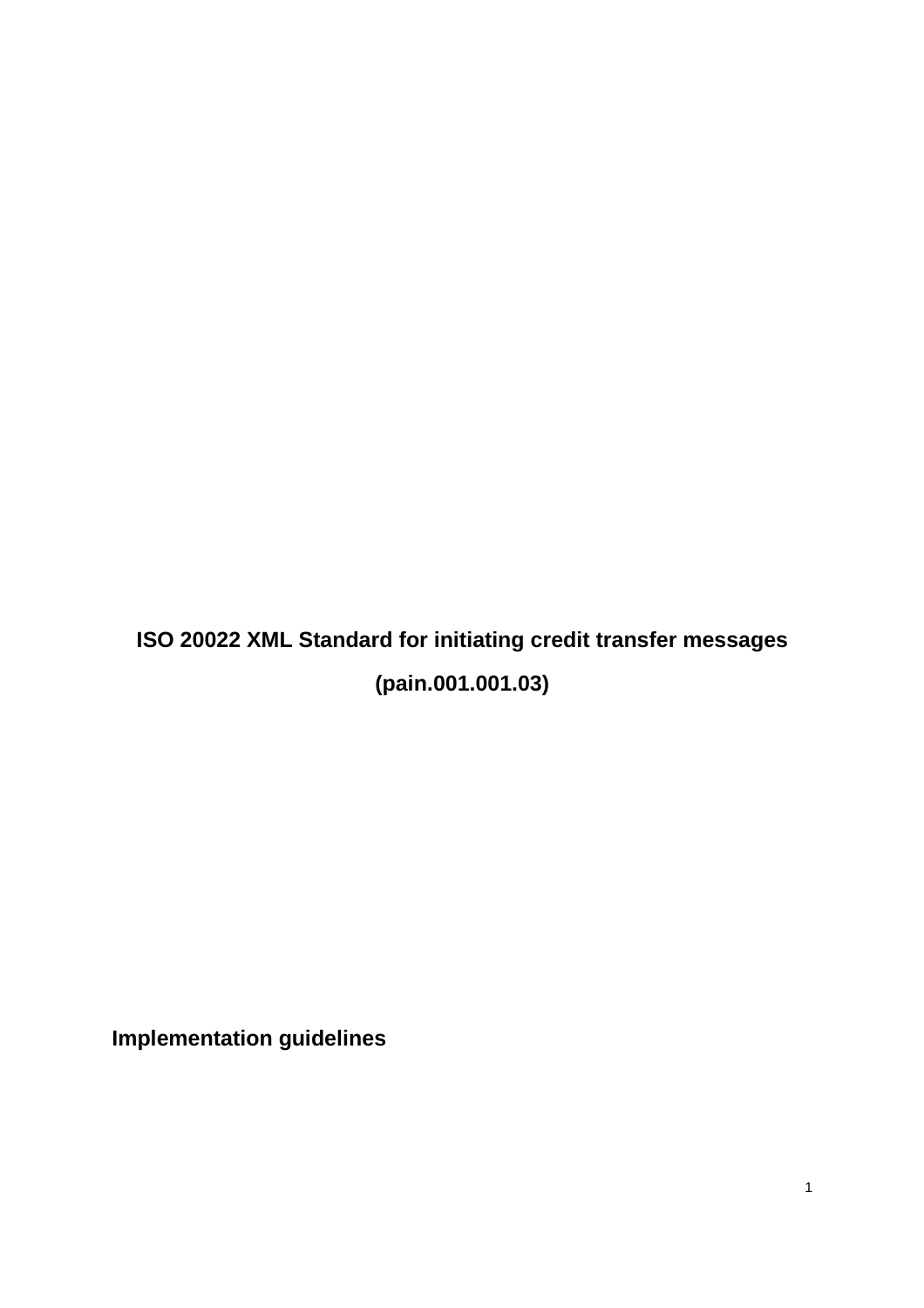# **CONTENTS**

| 1. |                                                                                                 |
|----|-------------------------------------------------------------------------------------------------|
| 2. |                                                                                                 |
| 3. |                                                                                                 |
|    |                                                                                                 |
|    |                                                                                                 |
|    |                                                                                                 |
| 4. |                                                                                                 |
|    |                                                                                                 |
|    |                                                                                                 |
|    |                                                                                                 |
|    |                                                                                                 |
|    |                                                                                                 |
|    |                                                                                                 |
|    |                                                                                                 |
|    | 7.1 Message elements for SEPA credit transfers and credit transfers in HRK under SEPA rules  15 |
|    |                                                                                                 |
|    |                                                                                                 |
|    | 8.1 Description of data population for the payment of salaries, other regular and occasional    |
|    | 8.2 Examples of populating XML messages for SEPA credit transfers and credit transfers in HRK   |
|    | 8.2.1 Payment 1 - national payment transactions in HRK, EUR and cross-border payment            |
|    | 8.2.2 Payment 2 - national payment transactions in HRK - salary payment paid in full 89         |
|    |                                                                                                 |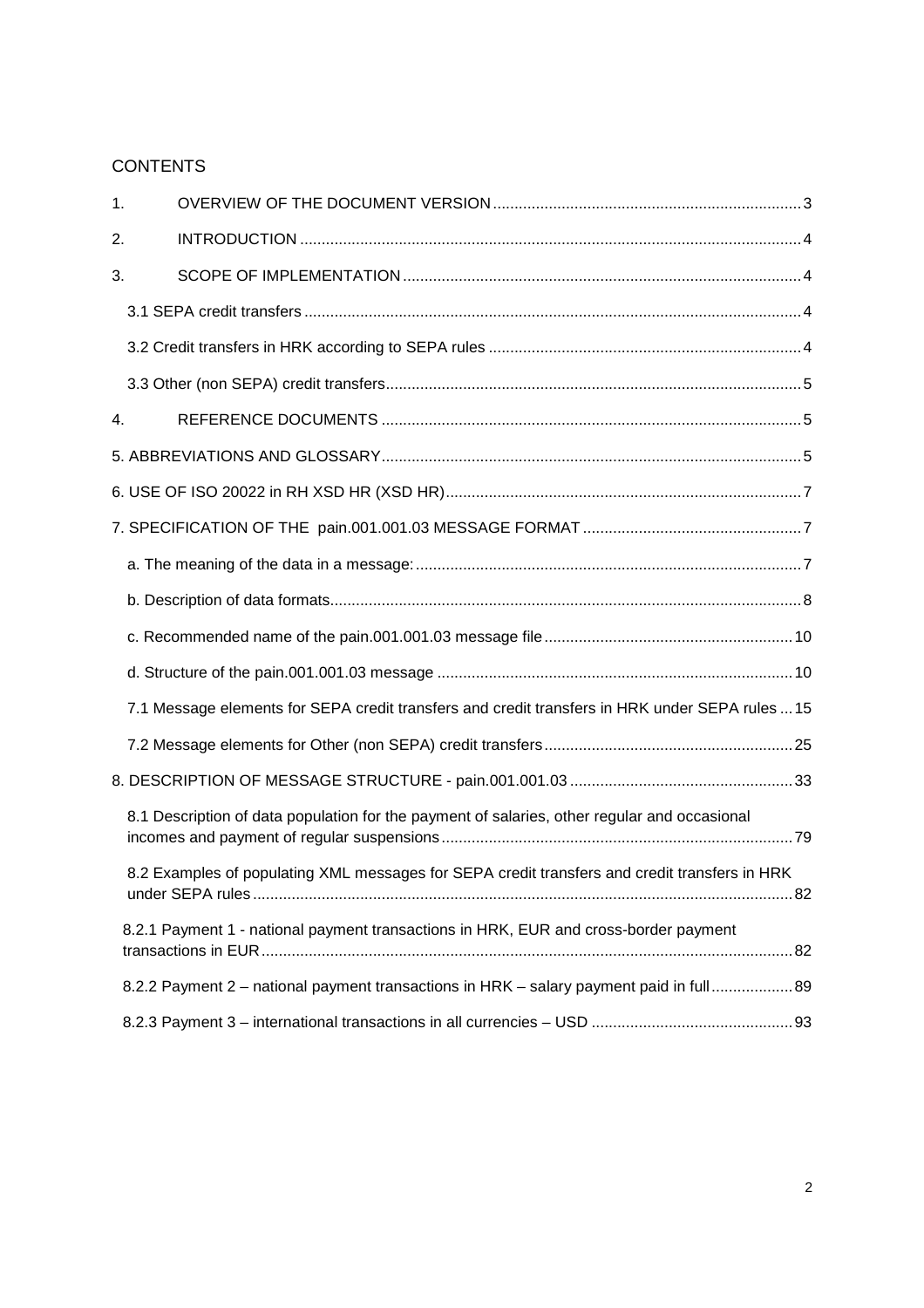# **1. OVERVIEW OF THE DOCUMENT VERSION**

| <b>Version</b> | <b>Status / Change</b>                                                                                                                                                                                                                                                                                                                                                                          | Date        |
|----------------|-------------------------------------------------------------------------------------------------------------------------------------------------------------------------------------------------------------------------------------------------------------------------------------------------------------------------------------------------------------------------------------------------|-------------|
| 1.0            | <b>Publication of the Guidelines</b>                                                                                                                                                                                                                                                                                                                                                            | 18.05.2015. |
| 1.1            | Guidelines new version – new date of use, new way of<br>handling information of the debtor and the creditor; rename<br>of fields 2.1, a change in the procedure of the order for<br>payment of salaries (introduction of the HR69 and update<br>Description of payment), rules for populating Charge<br>Bearer for SEPA credit transfers and Credit transfers in<br><b>HRK under SEPA rules</b> | 01.03.2016. |
|                |                                                                                                                                                                                                                                                                                                                                                                                                 |             |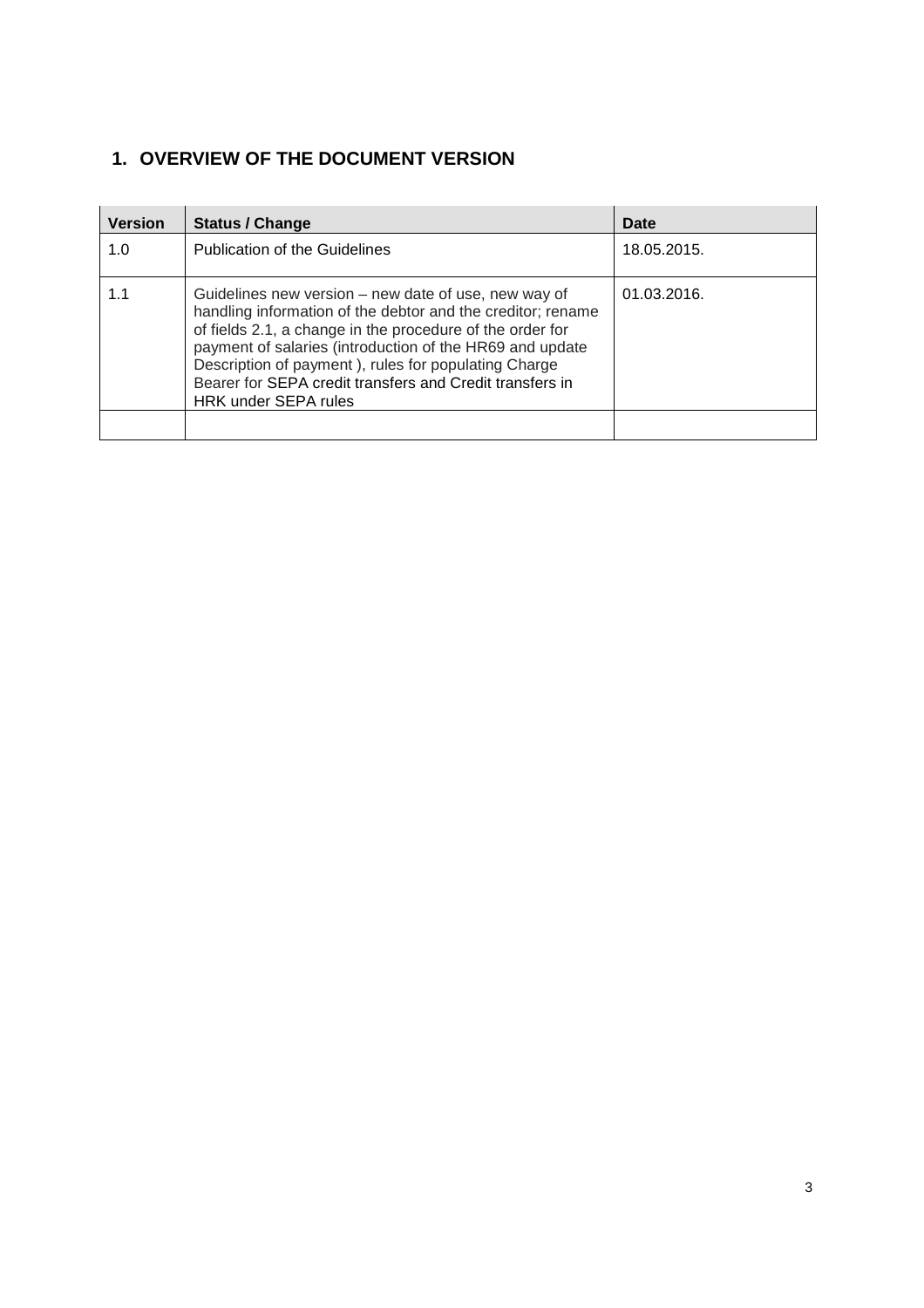# **2. INTRODUCTION**

The Guidelines describe the manner of creating and the scope of application of XML message pain.001.001.03 for initiation of national, cross-border and international credit transfers in accordance with the ISO 20022 standard (XML Customer Credit Transfer Initiation message), which is sent to the execution of the payment service provider (PSP) in the territory of the Republic of Croatia.

The Guidelines are primarily intended for payment services users (PSUs) non-consumers, who submit/ send their payment orders to the PSP in electronic form.

The Guidelines are applicable from 6th June, 2016.

The Guidelines have been prepared through mutual cooperation between the banking community and the Financial Agency (FINA).

The Guidelines are publicly available at: www.sepa.hr and on the websites of the Croatian Banking Association, commercial banks registered in the Republic of Croatia, the Croatian Chamber of Economy and the Financial Agency.

The Guidelines have been compiled with special attention to ensure accuracy of information. However, the Croatian banking community and the Financial Agency are not responsible for any possible damage or errors that could occur as a consequence of misinterpretation of the information contained in the Guidelines.

For further information, PSUs may contact the PSP in which they maintain a transaction account.

# **3. SCOPE OF IMPLEMENTATION**

The Guidelines apply to:

- 3.1. SEPA credit transfers
- 3.2. Credit transfers in HRK under SEPA rules
- 3.3. Other (non-SEPA) credit transfers

## **3.1 SEPA credit transfers**

A SEPA credit transfer is a national or cross-border payment transaction with the following characteristics:

- 
- $\geq$  payment currency is the euro ('EUR')<br> $\geq$  availability of creditor's PSP in the SE availability of creditor's PSP in the SEPA payment systems
- $\triangleright$  identification of creditor's PSP by the BIC code
- $\triangleright$  transaction accounts of the debtor and the creditor are in the IBAN format
- $\triangleright$  the debtor and the creditor pay fees only to their PSPs shared charges (SLEV)
- $\triangleright$  the transaction execution priority code is NORM
- $\triangleright$  the amount of the payment transaction is not limited, but there is a technical limit of EUR 999,999,999.99.

If a credit transfer does not meet the characteristics of SEPA credit transfers, the debtor's PSP will execute the credit transfer as a non-SEPA credit transfer and, thereby, ignore the specific SEPA fields, such as the ultimate creditor or the ultimate debtor.

#### **3.2 Credit transfers in HRK according to SEPA rules**

A credit transfer under the SEPA rules is a national payment transaction in HRK adjusted to the requirements of SEPA credit transfers and national specificities.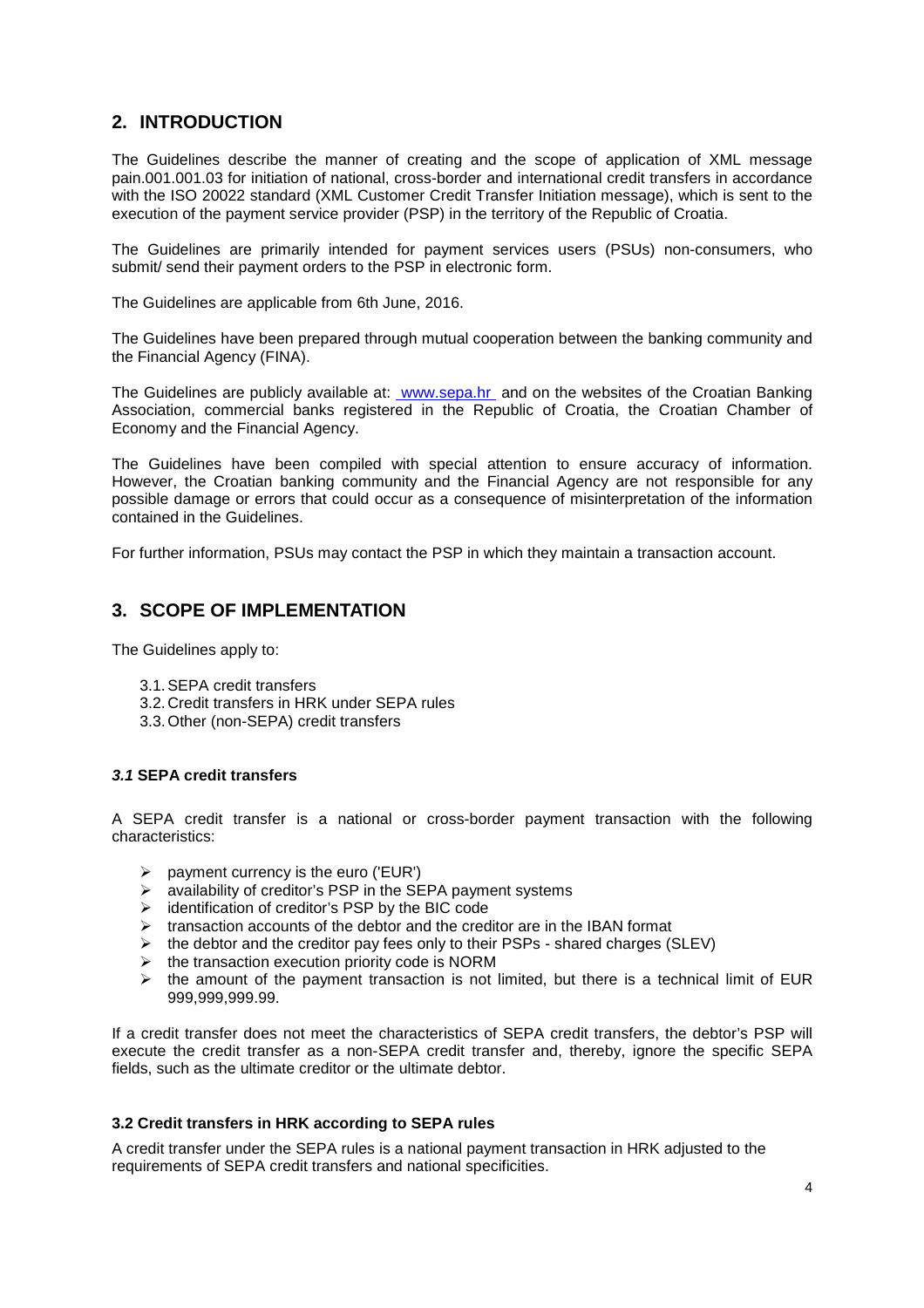## **3.3 Other (non SEPA) credit transfers**

Other credit transfers are the following payment transactions:

- national transactions in all other currencies except HRK and EUR
- national transactions in EUR if they do not meet the SEPA criteria
- cross-border transactions in EUR if they do not meet the SEPA criteria
- cross-border transactions in currencies other than EUR
- international transactions in all currencies (including HRK)
- transactions containing special instructions (i.e., urgent execution)
- transactions executed by cheque issuance.

# **4. REFERENCE DOCUMENTS**

- Payment System Act (Official Gazette 133/09) as amended
- Regulation (EU) No. 260/2012 of the European Parliament and the Council of 14 March, 2012
- Regulation (EU) No. 248/2014 of the European Parliament and the Council of 26 February, 2014, amending Regulation (EU) No. 260/2012 with regard to the transition to credit transfers and direct debits at the level of the European Union.
- Regulation (EC) No. 924/2009 of the European Parliament and the Council of 16 September, 2009
- The Law on the Implementation of EU Regulations in the Field of Payment Operations (Official Gazette 54/13)
- Regulation (EC) No. 1781/2006 of the European Parliament and the Council of 15 November, 2006, on information on the payer accompanying a transfer of funds
- EPC125-05 SEPA Credit Transfer Scheme Rulebook Version 8.0
- EPC132-08 SEPA Credit Transfer Scheme Customer-to-Bank Implementation Guidelines Version 8.0
- ISO 20022 Payments Maintenance 2009 Message Definition Report, September 2009.
- A Unique Overview of Basic "Reference Number" Models with Model Descriptions, Contents and Application Explanations as well as Applicable Control Number Calculation Modules Naredba o načinu uplaćivanja prihoda proračuna, obveznih doprinosa te prihoda za financiranje drugih javnih potrebi (Instructions on the Manner of Payment of Budget Revenues, Mandatory Contributions and Revenues for Financing Other Public Needs)
- Zakon o doprinosima s izmjenama i dopunama i ostali pripadajući podazakonski akti (Contributions Act with amendments and other associated secondary sub acts)
- RF Creditor Reference ISO 11649:2009(E).

# **5. ABBREVIATIONS AND GLOSSARY**

- PSP Payment Service Provider (bank)
- PSU Payment Service User
- SEPA Single Euro Payments Area
- SCT SEPA Credit Transfer
- EPC European Payment Council
- ISO International Standardization Organization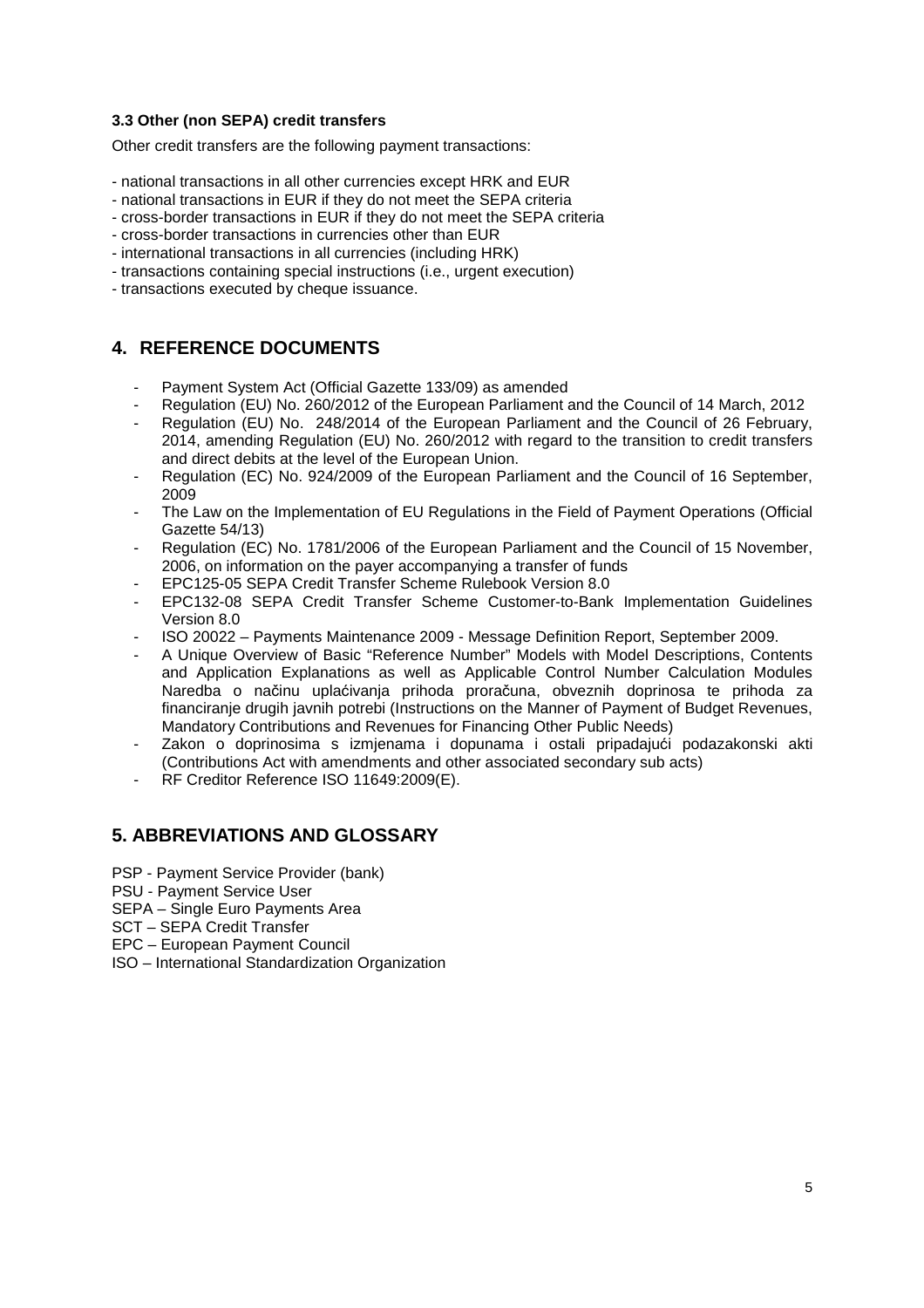#### **DEFINITIONS**

| Term                                              |                                                               |                                                                                                                                                                                                                                                                                               |
|---------------------------------------------------|---------------------------------------------------------------|-----------------------------------------------------------------------------------------------------------------------------------------------------------------------------------------------------------------------------------------------------------------------------------------------|
|                                                   |                                                               |                                                                                                                                                                                                                                                                                               |
| English term                                      | Croatian term                                                 | Explanation of the term – Croatian term                                                                                                                                                                                                                                                       |
| Additional Remittance Information                 | Dodatni detalji plaćanja                                      | Additional information, in free text form, to complement the structured remittance<br>information                                                                                                                                                                                             |
| <b>Batch Booking</b>                              | Način terećenja računa platitelja                             | Identifies whether the account is debited per individual transaction or for the sum<br>of the amounts of all transactions within the group                                                                                                                                                    |
| Category Purpose                                  | Kategorija namjene                                            | Specifies the purpose of the instruction based on a set of pre-defined categories.                                                                                                                                                                                                            |
| Charge Bearer                                     | Troškovna opcija                                              | Specifies which party will bear the charges associated with the processing of the<br>payment transaction (in SEPA only SLEV, meaning SHA)                                                                                                                                                     |
| <b>Credit Transfer</b>                            | Kreditni transfer                                             | National or cross-border payment service for crediting a creditor's payment account<br>with a payment transaction or a series of payment transactions from a debtor's<br>payment account by the PSP which holds the debtor's payment account, based on an<br>instruction given by the debtor. |
| <b>Credit Transfer Transaction</b><br>Information | Informacija o pojedinačnoj<br>transakciji kreditnog transfera | Set of elements used to provide information on the individual transaction included in<br>the message.                                                                                                                                                                                         |
| Creditor/ Beneficiary                             | Primatelj plaćanja                                            | a natural or legal person who holds a payment account and who is the intended<br>recipient of funds which have been the subject of a payment transaction                                                                                                                                      |
| Creditor /Beneficiary Account                     | Račun primatelja plaćanja                                     | For national and cross-border credit transfer it must be in IBAN form.                                                                                                                                                                                                                        |
| Creditor Agent/Beneficiary's Bank                 | PPU primatelja plaćanja                                       | PSP servicing an account for the creditor.                                                                                                                                                                                                                                                    |
| <b>Creditor Reference Information</b>             | Referenca koju<br>određuje primatelj                          | Set of elements of structured reference information                                                                                                                                                                                                                                           |
| Debtor *=Originator**<br>Platitelj                |                                                               | A natural or legal person who holds a payment account and allows the execution of a<br>payment instruction.                                                                                                                                                                                   |
| Debtor/Originator Account                         | Račun platitelja                                              | It must be in IBAN form.                                                                                                                                                                                                                                                                      |
| Debtor Agent / Originator Bank                    | PPU platitelja                                                | PSP of the debtor servicing an account for the debtor                                                                                                                                                                                                                                         |
| End to End Identification                         | Jedinstveni identifikator                                     | Unique identification assigned by the debtor to unambiguously identify the<br>transaction. This identification is passed on, unchanged, throughout the entire end-<br>to-end chain.                                                                                                           |
| Initiating Party                                  | Inicijator plaćanja                                           | It may be the debtor or other person initiating payment                                                                                                                                                                                                                                       |
| <b>Instructed Amount</b>                          | Iznos                                                         | Amount of individual transaction                                                                                                                                                                                                                                                              |
| Instruction Identification                        | Identifikacijska oznaka naloga-<br>referencija                | Unique identification (reference), as assigned by the debtor for the PSP of the debtor,<br>or PSP debtor for the PSP status receiver, to unambiguously identify the instruction.<br>Can be included in more messages related to the same instruction.                                         |
| Originator *                                      | Inicijator poruke                                             | Party that issues the status                                                                                                                                                                                                                                                                  |
| Payment Identification                            | Identifikacijska oznaka plaćanja                              | Set of elements used to reference a payment instruction.                                                                                                                                                                                                                                      |
| Payment Type Information                          | Informacije o vrsti plaćanja                                  | Set of elements used to specify the type of transaction.                                                                                                                                                                                                                                      |
| Purpose                                           | Sifra namjene                                                 |                                                                                                                                                                                                                                                                                               |
| Reference                                         | Referentna oznaka                                             | Unique identification, as assigned by the creditor, according to the Unique Overview of<br>Basic "Reference Number" Models with Model Descriptions, Contents and Application<br>Explanations as well as Applicable Control Number Calculation Modules or according<br>to ISO 11649 (RF)       |
| Reference Party**                                 | Stvarni dužnik i/ili<br>krajnji primatelj                     | A natural or legal person on behalf of whom a debtor makes a payment or a creditor<br>receives a payment (Ultimate Debtor or Ultimate Creditor)                                                                                                                                               |
| Remittance Information                            | Detalji plaćanja                                              | Structured or unstructured payment details specified by the creditor                                                                                                                                                                                                                          |
| Requested Execution Date                          | Traženi datum izvršenja                                       | Date at which the initiating party requests the PSP to process the payment.                                                                                                                                                                                                                   |
| Service Level                                     | Razina usluge                                                 | Rules under which the transaction should be processed.                                                                                                                                                                                                                                        |
| Transaction Identification                        | Referenca banke                                               | Unique identifier, as assigned by the bank,<br>to unambiguously identify a transaction which is passed on, unchanged, throughout<br>the entire end-to-end payment chain.                                                                                                                      |
| <b>Ultimate Creditor</b>                          | Krajnji primatelj                                             | Ultimate recipient of funds                                                                                                                                                                                                                                                                   |
| <b>Ultimate Debtor</b>                            | Stvarni dužnik                                                | Ultimate party that owes an amount of money to the creditor/ultimate creditor.                                                                                                                                                                                                                |

\* according to ISO 20022 for financial messages

\*\* according to the EPC documentation regulating the SEPA credit transfer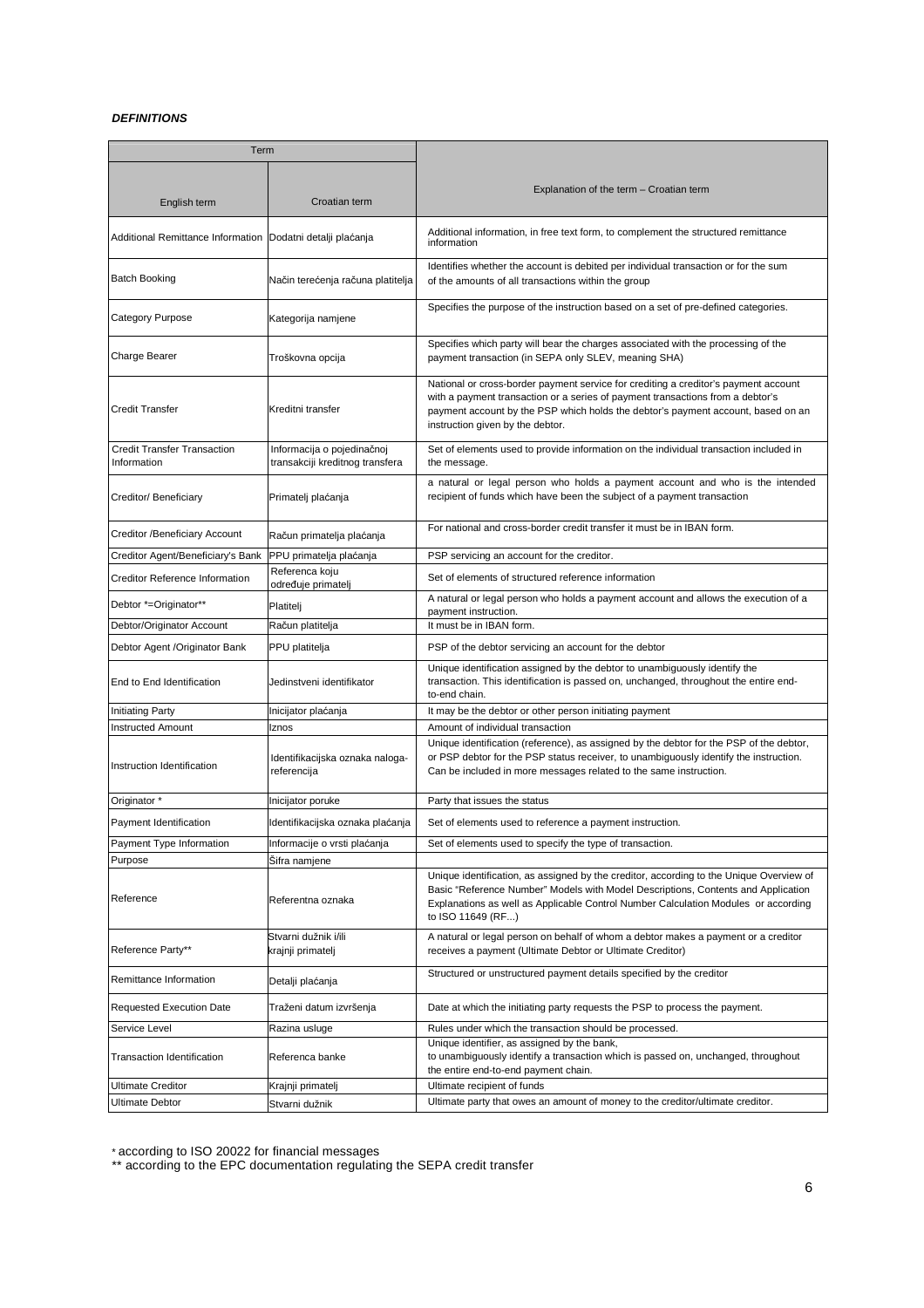# **6. USE OF ISO 20022 in RH XSD HR (XSD HR)**

The standard for creation of a pain.001.001.03 XML message is based on the ISO 20022 standard, and the technical validation of XML messages is carried out by using the XSD scheme. The XSD scheme defines the elements that can be used, whether the use of elements is mandatory or optional, the content of elements, and in certain cases, the content itself (in certain cases the content of an element can only be the code specified in the list of codes of ISO).

In those elements, where the content is the code listed in the corresponding list of codes, the code must be populated correctly, otherwise the message or the order is not executed but it is rejected.

The lists of codes that are not embedded in the XSD scheme (i.e., country code lists, currency code lists, purpose code lists, etc.) are available at: www.iso20022.org/ **external** \_**code**\_**list.** 

The user of these Implementation Guidelines undertakes to track the changes of the published lists of codes in order to use the correct codes.

The Croatian banking community and the Financial Agency have developed the HR XSD scheme based on the ISO 20022 XSD scheme, in which certain elements for initiating an SCT have been omitted, mandatory individual elements have been changed, and certain specifics have been incorporated in order to meet the needs of the PSUs.

The HR XSD scheme defines the elements that are valid for use only in Croatia. The name of the HR XSD scheme is:

• pain.001.001.03.hr.xsd

The ISO 20022 XSD scheme is available at: www.iso20022. org

The HR XSD scheme is published on the website of the banks, the Croatian Banking Association, the Croatian Chamber of Economy and the Financial Agency.

# **7. SPECIFICATION OF THE pain.001.001.03 MESSAGE FORMAT**

The names of XML message elements that are originally in the English language have also been specified in these Guidelines in the Croatian language and supplemented with a description in the Croatian language.

Only the use of elements which are described in the Guidelines is permitted in a message.

If the elements of a message are populated in a different manner than described in the Guidelines, the message or the order is rejected and it is not executed.

#### **a. The meaning of the data in a message:**

|              |              | <b>Mandatory</b>   |                         |                                                     |               |
|--------------|--------------|--------------------|-------------------------|-----------------------------------------------------|---------------|
| <b>Index</b> | <b>Multi</b> | /Optional<br>(M/O) | <b>ISO element name</b> | <b>ISO XML tag (<xml< b=""><br/>Taq&gt;l</xml<></b> | <b>Format</b> |
|              |              |                    |                         |                                                     |               |

**Index -** the element code in the message.

**Multi rule -** the first data indicates the mandatoriness of occurrence of message elements, and the second data indicates the number of allowed repetitions

Example of the rule:

- [0..1] indicates that the element is optional and may be specified one time only
- $[0..n]$  indicates that the element is optional and may be specified from one to n number of times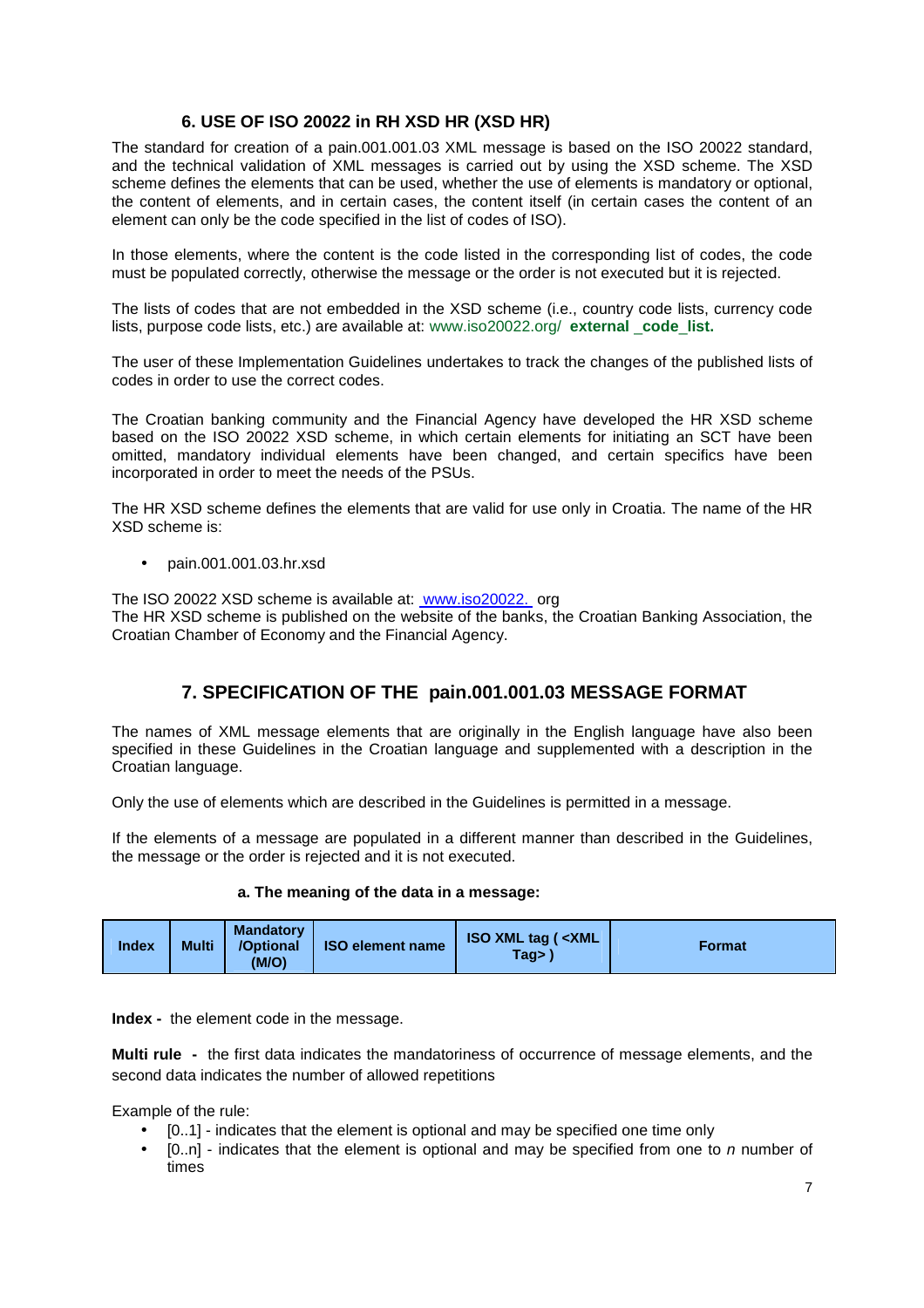- [1..1] indicates that the element is mandatory and may be specified one time only
- $[1..n]$  indicates that the element is mandatory and may be specified from one time to n number of times

The elements of a message are defined by their hierarchical structure. If data in a sub-element is entered, it is mandatory to specify the elements of a higher hierarchical level. If sub-elements are marked with {Or ... Or}, it is possible to use only one of them.

When an optional element is used, and it contains sub-elements (of a lower hierarchical level), the rule of populating that element (M/O) is mandatory and must be respected.

# **Mandatory/Optional (M/O)** - the rule of using a message element, mandatory or optional use

**ISO element name -** the name of the message element is given in English as defined in ISO 20022 XML standard, with a translation into Croatian. The element can contain sub-elements, which are shifted to the right and marked with the addition sign »+«.

I.E.: ++ Debtor

+++ Name

**ISO XML tag (<XML Tag>) -** XML element tag, e.g.: <Dbtr> Debtor/Payer.

Note: if using the XML tag, the corresponding element data may not be empty and at least one character must be entered.

**Format -** the element format is described, i.e.: Text, Code

#### **b. Description of data formats**

Examples of data format descriptions:

| <b>Format description</b><br><b>Description</b><br><b>Format</b> |                                  |                                                                                                                                                                                                                                                                                                                                                                                                                                   |
|------------------------------------------------------------------|----------------------------------|-----------------------------------------------------------------------------------------------------------------------------------------------------------------------------------------------------------------------------------------------------------------------------------------------------------------------------------------------------------------------------------------------------------------------------------|
| <b>Dates</b>                                                     |                                  |                                                                                                                                                                                                                                                                                                                                                                                                                                   |
| <b>ISODate</b>                                                   |                                  | ISO date in the form of »YYYY-MM-DD«, where »YYYY« is the year,<br>»MM« the month, »DD« the day.<br>Example: 2010-10-04                                                                                                                                                                                                                                                                                                           |
| <b>ISODateTime</b>                                               |                                  | ISO date and time »YYYY-MM-DDThh:mm:ss.sss«, where »YYYY« is<br>the year, »MM« the month, »DD« the day, »hh« the hour, »mm« the<br>minute, »ss« the second, »sss« the hundredth of a second.                                                                                                                                                                                                                                      |
|                                                                  |                                  | Example: 2010-10-04T08:35:40.125                                                                                                                                                                                                                                                                                                                                                                                                  |
| The amount and number                                            |                                  |                                                                                                                                                                                                                                                                                                                                                                                                                                   |
| CurrencyAndAmount                                                | Currency code.<br>$[A-Z]\{3,3\}$ | number: max 18 decimals: max 5 Currency code is stated in the ISO three-letter format next to the<br>»Ccy« attribute.<br>The amount consists of 18 characters (numbers). An integer has a<br>maximum of 13 characters, and a decimal number a max of 5. The<br>decimal separator is the point. It is not allowed to enter a negative<br>amount.<br>Note: the rule for populating the Amount field is described by element<br>2.77 |
|                                                                  |                                  | Example: <ccy="eur">1000.00</ccy="eur">                                                                                                                                                                                                                                                                                                                                                                                           |
| Numeric                                                          | $[0-9]{1,15}$                    | A number can have a maximum of 15 places<br>Example: 123456789012345                                                                                                                                                                                                                                                                                                                                                              |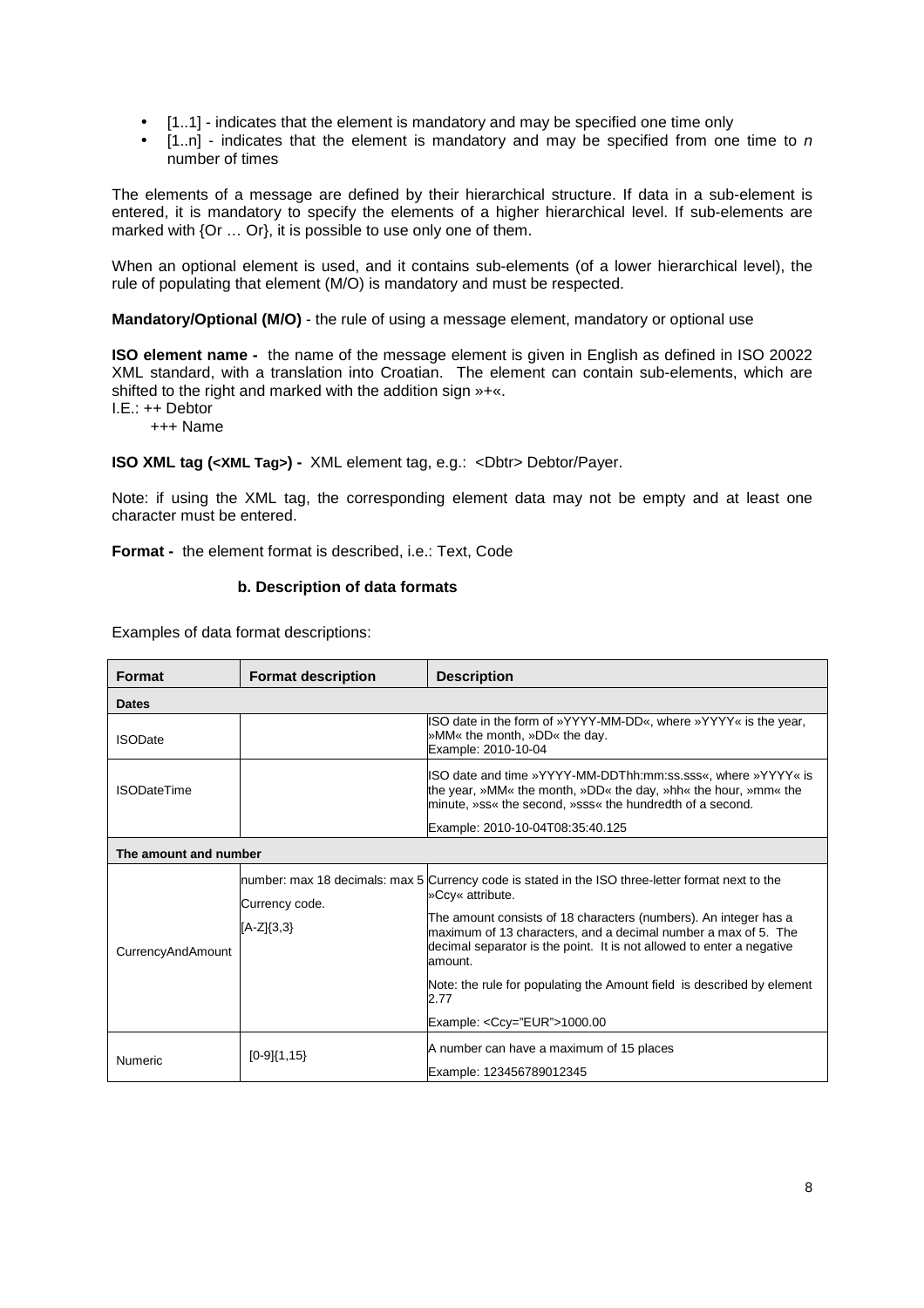| Format                                         | <b>Format description</b>                             | <b>Description</b>                                                                                                                                                                                                                                                                                                                                     |
|------------------------------------------------|-------------------------------------------------------|--------------------------------------------------------------------------------------------------------------------------------------------------------------------------------------------------------------------------------------------------------------------------------------------------------------------------------------------------------|
|                                                | number: max 18 decimal places:                        | Maximum 18 places, of which a maximum of 17 numbers for decimal<br>places. The decimal separator is the point.                                                                                                                                                                                                                                         |
| DecimalNumber<br>Number<br><b>Text</b><br>Text | max 17                                                | Example: 123456789.987654321                                                                                                                                                                                                                                                                                                                           |
|                                                |                                                       | Note: for a credit transfer, a maximum of 2 numbers for decimal places<br>may be used.                                                                                                                                                                                                                                                                 |
|                                                |                                                       | Maximum 18 places, no decimal places,                                                                                                                                                                                                                                                                                                                  |
|                                                | No.: max 18 decimal places: 0                         | Example: 123456789987654321                                                                                                                                                                                                                                                                                                                            |
|                                                |                                                       |                                                                                                                                                                                                                                                                                                                                                        |
|                                                |                                                       | The text can use characters of the Latin alphabet                                                                                                                                                                                                                                                                                                      |
|                                                |                                                       | (a b c d e f g h i j k l m n o p q r s t u v w x y z<br>A B C D E F G H I J K L M N O P Q R S T U V W X Y Z                                                                                                                                                                                                                                            |
|                                                |                                                       | For national transactions the Č,Ć,Š,Ž,Đ, ć,č,ž,š,đ symbols can be used<br>0123456789<br>$\sqrt{-?}$ : ()., ' + space                                                                                                                                                                                                                                   |
|                                                |                                                       | Rule: Word-spacing and »-» must not be used in the first place of the<br>record in the XML element/field. A slash (/) must not be used at the<br>beginning or end of the data, nor twice in a row.<br>Note: if it departs from the rule, the message, the group of orders or the<br>transaction will be rejected.                                      |
|                                                |                                                       | The reference "Message identification code (msgld)", "Payment<br>identification code (PmtInfId)" and "Order-reference<br>identification code (InstrId)" must comply with the following:<br>the content is restricted to the Latin character set, as<br>defined above<br>the content may not start or end with '/'<br>the content may not contain '//'. |
| Text                                           | Max3                                                  | Maximum length 3 places.                                                                                                                                                                                                                                                                                                                               |
|                                                |                                                       | Example: 112                                                                                                                                                                                                                                                                                                                                           |
| Text                                           | Max35                                                 | Maximum length 35 places.                                                                                                                                                                                                                                                                                                                              |
|                                                |                                                       | Example: Payment operations street                                                                                                                                                                                                                                                                                                                     |
| <b>Identifier</b>                              |                                                       |                                                                                                                                                                                                                                                                                                                                                        |
| <b>BICIdentifier</b>                           | [A-Z]{6,6}[A-Z2-9][A-NP-Z0-<br>9]([A-Z0-9]{3,3}){0,1} | BIC-type identifier (Bank Identifier Code), which must consist of 8 or 11<br>characters                                                                                                                                                                                                                                                                |
|                                                |                                                       | Example: AAAAHR2X ili AAAAHR2XXXX                                                                                                                                                                                                                                                                                                                      |
| <b>BEIIdentifier</b>                           | [A-Z]{6,6}[A-Z2-9][A-NP-Z0-<br>9]([A-Z0-9]{3,3}){0,1} | BEI-type identifier (Business Entity Identifier).                                                                                                                                                                                                                                                                                                      |
| <b>IBANIdentifier</b>                          | [A-Z]{2,2}[0-9]{2,2}[a-zA-Z0-                         | <b>IBAN</b> account in electronic form                                                                                                                                                                                                                                                                                                                 |
|                                                | 9]{1,30}                                              | Example:HRXX77777779999999999                                                                                                                                                                                                                                                                                                                          |
| Code                                           |                                                       | ISO two-letter country code.                                                                                                                                                                                                                                                                                                                           |
| CountryCode                                    | $[A-Z](2,2)$                                          |                                                                                                                                                                                                                                                                                                                                                        |
|                                                |                                                       | Example: HR<br>ISO three-letter currency code.                                                                                                                                                                                                                                                                                                         |
| CurrencyCode                                   | $[A-Z]\{3,3\}$                                        | Example: EUR                                                                                                                                                                                                                                                                                                                                           |

For national payments in HRK and EUR, diacritic characters (č,ć,š,…) can be used, while in crossborder and other (non-SEPA) payments, they are not used.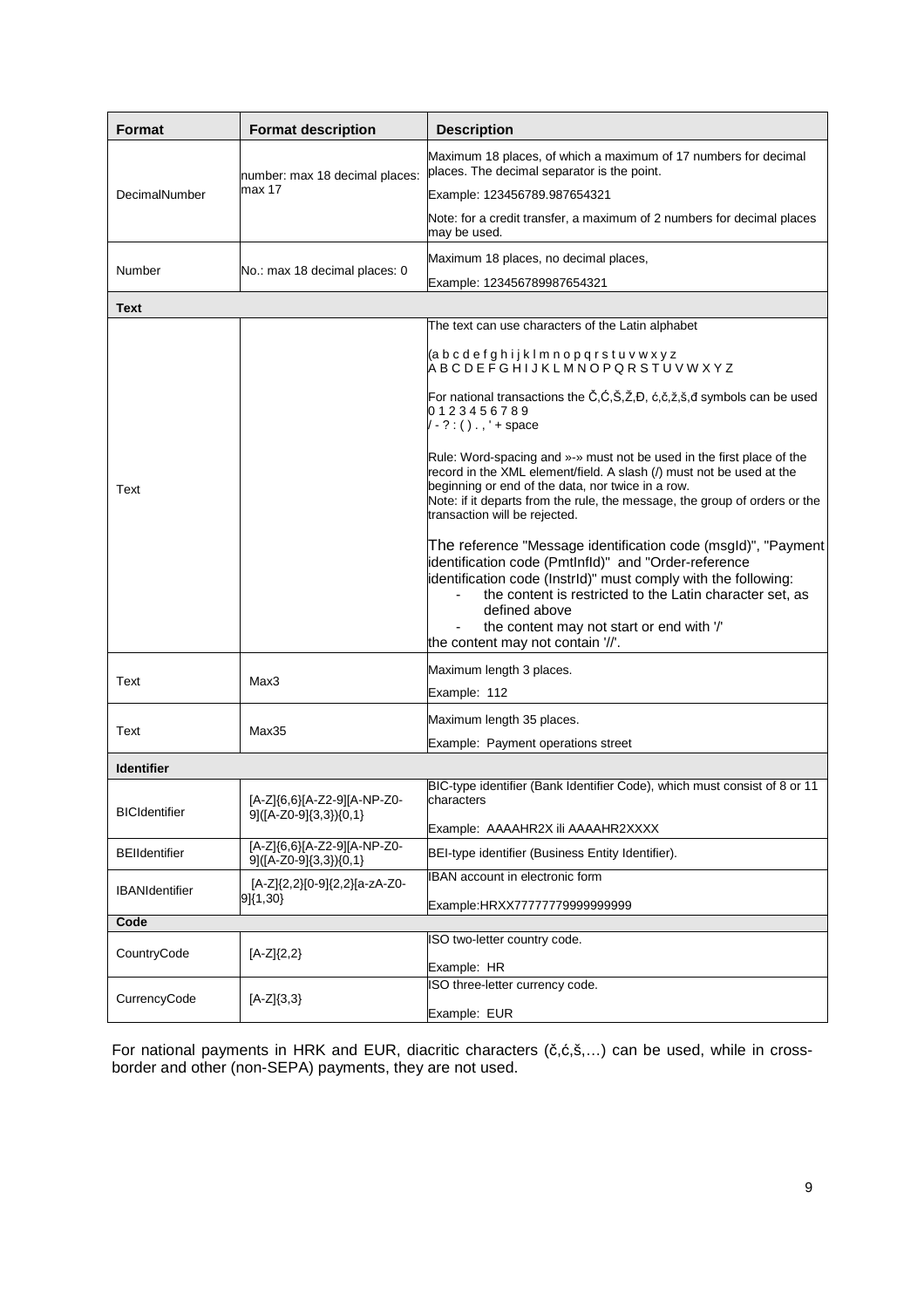## **c. Recommended name of the pain.001.001.03 message file**



## **d. Structure of the pain.001.001.03 message**

A message/file containing XML - pain.001.001.03 message has the following structure:

```
<?xml version="1.0" encoding="UTF-8"?> 
<Document xmlns="urn:iso:std:iso:20022:tech:xsd:scthr:pain.001.001.03">
```
#### <CstmrCdtTrfInitn>

message content…

#### </CstmrCdtTrfInitn>

#### </Document>

The message consists of three sets of data:

- Roof XML element **<CstmrCdtTrfInitn>**
- **GroupHeader** (<GrpHdr>) **The header or the leading record**  a set of data which is mandatory and appears once in the message - the message level.
- **Payment Information** (<PmtInf>) **Payment Information** a set of data which is mandatory and repeated in the message. Among other information, it contains data on the debtor - the level of a group of orders.
- **Transaction Information** <CdtTrfTxInf> **Information about a credit transfer transaction**  a set of data which is mandatory and repeated. Among other, it contains data on the creditor the order level

#### **Note:**

Payment Information - a group of orders specifically created for SEPA orders and/or credit transfers in HRK under SEPA rules, and separately for other (non-SEPA) credit transfers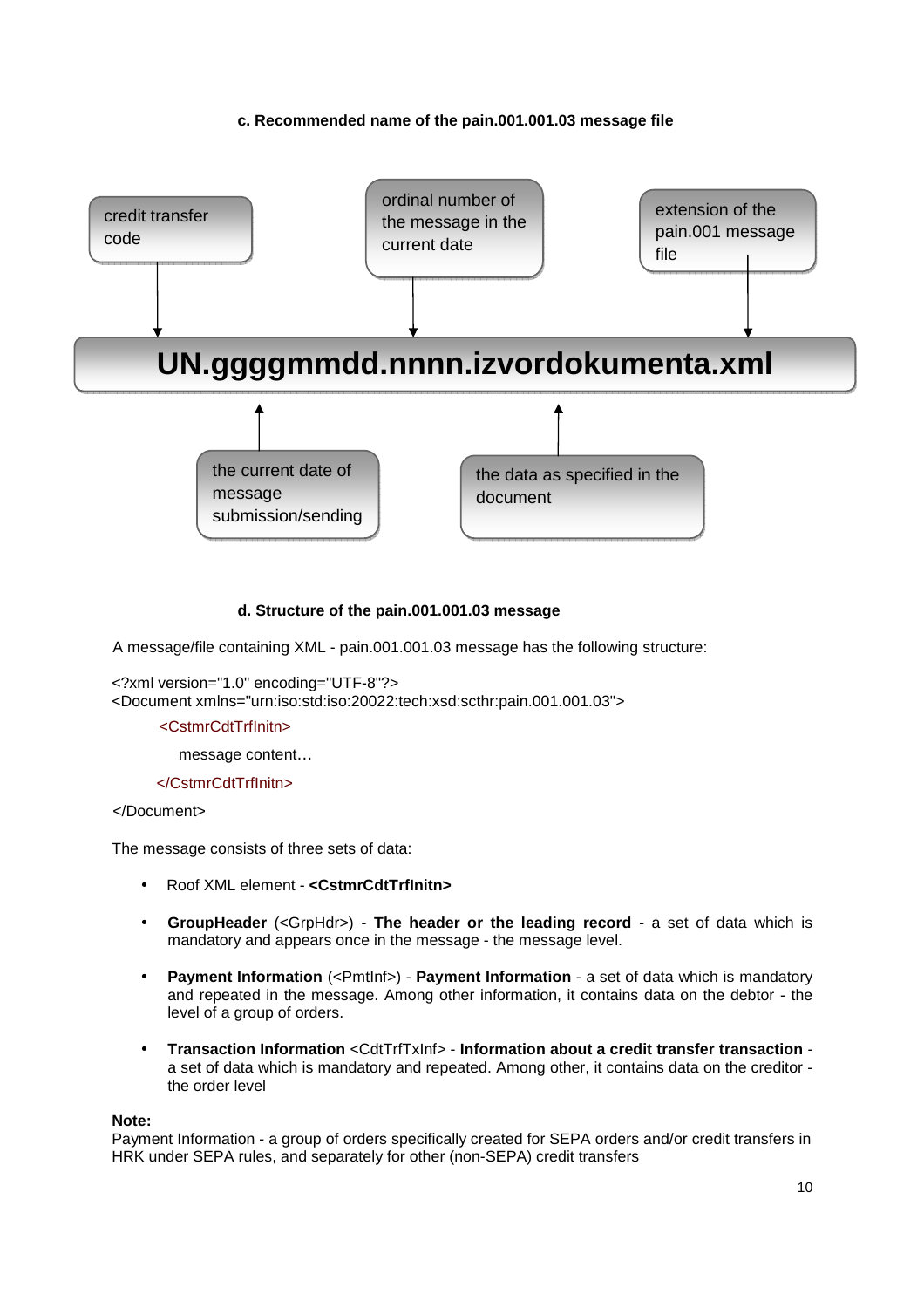## Example:

- Order group 1 SEPA credit transfers
- Order group 2 SEPA credit transfers and credit transfers in HRK
- Order group 3 Other (non-SEPA) credit transfers

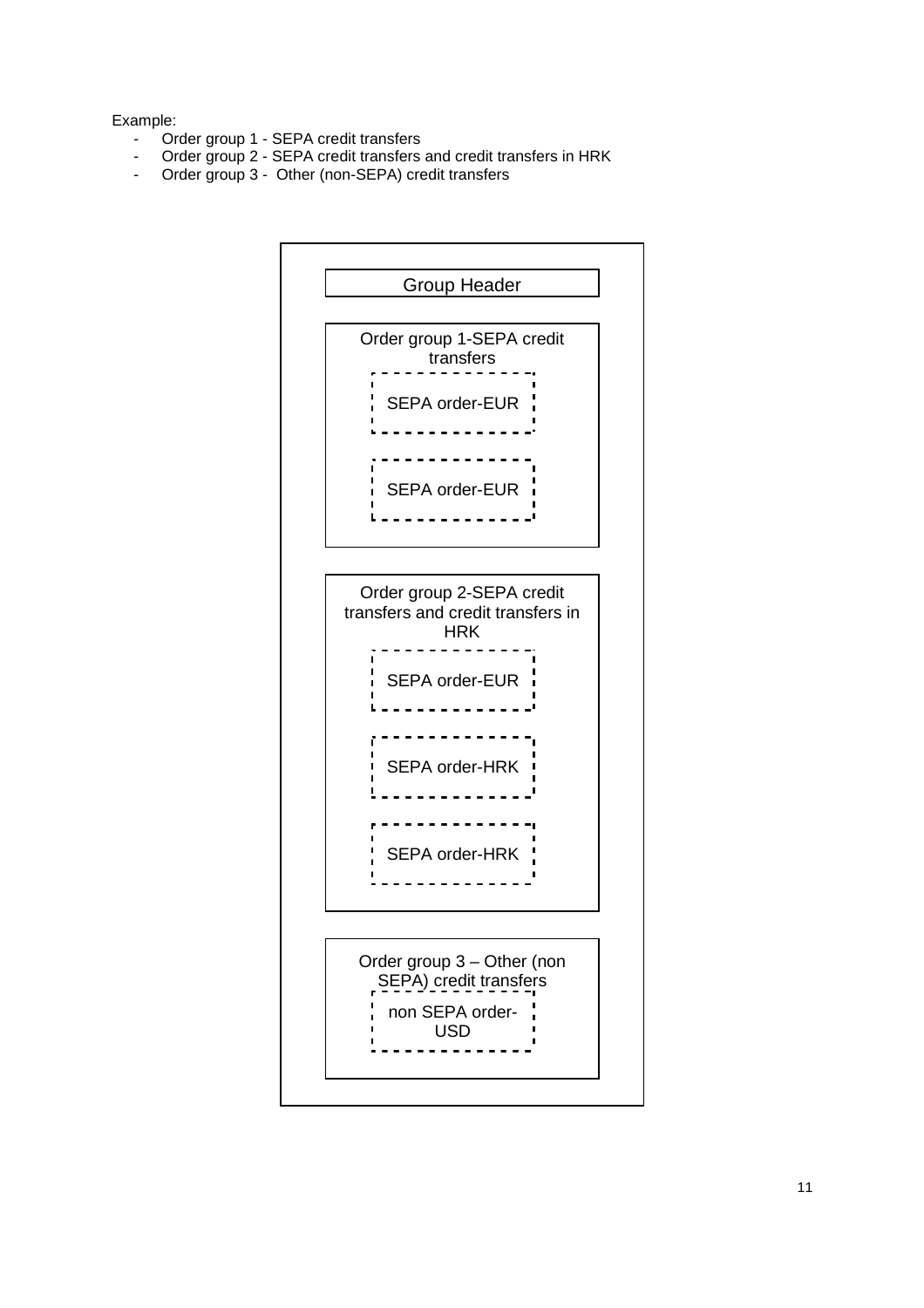A detailed overview of the structure of XML messages for SEPA credit transfers, credit transfers in HRK under SEPA rules and other (non SEPA) credit transfers:

## • **GroupHeader (<GrpHdr>) (Zaglavlje ili vodeći slog) – message level**

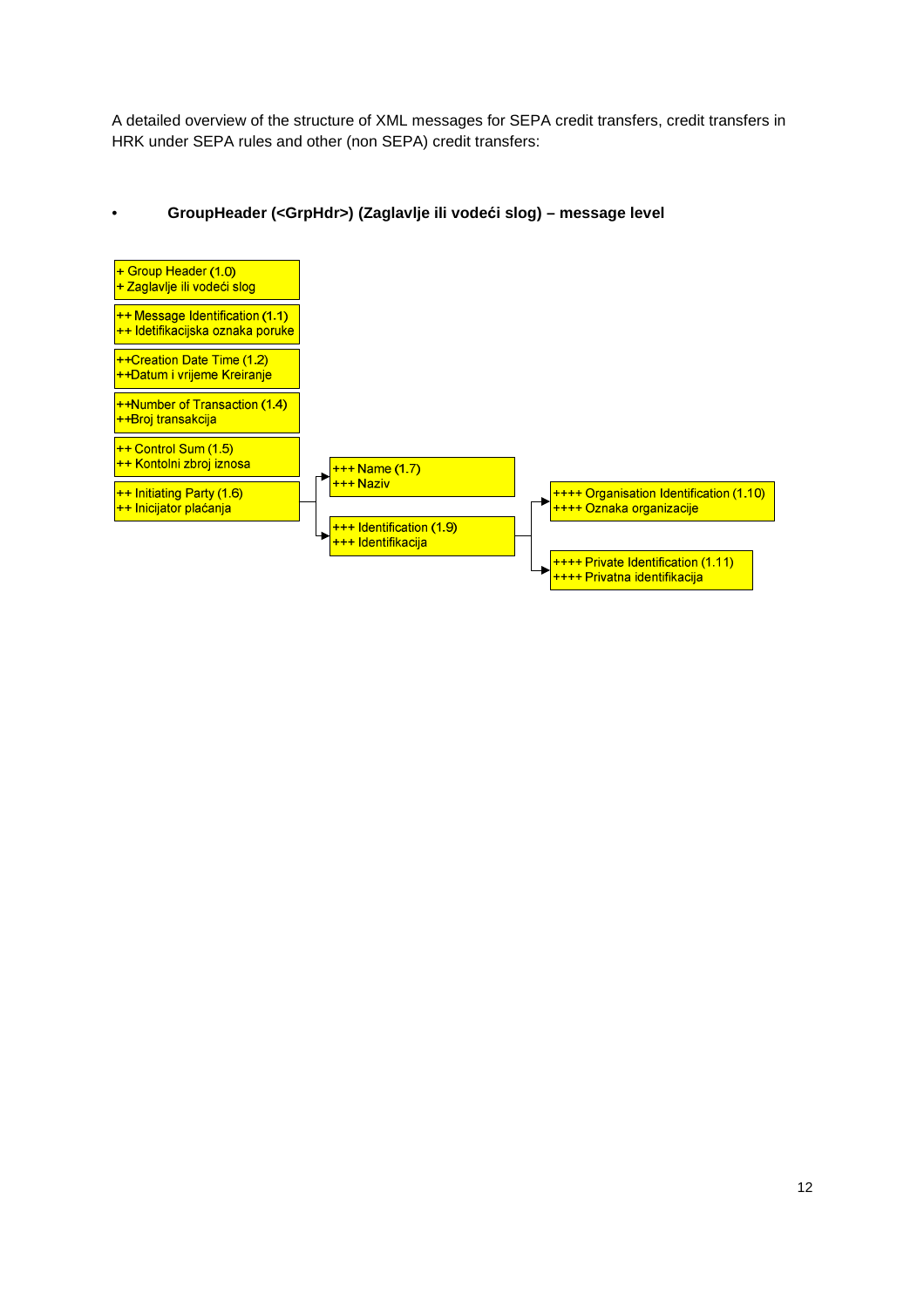

## • **Payment Information (<PmtInf>) (Informacija o plaćanju) – group of orders level**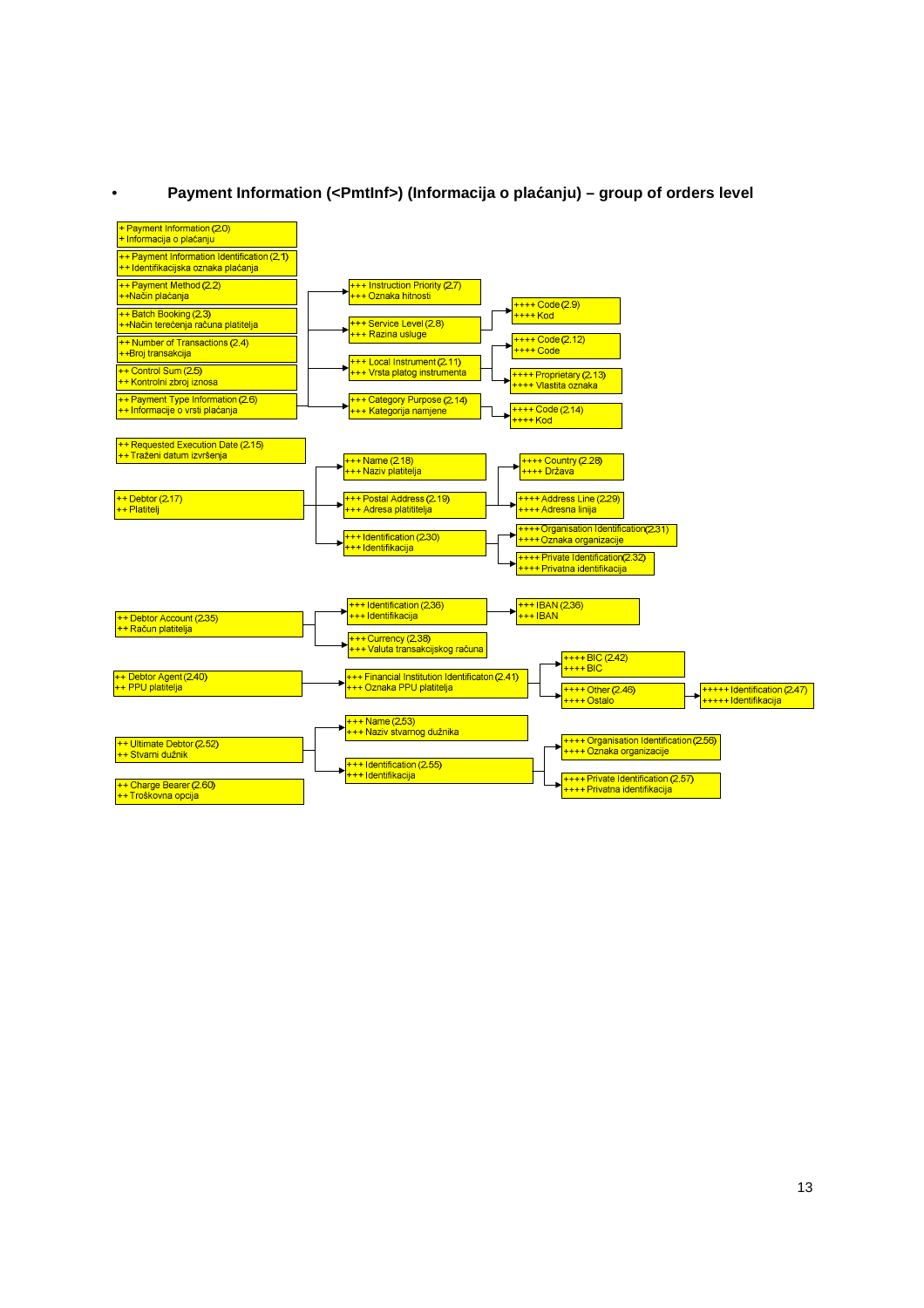• **Transaction Information <CdtTrfTxInf> (Informacija o transakciji kreditnog transfera) order level**



Note: the red text means that the element can be used either at the group of orders level or at the individual order level.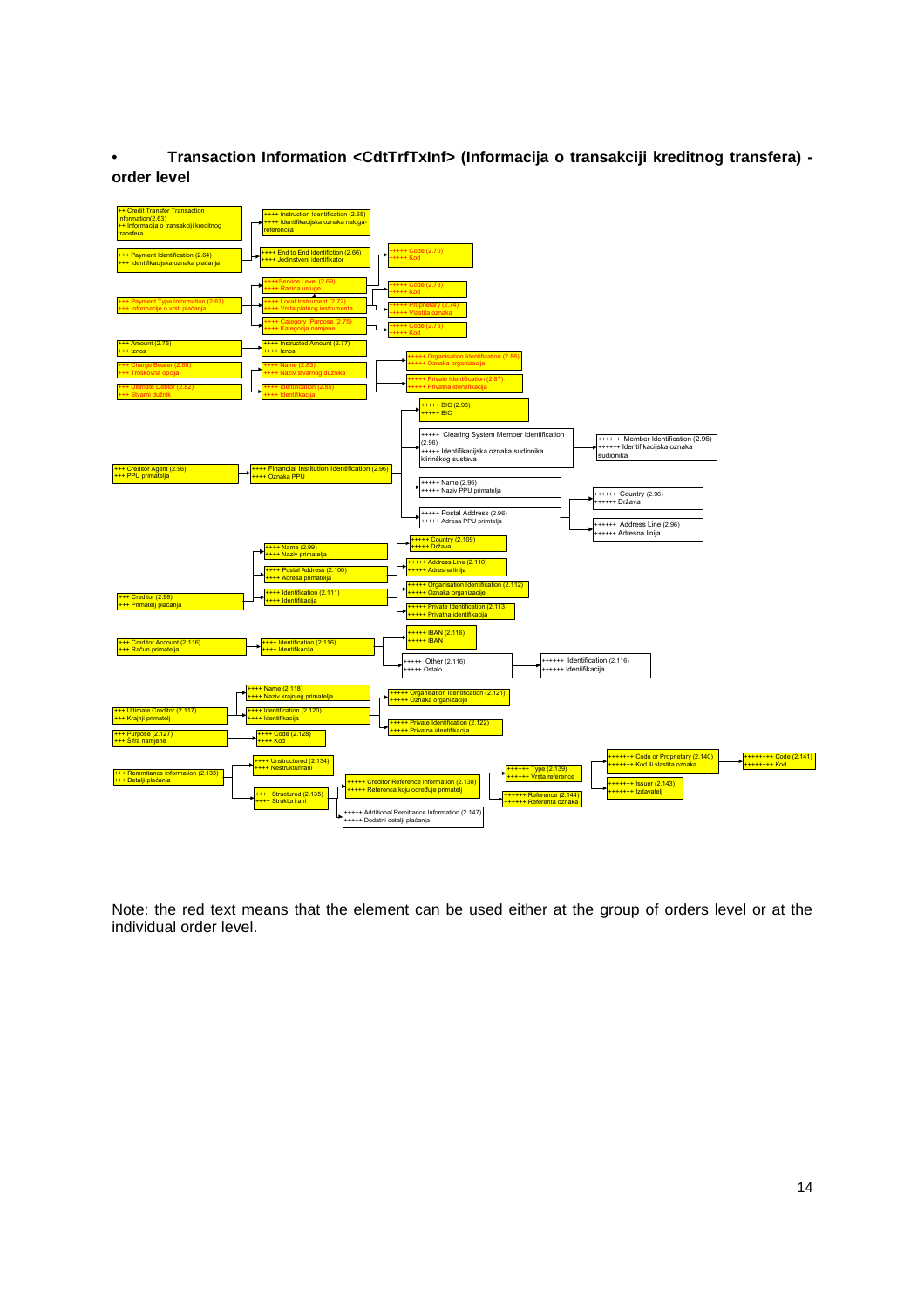# **7.1 Message elements for SEPA credit transfers and credit transfers in HRK under SEPA rules**

The table below shows message elements for SEPA credit transfers and credit transfers in HRK under SEPA rules. A detailed description and examples of mandatory and recommended elements are provided in Section 8.

| <b>Index</b> | <b>Multi</b>   | <b>Mandato</b><br>ry/Optio<br>nal<br>(M/O) | <b>ISO ime elementa</b>           | <b>ISO XML oznaka</b><br>( <xml tag="">)</xml> | <b>Format</b>               |  |  |  |               |
|--------------|----------------|--------------------------------------------|-----------------------------------|------------------------------------------------|-----------------------------|--|--|--|---------------|
|              |                |                                            | + Message root                    |                                                |                             |  |  |  |               |
|              | [11]           | M                                          | + Oznaka poruke - labela          | <cstmrcdttrfinitn></cstmrcdttrfinitn>          |                             |  |  |  |               |
|              |                |                                            | + Group Header                    |                                                |                             |  |  |  |               |
| 1.0          | [11]           | м                                          | + Zaglavlje ili vodeći slog       | <grphdr></grphdr>                              |                             |  |  |  |               |
|              |                |                                            | ++ Message Identification         |                                                |                             |  |  |  |               |
| 1.1          | [11]           | M                                          | ++ Identifikacijska oznaka poruke | <msgld></msgld>                                | Text, max 35                |  |  |  |               |
|              |                |                                            | ++ Creation Date Time             |                                                |                             |  |  |  |               |
| 1.2          | [11]           | м                                          | ++ Datum i vrijeme kreiranja      | <credttm></credttm>                            | <b>ISODateTime</b>          |  |  |  |               |
|              |                |                                            | ++ Number Of Transactions         |                                                | Max15NumericText            |  |  |  |               |
| 1.4          | [11]           | м                                          | ++ Broj naloga                    | <nboftxs></nboftxs>                            | Max15[0-9]{1,15}            |  |  |  |               |
|              |                |                                            | ++ Control Sum                    |                                                | Broj: max 18,               |  |  |  |               |
| 1.5          | [01]           | O                                          | ++ Kontrolni zbroj iznosa         | <ctrlsum></ctrlsum>                            | decimalnih mjesta:<br>max 2 |  |  |  |               |
| 1.6<br>[11]  |                | ++ Initiating party                        |                                   |                                                |                             |  |  |  |               |
|              |                | м                                          | + + Inicijator plaćanja           | <lnitgpty></lnitgpty>                          |                             |  |  |  |               |
| 1.7          | [01]           |                                            | +++ Name                          | $<$ Nm $>$                                     |                             |  |  |  |               |
|              |                | O                                          | +++ Naziv                         |                                                | Text, max 70                |  |  |  |               |
| 1.9          |                |                                            | +++ Identification                |                                                |                             |  |  |  |               |
|              | [01]           | O                                          | +++ Identifikacija                | $<$ ld>                                        |                             |  |  |  |               |
| 1.10         | ${Or}$         |                                            | M                                 | ++++ Organisation Identification               |                             |  |  |  |               |
|              | [11]           |                                            | ++++Oznaka organizacije           | $<$ Orgld $>$                                  |                             |  |  |  |               |
| 1.10         | ${Or}$         |                                            | +++++ BICOrBEI                    | <bicorbei></bicorbei>                          | Identifier, 8 ili 11        |  |  |  |               |
|              | [01]           | O                                          | +++++ BIC ili BEI                 |                                                | znakova                     |  |  |  |               |
| 1.10         | $Or\}$<br>[01] |                                            | O                                 | $++++$ Other                                   |                             |  |  |  |               |
|              |                |                                            |                                   |                                                |                             |  |  |  | $++++$ Ostalo |
| 1.10         |                | M                                          | ++++++ Identification             | $<$ ld>                                        | Text, max 35                |  |  |  |               |
|              | [11]           |                                            | ++++++ Identifikacija             |                                                |                             |  |  |  |               |
| 1.10         | [01]           | O                                          | ++++++ Scheme Name                | <schmenm></schmenm>                            |                             |  |  |  |               |
|              |                |                                            | ++++++ Naziv Sheme                |                                                |                             |  |  |  |               |
| 1.10         | ${Or}$         | м                                          | +++++++ Code                      | $<$ Cd $>$                                     | Code                        |  |  |  |               |
|              | [11]           |                                            | +++++++ Kod                       |                                                |                             |  |  |  |               |
| 1.10         | $Or\}$         | M                                          | +++++++ Proprietary               | <prtry></prtry>                                | Text, max 35                |  |  |  |               |
|              | [11]           |                                            | +++++++ Vlastita oznaka           |                                                |                             |  |  |  |               |
| 1.10         | [01]           | O                                          | ++++++ Issuer                     | <lssr></lssr>                                  | Text, max 35                |  |  |  |               |
|              |                |                                            | ++++++ Izdavatelj                 |                                                |                             |  |  |  |               |
| 1.11         | $Or\}$         | M                                          | ++++ Private Identification       | <prvtid></prvtid>                              |                             |  |  |  |               |
|              | [11]           |                                            | ++++ Privatna identifikacija      |                                                |                             |  |  |  |               |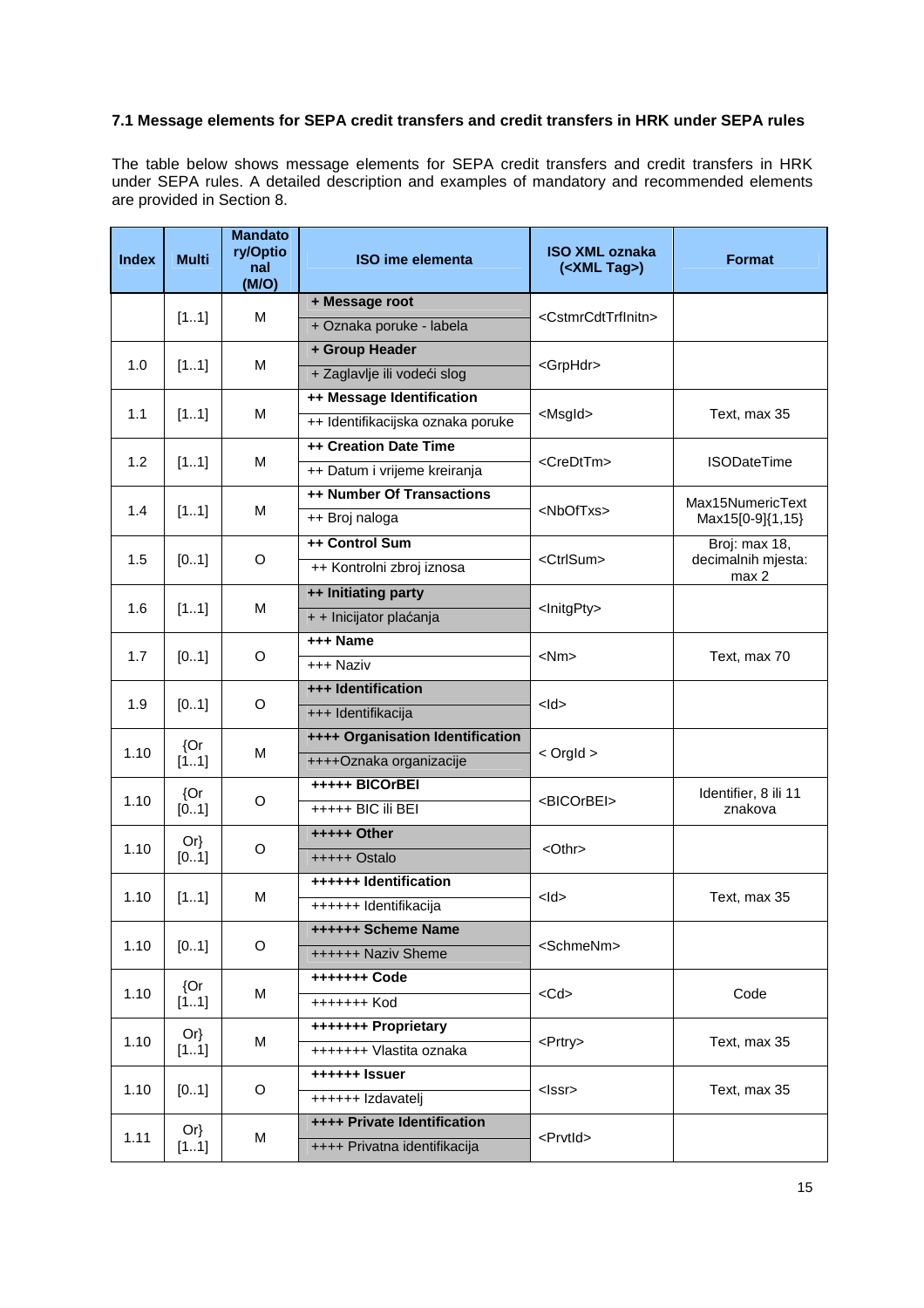|      | {Or            | O                 | +++++ Date and Place of Birth | <dtandplcofbirth></dtandplcofbirth> |                |
|------|----------------|-------------------|-------------------------------|-------------------------------------|----------------|
| 1.11 | [01]           |                   | +++++ Datum i mjesto rođenja  |                                     |                |
|      |                | ++++++ Birth Date |                               |                                     |                |
| 1.11 | [11]           | м                 | ++++++ Datum rođenja          | <birthdt></birthdt>                 | <b>ISODate</b> |
|      |                |                   | ++++++ Province of Birth      |                                     |                |
| 1.11 | [01]           | $\circ$           | ++++++ Županija rođenja       | <prvcofbirth></prvcofbirth>         | Text, max 35   |
| 1.11 |                | M                 | ++++++ City of Birth          |                                     | Text, max 35   |
|      | [11]           |                   | ++++++ Grad rođenja           | <cityofbirth></cityofbirth>         |                |
| 1.11 |                | M                 | ++++++ Country of Birth       | <ctryofbirth></ctryofbirth>         | ISO Code 3166  |
|      | [11]           |                   | ++++++ Država rođenja         |                                     |                |
| 1.11 | $Or\}$<br>[01] | O                 | +++++ Other                   | <othr></othr>                       |                |
|      |                |                   | $++++$ Ostalo                 |                                     |                |
| 1.11 | [11]           | M                 | ++++++ Identification         | $<$ ld $>$                          | Text, max 35   |
|      |                |                   | ++++++ Identifikacija         |                                     |                |
| 1.11 | [01]           | $\circ$           | ++++++ Scheme Name            | <schmenm></schmenm>                 |                |
|      |                |                   | ++++++ Naziv Sheme            |                                     |                |
| 1.11 | ${Or}$         | M                 | +++++++ Code                  | $<$ Cd $>$                          | Code           |
|      | [11]           |                   | +++++++ Kod                   |                                     |                |
| 1.11 | Or             | М                 | +++++++ Proprietary           | $<$ Prtry $>$                       | Text, max 35   |
|      | [11]           |                   | +++++++ Vlastita oznaka       |                                     |                |
|      |                | O                 | ++++++ Issuer                 | $<$ lssr $>$                        |                |
| 1.11 | [01]           |                   | ++++++ Izdavatelj             |                                     | Text, max 35   |

|     |      |          | + Payment Information                           |                         |                                        |
|-----|------|----------|-------------------------------------------------|-------------------------|----------------------------------------|
| 2.0 | [1n] | M        | + Informacija o plaćanju                        | $\epsilon$ Pmtlnf>      |                                        |
| 2.1 | [11] | M        | ++ Payment Information<br><b>Identification</b> | < PmtInfld>             | Text, max 35                           |
|     |      |          | ++ Identifikacijska oznaka grupe<br>plaćanja    |                         |                                        |
|     |      |          | ++ Payment Method                               |                         |                                        |
| 2.2 | [11] | M        | ++ Način plaćanja                               | <pmtmtd></pmtmtd>       | Code                                   |
|     |      |          | ++ Batch Booking                                |                         |                                        |
| 2.3 | [01] | $\circ$  | ++ Način terećenja računa<br>platitelia         | <btchbookg></btchbookg> | <b>Indicator True/False</b>            |
|     | [01] | $\Omega$ | ++ Number of Transactions                       | <nboftxs></nboftxs>     | Max15NumericText.                      |
| 2.4 |      |          | ++ Broj naloga                                  |                         | Max15[0-9]{1,15}                       |
|     | [01] |          | ++ Control Sum                                  | <ctrlsum></ctrlsum>     | Broj: max 18,                          |
| 2.5 |      | O        | ++ Kontrolni zbroj iznosa                       |                         | decimalnih mjesta:<br>max <sub>2</sub> |
|     |      |          | ++ Payment Type Information                     |                         |                                        |
| 2.6 | [01] | $\circ$  | ++ Informacije o vrsti plaćanja                 | <pmttpinf></pmttpinf>   |                                        |
| 2.7 |      |          | +++ Instruction Priority                        |                         | Indicator                              |
|     | [01] | $\circ$  | +++Oznaka hitnosti                              | <lnstrprty></lnstrprty> | <b>HIGH/NORM</b>                       |
| 2.8 | [01] | O        | <b>+++ Service Level</b>                        | <svclvl></svclvl>       |                                        |
|     |      |          | +++ Razina usluge                               |                         |                                        |
| 2.9 | [11] | M        | ++++ Code                                       | $<$ Cd $>$              | Code                                   |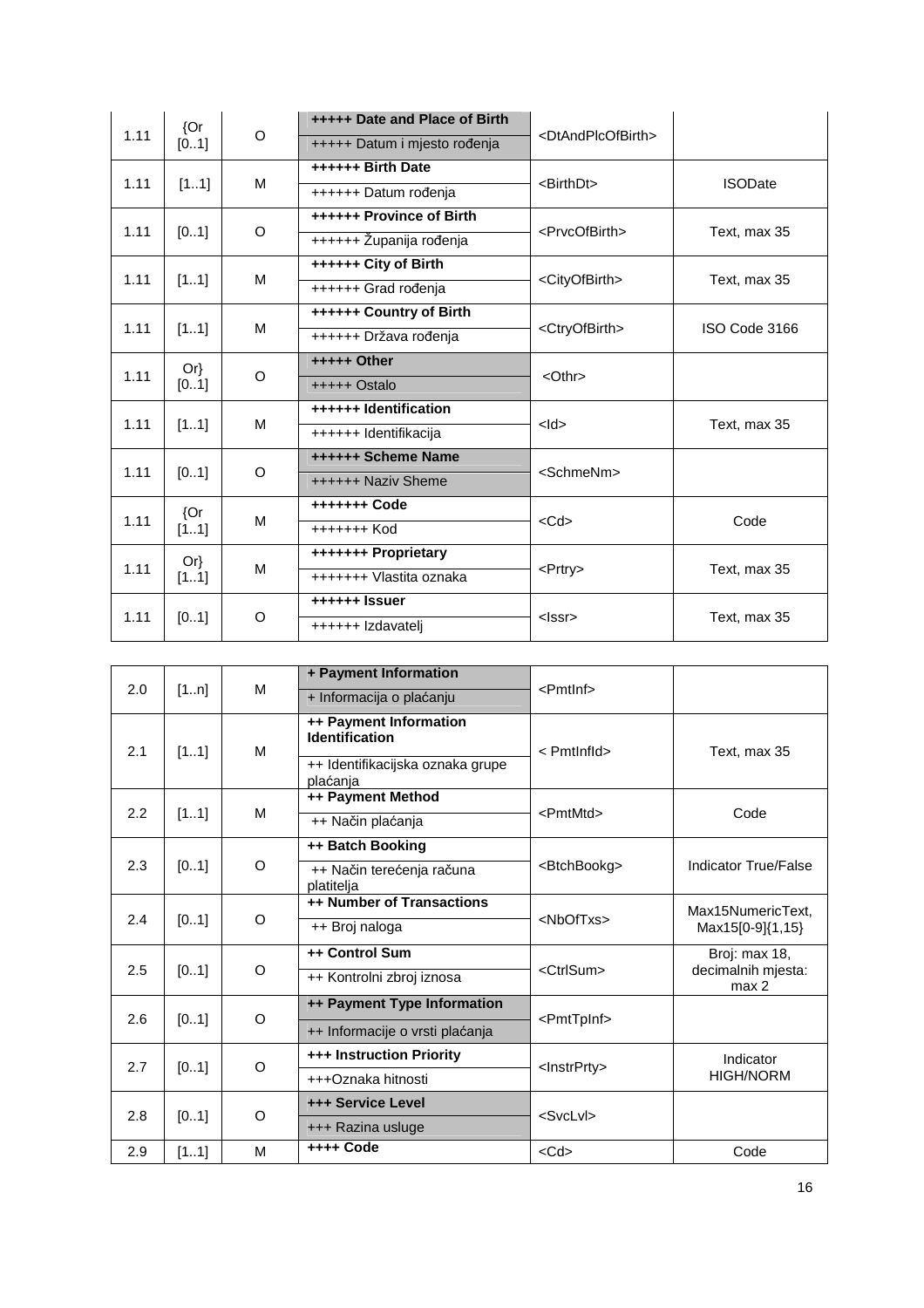|      |        |             | $++++$ Kod                       |                                     |                      |
|------|--------|-------------|----------------------------------|-------------------------------------|----------------------|
|      |        | O           | +++ Local Instrument             |                                     |                      |
| 2.11 | [01]   |             | +++ Vrsta platnog instrumenta    | <lcllnstrm></lcllnstrm>             |                      |
|      | ${Or}$ |             | ++++ Code                        |                                     |                      |
| 2.12 | [11]   | M           | $++++$ Kod                       | $<$ Cd $>$                          | Code                 |
|      | $Or\}$ |             | ++++ Proprietary                 |                                     |                      |
| 2.13 | [11]   | М           | ++++ Vlastita oznaka             | <prtry></prtry>                     | Text, max 35         |
|      |        |             | <b>+++ Category Purpose</b>      |                                     |                      |
| 2.14 | [01]   | O           | +++ Kategorija namjene           | <ctgypurp></ctgypurp>               |                      |
|      |        |             | ++++ Code                        |                                     |                      |
| 2.14 | [11]   | м           | $++++$ Kod                       | $<$ Cd $>$                          | Code                 |
|      |        |             | ++ Requested Execution Date      |                                     |                      |
| 2.15 | [11]   | м           | ++ Traženi datum izvršenja       | <reqdexctndt></reqdexctndt>         | <b>ISODate</b>       |
|      |        |             | ++ Debtor                        |                                     |                      |
| 2.17 | [11]   | м           | ++ Platitelj                     | <dbtr></dbtr>                       |                      |
|      |        |             | +++ Name                         |                                     |                      |
| 2.18 | [11]   | м           | +++ Naziv platitelja             | $<$ Nm $>$                          | Text, max 70         |
|      |        |             | <b>+++ Postal Address</b>        |                                     |                      |
| 2.19 | [01]   | O           | +++ Adresa platitelja            | <pstladr></pstladr>                 |                      |
|      | [01]   |             | ++++ Country                     | <ctry></ctry>                       |                      |
| 2.28 |        | O           | ++++ Država                      |                                     | ISO code 3166        |
|      | [02]   |             | ++++ Address Line                | <adrline></adrline>                 |                      |
| 2.29 |        | O           | ++++ Adresna linija              |                                     | Text, max 70         |
|      |        | O           | +++ Identification               | $<$ ld $>$                          |                      |
| 2.30 | [01]   |             | +++ Identifikacija               |                                     |                      |
|      | ${Or}$ | М           | ++++ Organisation Identification |                                     |                      |
| 2.31 | [11]   |             | ++++Oznaka organizacije          | <orgld></orgld>                     |                      |
| 2.31 | {Or    | O           | +++++ BICOrBEI                   | <bicorbei></bicorbei>               | Identifier, 8 ili 11 |
|      | [01]   |             | +++++ BIC ili BEI                |                                     | znakova              |
| 2.31 | $Or\}$ | O           | +++++ Other                      | <othr></othr>                       |                      |
|      | [01]   |             | +++++ Ostalo                     |                                     |                      |
|      |        |             | ++++++ Identification            | $<$ ld $>$                          |                      |
| 2.31 | [11]   | М           | ++++++ Identifikacija            |                                     | Text, max 35         |
|      |        | O           | ++++++ Scheme Name               | <schmenm></schmenm>                 |                      |
| 2.31 | [01]   |             | ++++++ Naziv Sheme               |                                     |                      |
|      | {Or    |             | +++++++ Code                     | $<$ Cd $>$                          | Code                 |
| 2.31 | [11]   | М           | +++++++ Kod                      |                                     |                      |
| 2.31 | $Or\}$ |             | +++++++ Proprietary              |                                     |                      |
|      | [11]   | м           | +++++++ Vlastita oznaka          | <prtry></prtry>                     | Text, max 35         |
| 2.31 |        |             | ++++++ Issuer                    |                                     |                      |
|      | [01]   | O           | ++++++ Izdavatelj                | $<$ Issr $>$                        | Text, max 35         |
|      | $Or\}$ |             | ++++ Private Identification      |                                     |                      |
| 2.32 | [11]   | М           | ++++ Privatna identifikacija     | <prvtid></prvtid>                   |                      |
| 2.32 | {Or    | $\mathsf O$ | +++++ Date and Place of Birth    | <dtandplcofbirth></dtandplcofbirth> |                      |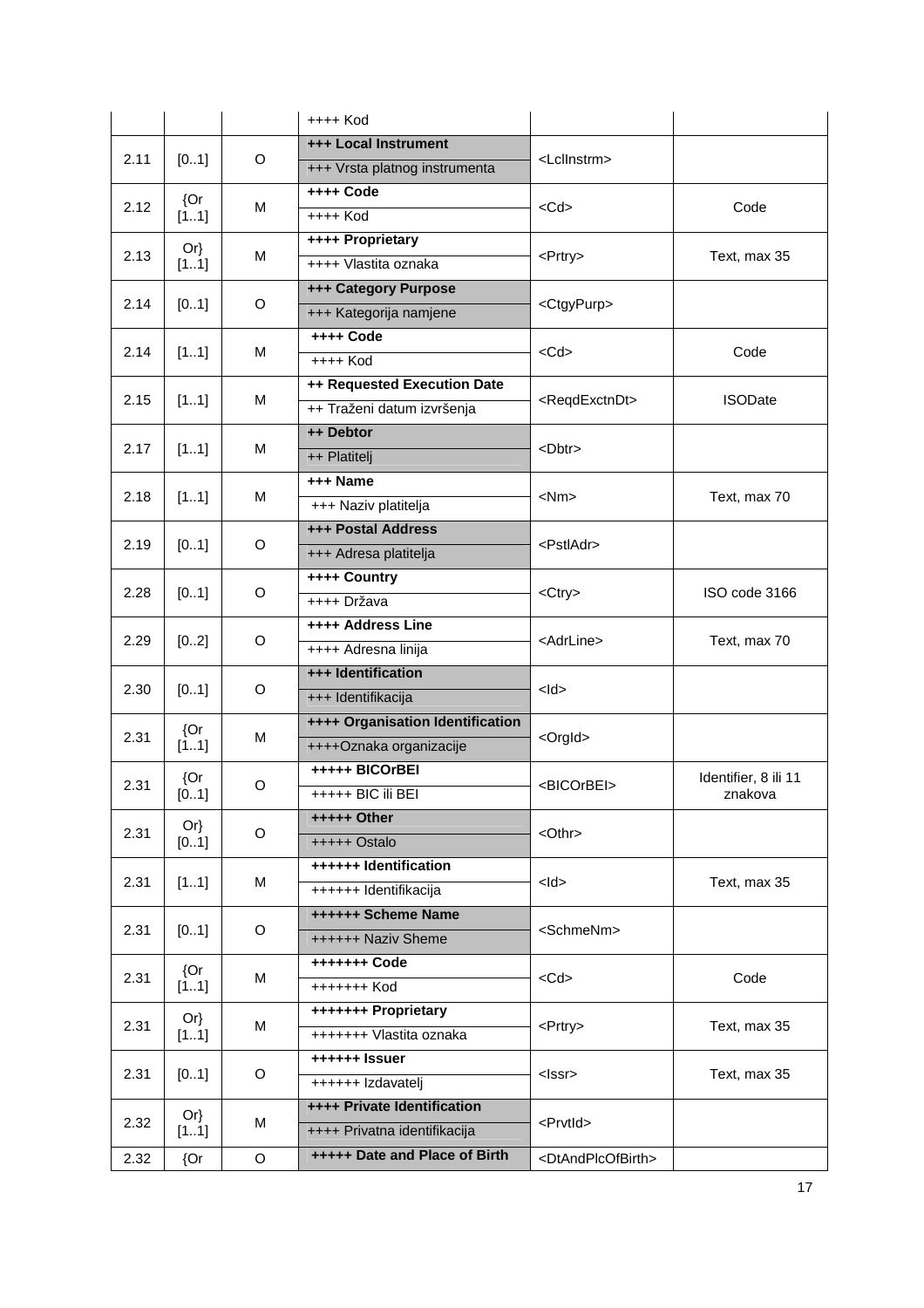|              | [01]   |                          | +++++ Datum i mjesto rođenja                       |                             |                      |
|--------------|--------|--------------------------|----------------------------------------------------|-----------------------------|----------------------|
|              |        |                          | ++++++ Birth Date                                  |                             |                      |
| 2.32<br>[11] | М      | ++++++ Datum rođenja     | <birthdt></birthdt>                                | <b>ISODate</b>              |                      |
|              |        | ++++++ Province of Birth |                                                    |                             |                      |
| 2.32         | [01]   | O                        | ++++++ Županija rođenja                            | <prvcofbirth></prvcofbirth> | Text, max 35         |
|              |        |                          | ++++++ City of Birth                               |                             |                      |
| 2.32         | [11]   | М                        | ++++++ Grad rođenja                                | <cityofbirth></cityofbirth> | Text, max 35         |
|              |        |                          | ++++++ Country of Birth                            |                             |                      |
| 2.32         | [11]   | M                        | ++++++ Zemlja rođenja                              | <ctryofbirth></ctryofbirth> | ISO Code 3166        |
|              | $Or\}$ |                          | +++++ Other                                        |                             |                      |
| 2.32         | [01]   | O                        | +++++ Ostalo                                       | $<$ Othr $>$                |                      |
|              |        |                          | ++++++ Identification                              |                             |                      |
| 2.32         | [11]   | М                        | ++++++ Identifikacija                              | $<$ ld $>$                  | Text, max 35         |
|              |        |                          | <b>++++++ Scheme Name</b>                          |                             |                      |
| 2.32         | [01]   | O                        | ++++++ Naziv Sheme                                 | <schmenm></schmenm>         |                      |
|              | ${Or}$ |                          | +++++++ Code                                       |                             |                      |
| 2.32         | [11]   | м                        | +++++++ Kod                                        | $<$ Cd $>$                  | Code                 |
|              | $Or\}$ |                          | +++++++ Proprietary                                |                             |                      |
| 2.32         | [11]   | M                        | +++++++ Vlastita oznaka                            | <prtry></prtry>             | Text, max 35         |
| 2.32         | [01]   | O                        | ++++++ Issuer                                      | <lssr></lssr>               |                      |
|              |        |                          | ++++++ Izdavatelj                                  |                             | Text, max 35         |
| 2.35         | [11]   | м                        | ++ Debtor Account                                  | <dbtracct></dbtracct>       |                      |
|              |        |                          | ++ Račun platitelja                                |                             |                      |
|              |        |                          | +++ Identification                                 | $<$ ld $>$                  |                      |
| 2.36         | [11]   | м                        | +++ Identifikacija                                 |                             |                      |
| 2.36         |        | м                        | <b>++++ IBAN</b>                                   | $<$ IBAN $>$                | IBAN2007Identifier   |
|              | [11]   |                          | ++++ IBAN                                          |                             |                      |
|              |        |                          | +++ Currency                                       |                             | ISO code 4217        |
| 2.38         | [01]   | O                        | +++ Valuta transakcijskog računa                   | $<$ Ccy $>$                 |                      |
| 2.40         | [11]   | М                        | ++ Debtor Agent                                    | <dbtragt></dbtragt>         |                      |
|              |        |                          | ++ PPU platitelja                                  |                             |                      |
|              |        |                          | +++ Financial Institution<br><b>Identification</b> |                             |                      |
| 2.41         | [11]   | М                        | +++ Oznaka PPU platitelja                          | <fininstnid></fininstnid>   |                      |
|              |        |                          | ++++ BIC                                           |                             | Identifier; 8 ili 11 |
| 2.42         | [01]   | O                        | $++++$ BIC                                         | $<$ BIC $>$                 | znakova              |
|              |        |                          | ++++ Other                                         |                             |                      |
| 2.46         | [01]   | O                        | ++++ Ostalo                                        | <othr></othr>               |                      |
|              |        |                          | +++++ Identification                               |                             |                      |
| 2.47         | [11]   | М                        | +++++ Identifikacija                               | $<$ ld>                     | <b>NOTPROVIDED</b>   |
|              |        |                          | ++ Ultimate Debtor                                 |                             |                      |
| 2.52         | [01]   | O                        | ++ Stvarni dužnik                                  | <ultmtdbtr></ultmtdbtr>     |                      |
|              |        |                          | +++ Name                                           |                             |                      |
| 2.53         | [01]   | O                        | +++ Naziv stvarnog dužnika                         | $<$ Nm $>$                  | Text, max 70         |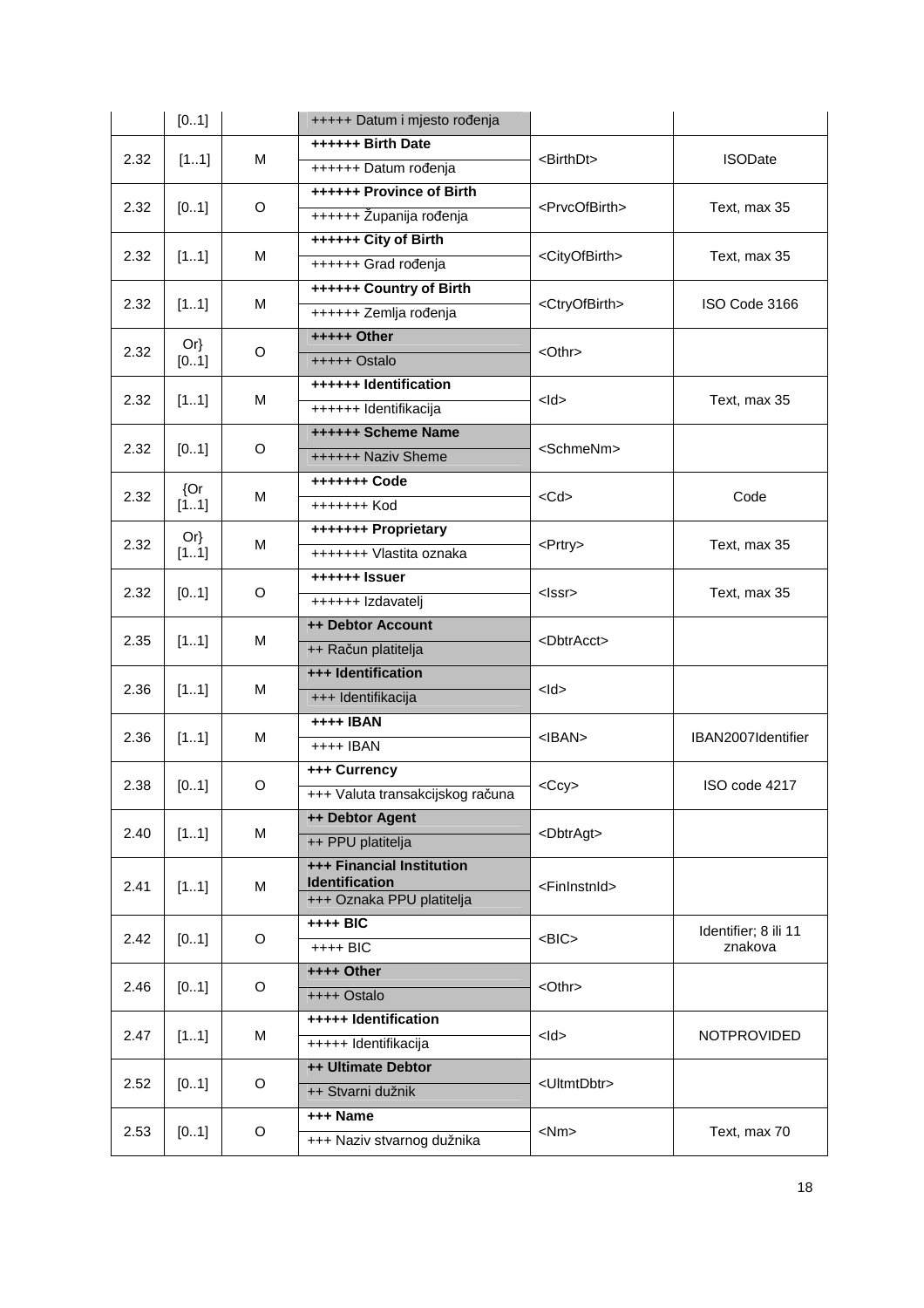|      |        | O | +++ Identification               |                                     |                      |
|------|--------|---|----------------------------------|-------------------------------------|----------------------|
| 2.55 | [01]   |   | +++ Identifikacija               | $<$ ld $>$                          |                      |
|      | ${Or}$ |   | ++++ Organisation Identification |                                     |                      |
| 2.56 | [11]   | М | ++++Oznaka organizacije          | <orgld></orgld>                     |                      |
| 2.56 | {Or    |   | +++++ BICOrBEI                   |                                     | Identifier, 8 ili 11 |
|      | [01]   | O | +++++ BIC ili BEI                | <bicorbei></bicorbei>               | znakova              |
|      | $Or\}$ |   | +++++ Other                      |                                     |                      |
| 2.56 | [01]   | O | +++++ Ostalo                     | $<$ Othr $>$                        |                      |
|      |        |   | ++++++ Identification            |                                     |                      |
| 2.56 | [11]   | М | ++++++ Identifikacija            | $<$ ld>                             | Text, max 35         |
|      |        |   | <b>++++++ Scheme Name</b>        | <schmenm></schmenm>                 |                      |
| 2.56 | [01]   | O | ++++++ Naziv Sheme               |                                     |                      |
|      | ${Or}$ |   | +++++++ Code                     |                                     |                      |
| 2.56 | [11]   | M | +++++++ Kod                      | $<$ Cd $>$                          | Code                 |
|      | $Or\}$ |   | +++++++ Proprietary              |                                     |                      |
| 2.56 | [11]   | M | +++++++ Vlastita oznaka          | <prtry></prtry>                     | Text, max 35         |
|      |        | O | ++++++ Issuer                    | $<$ Issr $>$                        |                      |
| 2.56 | [01]   |   | ++++++ Izdavatelj                |                                     | Text, max 35         |
|      | $Or\}$ | М | ++++ Private Identification      |                                     |                      |
| 2.57 | [11]   |   | ++++ Privatna identifikacija     | <prvtid></prvtid>                   |                      |
| 2.57 | ${Or}$ | O | +++++ Date and Place of Birth    | <dtandplcofbirth></dtandplcofbirth> |                      |
|      | [01]   |   | +++++ Datum i mjesto rođenja     |                                     |                      |
|      | [11]   | M | ++++++ Birth Date                | <birthdt></birthdt>                 | <b>ISODate</b>       |
| 2.57 |        |   | ++++++ Datum rođenja             |                                     |                      |
| 2.57 | [01]   | O | ++++++ Province of Birth         | <prvcofbirth></prvcofbirth>         | Text, max 35         |
|      |        |   | ++++++ Županija rođenja          |                                     |                      |
| 2.57 | [11]   | М | ++++++ City of Birth             | <cityofbirth></cityofbirth>         | Text, max 35         |
|      |        |   | ++++++ Grad rođenja              |                                     |                      |
| 2.57 | [11]   | M | ++++++ Country of Birth          | <ctryofbirth></ctryofbirth>         | ISO Code 3166        |
|      |        |   | ++++++ Zemlja rođenja            |                                     |                      |
| 2.57 | $Or\}$ | O | <b>+++++ Other</b>               | <othr></othr>                       |                      |
|      | [01]   |   | +++++ Ostalo                     |                                     |                      |
| 2.57 | [11]   | М | ++++++ Identification            | $<$ ld $>$                          | Text, max 35         |
|      |        |   | ++++++ Identifikacija            |                                     |                      |
| 2.57 | [01]   | O | ++++++ Scheme Name               | <schmenm></schmenm>                 |                      |
|      |        |   | ++++++ Naziv Sheme               |                                     |                      |
| 2.57 | ${Or}$ | М | +++++++ Code                     | $<$ Cd $>$                          | Code                 |
|      | [11]   |   | +++++++ Kod                      |                                     |                      |
| 2.57 | $Or\}$ | М | +++++++ Proprietary              | <prtry></prtry>                     | Text, max 35         |
|      | [11]   |   | +++++++ Vlastita oznaka          |                                     |                      |
| 2.57 | [01]   | O | ++++++ Issuer                    | <lssr></lssr>                       | Text, max 35         |
|      |        |   | ++++++ Izdavatelj                |                                     |                      |
| 2.60 | [01]   | O | ++ Charge Bearer                 | <chrgbr></chrgbr>                   | Code                 |
|      |        |   | ++ Troškovna opcija              |                                     |                      |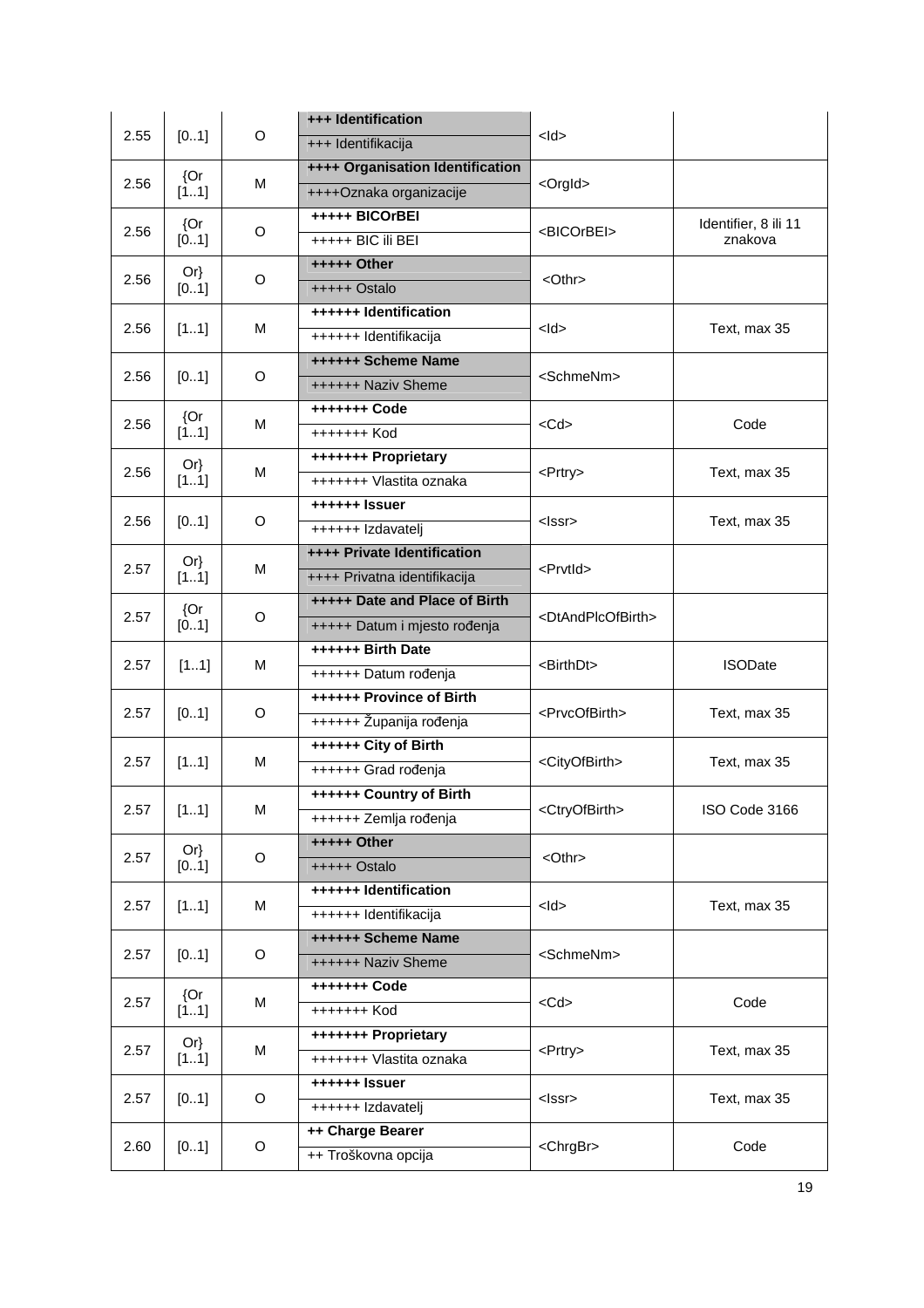| 2.63 | [1n]           | M | ++ Credit Transfer Transaction<br><b>Information</b><br>++ Informacija o transakciji<br>kreditnog transfera | <cdttrftxinf></cdttrftxinf> |                      |
|------|----------------|---|-------------------------------------------------------------------------------------------------------------|-----------------------------|----------------------|
|      |                |   | +++ Payment Identification                                                                                  |                             |                      |
| 2.64 | [11]           | M | +++ Identifikacijska oznaka<br>plaćanja                                                                     | <pmtld></pmtld>             |                      |
|      |                |   | ++++ Instruction Identification                                                                             |                             |                      |
| 2.65 | [01]           | O | ++++ Identifikacija oznaka naloga-<br>referencija                                                           | <lnstrld></lnstrld>         | Text, max 35         |
| 2.66 | [11]           | M | ++++ End to End Identification                                                                              | <endtoendid></endtoendid>   | Text, max 35         |
|      |                |   | ++++ Jedinstveni identifikator                                                                              |                             |                      |
| 2.67 | [01]           | O | +++ Payment Type Information                                                                                | <pmttpinf></pmttpinf>       |                      |
|      |                |   | +++Informacija o vrsti plaćanja                                                                             |                             |                      |
| 2.69 | [01]           | O | ++++ Service Level                                                                                          | <svclvl></svclvl>           |                      |
|      |                |   | ++++ Razina usluge                                                                                          |                             |                      |
| 2.70 | [11]           | M | +++++ Code                                                                                                  | $<$ Cd $>$                  | Code                 |
|      |                |   | $++++$ Kod                                                                                                  |                             |                      |
|      |                |   | ++++ Local Instrument                                                                                       |                             |                      |
| 2.72 | [01]           | O | ++++ Vrsta platnog instrumenta                                                                              | <lcllnstrm></lcllnstrm>     |                      |
|      | ${Or}$         | M | +++++ Code                                                                                                  |                             |                      |
|      | 2.73<br>[11]   |   | +++++ Kod                                                                                                   | $<$ Cd $>$                  | Code                 |
|      | $Or\}$         | M | +++++ Proprietary                                                                                           |                             |                      |
| 2.74 | [11]           |   | +++++ Vlastita oznaka                                                                                       | <prtry></prtry>             | Text, max 35         |
|      |                | O | <b>++++ Category Purpose</b>                                                                                | <ctgypurp></ctgypurp>       |                      |
| 2.75 | [01]           |   | ++++ Kategorija namjene                                                                                     |                             |                      |
|      |                |   | +++++ Code                                                                                                  |                             |                      |
| 2.75 | [11]           | м | +++++ Kod                                                                                                   | $<$ Cd $>$                  | Code                 |
|      |                |   | +++ Amount                                                                                                  |                             |                      |
| 2.76 | [11]           | м | +++ Iznos                                                                                                   | <amt></amt>                 |                      |
|      |                |   | ++++ Instructed Amount                                                                                      |                             |                      |
| 2.77 | [11]           | M | ++++ Iznos                                                                                                  | <lnstdamt></lnstdamt>       | CurrencyAndAmount    |
|      |                |   | +++ Charge Bearer                                                                                           |                             |                      |
| 2.80 | [01]           | O | +++ Troškovna opcija                                                                                        | <chrgbr></chrgbr>           | Code                 |
|      |                |   | +++Ultimate Debtor                                                                                          |                             |                      |
| 2.82 | [01]           | O | +++ Stvarni dužnik                                                                                          | <ultmtdbtr></ultmtdbtr>     |                      |
|      |                |   | <b>++++ Name</b>                                                                                            |                             |                      |
| 2.83 | [01]           | O | ++++ Naziv stvarnog dužnika                                                                                 | $<$ Nm $>$                  | Text, max 70         |
|      |                |   | ++++Identification                                                                                          |                             |                      |
| 2.85 | [01]           | O | ++++ Identifikacija                                                                                         | $<$ ld $>$                  |                      |
|      |                |   | +++++ Organisation                                                                                          |                             |                      |
| 2.86 | ${Qr}$<br>[11] | М | <b>Identification</b><br>+++++Oznaka organizacije                                                           | <orgld></orgld>             |                      |
|      |                |   | ++++++ BICOrBEI                                                                                             |                             |                      |
| 2.86 | {Or            | O | ++++++ BIC ili BEI                                                                                          | <bicorbei></bicorbei>       | Identifier, 8 ili 11 |
| [01] |                |   |                                                                                                             |                             | znakova              |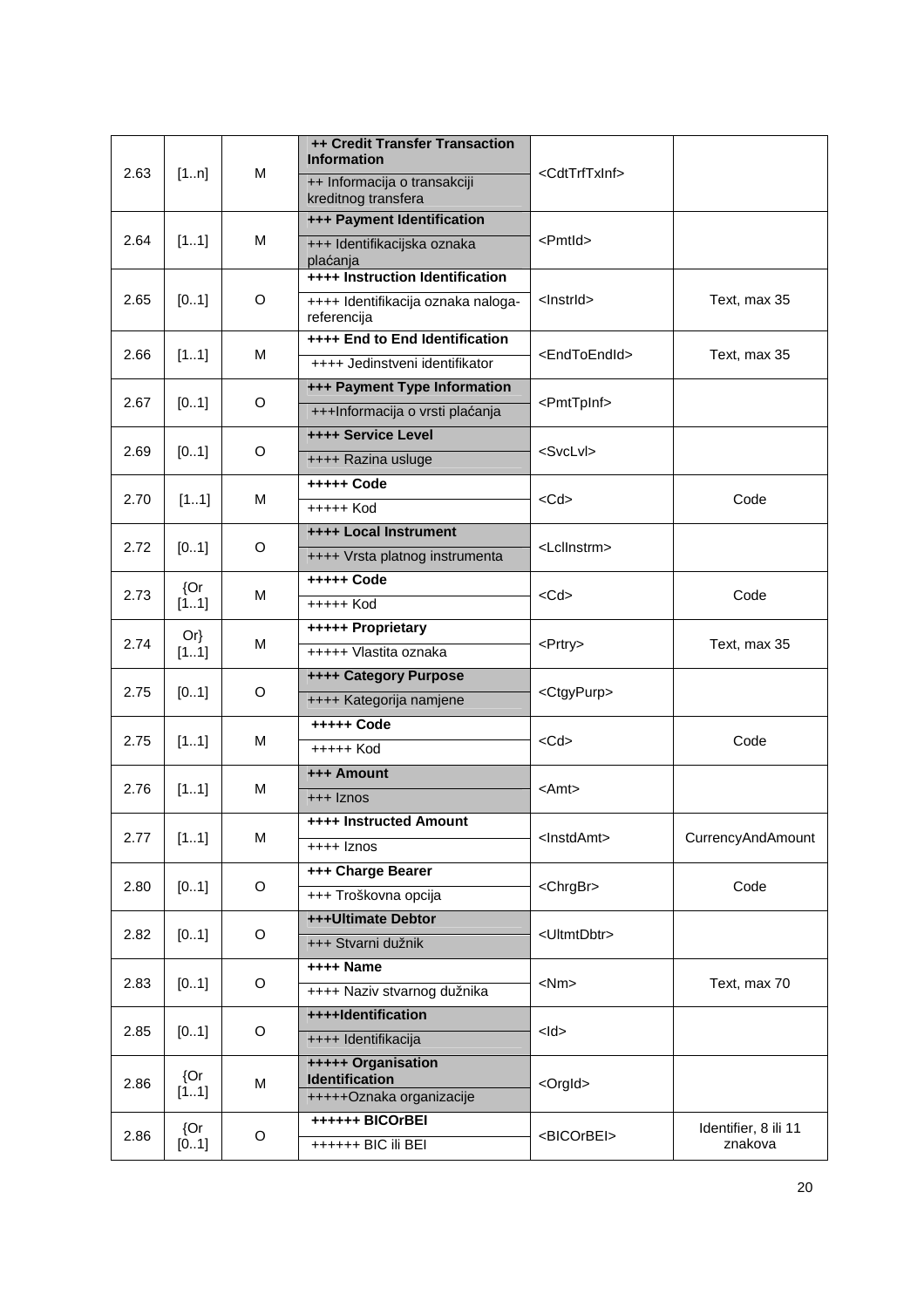|      | $Or\}$ | O | ++++++ Other                                               |                                     |                      |
|------|--------|---|------------------------------------------------------------|-------------------------------------|----------------------|
| 2.86 | [01]   |   | ++++++ Ostalo                                              | $<$ Othr $>$                        |                      |
|      |        |   | +++++++ Identification                                     |                                     |                      |
| 2.86 | [11]   | м | +++++++ Identifikacija                                     | $<$ ld $>$                          | Text, max 35         |
|      |        |   | +++++++ Scheme Name                                        |                                     |                      |
| 2.86 | [01]   | O | +++++++ Naziv Sheme                                        | <schmenm></schmenm>                 |                      |
|      | ${Or}$ |   | ++++++++ Code                                              |                                     |                      |
| 2.86 | [11]   | М | ++++++++ Kod                                               | $<$ Cd $>$                          | Code                 |
|      | Or     |   | ++++++++ Proprietary                                       |                                     |                      |
| 2.86 | [11]   | М | ++++++++ Vlastita oznaka                                   | <prtry></prtry>                     | Text, max 35         |
|      |        |   | +++++++ Issuer                                             |                                     |                      |
| 2.86 | [01]   | O | +++++++ Izdavatelj                                         | $<$ Issr $>$                        | Text, max 35         |
| 2.87 | $Or\}$ | М | +++++ Private Identification                               | <prvtid></prvtid>                   |                      |
|      | [11]   |   | +++++ Privatna identifikacija                              |                                     |                      |
| 2.87 | ${Or}$ | O | ++++++ Date and Place of Birth                             | <dtandplcofbirth></dtandplcofbirth> |                      |
|      | [01]   |   | ++++++ Datum i mjesto rođenja                              |                                     |                      |
| 2.87 | [11]   | M | +++++++ Birth Date                                         | <birthdt></birthdt>                 | <b>ISODate</b>       |
|      |        |   | +++++++ Datum rođenja                                      |                                     |                      |
| 2.87 | [01]   | O | +++++++ Province of Birth                                  | <prvcofbirth></prvcofbirth>         |                      |
|      |        |   | +++++++ Županija rođenja                                   |                                     | Text, max 35         |
| 2.87 | [11]   | М | +++++++ City of Birth                                      | <cityofbirth></cityofbirth>         | Text, max 35         |
|      |        |   | +++++++ Grad rođenja                                       |                                     |                      |
| 2.87 | [11]   | м | +++++++ Country of Birth                                   | <ctryofbirth></ctryofbirth>         | ISO Code 3166        |
|      |        |   | +++++++ Zemlja rođenja                                     |                                     |                      |
| 2.87 | $Or\}$ | O | ++++++ Other                                               | <othr></othr>                       |                      |
|      | [01]   |   | ++++++ Ostalo                                              |                                     |                      |
| 2.87 | [11]   | м | +++++++ Identification                                     | $<$ ld $>$                          | Text, max 35         |
|      |        |   | +++++++ Identifikacija                                     |                                     |                      |
| 2.87 | [01]   | O | +++++++ Scheme Name                                        | <schmenm></schmenm>                 |                      |
|      |        |   | +++++++ Naziv Sheme                                        |                                     |                      |
| 2.87 | ${Or}$ | М | ++++++++ Code                                              | $<$ Cd $>$                          | Code                 |
|      | [11]   |   | ++++++++ Kod                                               |                                     |                      |
| 2.87 | Or     | М | ++++++++ Proprietary                                       | <prtry></prtry>                     | Text, max 35         |
|      | [11]   |   | ++++++++ Vlastita oznaka                                   |                                     |                      |
| 2.87 | [01]   | O | +++++++ Issuer                                             | <lssr></lssr>                       | Text, max 35         |
|      |        |   | +++++++ Izdavatelj                                         |                                     |                      |
| 2.96 | [01]   | O | +++ Creditor Agent                                         | <cdtragt></cdtragt>                 |                      |
|      |        |   | +++ PPU primatelja                                         |                                     |                      |
| 2.96 |        | M | <b>++++ Financial Institution</b><br><b>Identification</b> | <fininstnid></fininstnid>           |                      |
|      | [11]   |   | ++++ Oznaka PPU primatelja                                 |                                     |                      |
|      |        |   | +++++ BIC                                                  |                                     | Identifier, 8 ili 11 |
| 2.96 | [01]   | O | $++++$ BIC                                                 | $<$ BIC $>$                         | znakova              |
| 2.98 | [11]   | M | +++ Creditor                                               | <cdtr></cdtr>                       |                      |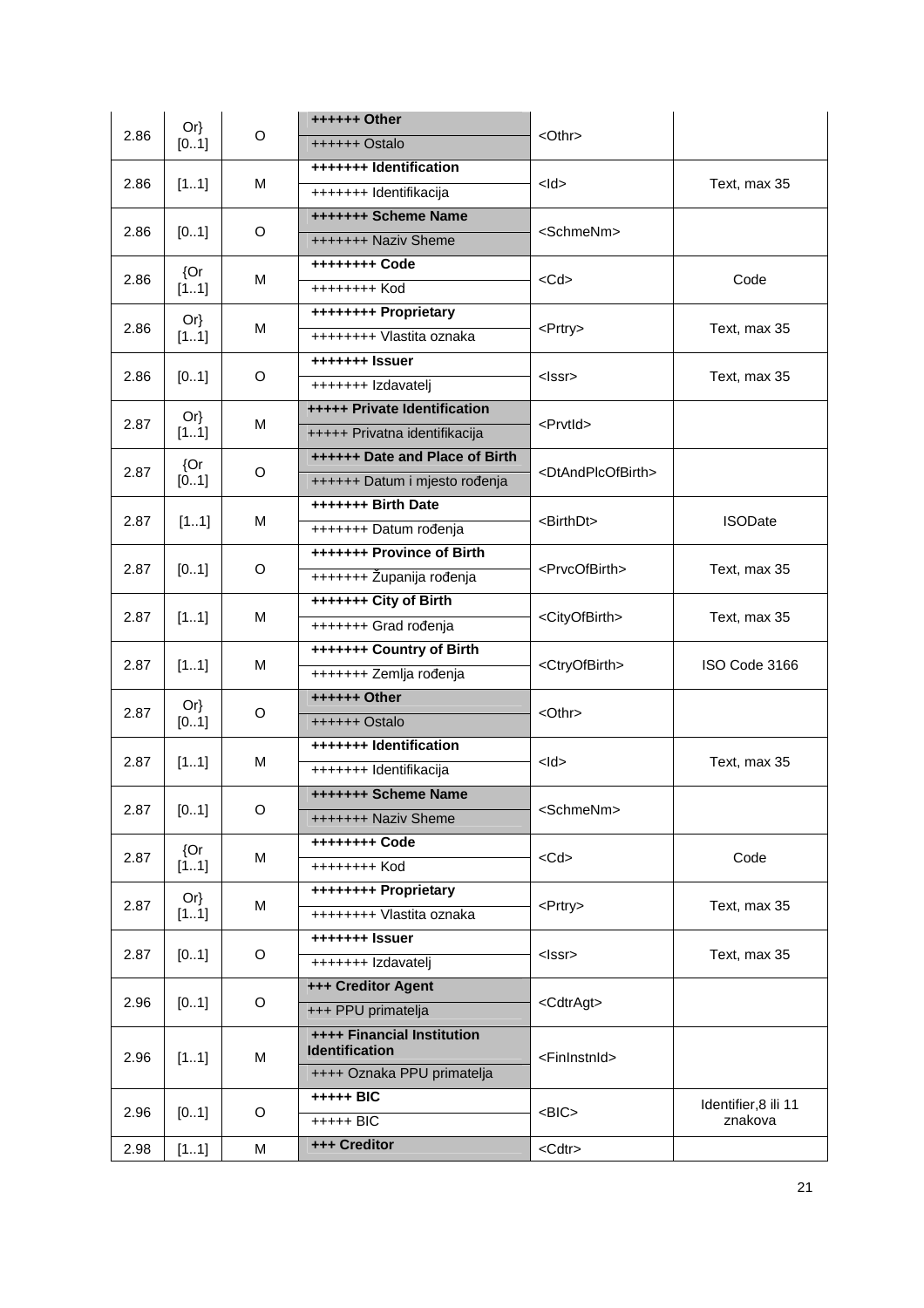|       |                |   | +++ Primatelj plaćanja                            |                                     |                                 |
|-------|----------------|---|---------------------------------------------------|-------------------------------------|---------------------------------|
|       |                |   | ++++ Name                                         |                                     |                                 |
| 2.99  | [11]           | м | ++++ Naziv primatelja plaćanja                    | $<$ Nm $>$                          | Text, max 70                    |
|       |                |   | <b>++++ Postal Address</b>                        |                                     |                                 |
| 2.100 | [01]           | O | ++++Adresa primatelja                             | <pstladr></pstladr>                 |                                 |
|       |                |   | +++++ Country                                     |                                     |                                 |
| 2.109 | [01]           | O | +++++ Država                                      | <ctry></ctry>                       | ISO code 3166                   |
|       |                |   | +++++ Address Line                                |                                     |                                 |
| 2.110 | [02]           | O | +++++ Adresna linija                              | <adrline></adrline>                 | Text, max 70                    |
|       |                |   | ++++ Identification                               |                                     |                                 |
| 2.111 | [01]           | O | ++++ Identifikacija                               | $<$ ld $>$                          |                                 |
|       | ${Or}$         |   | +++++ Organisation                                |                                     |                                 |
| 2.112 | [11]           | M | <b>Identification</b><br>+++++Oznaka organizacije | <orgld></orgld>                     |                                 |
|       |                |   | ++++++ BICOrBEI                                   |                                     |                                 |
| 2.112 | ${Or}$<br>[01] | O | ++++++ BIC ili BEI                                | <bicorbei></bicorbei>               | Identifier, 8 ili 11<br>znakova |
|       |                |   | ++++++ Other                                      |                                     |                                 |
| 2.112 | Or<br>[01]     | O | ++++++ Ostalo                                     | <othr></othr>                       |                                 |
|       |                |   | +++++++ Identification                            | $<$ ld $>$                          |                                 |
| 2.112 | [11]           | м | +++++++ Identifikacija                            |                                     | Text, max 35                    |
|       | 2.112<br>[01]  | O | +++++++ Scheme Name                               | <schmenm></schmenm>                 |                                 |
|       |                |   | +++++++ Naziv Sheme                               |                                     |                                 |
|       | ${Or}$         |   |                                                   |                                     |                                 |
| 2.112 | [11]           | M | ++++++++ Kod                                      | $<$ Cd $>$                          | Code                            |
|       | $Or\}$         | м | ++++++++ Proprietary                              |                                     |                                 |
| 2.112 | [11]           |   | ++++++++ Vlastita oznaka                          | <prtry></prtry>                     | Text, max 35                    |
| 2.112 |                | O | +++++++ Issuer                                    | <lssr></lssr>                       |                                 |
|       | [01]           |   | +++++++ Izdavatelj                                |                                     | Text, max 35                    |
| 2.113 | $Or\}$         | м | +++++ Private Identification                      | <prvtid></prvtid>                   |                                 |
|       | [11]           |   | +++++ Privatna identifikacija                     |                                     |                                 |
| 2.113 | ${Or}$         |   | ++++++ Date and Place of Birth                    | <dtandplcofbirth></dtandplcofbirth> |                                 |
|       | [01]           | O | ++++++ Datum i mjesto rođenja                     |                                     |                                 |
| 2.113 | [11]           | М | +++++++ Birth Date                                | <birthdt></birthdt>                 | <b>ISODate</b>                  |
|       |                |   | +++++++ Datum rođenja                             |                                     |                                 |
| 2.113 | [01]           | O | <b>+++++++ Province of Birth</b>                  | <prvcofbirth></prvcofbirth>         | Text, max 35                    |
|       |                |   | +++++++ Županija rođenja                          |                                     |                                 |
| 2.113 | [11]           | М | +++++++ City of Birth                             | <cityofbirth></cityofbirth>         | Text, max 35                    |
|       |                |   | +++++++ Grad rođenja                              |                                     |                                 |
| 2.113 | [11]           | М | +++++++ Country of Birth                          | <ctryofbirth></ctryofbirth>         | ISO code 3166                   |
|       |                |   | +++++++ Zemlja rođenja                            |                                     |                                 |
| 2.113 | $Or\}$         | O | ++++++ Other                                      | <othr></othr>                       |                                 |
|       | [01]           |   | ++++++ Ostalo                                     |                                     |                                 |
| 2.113 | [11]           | М | +++++++ Identification                            | $<$ ld $>$                          | Text, max 35                    |
|       |                |   | +++++++ Identifikacija                            |                                     |                                 |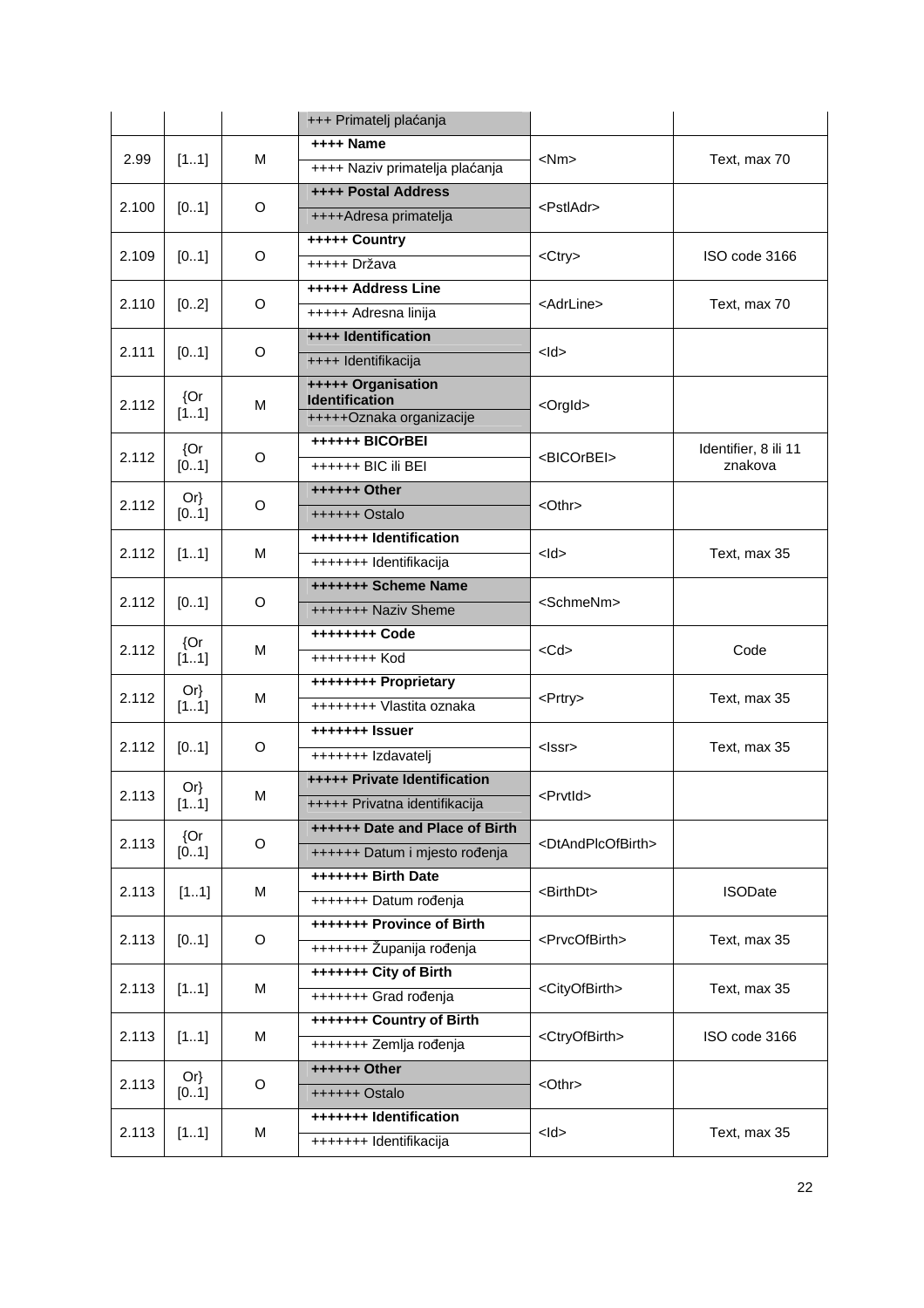|       |        | O           | +++++++ Scheme Name                         |                                     |                      |
|-------|--------|-------------|---------------------------------------------|-------------------------------------|----------------------|
| 2.113 | [01]   |             | +++++++ Naziv Sheme                         | <schmenm></schmenm>                 |                      |
|       | ${Or}$ |             | ++++++++ Code                               |                                     |                      |
| 2.113 | [11]   | м           | ++++++++ Kod                                | $<$ Cd $>$                          | Code                 |
|       | $Or\}$ |             | ++++++++ Proprietary                        |                                     |                      |
| 2.113 | [11]   | M           | ++++++++ Vlastita oznaka                    | <prtry></prtry>                     | Text, max 35         |
|       |        |             | +++++++ Issuer                              |                                     |                      |
| 2.113 | [01]   | O           | +++++++ Izdavatelj                          | $<$ Issr $>$                        | Text, max 35         |
|       |        |             | +++Creditor Account                         |                                     |                      |
| 2.116 | [11]   | м           | +++ Račun primatelja                        | <cdtracct></cdtracct>               |                      |
| 2.116 | [11]   | м           | ++++ Identification                         | $<$ ld $>$                          |                      |
|       |        |             | ++++ Identifikacija                         |                                     |                      |
| 2.116 | [11]   | м           | +++++ IBAN                                  | $<$ IBAN $>$                        | IBAN2007Identifier   |
|       |        |             | +++++ IBAN                                  |                                     |                      |
| 2.117 | [01]   | O           | +++ Ultimate Creditor                       | <ultmtcdtr></ultmtcdtr>             |                      |
|       |        |             | +++ Krajnji primatelj                       |                                     |                      |
| 2.118 |        | O           | ++++ Name                                   | $<$ Nm $>$                          |                      |
|       | [01]   |             | ++++ Naziv krajnjeg primatelja              |                                     | Text, max 70         |
| 2.120 |        |             | ++++ Identification                         | $<$ ld $>$                          |                      |
|       | [01]   | O           | ++++ Identifikacija                         |                                     |                      |
|       | ${Qr}$ |             | +++++ Organisation<br><b>Identification</b> |                                     |                      |
| 2.121 | [11]   | м           | +++++Oznaka organizacije                    | <orgld></orgld>                     |                      |
|       | ${Or}$ |             | ++++++ BICOrBEI                             |                                     | Identifier, 8 ili 11 |
| 2.121 | [01]   | O           | ++++++ BIC ili BEI                          | <bicorbei></bicorbei>               | znakova              |
|       | $Or\}$ | O           | ++++++ Other                                | <othr></othr>                       |                      |
| 2.121 | [01]   |             | ++++++ Ostalo                               |                                     |                      |
|       |        |             | +++++++ Identification                      | $<$ ld $>$                          |                      |
| 2.121 | [11]   | M           | +++++++ Identifikacija                      |                                     | Text, max 35         |
|       |        |             | +++++++ Scheme Name                         |                                     |                      |
| 2.121 | [01]   | O           | +++++++ Naziv Sheme                         | <schmenm></schmenm>                 |                      |
|       | ${Or}$ |             | ++++++++ Code                               |                                     |                      |
| 2.121 | [11]   | М           | ++++++++ Kod                                | $<$ Cd $>$                          | Code                 |
|       | $Or\}$ |             | ++++++++ Proprietary                        |                                     |                      |
| 2.121 | [11]   | М           | ++++++++ Vlastita oznaka                    | <prtry></prtry>                     | Text, max 35         |
|       |        |             | +++++++ Issuer                              |                                     |                      |
| 2.121 | [01]   | O           | +++++++ Izdavatelj                          | $<$ Issr $>$                        | Text, max 35         |
|       | $Or\}$ |             | +++++ Private Identification                |                                     |                      |
| 2.122 | [11]   | М           | +++++ Privatna identifikacija               | <prvtid></prvtid>                   |                      |
|       | ${Or}$ |             | ++++++ Date and Place of Birth              |                                     |                      |
| 2.122 | [01]   | O           | ++++++ Datum i mjesto rođenja               | <dtandplcofbirth></dtandplcofbirth> |                      |
|       |        |             | +++++++ Birth Date                          |                                     |                      |
| 2.122 | [11]   | М           | +++++++ Datum rođenja                       | <birthdt></birthdt>                 | <b>ISODate</b>       |
| 2.122 | [01]   | $\mathsf O$ | +++++++ Province of Birth                   | <prvcofbirth></prvcofbirth>         | Text, max 35         |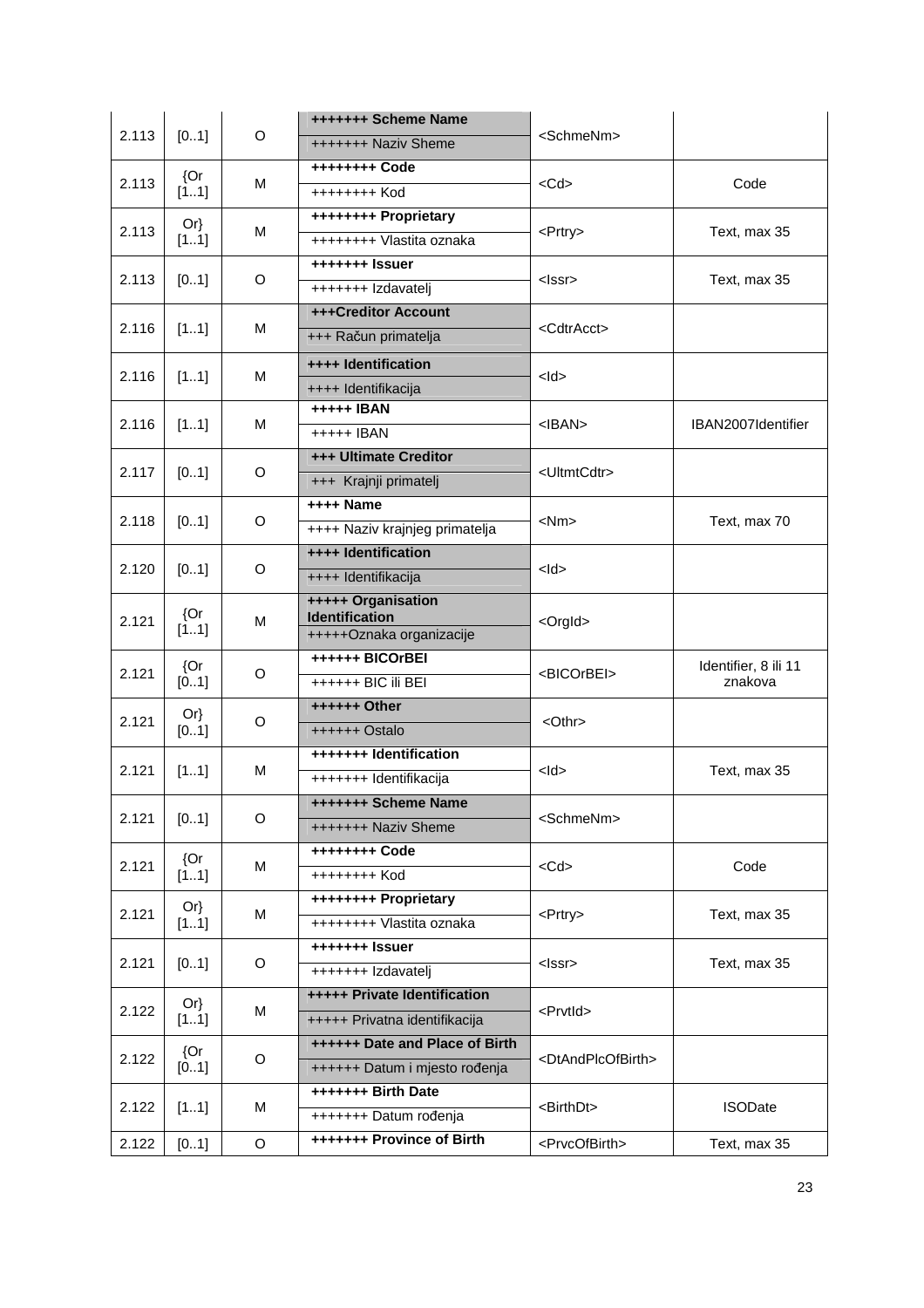|       |        |          | +++++++ Županija rođenja                                                               |                             |               |
|-------|--------|----------|----------------------------------------------------------------------------------------|-----------------------------|---------------|
|       |        |          | +++++++ City of Birth                                                                  |                             |               |
| 2.122 | [11]   | м        | +++++++ Grad rođenja                                                                   | <cityofbirth></cityofbirth> | Text, max 35  |
|       |        |          | +++++++ Country of Birth                                                               |                             |               |
| 2.122 | [11]   | м        | +++++++ Zemlja rođenja                                                                 | <ctryofbirth></ctryofbirth> | ISO code 3166 |
|       | $Or\}$ |          | ++++++ Other                                                                           |                             |               |
| 2.122 | [01]   | O        | ++++++ Ostalo                                                                          | $<$ Othr $>$                |               |
|       |        |          | +++++++ Identification                                                                 |                             |               |
| 2.122 | [11]   | м        | +++++++ Identifikacija                                                                 | $<$ ld $>$                  | Text, max 35  |
| 2.122 | [01]   | O        | +++++++ Scheme Name                                                                    | <schmenm></schmenm>         |               |
|       |        |          | +++++++ Naziv Sheme                                                                    |                             |               |
| 2.122 | ${Or}$ | м        | ++++++++ Code                                                                          | $<$ Cd $>$                  | Code          |
|       | [11]   |          | ++++++++ Kod                                                                           |                             |               |
| 2.122 | $Or\}$ | м        | ++++++++ Proprietary                                                                   | <prtry></prtry>             | Text, max 35  |
|       | [11]   |          | ++++++++ Vlastita oznaka                                                               |                             |               |
| 2.122 |        | O        | +++++++ Issuer                                                                         | $<$ Issr $>$                | Text, max 35  |
|       | [01]   |          | +++++++ Izdavatelj                                                                     |                             |               |
| 2.127 |        |          | +++ Purpose                                                                            |                             |               |
|       | [01]   | O        | +++ Šifra namjene                                                                      | <purp></purp>               |               |
| 2.128 | [11]   | М        | ++++ Code                                                                              | $<$ Cd $>$                  | Code          |
|       |        | ++++ Kod |                                                                                        |                             |               |
| 2.133 | [01]   | O        | +++ Remittance Information                                                             | $<$ Rmtlnf $>$              |               |
|       |        |          | +++ Detalji plaćanja                                                                   |                             |               |
| 2.134 | {Or    | O        | ++++Unstructured                                                                       | <ustrd></ustrd>             | Text, max 140 |
|       | [01]   |          | ++++Nestrukturirani                                                                    |                             |               |
| 2.135 | $Or\}$ | O        | ++++Structured                                                                         | <strd></strd>               |               |
|       | [01]   |          | ++++Strukturirani                                                                      |                             |               |
| 2.138 | [01]   | O        | <b>+++++ Creditor Reference</b><br><b>Information</b><br>+++++ Referenca koju određuje | <cdtrrefinf></cdtrrefinf>   |               |
|       |        |          | primatelj plaćanja                                                                     |                             |               |
|       |        |          | ++++++ Type                                                                            |                             |               |
| 2.139 | [01]   | O        | ++++++ Vrsta reference                                                                 | $<$ Tp $>$                  |               |
|       |        |          | +++++++ Code or Proprietary                                                            |                             |               |
| 2.140 | [11]   | М        | +++++++ Kod ili vlastita oznaka                                                        | <cdorprtry></cdorprtry>     |               |
|       |        |          | ++++++++ Code                                                                          |                             |               |
| 2.141 | [11]   | М        | ++++++++ Kod                                                                           | $<$ Cd $>$                  | Code          |
|       |        |          | +++++++ Issuer                                                                         |                             |               |
| 2.143 | [01]   | O        | +++++++ Izdavatelj                                                                     | <lssr></lssr>               | Text, max 35  |
|       |        |          | ++++++ Reference                                                                       |                             |               |
| 2.144 | [01]   | O        | ++++++ Referentna oznaka                                                               | <ref></ref>                 | Text, max 35  |
| 2.147 | [01]   | O        | +++++ Additional Remittance<br><b>Information</b>                                      | <addtlrmtinf></addtlrmtinf> | Text, max 140 |
|       |        |          | +++++ Dodatni detalji plaćanja                                                         |                             |               |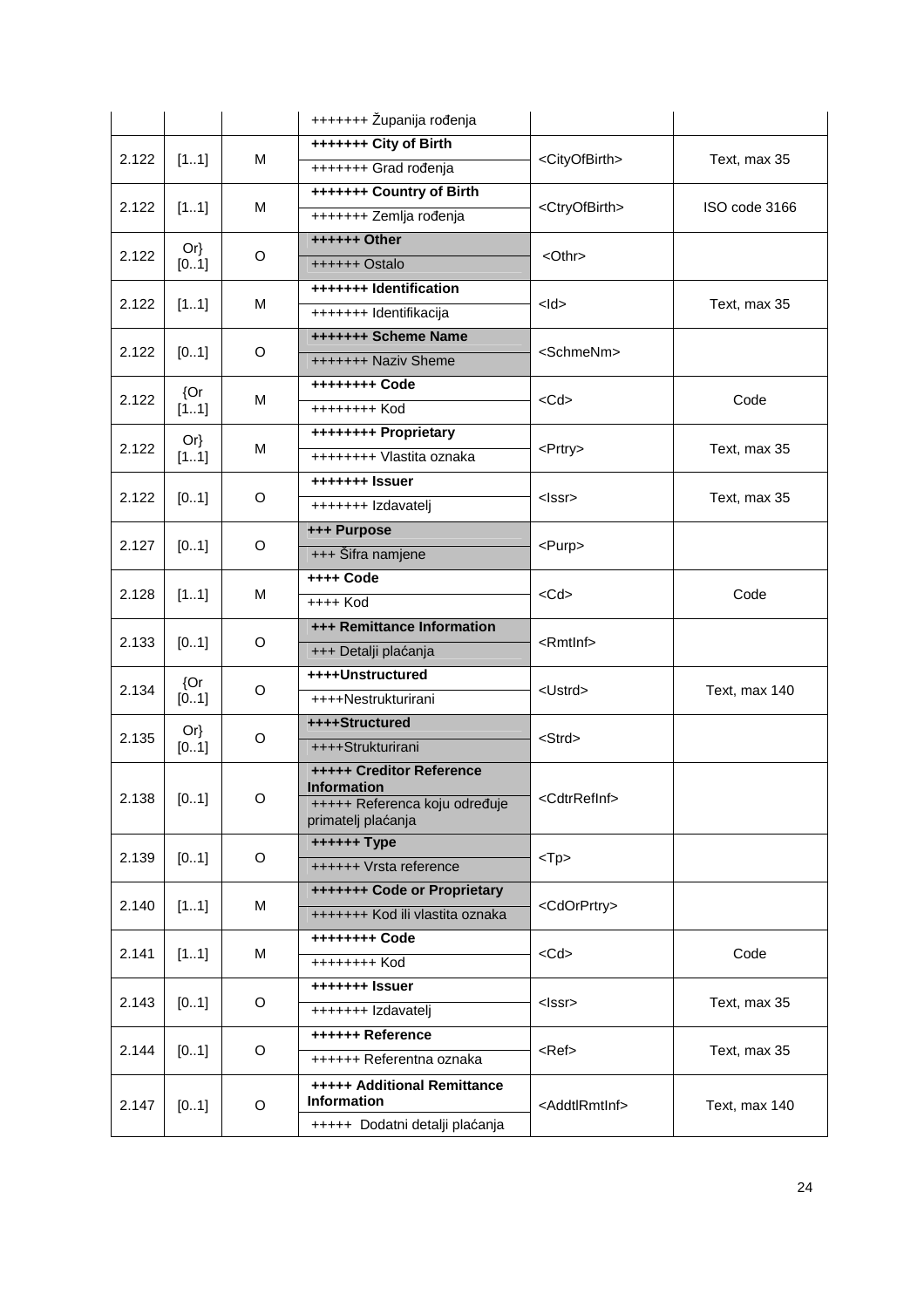# **7.2 Message elements for Other (non SEPA) credit transfers**

The table below shows message elements for Other (non SEPA) credit transfers. A detailed description and examples of mandatory and recommended elements are provided in Section 8.

| <b>Index</b> | <b>Multi</b> | <b>Mandato</b><br>ry/Optio<br>nal<br>(M/O) | <b>ISO ime elementa</b>                    | <b>ISO XML oznaka</b><br>$(<$ XML Tag>) | <b>Format</b>               |
|--------------|--------------|--------------------------------------------|--------------------------------------------|-----------------------------------------|-----------------------------|
|              |              |                                            | + Message root                             |                                         |                             |
|              | [11]         | M                                          | + Oznaka poruke - labela                   | <cstmrcdttrfinitn></cstmrcdttrfinitn>   |                             |
|              |              |                                            | + Group Header                             |                                         |                             |
| 1.0          | [11]         | M                                          | + Zaglavlje ili vodeći slog                | <grphdr></grphdr>                       |                             |
|              |              |                                            | ++ Message Identification                  |                                         |                             |
| 1.1          | [11]         | M                                          | ++ Identifikacijska oznaka poruke          | <msgld></msgld>                         | Text, max 35                |
|              |              |                                            | ++ Creation Date Time                      |                                         |                             |
| 1.2          | [11]         | M                                          | ++ Datum i vrijeme kreiranja               | <credttm></credttm>                     | <b>ISODateTime</b>          |
|              |              |                                            | ++ Number Of Transactions                  |                                         | Max15NumericText            |
| 1.4          | [11]         | M                                          | ++ Broj naloga                             | <nboftxs></nboftxs>                     | Max15[0-9]{1,15}            |
|              |              |                                            | ++ Control Sum                             |                                         | Broj: max 18,               |
| 1.5          | [01]         | O                                          | ++ Kontrolni zbroj iznosa                  | <ctrlsum></ctrlsum>                     | decimalnih mjesta:<br>max 2 |
|              |              |                                            | ++ Initiating party                        |                                         |                             |
|              | 1.6<br>[11]  | M                                          | + + Inicijator plaćanja                    | <lnitgpty></lnitgpty>                   |                             |
|              |              | O                                          | +++ Name                                   | $<$ Nm $>$                              |                             |
|              | 1.7<br>[01]  |                                            | +++ Naziv                                  |                                         | Text, max 70                |
|              |              | O                                          | +++ Identification                         | <ld></ld>                               |                             |
|              | 1.9<br>[01]  |                                            | +++ Identifikacija                         |                                         |                             |
|              | ${Or}$       | M                                          | ++++ Organisation<br><b>Identification</b> | $<$ Orgld $>$                           |                             |
| 1.10         | [11]         |                                            | ++++Oznaka organizacije                    |                                         |                             |
|              | ${Or}$       |                                            | +++++ BICOrBEI                             |                                         | Identifier, 8 ili 11        |
| 1.10         | [01]         | O                                          | +++++ BIC ili BEI                          | <bicorbei></bicorbei>                   | znakova                     |
|              | $Or\}$       |                                            | +++++ Other                                |                                         |                             |
| 1.10         | [0.1]        | O                                          | $++++$ Ostalo                              | <othr></othr>                           |                             |
|              |              |                                            | ++++++ Identification                      |                                         |                             |
| 1.10         | [11]         | M                                          | ++++++ Identifikacija                      | $<$ ld>                                 | Text, max 35                |
|              |              |                                            | ++++++ Scheme Name                         |                                         |                             |
| 1.10         | [01]         | O                                          | ++++++ Naziv Sheme                         | <schmenm></schmenm>                     |                             |
|              | ${Or}$       |                                            | +++++++ Code                               |                                         |                             |
| 1.10         | [11]         | M                                          | +++++++ Kod                                | $<$ Cd $>$                              | Code                        |
| 1.10         | $Or\}$       | M                                          | +++++++ Proprietary                        | <prtry></prtry>                         |                             |
|              | [11]         |                                            | +++++++ Vlastita oznaka                    |                                         | Text, max 35                |
| 1.10         | [01]         | O                                          | ++++++ Issuer                              | <lssr></lssr>                           | Text, max 35                |
|              |              |                                            | ++++++ Izdavatelj                          |                                         |                             |
| 1.11         | $Or\}$       | M                                          | ++++ Private Identification                | <prvtid></prvtid>                       |                             |
|              | [11]         |                                            | ++++ Privatna identifikacija               |                                         |                             |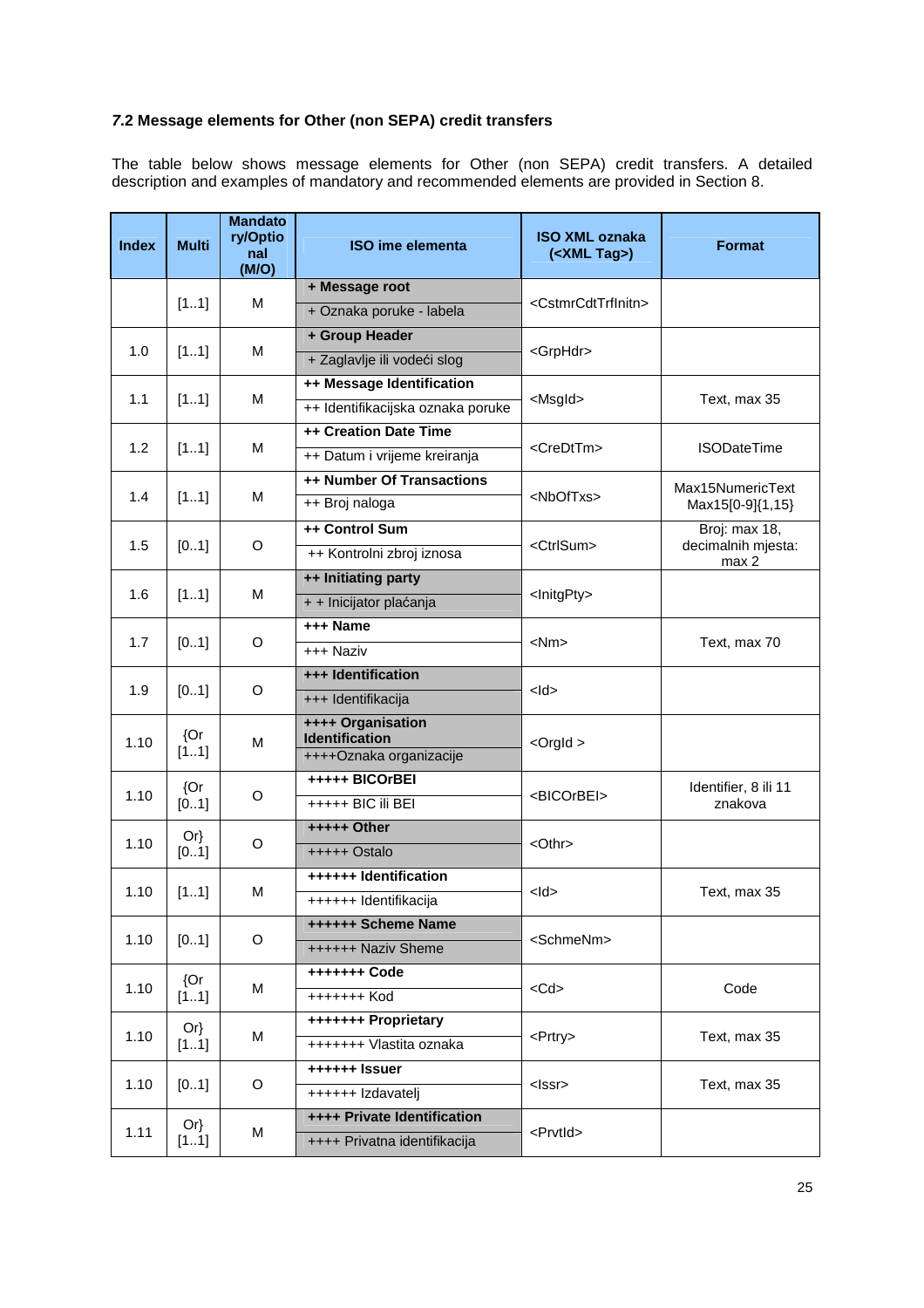| ${Or}$       |              | <b>+++++ Date and Place of Birth</b> |                                 |                                     |                |
|--------------|--------------|--------------------------------------|---------------------------------|-------------------------------------|----------------|
| 1.11         | [0.1]        | $\circ$                              | +++++ Datum i mjesto rođenja    | <dtandplcofbirth></dtandplcofbirth> |                |
|              |              |                                      | ++++++ Birth Date               |                                     |                |
| 1.11         | [11]         | M                                    | ++++++ Datum rođenja            | <birthdt></birthdt>                 | <b>ISODate</b> |
|              |              |                                      | <b>++++++ Province of Birth</b> |                                     |                |
| 1.11         | [01]         | $\circ$                              | ++++++ Županija rođenja         | <prvcofbirth></prvcofbirth>         | Text, max 35   |
|              |              |                                      | ++++++ City of Birth            |                                     |                |
| 1.11         | [11]         | M                                    | ++++++ Grad rođenja             | <cityofbirth></cityofbirth>         | Text, max 35   |
|              |              |                                      | ++++++ Country of Birth         |                                     |                |
|              | 1.11<br>[11] | M                                    | ++++++ Država rođenja           | <ctryofbirth></ctryofbirth>         | ISO Code 3166  |
|              | $Or\}$       |                                      | +++++ Other                     | $<$ Othr $>$                        |                |
| 1.11         | [01]         | O                                    | $++++$ Ostalo                   |                                     |                |
|              |              | M                                    | ++++++ Identification           | >                                   |                |
| 1.11         | [11]         |                                      | ++++++ Identifikacija           |                                     | Text, max 35   |
|              |              |                                      | ++++++ Scheme Name              |                                     |                |
| 1.11         | [01]         | $\circ$                              | ++++++ Naziv Sheme              | <schmenm></schmenm>                 |                |
| 1.11         | ${Qr}$       | M                                    | +++++++ Code                    |                                     | Code           |
|              | [11]         |                                      | +++++++ Kod                     | $<$ Cd $>$                          |                |
|              | $Or\}$       |                                      | +++++++ Proprietary             |                                     |                |
| 1.11         | [11]         | M                                    | +++++++ Vlastita oznaka         | <prtry></prtry>                     | Text, max 35   |
|              |              | $\circ$                              | ++++++ Issuer                   |                                     |                |
| 1.11<br>[01] |              |                                      | ++++++ Izdavatelj               | $<$ Issr $>$                        | Text, max 35   |

|      |      | м        | + Payment Information                           | <pmtlnf></pmtlnf>       |                             |
|------|------|----------|-------------------------------------------------|-------------------------|-----------------------------|
| 2.0  | [1n] |          | + Informacija o plaćanju                        |                         |                             |
| 2.1  | [11] | м        | ++ Payment Information<br><b>Identification</b> | <pmtlnfld></pmtlnfld>   | Text, max 35                |
|      |      |          | ++ Identifikacijska oznaka grupe<br>plaćanja    |                         |                             |
|      |      |          | ++ Payment Method                               |                         |                             |
| 2.2  | [11] | M        | ++ Način plaćanja                               | <pmtmtd></pmtmtd>       | Code                        |
|      |      |          | ++ Batch Booking                                |                         |                             |
| 2.3  | [01] | O        | ++ Način terećenja računa<br>platitelja         | <btchbookg></btchbookg> | Indicator True/False        |
|      |      |          | ++ Number of Transactions                       | <nboftxs></nboftxs>     | Max15NumericText.           |
| 2.4  | [01] | O        | ++ Broj naloga                                  |                         | Max15[0-9]{1,15}            |
|      |      | O        | ++ Control Sum                                  | <ctrlsum></ctrlsum>     | Broj: max 18,               |
| 2.5  | [01] |          | ++ Kontrolni zbroj iznosa                       |                         | decimalnih mjesta:<br>max 2 |
|      |      | $\Omega$ | ++ Payment Type Information                     |                         |                             |
| 2.6  | [01] |          | ++ Informacije o vrsti plaćanja                 | <pmttpinf></pmttpinf>   |                             |
| 2.7  | [01] | O        | <b>+++ Instruction Priority</b>                 | <lnstrprty></lnstrprty> | Indicator HIGH/NORM         |
|      |      |          | +++Oznaka hitnosti                              |                         |                             |
| 2.14 | [01] | O        | <b>+++ Category Purpose</b>                     | <ctgypurp></ctgypurp>   |                             |
|      |      |          | +++ Kategorija namjene                          |                         |                             |
| 2.14 | [11] | M        | ++++ Code                                       | $<$ Cd $>$              | Code                        |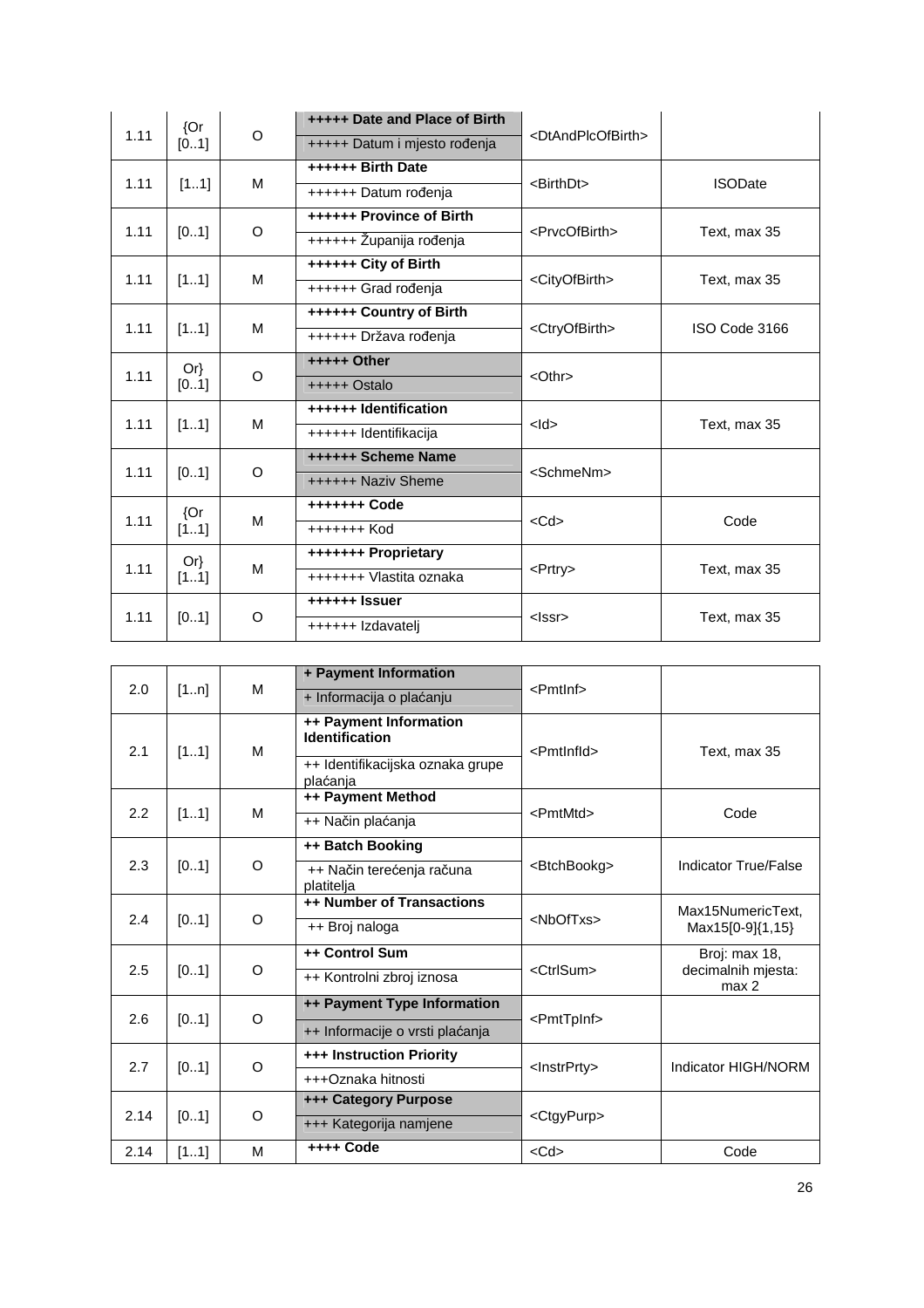|                         |                 |               | $++++$ Kod                                       |                                     |                                 |
|-------------------------|-----------------|---------------|--------------------------------------------------|-------------------------------------|---------------------------------|
|                         |                 |               | ++ Requested Execution Date                      |                                     |                                 |
| 2.15                    | [11]            | M             | ++ Traženi datum izvršenja                       | <regdexctndt></regdexctndt>         | <b>ISODate</b>                  |
|                         |                 |               | ++ Debtor                                        |                                     |                                 |
| 2.17                    | [11]            | м             | ++ Platiteli                                     | $<$ Dbtr $>$                        |                                 |
|                         |                 |               | +++ Name                                         |                                     |                                 |
| 2.18                    | [11]            | M             | +++ Naziv platitelja                             | $<$ Nm $>$                          | Text, max 70                    |
|                         |                 |               | <b>+++ Postal Address</b>                        |                                     |                                 |
| 2.19                    | [01]            | O             | +++ Adresa platitelja                            | <pstladr></pstladr>                 |                                 |
|                         |                 |               | ++++ Country                                     |                                     |                                 |
| 2.28                    | [01]            | O             | ++++ Država                                      | <ctry></ctry>                       | ISO code 3166                   |
|                         |                 |               | ++++ Address Line                                |                                     |                                 |
| 2.29                    | [02]            | O             | ++++ Adresna linija                              | <adrline></adrline>                 | Text, max 70                    |
|                         |                 |               | +++ Identification                               |                                     |                                 |
| 2.30                    | [01]            | O             | +++ Identifikacija                               | $<$ ld>                             |                                 |
|                         | ${Or}$          |               | <b>++++ Organisation</b>                         |                                     |                                 |
| 2.31                    | [11]            | M             | <b>Identification</b><br>++++Oznaka organizacije | <orgld></orgld>                     |                                 |
|                         |                 |               | +++++ BICOrBEI                                   |                                     |                                 |
| 2.31                    | ${Or}$<br>[0.1] | O             | +++++ BIC ili BEI                                | <bicorbei></bicorbei>               | Identifier, 8 ili 11<br>znakova |
|                         |                 |               | +++++ Other                                      |                                     |                                 |
| $Or\}$<br>2.31<br>[0.1] | O               | $++++$ Ostalo | <othr></othr>                                    |                                     |                                 |
|                         |                 |               | ++++++ Identification                            |                                     |                                 |
| 2.31                    | [11]            | M             | ++++++ Identifikacija                            | $<$ ld $>$                          | Text, max 35                    |
|                         |                 |               | ++++++ Scheme Name                               |                                     |                                 |
| 2.31                    | [01]            | O             | ++++++ Naziv Sheme                               | <schmenm></schmenm>                 |                                 |
|                         | ${Or}$          | M             | +++++++ Code                                     |                                     |                                 |
| 2.31                    | [11]            |               | +++++++ Kod                                      | $<$ Cd $>$                          | Code                            |
|                         | $Or\}$          |               | +++++++ Proprietary                              |                                     |                                 |
| 2.31                    | [11]            | M             | +++++++ Vlastita oznaka                          | <prtry></prtry>                     | Text, max 35                    |
|                         |                 |               | ++++++ Issuer                                    |                                     |                                 |
| 2.31                    | [01]            | O             | ++++++ Izdavatelj                                | <lssr></lssr>                       | Text, max 35                    |
|                         | $Or\}$          |               | ++++ Private Identification                      |                                     |                                 |
| 2.32                    | [11]            | M             | ++++ Privatna identifikacija                     | <prvtid></prvtid>                   |                                 |
|                         | ${Or}$          |               | +++++ Date and Place of Birth                    |                                     |                                 |
| 2.32                    | [01]            | O             | +++++ Datum i mjesto rođenja                     | <dtandplcofbirth></dtandplcofbirth> |                                 |
|                         |                 |               | ++++++ Birth Date                                |                                     |                                 |
| 2.32                    | [11]            | M             | ++++++ Datum rođenja                             | <birthdt></birthdt>                 | <b>ISODate</b>                  |
| 2.32                    |                 | O             | ++++++ Province of Birth                         | <prvcofbirth></prvcofbirth>         | Text, max 35                    |
|                         | [01]            |               | ++++++ Županija rođenja                          |                                     |                                 |
| 2.32                    | [11]            | M             | ++++++ City of Birth                             | <cityofbirth></cityofbirth>         | Text, max 35                    |
|                         |                 |               | ++++++ Grad rođenja                              |                                     |                                 |
| 2.32                    |                 | M             | ++++++ Country of Birth                          |                                     | ISO Code 3166                   |
|                         | [11]            |               | ++++++ Zemlja rođenja                            | <ctryofbirth></ctryofbirth>         |                                 |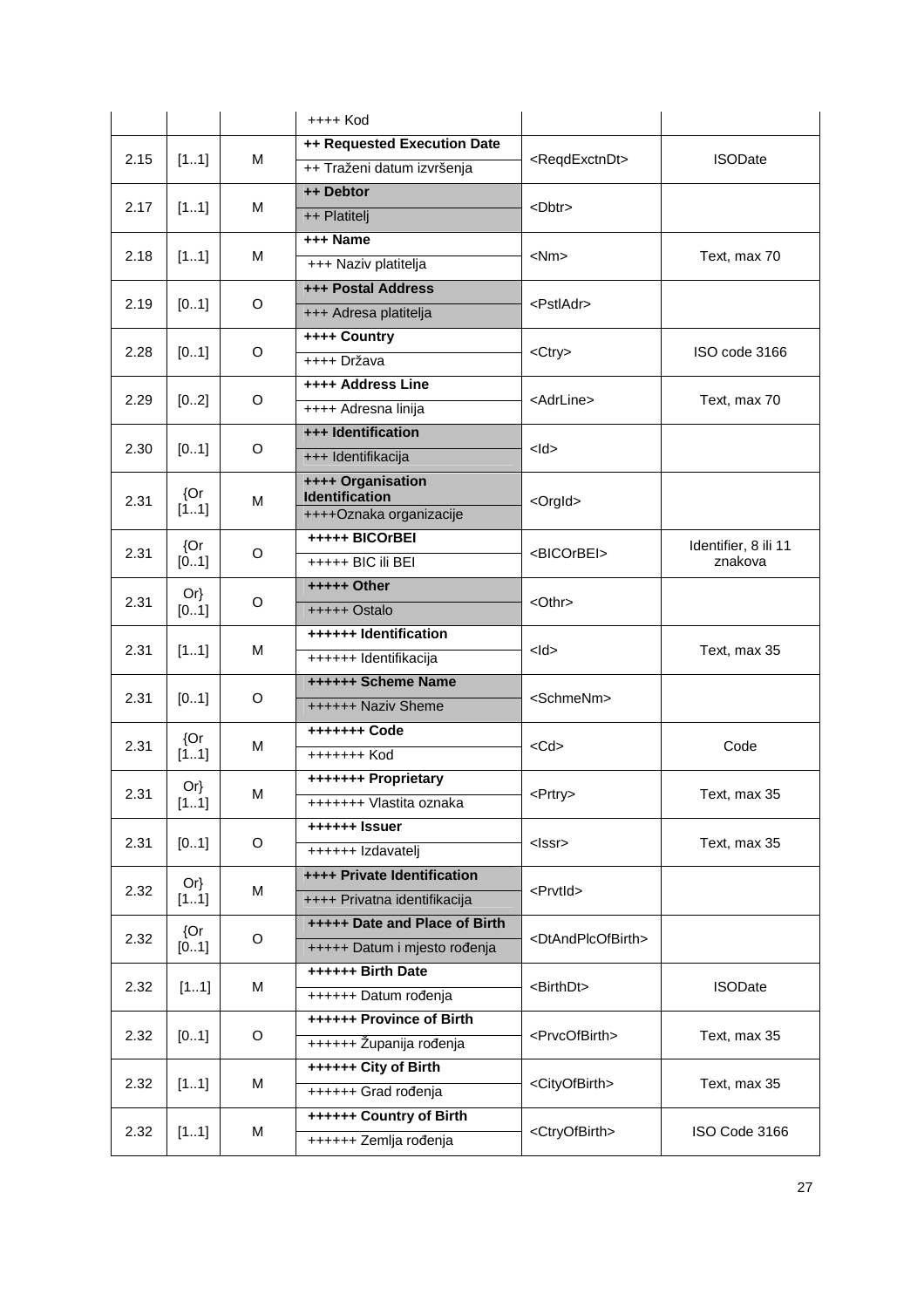| 2.32 | $Or\}$       | O       | +++++ Other                                        | $<$ Othr $>$              |                                 |
|------|--------------|---------|----------------------------------------------------|---------------------------|---------------------------------|
|      | [01]         |         | +++++ Ostalo                                       |                           |                                 |
| 2.32 | [11]         | M       | ++++++ Identification                              | $<$ ld $>$                | Text, max 35                    |
|      |              |         | ++++++ Identifikacija                              |                           |                                 |
|      |              | O       | ++++++ Scheme Name                                 |                           |                                 |
| 2.32 | [01]         |         | ++++++ Naziv Sheme                                 | <schmenm></schmenm>       |                                 |
|      | ${Qr}$       |         | +++++++ Code                                       |                           |                                 |
| 2.32 | [11]         | м       | +++++++ Kod                                        | $<$ Cd $>$                | Code                            |
|      | $Or\}$       |         | +++++++ Proprietary                                |                           |                                 |
| 2.32 | [11]         | М       | +++++++ Vlastita oznaka                            | <prtry></prtry>           | Text, max 35                    |
|      |              |         | ++++++ Issuer                                      |                           |                                 |
| 2.32 | [01]         | O       | ++++++ Izdavatelj                                  | <lssr></lssr>             | Text, max 35                    |
|      |              |         | ++ Debtor Account                                  |                           |                                 |
|      | 2.35<br>[11] | м       | ++ Račun platitelja                                | <dbtracct></dbtracct>     |                                 |
|      | 2.36<br>[11] |         | +++ Identification                                 | $<$ ld>                   |                                 |
|      |              | м       | +++ Identifikacija                                 |                           |                                 |
|      |              |         | ++++ IBAN                                          |                           |                                 |
| 2.36 | [11]         | м       | ++++ IBAN                                          | $<$ IBAN $>$              | IBAN2007Identifier              |
|      |              | O       | +++ Currency                                       | $<$ Ccy $>$               |                                 |
| 2.38 | [01]         |         | +++ Valuta transakcijskog računa                   |                           | ISO code 4217                   |
|      |              |         | ++ Debtor Agent                                    |                           |                                 |
| 2.40 | [11]         | M       | ++ PPU platitelja                                  | <dbtragt></dbtragt>       |                                 |
|      |              |         | +++ Financial Institution                          |                           |                                 |
| 2.41 | [11]         | M       | <b>Identification</b><br>+++ Oznaka PPU platitelja | <fininstnid></fininstnid> |                                 |
|      |              |         | ++++ BIC                                           |                           |                                 |
| 2.42 | [01]         | O       | $++++$ BIC                                         | $<$ BIC $>$               | Identifier; 8 ili 11<br>znakova |
|      |              |         | ++++ Other                                         |                           |                                 |
| 2.46 | [01]         | $\circ$ | ++++ Ostalo                                        | $<$ Othr $>$              |                                 |
|      |              |         | +++++ Identification                               |                           |                                 |
| 2.47 | [11]         | м       | +++++ Identifikacija                               | $<$ ld $>$                | <b>NOTPROVIDED</b>              |
|      |              |         | ++ Charge Bearer                                   |                           |                                 |
| 2.60 | [01]         | $\circ$ | ++ Troškovna opcija                                | <chrgbr></chrgbr>         | Code                            |

|      |      |   | <b>++ Credit Transfer Transaction</b><br><b>Information</b> | <cdttrftxinf></cdttrftxinf> |              |
|------|------|---|-------------------------------------------------------------|-----------------------------|--------------|
| 2.63 | [1n] | м | ++ Informacija o transakciji<br>kreditnog transfera         |                             |              |
|      |      |   | +++ Payment Identification                                  |                             |              |
| 2.64 | [11] | м | +++ Identifikacijska oznaka<br>plaćanja                     | <pmtld></pmtld>             |              |
|      |      |   | <b>++++ Instruction Identification</b>                      |                             |              |
| 2.65 | [01] | O | ++++ Identifikacija oznaka<br>naloga-referencija            | <lnstrld></lnstrld>         | Text, max 35 |
|      |      |   | ++++ End to End Identification                              |                             |              |
| 2.66 | [11] | M | ++++ Jedinstveni identifikator                              | <endtoendid></endtoendid>   | Text, max 35 |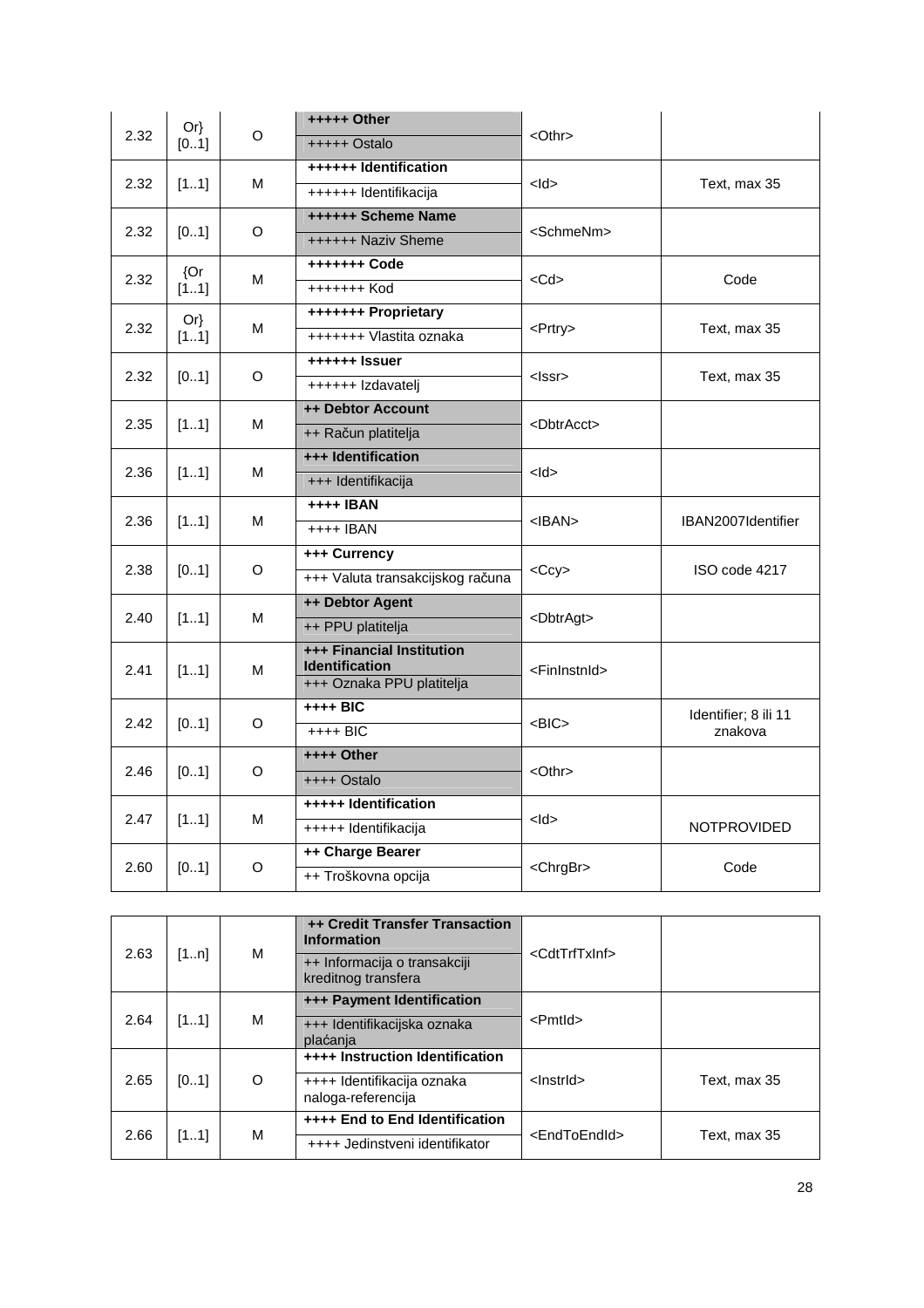|       |       | +++ Payment Type Information |                                                               |                             |                                 |
|-------|-------|------------------------------|---------------------------------------------------------------|-----------------------------|---------------------------------|
| 2.67  | [01]  | O                            | +++Informacija o vrsti plaćanja                               | <pmttpinf></pmttpinf>       |                                 |
|       |       |                              | <b>++++ Category Purpose</b>                                  |                             |                                 |
| 2.75  | [01]  | O                            | ++++ Kategorija namjene                                       | <ctgypurp></ctgypurp>       |                                 |
|       |       |                              | +++++ Code                                                    |                             |                                 |
| 2.75  | [11]  | М                            | +++++ Kod                                                     | $<$ Cd $>$                  | Code                            |
|       |       |                              | +++ Amount                                                    |                             |                                 |
| 2.76  | [11]  | М                            | $++$ $ z$ nos                                                 | $<$ Amt $>$                 |                                 |
|       |       |                              | <b>++++ Instructed Amount</b>                                 |                             |                                 |
| 2.77  | [11]  | м                            | $++++$ Iznos                                                  | <lnstdamt></lnstdamt>       | CurrencyAndAmount               |
|       |       |                              | +++ Charge Bearer                                             |                             |                                 |
| 2.80  | [01]  | O                            | +++ Troškovna opcija                                          | <chrgbr></chrgbr>           | Code                            |
|       |       |                              | +++ Creditor Agent                                            |                             |                                 |
| 2.96  | [01]  | O                            | +++ PPU primatelja                                            | <cdtragt></cdtragt>         |                                 |
|       |       |                              | <b>++++ Financial Institution</b><br><b>Identification</b>    |                             |                                 |
| 2.96  | [11]  | М                            | ++++ Oznaka PPU primatelja                                    | <fininstnid></fininstnid>   |                                 |
|       |       |                              | $++++$ BIC                                                    |                             |                                 |
| 2.96  | [01]  | O                            | +++++ BIC                                                     | $<$ BIC $>$                 | Identifier, 8 ili 11<br>znakova |
|       |       |                              | +++++ Clearing System                                         |                             |                                 |
| 2.96  | [01]  | O                            | <b>Member Identification</b>                                  | <clrsysmmbld></clrsysmmbld> |                                 |
|       |       |                              | +++++ Identifikacijska oznaka<br>sudionika klirinškog sustava |                             |                                 |
|       |       |                              | ++++++ Member Identification                                  |                             |                                 |
| 2.96  | [01]  | O                            | ++++++ Identifikacijska oznaka                                | <mmbld></mmbld>             | Text, max 35                    |
|       |       |                              | sudionika<br>+++++ Name                                       |                             |                                 |
| 2.96  | [01]  | O                            | +++++ Naziv PPU primatelja                                    | $<$ Nm $>$                  | Text, max 140                   |
|       |       |                              | <b>+++++ Postal address</b>                                   |                             |                                 |
| 2.96  | [01]  | O                            | +++++ Adresa PPU primatelja                                   | <pstladr></pstladr>         |                                 |
|       |       |                              | ++++++ Country                                                |                             |                                 |
| 2.96  | [01]  | O                            | ++++++ Država                                                 | <ctry></ctry>               | ISO code 3166                   |
|       |       |                              | ++++++ Address Line                                           |                             |                                 |
| 2.96  | [01]  | O                            | ++++++ Adresna linija                                         | <adrline></adrline>         | Text, max 70                    |
|       |       |                              | +++ Creditor                                                  |                             |                                 |
| 2.98  | [11]  | м                            | +++ Primatelj plaćanja                                        | <cdtr></cdtr>               |                                 |
|       |       |                              | ++++ Name                                                     |                             |                                 |
| 2.99  | [11]  | М                            | ++++ Naziv primatelja plaćanja                                | $<$ Nm $>$                  | Text, max 70                    |
|       |       |                              | ++++ Postal Address                                           |                             |                                 |
| 2.100 | [01]  | O                            | ++++Adresa primatelja                                         | <pstladr></pstladr>         |                                 |
|       |       |                              | +++++ Country                                                 |                             |                                 |
| 2.109 | [01]  | O                            | +++++ Država                                                  | <ctry></ctry>               | ISO code 3166                   |
|       |       |                              | +++++ Address Line                                            |                             |                                 |
| 2.110 | [02]  | O                            | +++++ Adresna linija                                          | <adrline></adrline>         | Text, max 70                    |
|       |       |                              | ++++ Identification                                           |                             |                                 |
| 2.111 | [0.1] | O                            | ++++ Identifikacija                                           | $<$ ld>                     |                                 |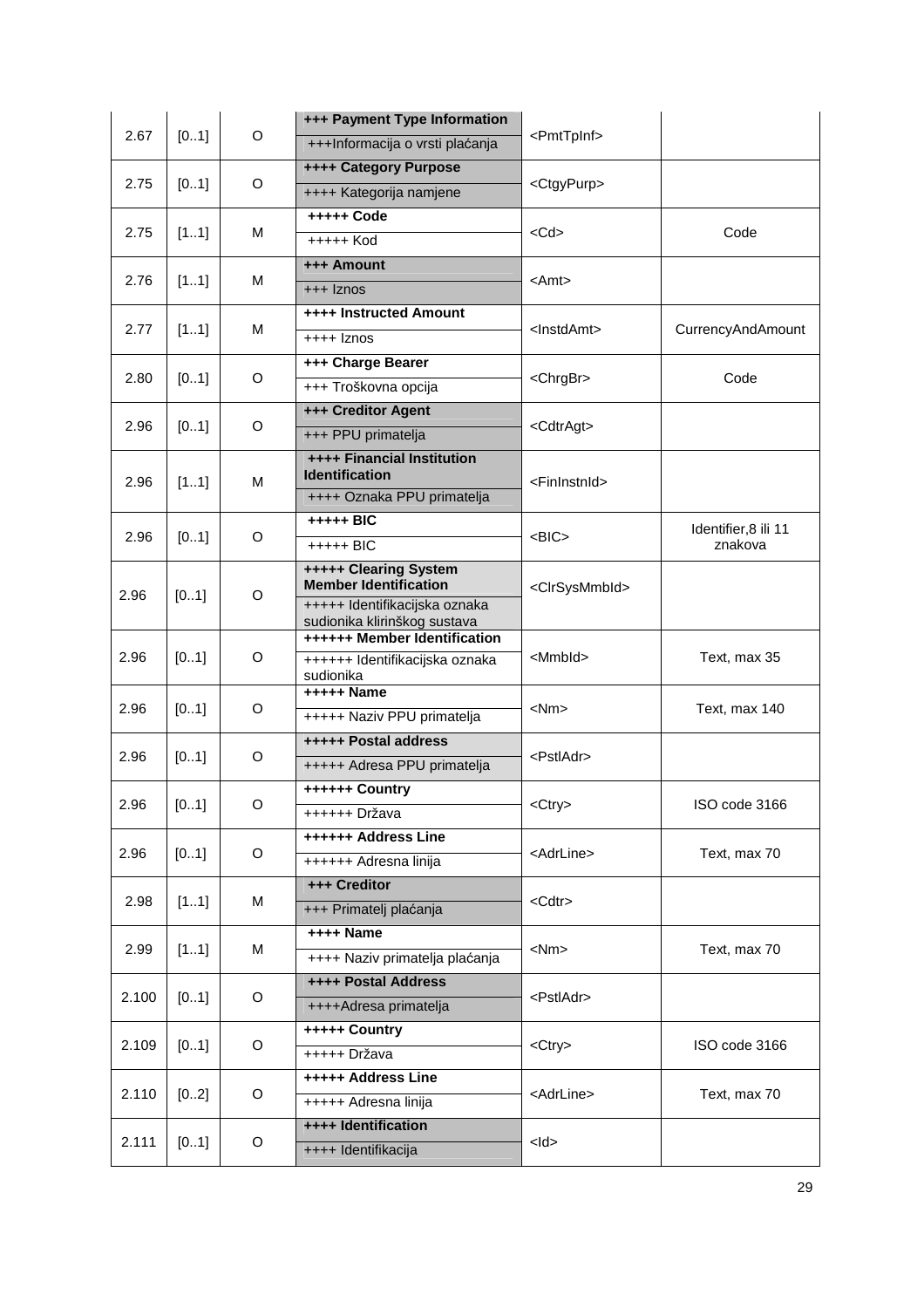| 2.112 | ${Or}$<br>[11] | M | +++++ Organisation<br><b>Identification</b><br>+++++Oznaka organizacije   | <orgld></orgld>                     |                                 |
|-------|----------------|---|---------------------------------------------------------------------------|-------------------------------------|---------------------------------|
| 2.112 | ${Or}$<br>[01] | O | ++++++ BICOrBEI<br>++++++ BIC ili BEI                                     | <bicorbei></bicorbei>               | Identifier, 8 ili 11<br>znakova |
| 2.112 | $Or\}$<br>[01] | O | ++++++ Other<br>++++++ Ostalo                                             | <othr></othr>                       |                                 |
| 2.112 | [11]           | M | +++++++ Identification<br>+++++++ Identifikacija                          | $<$ ld $>$                          | Text, max 35                    |
| 2.112 | [01]           | O | +++++++ Scheme Name<br>+++++++ Naziv Sheme                                | <schmenm></schmenm>                 |                                 |
| 2.112 | ${Or}$<br>[11] | M | ++++++++ Code<br>++++++++ Kod                                             | $<$ Cd $>$                          | Code                            |
| 2.112 | $Or\}$<br>[11] | M | ++++++++ Proprietary<br>++++++++ Vlastita oznaka                          | <prtry></prtry>                     | Text, max 35                    |
| 2.112 | [01]           | O | +++++++ Issuer<br>+++++++ Izdavatelj                                      | <lssr></lssr>                       | Text. max 35                    |
| 2.113 | $Or\}$<br>[11] | M | <b>+++++ Private Identification</b><br>+++++ Privatna identifikacija      | <prvtld></prvtld>                   |                                 |
| 2.113 | ${Or}$<br>[01] | O | ++++++ Date and Place of<br><b>Birth</b><br>++++++ Datum i mjesto rođenja | <dtandplcofbirth></dtandplcofbirth> |                                 |
| 2.113 | [11]           | M | +++++++ Birth Date<br>+++++++ Datum rođenja                               | <birthdt></birthdt>                 | <b>ISODate</b>                  |
| 2.113 | [01]           | O | +++++++ Province of Birth<br>+++++++ Županija rođenja                     | <prvcofbirth></prvcofbirth>         | Text, max 35                    |
| 2.113 | [11]           | M | +++++++ City of Birth<br>+++++++ Grad rođenja                             | <cityofbirth></cityofbirth>         | Text, max 35                    |
| 2.113 | [11]           | M | +++++++ Country of Birth<br>+++++++ Zemlja rođenja                        | <ctryofbirth></ctryofbirth>         | ISO code 3166                   |
| 2.113 | $Or\}$<br>[01] | O | ++++++ Other<br>++++++ Ostalo                                             | $<$ Othr $>$                        |                                 |
| 2.113 | [11]           | M | +++++++ Identification<br>+++++++ Identifikacija                          | $<$ ld>                             | Text, max 35                    |
| 2.113 | [01]           | O | <b>+++++++ Scheme Name</b><br>+++++++ Naziv Sheme                         | <schmenm></schmenm>                 |                                 |
| 2.113 | ${Or}$<br>[11] | M | ++++++++ Code<br>++++++++ Kod                                             | $<$ Cd $>$                          | Code                            |
| 2.113 | $Or\}$<br>[11] | M | ++++++++ Proprietary<br>++++++++ Vlastita oznaka                          | <prtry></prtry>                     | Text, max 35                    |
| 2.113 | [01]           | O | +++++++ Issuer<br>+++++++ Izdavatelj                                      | <lssr></lssr>                       | Text, max 35                    |
| 2.116 | [11]           | M | +++Creditor Account<br>+++ Račun primatelja                               | <cdtracct></cdtracct>               |                                 |
| 2.116 | [11]           | M | ++++ Identification                                                       | $<$ ld $>$                          |                                 |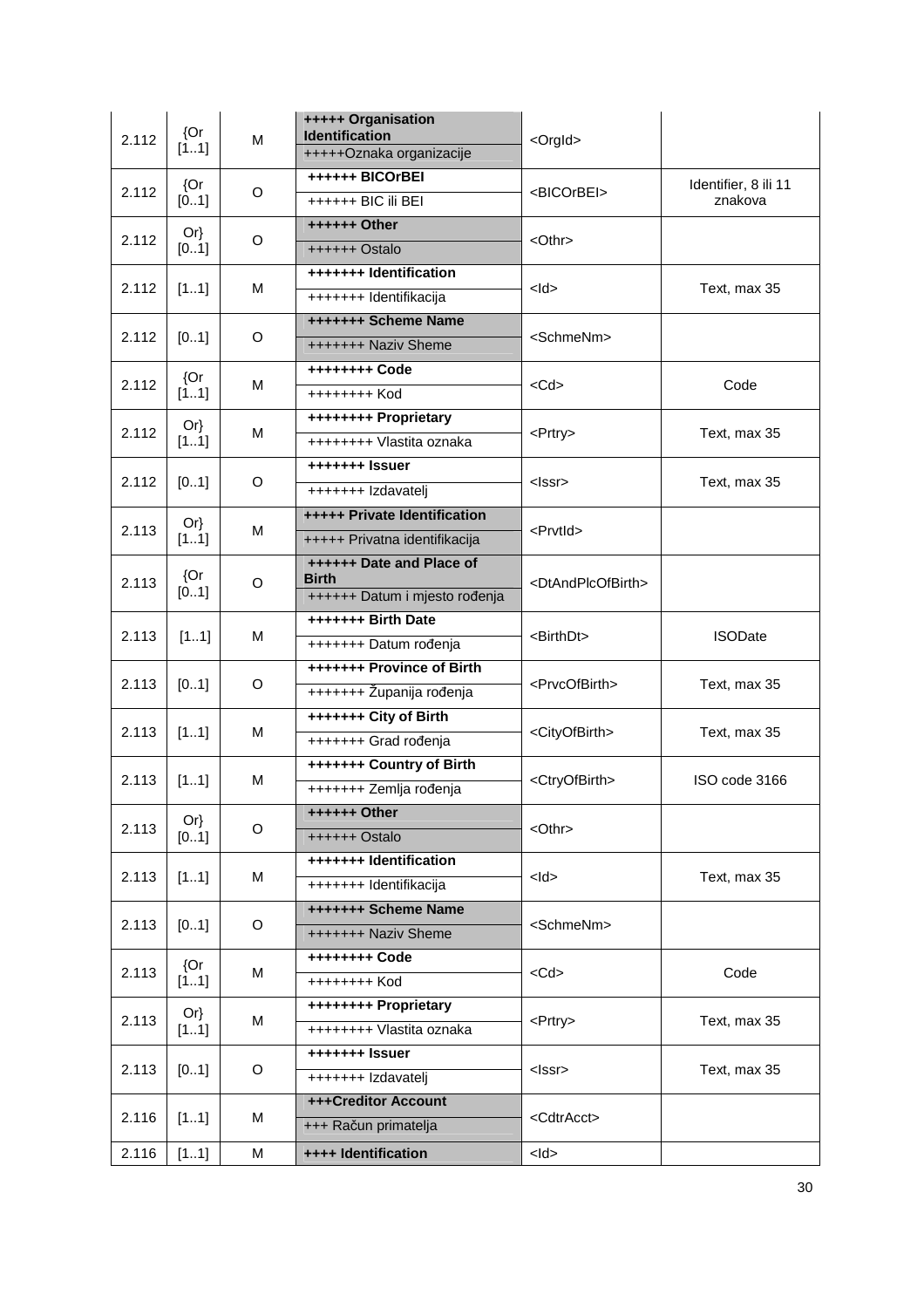|       |               |   | ++++ Identifikacija                                      |                             |                    |
|-------|---------------|---|----------------------------------------------------------|-----------------------------|--------------------|
| 2.116 | ${Or}$        |   | <b>+++++ IBAN</b>                                        |                             |                    |
|       | [11]          | м | +++++ IBAN                                               | $<$ IBAN $>$                | IBAN2007Identifier |
|       | $Or\}$        |   | +++++ Other                                              | $<$ Othr $>$                |                    |
| 2.116 | [11]          | м | $++++$ Ostalo                                            |                             |                    |
|       |               |   | ++++++ Identification                                    |                             |                    |
| 2.116 | [11]          | м | ++++++ Identifikacija                                    | $<$ ld $>$                  | Text, max 34       |
|       |               |   | +++ Purpose                                              |                             |                    |
| 2.127 | [01]          | O | +++ Šifra namjene                                        | $<$ Purp $>$                |                    |
|       |               |   | ++++ Code                                                |                             |                    |
| 2.128 | [11]          | M | $++++$ Kod                                               | $<$ Cd $>$                  | Code               |
|       |               |   | <b>+++ Remittance Information</b>                        |                             |                    |
| 2.133 | [01]          | O | +++ Detalji plaćanja                                     | $<$ Rmtlnf $>$              |                    |
|       | ${Or}$        | O | ++++Unstructured                                         | <ustrd></ustrd>             | Text, max 140      |
|       | 2.134<br>[01] |   | ++++Nestrukturirani                                      |                             |                    |
|       | $Or\}$        | O | ++++Structured                                           | <strd></strd>               |                    |
| 2.135 | [01]          |   | ++++Strukturirani                                        |                             |                    |
|       |               |   | <b>+++++ Creditor Reference</b>                          |                             |                    |
| 2.138 | [01]          | O | <b>Information</b><br>+++++ Referenca koju određuje      | <cdtrrefinf></cdtrrefinf>   |                    |
|       |               |   | primatelj plaćanja                                       |                             |                    |
| 2.139 |               | O | ++++++ Type                                              |                             |                    |
|       | [01]          |   | ++++++ Vrsta reference                                   | $<$ Tp $>$                  |                    |
|       |               | M | +++++++ Code or Proprietary                              |                             |                    |
| 2.140 | [11]          |   | +++++++ Kod ili vlastita oznaka                          | <cdorprtry></cdorprtry>     |                    |
| 2.141 | [11]          | м | ++++++++ Code                                            | $<$ Cd $>$                  | Code               |
|       |               |   | ++++++++ Kod                                             |                             |                    |
|       |               |   | +++++++ Issuer                                           |                             |                    |
| 2.143 | [01]          | O | +++++++ Izdavatelj                                       | <lssr></lssr>               | Text, max 35       |
|       |               |   | ++++++ Reference                                         |                             |                    |
| 2.144 | [01]          | O | ++++++ Referentna oznaka                                 | <ref></ref>                 | Text, max 35       |
| 2.147 | [01]          | O | <b>+++++ Additional Remittance</b><br><b>Information</b> | <addtlrmtinf></addtlrmtinf> | Text, max 140      |
|       |               |   | +++++ Dodatni detalji plaćanja                           |                             |                    |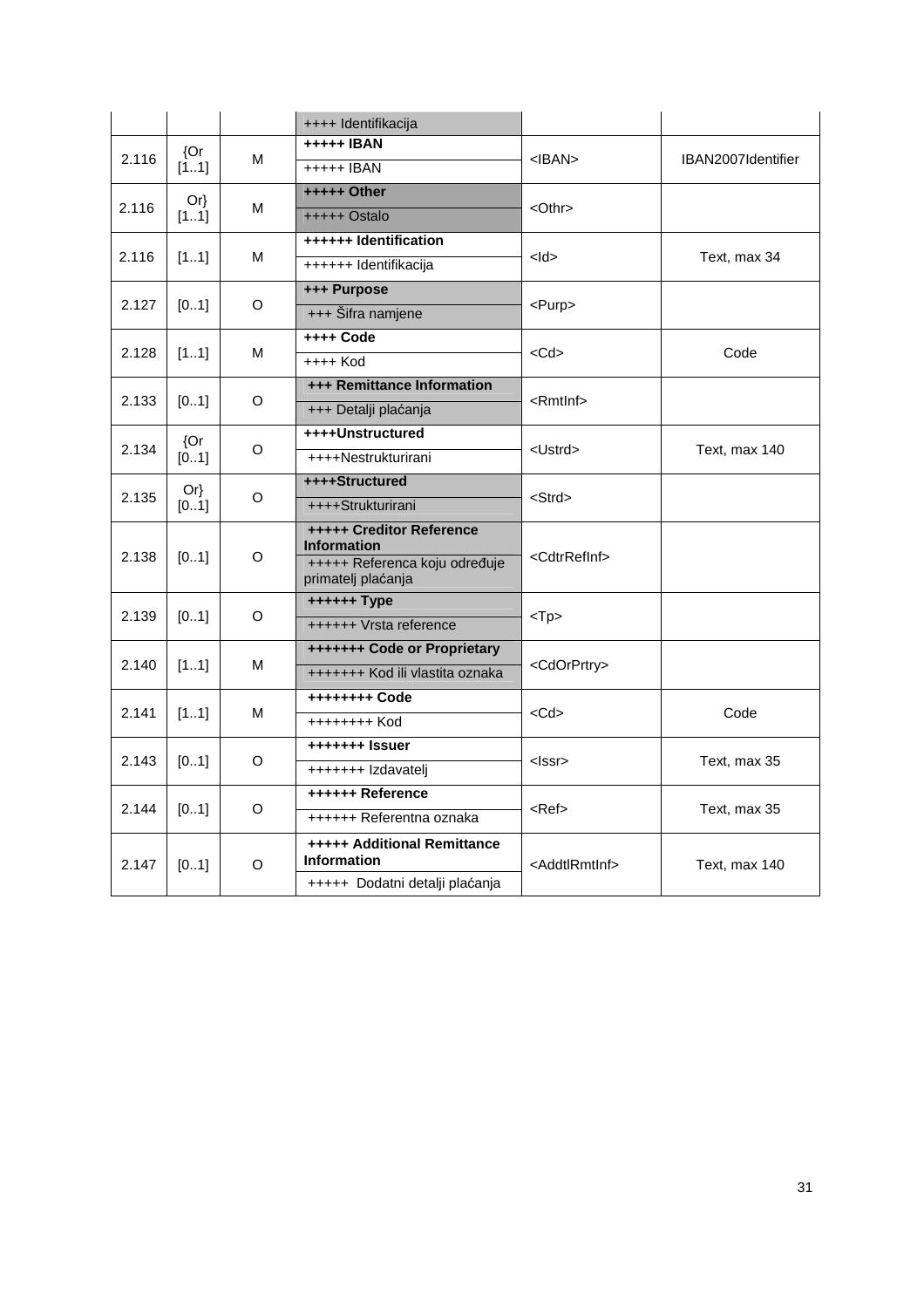# **References in the message pain.001.001.03**

Initiation of a credit transfer in XML message pain.001.001.03 may contain references at different levels of the message.

| <b>Reference type</b>                                                  | <b>XML tag</b>                  | <b>Index</b> | <b>Description</b>                                                                                                                                                                                              |
|------------------------------------------------------------------------|---------------------------------|--------------|-----------------------------------------------------------------------------------------------------------------------------------------------------------------------------------------------------------------|
|                                                                        | <grphdr></grphdr>               |              | message level                                                                                                                                                                                                   |
| Message identification                                                 | <msgld></msgld>                 | 1.1          | Unique message identifier                                                                                                                                                                                       |
|                                                                        | <pmtlnf></pmtlnf>               |              | group of orders level                                                                                                                                                                                           |
| Payment information identification                                     | < Pmtlnfld>                     | 2.1          | Unique identifier defined by the initiator//<br>debtor, for unique identification of a<br>group of orders within a message.                                                                                     |
|                                                                        | <cdttrftxinf></cdttrftxinf>     |              | order level                                                                                                                                                                                                     |
| Instruction identification                                             | <lnstrld></lnstrld>             | 2.65         | Unique identifier (reference) allocated<br>by the initiator/debtor to identify the order<br>This reference is given to the client<br>on the transaction account statement.                                      |
| End to End identification                                              | <endtoendid></endtoendid>       | 2.66         | Unique identifier defined by the initiator<br>or debtor to monitor the transaction<br>(debtor's reference number). This<br>identifier is transferred and does not change<br>during the entire order processing. |
| Remittance inform. /Structured                                         | <rmtlnf>/<strd></strd></rmtlnf> |              | Reference defined by the creditor in a<br>2.133/2.135 <sup>ti</sup> luctured form (creditor's reference<br>number) which is used by the creditor to<br>identify the transaction.                                |
| Remittance inform. /Non-structured <rmtlnf>/<unstrd></unstrd></rmtlnf> |                                 |              | Reference defined by the creditor in a<br>2.133/2.134 non-structured form which is used by the<br>dreditor to identify the transaction.                                                                         |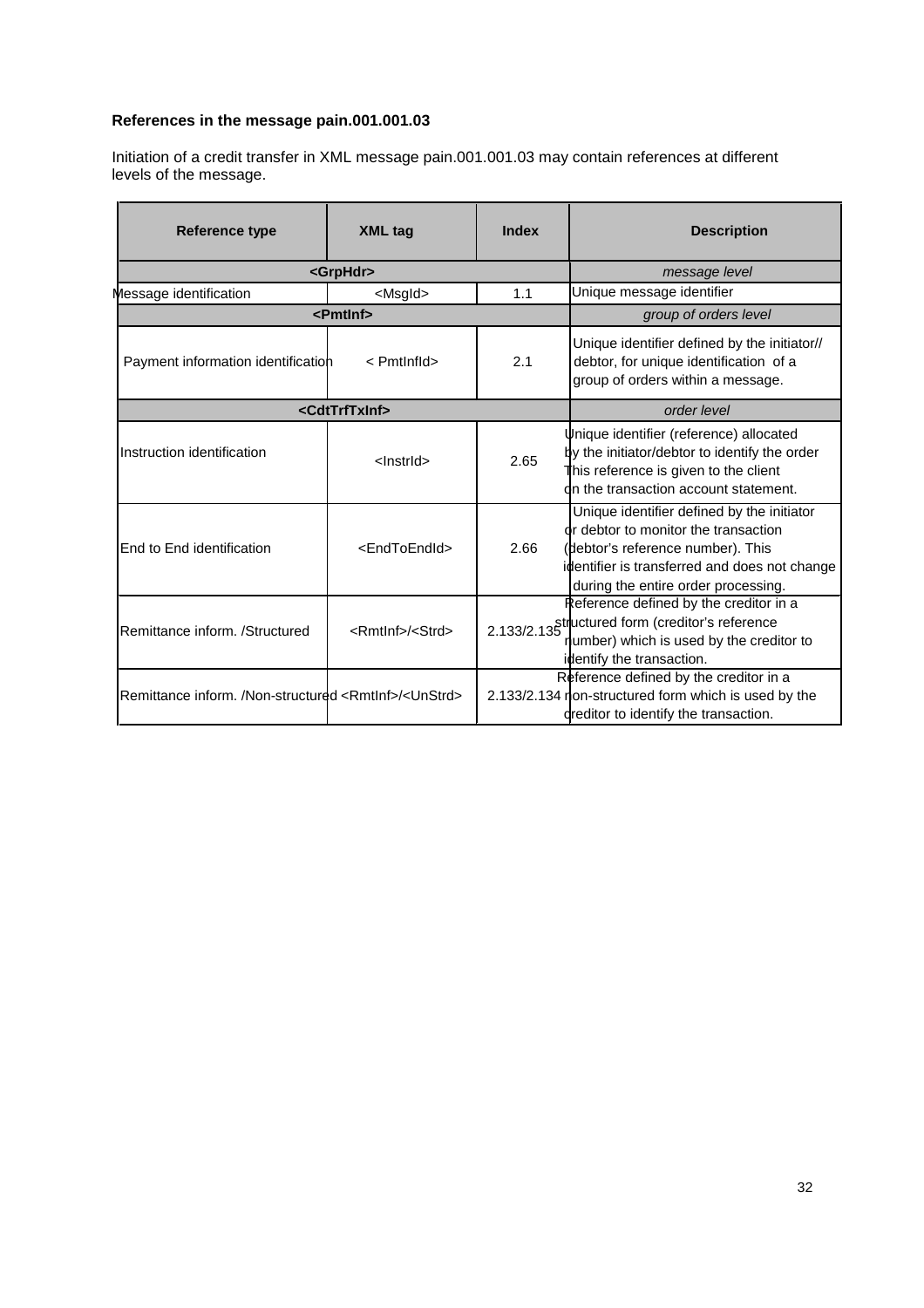# **8. DESCRIPTION OF MESSAGE STRUCTURE - pain.001.001.03**

## 1. **Message root** (Oznaka poruke - labela)

| <b>XML tag: <cstmrcdttrfinitn></cstmrcdttrfinitn></b> |
|-------------------------------------------------------|
| Elements:                                             |

| <b>Index</b> | <b>Multi</b> | <b>Mandatory</b><br>/Optional<br>(M/O) | <b>ISO element name</b>                       | ISO XML tag (<br><xml tag="">)</xml>  | <b>Format</b> |
|--------------|--------------|----------------------------------------|-----------------------------------------------|---------------------------------------|---------------|
|              | [11]         | M                                      | + Message root<br>+ Oznaka poruke - labela    | <cstmrcdttrfinitn></cstmrcdttrfinitn> |               |
| 1.0          | [11]         | M                                      | + Group Header<br>+ Zaglavlje ili vodeći slog | <grphdr></grphdr>                     |               |

# 1.0 **Group Header** (Zaglavlje ili vodeći slog)

**Description**: Mandatory A set of data related to all individual orders in the message. **XML tag**: <GrpHdr> **Incidence and recurrence**: [1..1] **Elements:**

| <b>Index</b> | <b>Multi</b> | Mandatory/<br><b>Optional</b><br>(M/O) | <b>ISO element name</b>           | <b>ISO XML tag (</b><br><xml tag="">)</xml> | <b>Format</b>                            |
|--------------|--------------|----------------------------------------|-----------------------------------|---------------------------------------------|------------------------------------------|
| 1.1          |              | M                                      | ++ Message Identification         | <msgld></msgld>                             | Text, max 35                             |
|              | [11]         |                                        | ++ Identifikacijska oznaka poruke |                                             |                                          |
|              |              |                                        | ++ Creation Date Time             |                                             |                                          |
| 1.2          | [11]         | M                                      | ++ Datum i vrijeme kreiranja      | <credttm></credttm>                         | <b>ISODateTime</b>                       |
|              | [11]         | M                                      | ++ Number Of Transactions         | <nboftxs></nboftxs>                         | Max15NumericText<br>Max15, [0-9] {1, 15} |
| 1.4          |              |                                        | ++ Broj naloga                    |                                             |                                          |
|              |              |                                        | ++ Control Sum                    |                                             | No.: max 18 decimal                      |
| 1.5          | [01]         | O                                      | ++ Kontrolni zbroj iznosa         | <ctrlsum></ctrlsum>                         | places: max 2                            |
|              |              |                                        | ++ Initiating Party               |                                             |                                          |
| 1.6          | [11]         | M                                      | $+$ + Inicijator plaćanja         | <lnitgpty></lnitgpty>                       |                                          |

# **1.1 Message Identification** (Identifikacijska oznaka poruke)

## **Description:** Mandatory

Unique message identifier within the same date of occurrence and the same sender.

The recommendation is to enter the data in the following manner: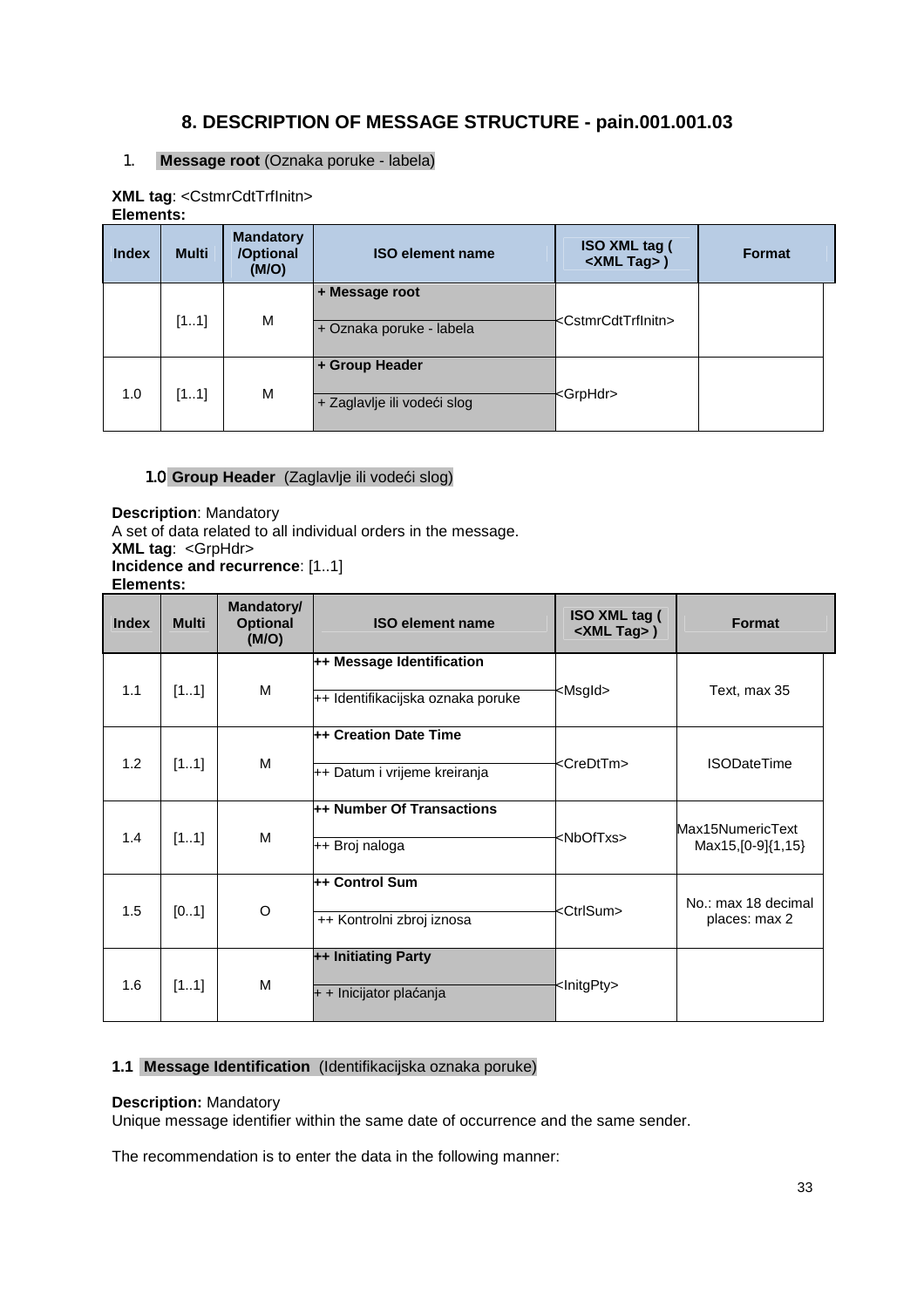**UNyyyymmddnnnndocument source**; where UN is the code for a credit transfer, yyyymmdd the current date of submission / sending the messages, nnnn the ordinal number of the messages in the current date and the source of the document described as follows.

If multiple messages are submitted/sent on the current date, the identification code of the messages must be unique.

A message with the repeated Identification code of the same initiator/sender on the current date ise rejected.

PSP will accept messages with a different *Identification code (MsgId)* than recommended if it fits the required format (35 characters).

**Document source** is populated in the case of national payment transactions in HRK when the payment is submitted to a FINA office or it is initiated by FINA e-payment service. The allowed values are:

**300** - orders of banks for their payments and payments charged to their clients

**701** - clients' orders initiated through FINA e-payment service or FINA offices

**803** - electronic orders initiated by the bank to charge the transaction accounts of their clients in order to execute the basis for payment

**652** - electronic medium submitted by the Croatian National Bank and the Ministry of Finance for payments through CLVPS

**530** - orders related to the collection of the state

**502** - orders related to public revenues with special controls

**520** - special treatment of the payment order

**550 -** refunds and repostings public revenue provided by the Tax Administration and APIS IT

**XML tag:** <MsgId> **Occurrences:** [1..1] **Data type:** Text/Tekst **Data format:** maxLength: 35, MinLength: 1/max 35 characters

**Example:** <MsgId>UN201311260001701</MsgId>

#### **1.2**. **Creation Date Time** (Datum i vrijeme kreiranja)

**Description:** Mandatory Date and time of creating the message. **XML tag:** <CreDtTm> **Occurences:** [1..1] **Data type:** ISODateTime **Data format:** YYYY-MM-DDThh:mm:ss.sss

**Example:** <CreDtTm>2013-11-26T09:52:31:125</CreDtTm>

#### **1.4 Number Of Transactions** (Broj naloga)

**Description:** Mandatory The total number of orders in the message which must match the sum of individual orders in the message, i.e. the sum of all fields 2.63 - Credit Transfer Transaction Information. The message with an incorrect sum of individual orders is rejected.

The maximum number of orders in the message is determined by each individual PSP. **XML tag: <NbOfTxs> Occurences:** [1..1] **Data type:** Text/Tekst **Data format:** Max15NumericText/ max 15 characters (0 to 9);

**Example:** <NbOfTxs>1</NbOfTxs>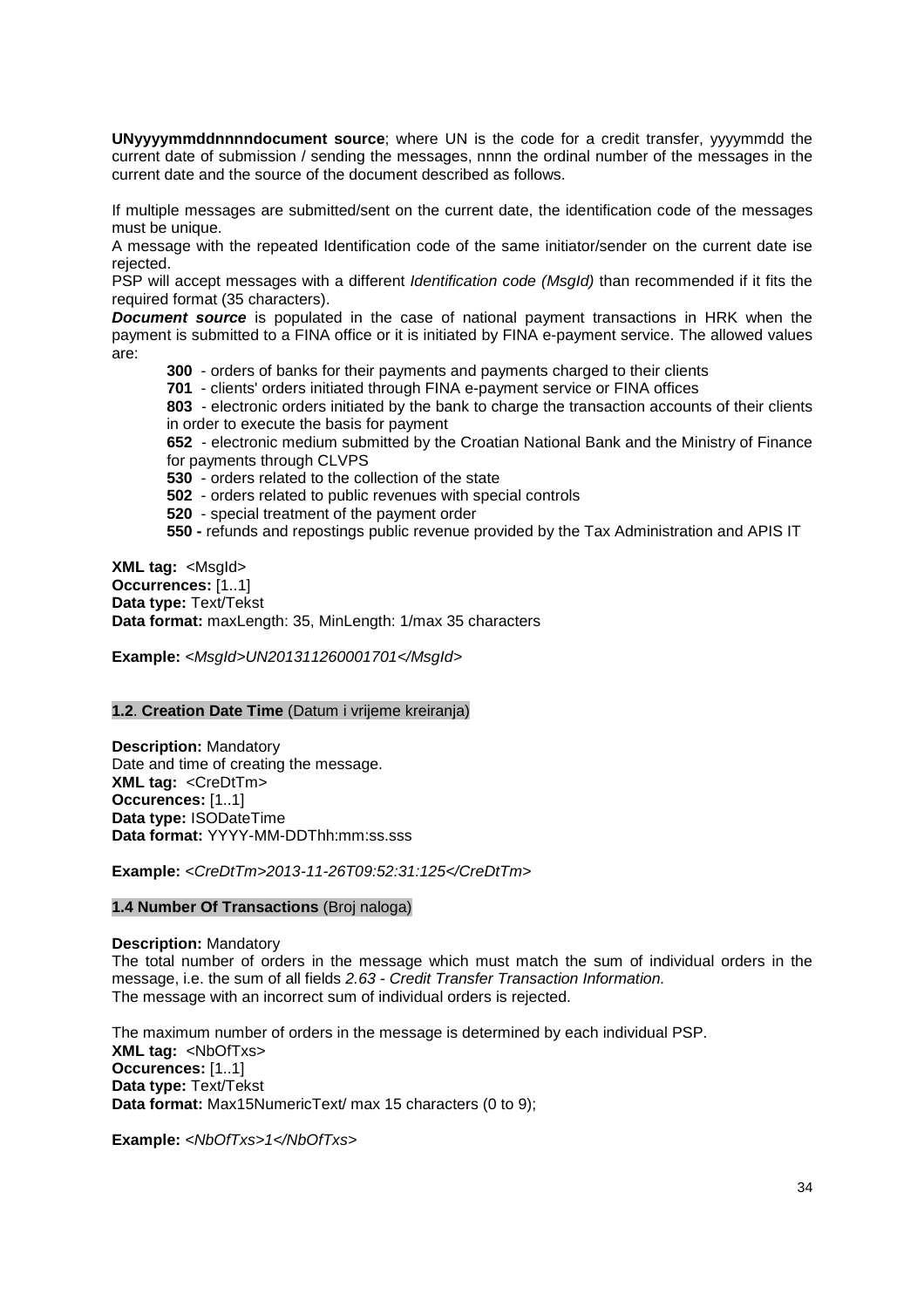#### **1.5 Control Sum** (Kontrolni zbroj iznosa)

**Description:** Optional

The control sum of all individual orders from field 2.77 regardless of the currency of the order.

If the format or the sum are incorrect, the message is rejected. **XML tag:** <CtrlSum> **Occurences:** [0..1] **Data type:** DecimalNumber/Decimal number **Data format:** No.: max 18 decimal places: max 2

**Example:** <CtrlSum>153.34</CtrlSum>

**1.6 Initiating Party** (Inicijator plaćanja) **Description:** Mandatory The debtor or the initiator of the payment for the debtor. Name and/or identification is entered.

#### **XML tag:** <InitgPty> **Occurences:** [1..1] **Elements:**

| <b>Index</b> | <b>Multi</b> | <b>Mandatory/</b><br><b>Optional</b><br>(M/O) | <b>ISO element name</b>                         | <b>ISO XML tag (</b><br><xml tag="">)</xml> | <b>Format</b> |
|--------------|--------------|-----------------------------------------------|-------------------------------------------------|---------------------------------------------|---------------|
| 1.7          | [01]         | O                                             | +++ Name<br>+++ Naziv                           | <nm></nm>                                   | Text, max 70  |
| 1.9          | [01]         | O                                             | <b>+++ Identification</b><br>+++ Identifikacija | kld>                                        |               |

# **1.7 Name** (Name)

**Description:** Name of the debtor or initiator of the payment for the debtor **XML tag:** <Nm> **Occurences:** [0..1] **Data type:** Text/Tekst **Data format:** Max70NumericText /max 70 characters

**Example:** <Nm>Tvrtka d.o.o.</Nm>

#### **1.9 Identification** (Identifikacija)

**Description:** Unique identification of the initiating party.

Recommendation: do not use. **XML tag: <d> Occurences:** [0..1] **Elements:**

| Index | <b>Multi</b> | <b>Mandatory</b><br>/Optional<br>(M/O) | <b>ISO element name</b>                 | <b>ISO XML tag (</b><br>$\le$ XML Tag $>$ ) | <b>Format</b> |
|-------|--------------|----------------------------------------|-----------------------------------------|---------------------------------------------|---------------|
| 1.10  | [Or[11]]     | M                                      | <b>++++ Organisation Identification</b> | $ $ <orgld></orgld>                         |               |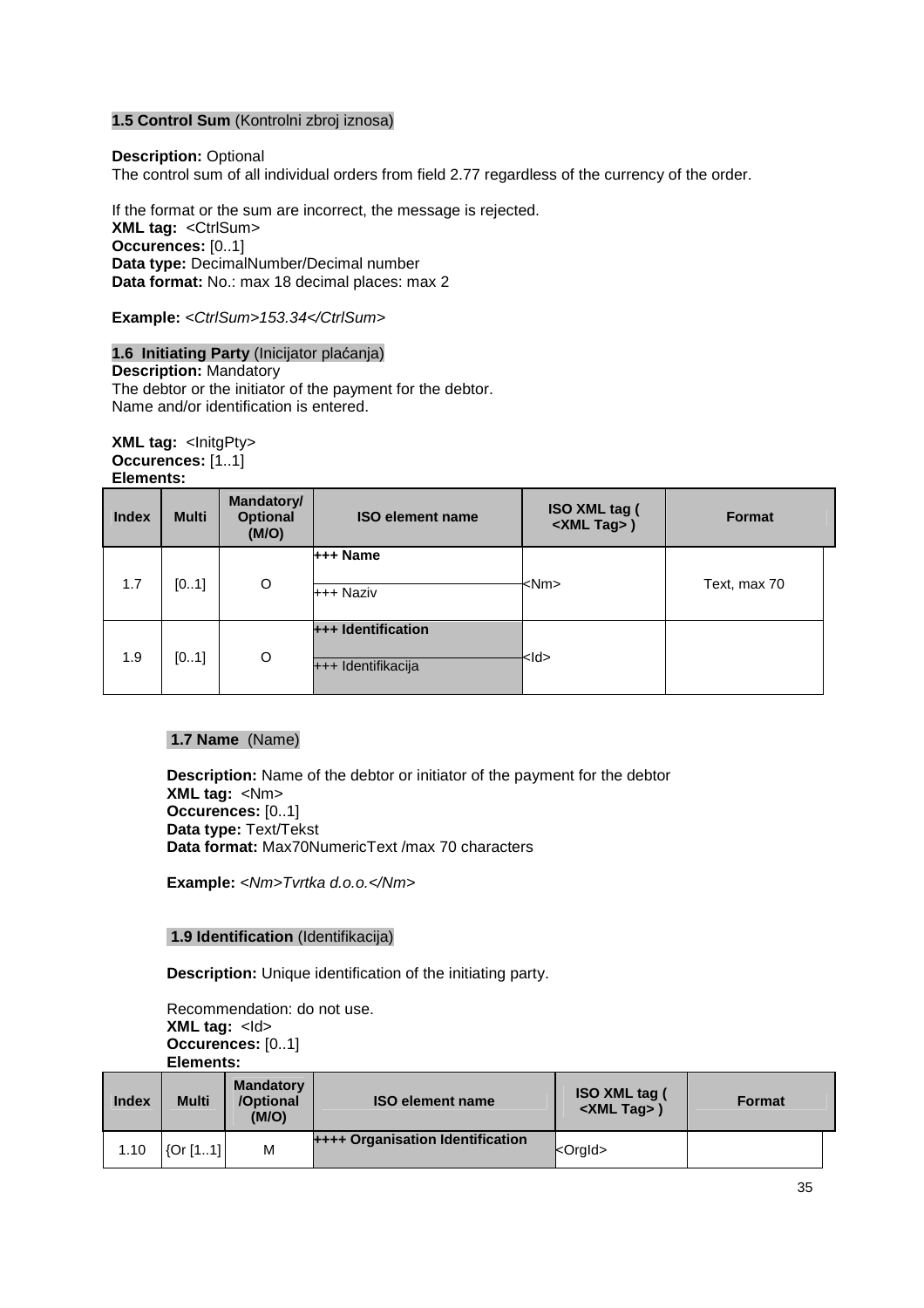|      |        |   | ++++Oznaka organizacije                                     |          |  |
|------|--------|---|-------------------------------------------------------------|----------|--|
| 1.11 | Or[11] | M | ++++ Private Identification<br>++++ Privatna identifikacija | kPrvtld> |  |

#### **1.10 Organisation Identification** (Oznaka organizacije)

**Description:** Unique identification of the business entity. **Usage rule**: BIC/BEI or Other is entered. **Description:** If used, it is recommended to enter Other with the identification number (OIB). **XML tag: <Orgld>** 

**Occurences:** Or [1..1] **Data format:**

| <b>Index</b> | <b>Multi</b> | <b>Mandatory</b><br><b>Optional</b><br>(M/O) | <b>ISO element name</b>                         | ISO XML tag (<br><xml tag="">)</xml> | Format                            |
|--------------|--------------|----------------------------------------------|-------------------------------------------------|--------------------------------------|-----------------------------------|
| 1.10         | [Or [01]     | O                                            | +++++ BICOrBEI<br>+++++ BIC ili BEI             | <bicorbei></bicorbei>                | Identifier, 8 or 11<br>characters |
| 1.10         | Or} [01]     | O                                            | +++++ Other<br>+++++ Ostalo                     | $<$ Othr $>$                         |                                   |
| 1.10         | [11]         | M                                            | ++++++ Identification<br>++++++ Identifikacija  | $<$ ld>                              | Text, max 35                      |
| 1.10         | [01]         | O                                            | <b>++++++ Scheme Name</b><br>++++++ Naziv Sheme | <schmenm></schmenm>                  |                                   |
| 1.10         | {Or [11]     | м                                            | +++++++ Code<br>+++++++ Kod                     | <cd></cd>                            | Code                              |
| 1.10         | Or} [11]     | M                                            | +++++++ Proprietary<br>+++++++ Vlastita oznaka  | <prtry></prtry>                      | Text, max 35                      |
| 1.10         | [01]         | O                                            | ++++++ Issuer<br>++++++ Izdavatelj              | <lssr></lssr>                        | Text, max 35                      |

**Example:**

<InitgPty> <Nm>Tvrtka d.o.o.</Nm>  $<$ *Id* $>$  <OrgId> <Othr> <Id>12345678900</Id> </Othr> </OrgId>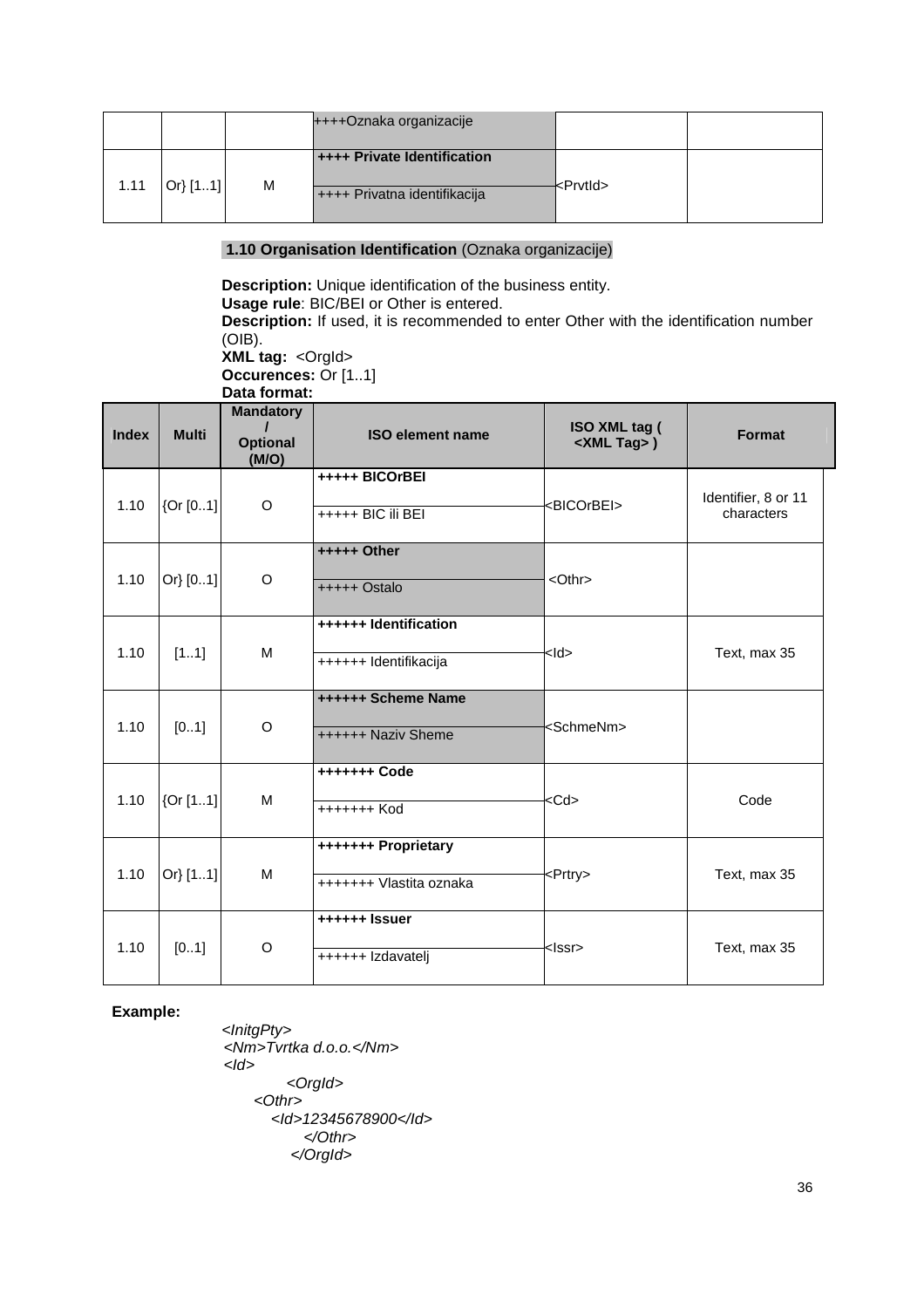</Id> </InitgPty>

## **2.0 Payment Information (Informacija o plaćanju)**

**Description:** Mandatory Debtor's set of data related to group of orders. A group of orders consists of orders that have the same characteristics on the side of the debtor, i.e. identical instructions in elements 2.1 to 2.60. **XML tag:** <PmtInf> **Occurences:** [1..n] **Elements:**

| <b>Index</b> | Multi | <b>Mandatory</b><br>/Optional<br>(M/O) | <b>ISO element name</b>                                           | ISO XML tag (<br><xml tag="">)</xml> | <b>Format</b>                        |
|--------------|-------|----------------------------------------|-------------------------------------------------------------------|--------------------------------------|--------------------------------------|
| 2.0          | [1n]  | М                                      | + Payment Information<br>+ Informacija o plaćanju                 | <pmtlnf></pmtlnf>                    |                                      |
| 2.1          | [11]  | M                                      | ++ Payment Information<br><b>Identification</b>                   | < Pmtlnfld>                          | Text, max 35                         |
|              |       |                                        | ++ Identifikacijska oznaka grupe<br>plaćanja<br>++ Payment Method |                                      |                                      |
| 2.2          | [11]  | M                                      | ++ Način plaćanja                                                 | <pmtmtd></pmtmtd>                    | Code                                 |
| 2.3          | [01]  | O                                      | ++ Batch Booking<br>++ Način terećenja računa platitelja          | <btchbookg></btchbookg>              | <b>Indicator True/False</b>          |
| 2.4          | [01]  | O                                      | ++ Number of Transactions<br>++ Broj naloga                       | <nboftxs></nboftxs>                  | Max15NumericTextMa<br>x15[0-9]{1,15  |
| 2.5          | [01]  | O                                      | ++ Control Sum<br>++ Kontrolni zbroj iznosa                       | <ctrlsum></ctrlsum>                  | No.: max 18 decimal<br>places: max 2 |
| 2.6          | [01]  | $\mathsf O$                            | ++ Payment Type Information<br>++ Informacije o vrsti plaćanja    | <pmttpinf></pmttpinf>                |                                      |
| 2.15         | [11]  | M                                      | ++ Requested Execution Date<br>++ Traženi datum izvršenja         | <reqdexctndt></reqdexctndt>          | <b>ISODate</b>                       |
| 2.17         | [11]  | M                                      | ++ Debtor<br>++ Platitelj                                         | <dbtr></dbtr>                        |                                      |
| 2.35         | [11]  | M                                      | ++ Debtor Account<br>++ Račun platitelja                          | <dbtracct></dbtracct>                |                                      |
| 2.40         | [11]  | M                                      | ++ Debtor Agent                                                   | <dbtragt></dbtragt>                  |                                      |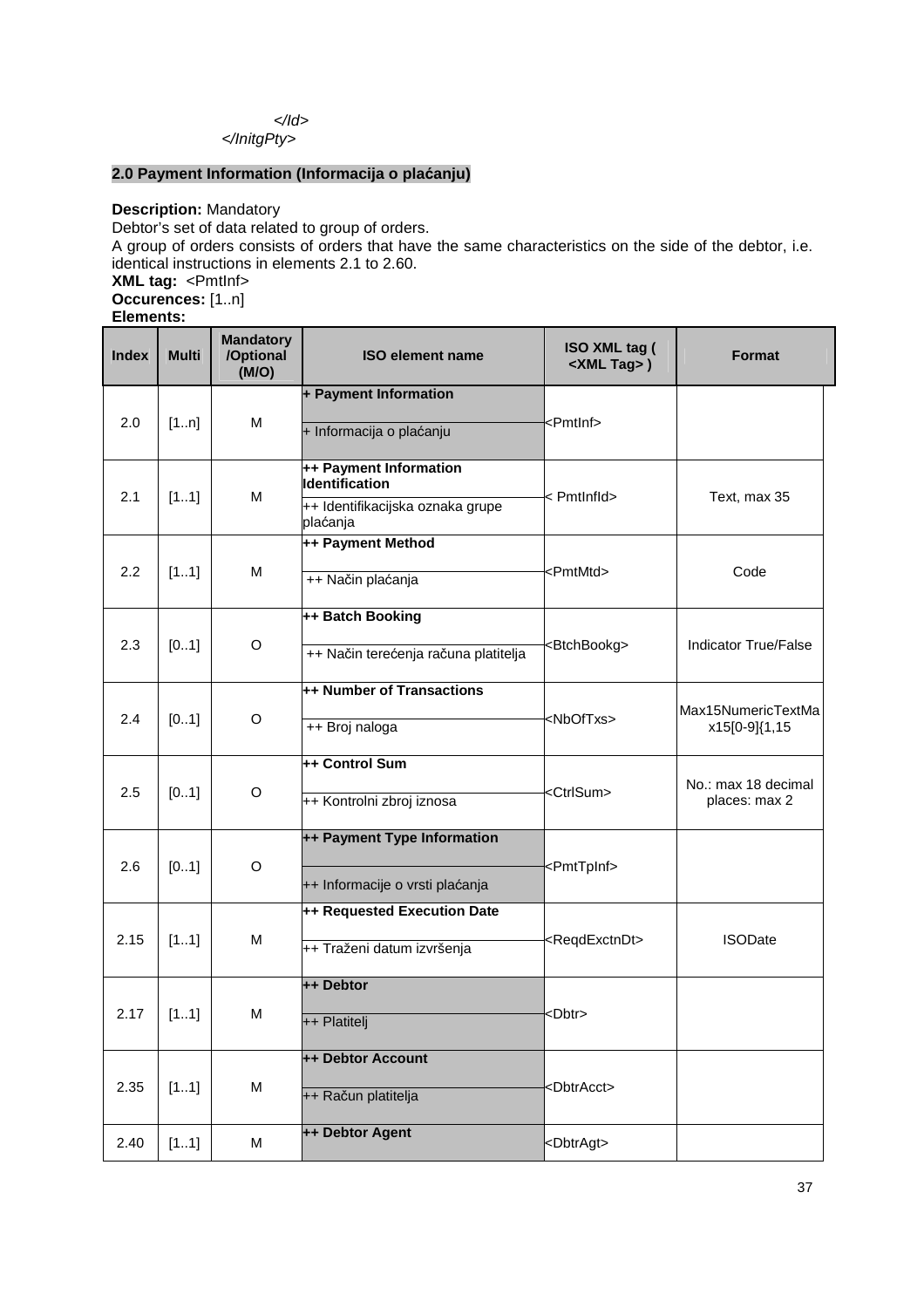|      |      |         | ++ PPU platitelja                                                                                                  |                             |      |
|------|------|---------|--------------------------------------------------------------------------------------------------------------------|-----------------------------|------|
| 2.52 | [01] | O       | ++ Ultimate Debtor<br>++ Stvarni dužnik                                                                            | kUltmtDbtr>                 |      |
| 2.60 | [01] | $\circ$ | ++ Charge Bearer<br>++ Troškovna opcija                                                                            | <chrgbr></chrgbr>           | Code |
| 2.63 | [1n] | м       | <b>++ Credit Transfer Transaction</b><br><b>Information</b><br>++ Informacija o transakciji kreditnog<br>transfera | <cdttrftxinf></cdttrftxinf> |      |

# **2.1 Payment Information Identification** (Identifikacijska oznaka grupe plaćanja)

## **Description:** Mandatory

Unique identifier defined by the debtor/initiator in order to enable unique identification of a group of orders within a message.

Each successive group of orders within the message must have a unique payment information identification.

A group of orders with a repeated payment information identification within the message is rejected.

**XML tag:** < PmtInfId> **Occurences:** [1..1] **Data type:** Text/Tekst **Data format:** maxLength: 35

**Example:** <PmtInfId>201326113</PmtInfId>

## **2.2 Payment Method** (Način plaćanja)

#### **Description:** Mandatory Indicates the type of payment.

- $\triangleright$  SEPA credit transfers and Credit transfers in HRK under SEPA rules: enter TRF
- $\triangleright$  Other (non SEPA) credit transfers: enter the code from the list of codes provided below.

|                  | <b>XML tag: <pmtmtd></pmtmtd></b> |
|------------------|-----------------------------------|
| Occurences: [11] |                                   |
|                  | Data type: Code/Kod               |

| Code<br><b>Name</b> |                        | <b>Definition</b>                                                    |  |
|---------------------|------------------------|----------------------------------------------------------------------|--|
| <b>TRF</b>          | <b>ICreditTransfer</b> | Transfer of an amount of money in the books of the account servicer. |  |
| <b>CHK</b>          |                        | Written order to a bank to pay a certain amount of money             |  |
|                     | <b>Cheque</b>          | from one person to another person.                                   |  |

**Example:** <PmtMtd>TRF</PmtMtd>

# **2.3 Batch Booking** (Način terećenja računa platitelja)

#### **Description:** Optional

Indicates debiting of the debtor's account in the total amount and crediting ''n'' accounts in individual amounts, or debiting the debtor's account for each individual amount credited on the creditor's accounts.

Batch booking is a subject to agreement between PSU and PSP.

The following data must be used: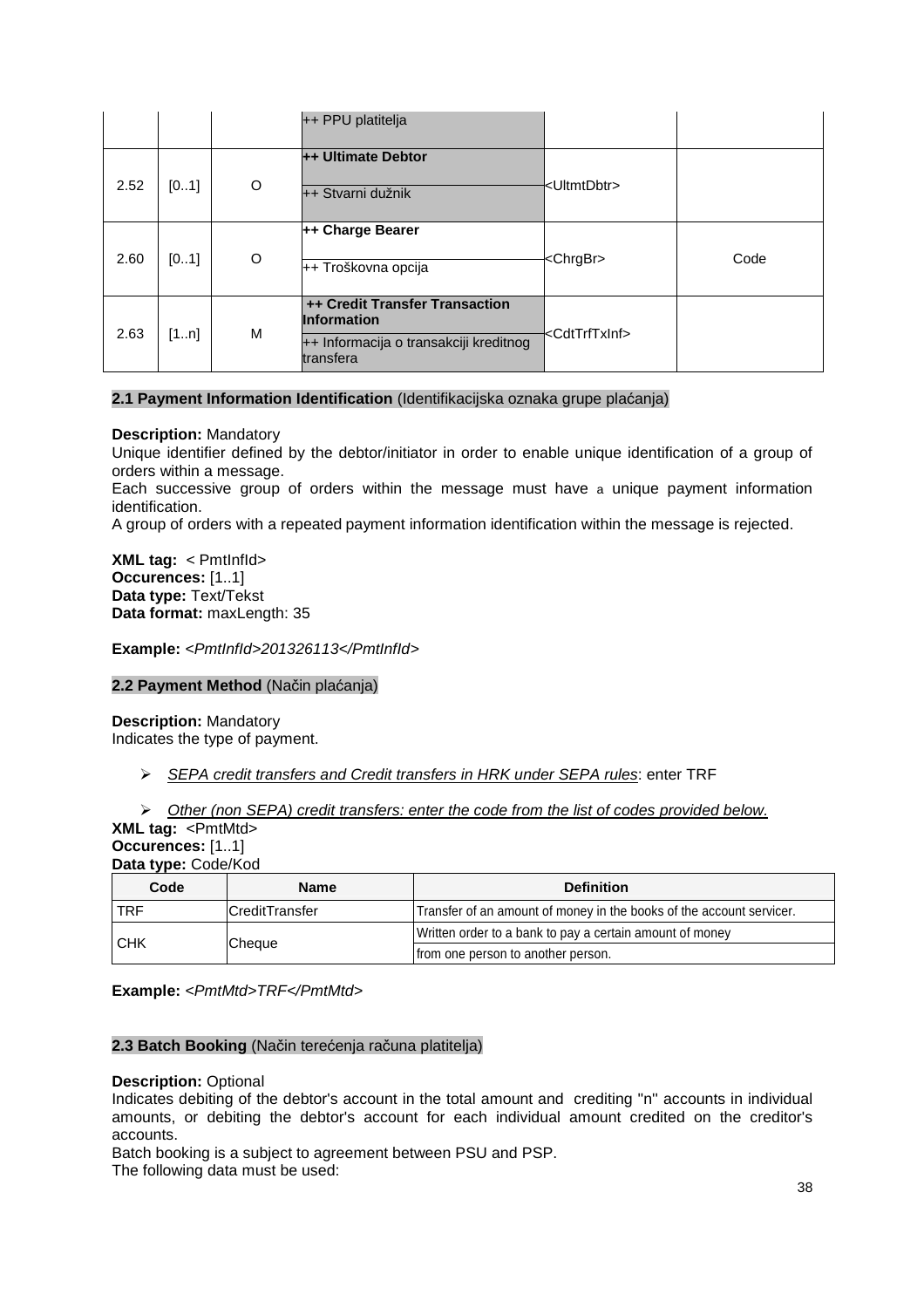- **True** - indicates debiting of the debtor's account in the total amount

 - **False** - indicates debiting of the debtor's account in individual amounts and crediting of the creditor's account.

If the field is not populated (no tag), it implies individual booking, i.e. **False** is used in the field. If **True** is used in the field:

- the debtor's account should have sufficient funds for the whole group of orders.

- the currency of the payment orders must be the same within the group

- the group of orders and all orders within the group must be correct

otherwise the group of orders is rejected.

**XML tag: <BtchBookg> Occurences:** [0..1] **Data type:** True/False

Example: <BtchBookg>FALSE</BtchBookg>

**2.4 Number Of Transactions** (Broj transakcija)

**Description:** Optional

Indicates the total number of individual orders in a group of orders.

The total number of orders in a group of orders must correspond with the count of individual orders in the group of orders, i.e. the count of all fields 2.63 - Credit Transfer Transaction Information (Informacija o transakciji kreditnog transfera).

A group of orders with an incorrect count of individual orders within the group of orders is rejected. **XML tag:** <NbOfTxs> **Occurences:** [0..1] **Data type:** Text/Tekst

**Data format:** Max15NumericText

**Example**: <NbOfTxs>1</NbOfTxs>

## **2.5 Control Sum** (Kontrolni zbroj iznosa)

**Description:** Optional

Indicates a control sum of all individual orders in the group of orders in the 2.77 field regardless of the currency.

If the format or the control sum is incorrect, the group of orders is rejected.

**XML tag:** <CtrlSum> **Occurences:** [0..1] **Data type:** DecimalNumber/Decimal number **Data format:** No.: max 18 decimal places: max 2

**Example:** <CtrlSum>153.34</CtrlSum>

# **2.6 Payment Type Information** (Informacije o vrsti plaćanja)

## **Description:** Optional

If used, it is recommended to provide information at the group level rather than at an individual order level, i.e. Credit Transfer Transaction Information - 2.63.

If both 2.6 and 2.67 fields are used, the order is rejected. If TRUE is entered into the Btchbookg field, and the <PmtTpInf> is entered both in 2.6 and 2.67 fields, or only in the 2.67 field, the entire group of orders is rejected.

**Usage rule:** If the field Instruction Priority is used, Payment Type Information must be populated at the group of orders level.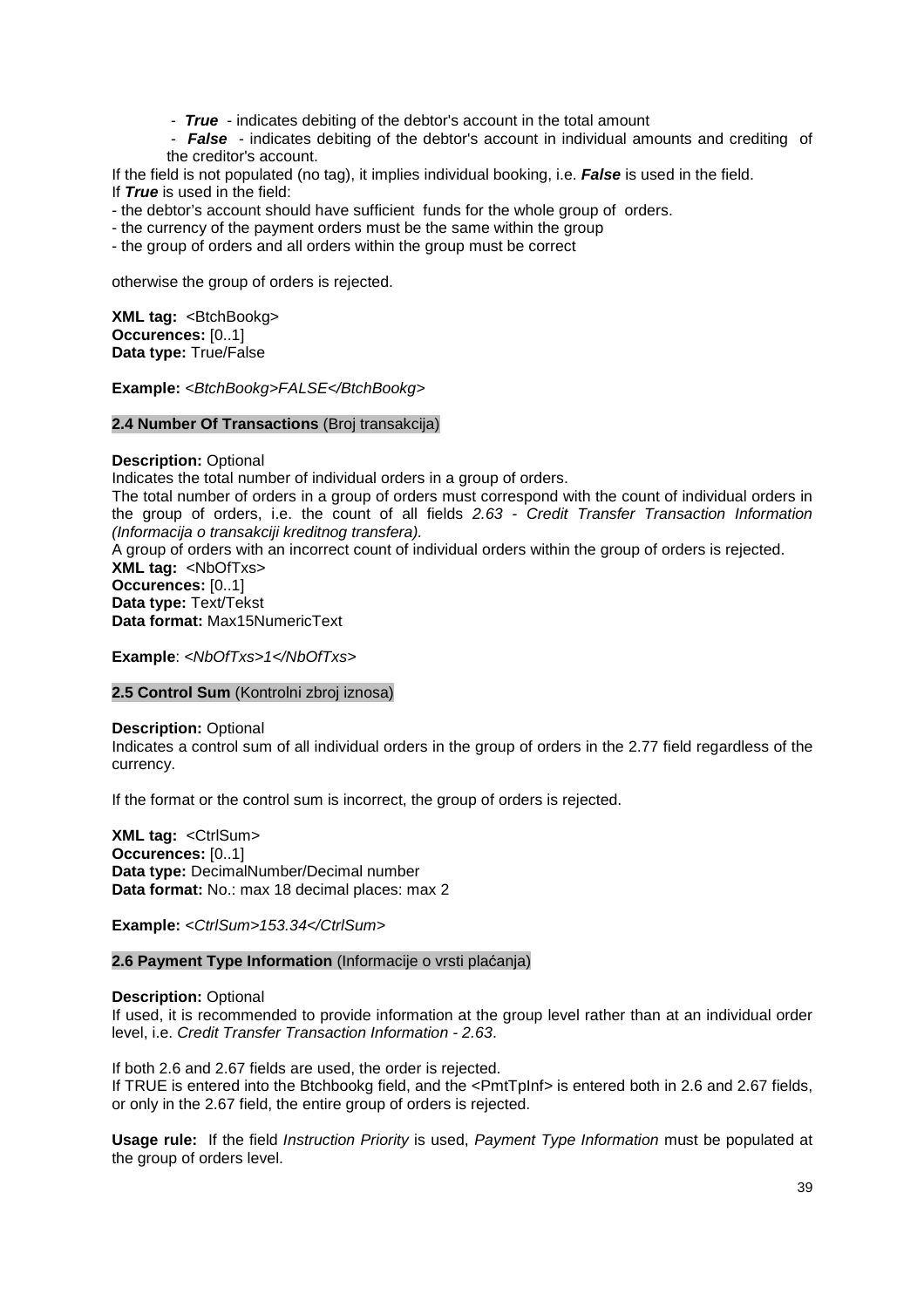If TRUE is used in the Batch Booking field, then the Payment Type Information may only be populated at the level of a group of orders, otherwise the group of orders is rejected.

| <b>XML tag: <pmttpinf></pmttpinf></b> |  |
|---------------------------------------|--|
| Occurences: [01]                      |  |
| Elements:                             |  |

| <b>Index</b> | <b>Multi</b> | <b>Mandatory</b><br>/Optional<br>(M/O) | <b>ISO element name</b>                                      | ISO XML tag ( <xml<br>Tag&gt;<math>)</math></xml<br> | <b>Format</b>                 |
|--------------|--------------|----------------------------------------|--------------------------------------------------------------|------------------------------------------------------|-------------------------------|
| 2.7          | [01]         | O                                      | +++ Instruction Priority                                     | <lnstrprty></lnstrprty>                              | Indicator<br><b>HIGH/NORM</b> |
|              |              |                                        | +++Oznaka hitnosti                                           |                                                      |                               |
| 2.8          | [01]         | O                                      | <b>+++ Service Level</b><br>+++ Razina usluge                | <svclvi></svclvi>                                    |                               |
| 2.11         | [01]         | O                                      | <b>+++ Local Instrument</b><br>+++ Vrsta platnog instrumenta | <lcllnstrm></lcllnstrm>                              |                               |
| 2.14         | [01]         | O                                      | <b>+++ Category Purpose</b><br>+++ Kategorija namjene        | <ctgypurp></ctgypurp>                                |                               |

# **2.7 Instruction Priority** (Oznaka hitnosti)

# **Description:** Optional

- $\triangleright$  National payment transactions in HRK: To be populated:  **NORM** (execution via NKS) or **HIGH** (execution via the CLVPS).
- National and cross-border payment transactions in EUR **:**  SEPA orders may only have a NORM priority. An order with a HIGH priority will be executed as a NON SEPA order.
- $\triangleright$  Other (non SEPA) credit transfers: NORM or HIGH is entered. An order marked as a HIGH priority will be executed according to the business rules of the PSP.

If not populated, the priority is considered to be NORM.

**Usage rule:** If populated, the conditions agreed in advance with the PSP are applied. **XML tag:** <InstrPrty> **Occurences:** [0..1] **Data type:** Code/Kod

| Code         | Name        | <b>Definition</b>         |
|--------------|-------------|---------------------------|
| l HIGH       | <b>High</b> | Priority level is high.   |
| <b>INORM</b> | Normal      | Priority level is normal. |

## Example: <*InstrPrty>NORM</InstrPrty>*

# **2.8 Service Level** (Razina usluge)

## **Description:** Optional

The agreement or the rules in accordance with which the order will be processed.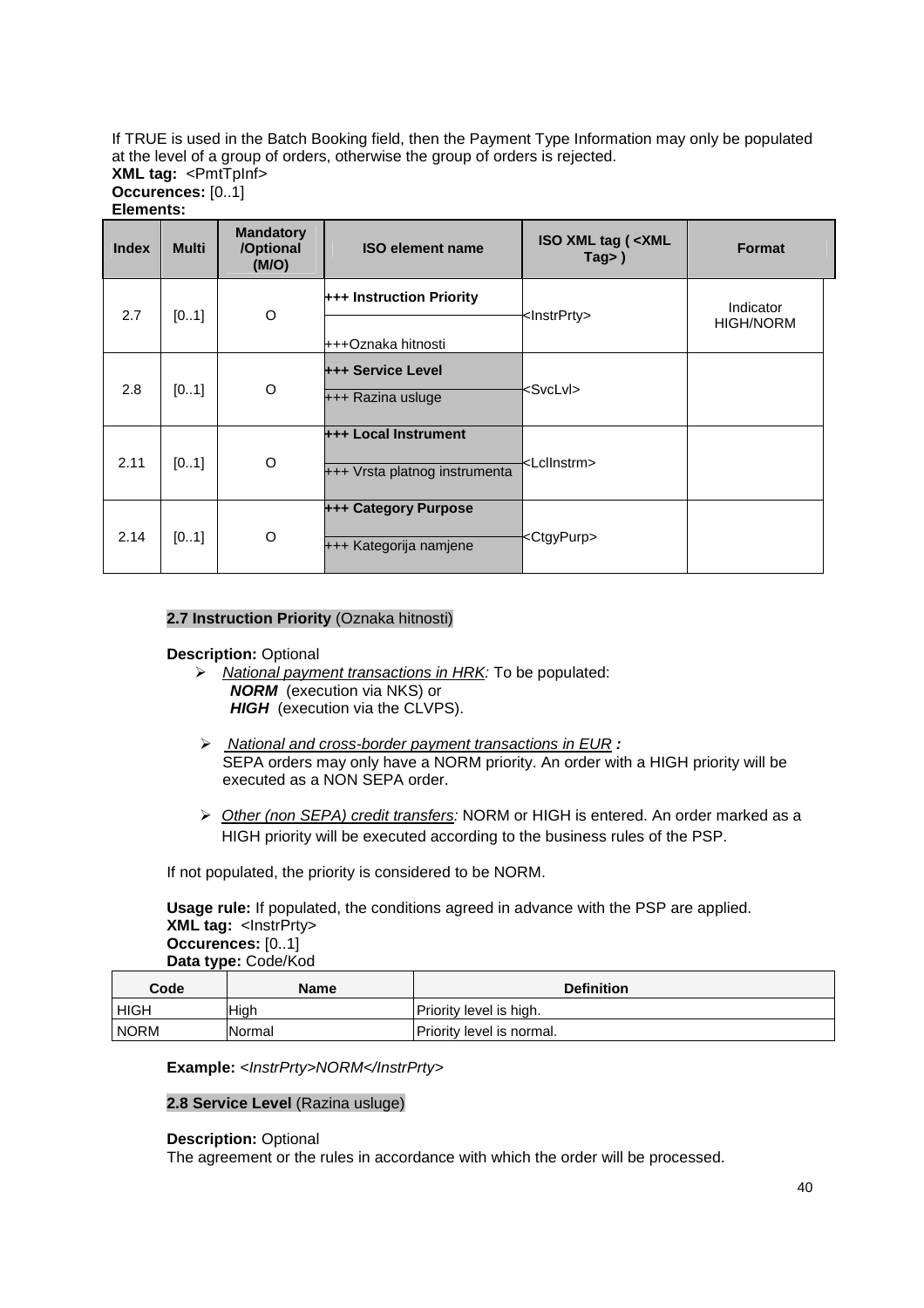- National payment transactions in HRK: **Recommendation:** Do not use. If used, the PSP ignores the data.
- National payment transactions in EUR: **Recommendation:** To be used.
- Cross-border payment transactions in EUR: **Recommendation:** To be used.
- Other (non SEPA) credit transfers: **Recommendation:** Do not use. If used, the PSP ignores the data.

**XML tag:** <SvcLvl> **Occurences:** [0..1] **Data type:** Code/Code **Elements:**

| <b>Index</b> | <b>Multi</b> | Mandatory /<br><b>Optional</b><br>(M/O) | <b>ISO element name</b> | ISO XML tag ( <xml<br>Tag&gt;)</xml<br> | <b>Format</b> |
|--------------|--------------|-----------------------------------------|-------------------------|-----------------------------------------|---------------|
| 2.9          | [11]         | M                                       | ++++ Code<br>++++ Kod   | <cd></cd>                               | Code          |

# **2.9 Code** (Kod)

**Description:** Indicates the code agreedbetween the debtor/creditor, which has been published in the list of codes ExternalServiceLevel1Code

> National and cross-border payment transactions in EUR:

The **SEPA** code is always used for SEPA payments. If any other code for a SEPA payment is used, the group of orders is rejected. **XML tag:** <Cd>

**Occurences:** [1..1]

|  | Data type: Code/Kod |
|--|---------------------|
|  |                     |

|             | <b>Name</b>            | <b>Definition</b>                                                           |
|-------------|------------------------|-----------------------------------------------------------------------------|
| <b>SEPA</b> | SingleEuroPaymentsArea | Payment must be executed following the Single Euro Payments Area<br>scheme. |

**Example:** <SvcLvl> <Cd>SEPA</Cd> </SvcLvl>

## **2.11 Local Instrument** (Vrsta platnog instrumenta)

## **Description:** Optional

It is used to indicate the type of local instrument, local clearing and/or to further describe the service or the level of service.

If used, the data Code or Proprietary must be entered according to ISO rules.

- $\triangleright$  National payment transactions in HRK: Not used.
- $\triangleright$  National and cross border payment transactions in EUR: The recommendation is not to use.

 $\triangleright$  Other (non SEPA) credit transfers: Not used. If used, the PSP ignores the data.

**XML tag:** <LclInstrm>

**Occurences:** [0..1]

**Elements:**

| <b>Index</b> | <b>Mandatory</b><br><b>Multi</b><br>/Optional<br>(M/O) | <b>ISO element name</b> | <b>ISO XML tag</b><br>$(<$ XML Tag $>$ ) | <b>Format</b> |
|--------------|--------------------------------------------------------|-------------------------|------------------------------------------|---------------|
|--------------|--------------------------------------------------------|-------------------------|------------------------------------------|---------------|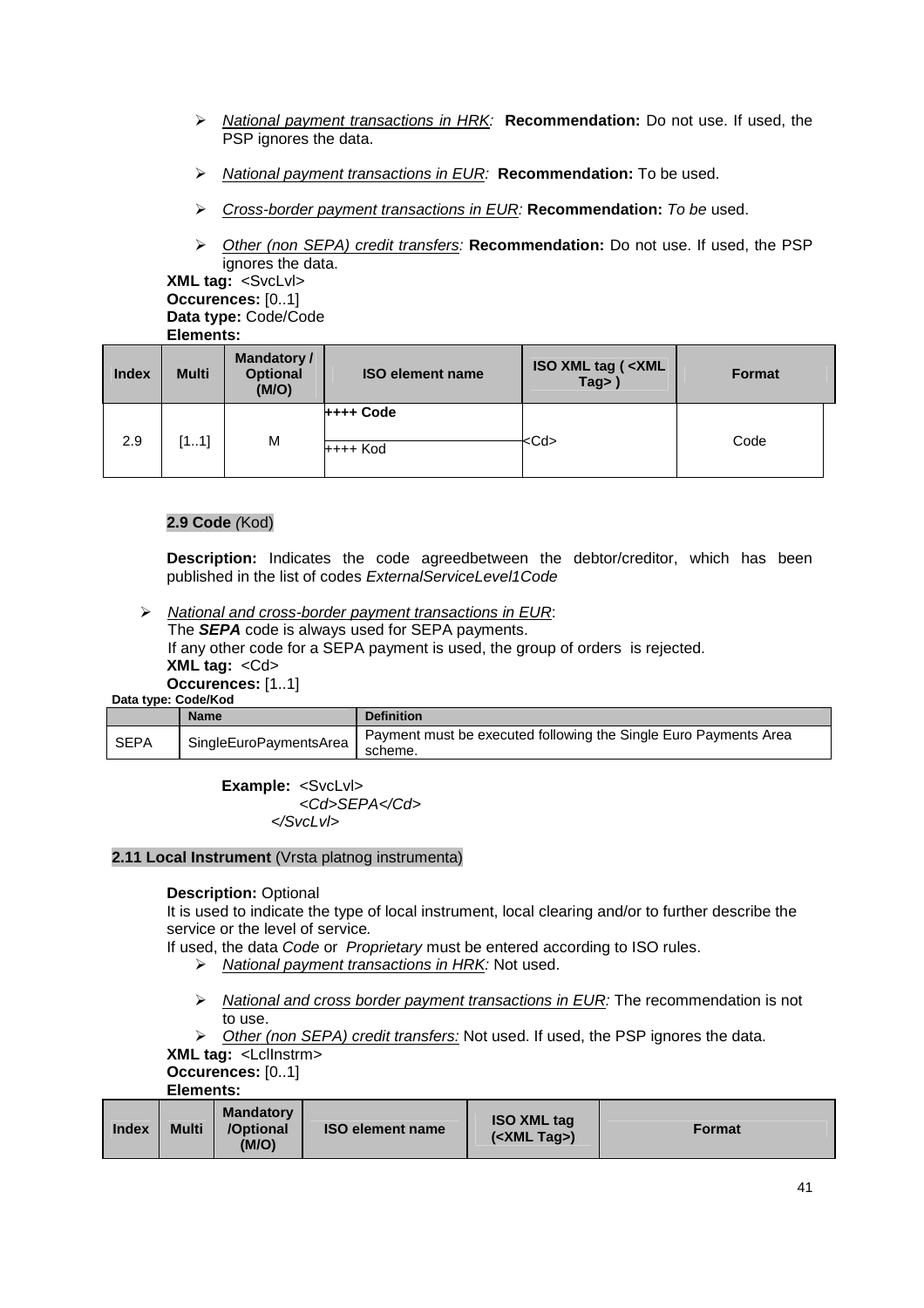| 2.12 | ${Or}$<br>[11] | M | $++++$ Code<br>++++ Kod                  | <cd></cd>       | Code         |
|------|----------------|---|------------------------------------------|-----------------|--------------|
| 2.13 | $Or\}$<br>[11] | M | ++++ Proprietary<br>++++ Vlastita oznaka | <prtry></prtry> | Text, max 35 |

**Example:** <Lcllnstrm> <Cd>TRF</Cd> </LclInstrm>

#### **2.14 Category Purpose** (Kategorija namjene)

#### **Description:** Optional

Indicates the type of payment in accordance with the defined categories. Special treatment per each purpose category is arranged with the PSP.

For the payment of salaries the SALA code is used in the manner described in section 8.1 of the Guidelines.

**XML tag:** <CtgyPurp> **Occurences:** [0..1] **Data type:**

| <b>Index</b> | <b>Multi</b> | <b>Mandatory</b><br>/Optional<br>(M/O) | <b>ISO element name</b>   | <b>ISO XML tag ( <xml< b=""><br/>Tag&gt;)</xml<></b> | <b>Format</b> |
|--------------|--------------|----------------------------------------|---------------------------|------------------------------------------------------|---------------|
| 2.14         | [11]         | М                                      | $++++$ Code<br>$++++$ Kod | <cd></cd>                                            | Code          |

# **2.14 Code** (Kod)

**Description:** The information from the list of codes ExternalCategory Purpose1Code. **XML tag:** <Cd> **Occurences:** Or [1..1] **Data type:** Code/Code **Data format:** maxLength: 4, MinLength:1/min 1, max 4 characters - ExternalCategoryPurpose1Code

Example: < CtgyPurp> <Cd>TRF</Cd> <CtgyPurp>

**Example of Payment Type Information (Informacije o vrsti plaćanja):**

<PmtTpInf> <InstrPrty>NORM</InstrPrty> <SvcLvl> <Cd>SEPA</Cd </SvcLvl> <LclInstrm > <Cd>TRF </Cd> </LclInstrm> <CtgyPurp > <Cd>TRF</Cd> <CtgyPurp> </PmtTpInf>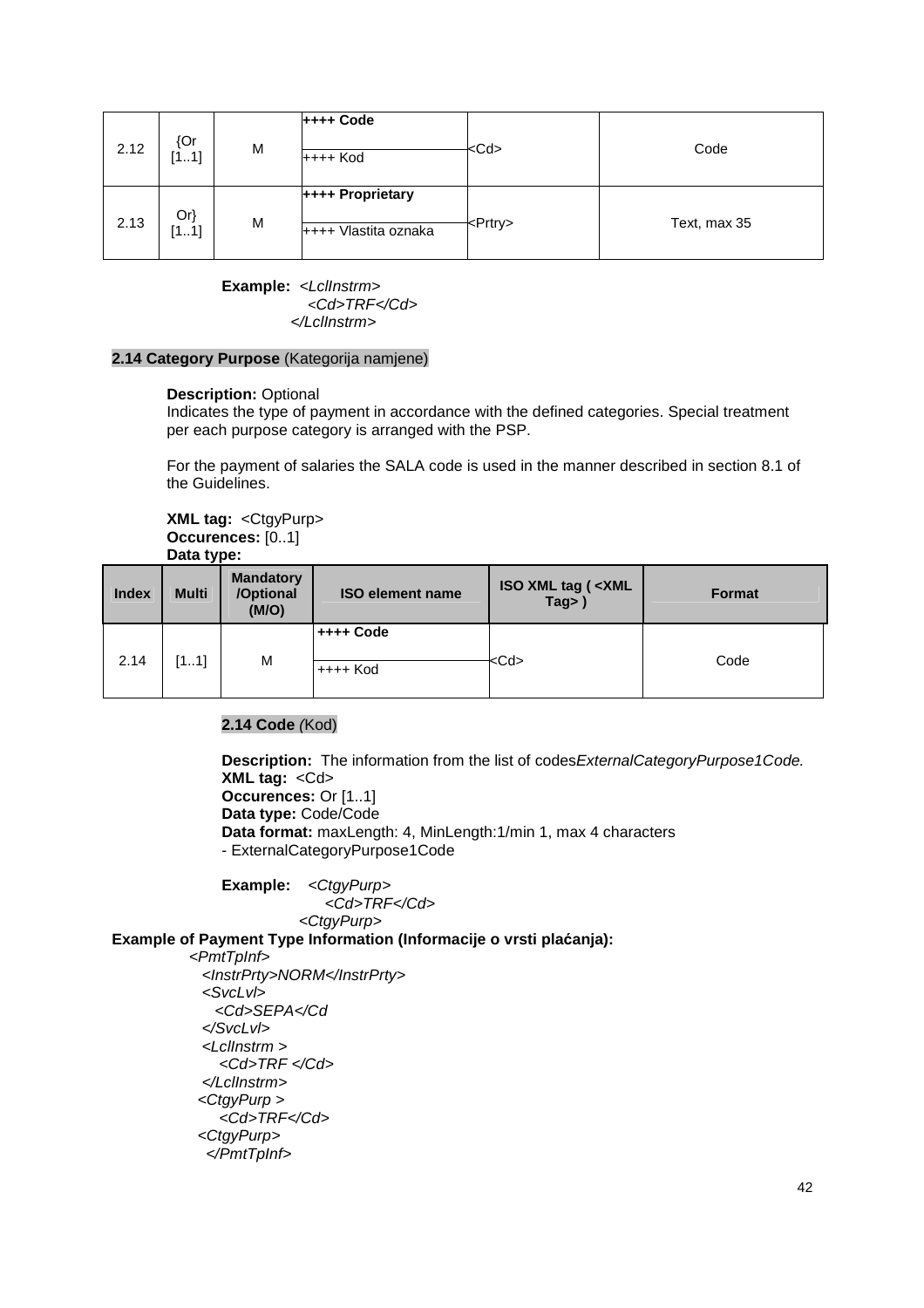# **2.15 Requested Execution Date** (Traženi datum izvršenja)

**Description:** Mandatory Requested execution date. The current execution date or a future date is allowed. **XML tag: <ReqdExctnDt> Occurences:** [1..1] **Data type:** ISODate **Data format:** YYYY-MM-DD

Example: <ReqdExctnDt>2014-10-09</ReqdExctnDt>

# **2.17 Debtor** (Platitelj)

**Description:** Mandatory The debtor pays a certain amount of funds to the (ultimate) creditor. Name must be entered. **XML tag: <Dbtr> Occurences:** [1..1] **Data format:**

| <b>Index</b> | <b>Multi</b> | <b>Mandatory</b><br>/Optional<br>(M/O) | <b>ISO element name</b>                             | ISO XML tag (<br><xml tag="">)</xml> | Format       |
|--------------|--------------|----------------------------------------|-----------------------------------------------------|--------------------------------------|--------------|
| 2.18         | [11]         | M                                      | ++++ Name<br>++++ Naziv platitelja                  | <nm></nm>                            | Text, max 70 |
| 2.19         | [01]         | O                                      | <b>++++ Postal Address</b><br>++++Adresa platitelja | <pstladr></pstladr>                  |              |
| 2.30         | [01]         | O                                      | ++++ Identification<br>++++ Identifikacija          | kld>                                 |              |

## **2.18 Name** (Naziv platitelja)

**Description:** The debtor's name must be entered. If not populated, the group of orders is rejected. **XML tag:** <Nm> **Occurences:** [0..1] **Data type:** Text/Text **Data format:** maxLength: 70 minLength: 1/max 70 characters

**Example:** <Nm>Tvrtka d.o.o.</Nm>

## **2.19 Postal Address** (Adresa platitelja)

**Description:** The address of the debtor is entered. **XML tag:** <PstlAdr> **Occurences:** [0..1] **Data format:**

| <b>Index</b> | <b>Multi</b> | <b>Mandatory</b><br>/Optional<br>(M/O) | <b>ISO element name</b> | <b>ISO XML tag (<xml)< b=""><br/>Taq</xml)<></b> | <b>Format</b> |  |
|--------------|--------------|----------------------------------------|-------------------------|--------------------------------------------------|---------------|--|
| 2.28         | [01]         | O                                      | <b>++++ Country</b>     | <ctry></ctry>                                    | ISO code 3166 |  |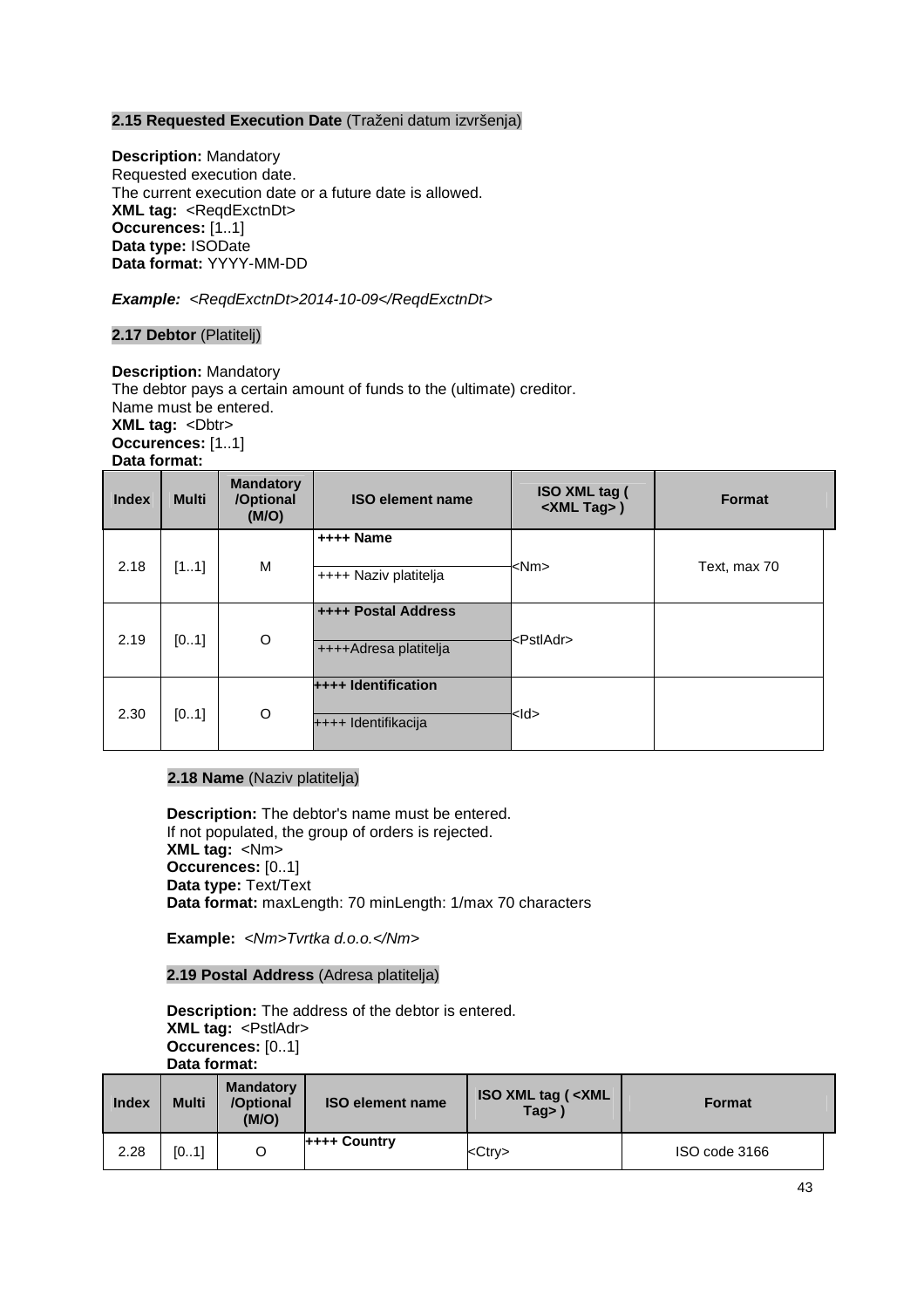|      |      |   | ++++ Država                                     |                     |              |
|------|------|---|-------------------------------------------------|---------------------|--------------|
| 2.29 | [02] | O | <b>H+++ Address Line</b><br>++++ Adresna linija | <adrline></adrline> | Text, max 70 |

# **2.29 Address Line** (Adresna linija)

 **Description:** Maximum of two XML tags, each containing 70 characters, is allowed  **Recommendation:** 1. XML tag - address and street number

 2. XML tag - name of town/city  **XML tag:** <AdrLine>  **Occurences:** [0..2]  **Data type:** Text/Text  **Data format:** maxLength: 70 minLength: 1/max 70 characters

**Example:** <AdrLine>Cesta 1</AdrLine> <AdrLine>Zagreb</AdrLine>

# **2.30 Identification** (Identifikacija)

**Description:** The code entered by the debtor which is transferred to the creditor. **XML tag:** <ld> **Occurences:** [0..1]

**Data format:**

| <b>Index</b> | <b>Multi</b> | <b>Mandatory</b><br>/Optional<br>(M/O) | <b>ISO element name</b>                                               | ISO XML tag (<br><xml tag="">)</xml> | <b>Format</b> |
|--------------|--------------|----------------------------------------|-----------------------------------------------------------------------|--------------------------------------|---------------|
| 2.31         | [0r[11]      | м                                      | ++++ Organisation<br><b>Identification</b><br>++++Oznaka organizacije | <orgid></orgid>                      |               |
| 2.32         | Or[11]       | М                                      | <b>++++ Private Identification</b><br>++++ Privatna identifikacija    | <prvtld></prvtld>                    |               |

# **2.31 Organisation Identification** (Oznaka organizacije)

**Usage rule:** BIC/BEI or Other is entered.

**Description:** If used, it is recommended to enter Other with the identification number (OIB).

**XML tag:** <OrgId> **Occurences:** Or [1..1] **Data format:**

| <b>Index</b> | <b>Multi</b> | <b>Mandatory</b><br>/Optional<br>(M/O) | <b>ISO element name</b>             | ISO XML tag (<br><xml tag="">)</xml> | <b>Format</b>                  |
|--------------|--------------|----------------------------------------|-------------------------------------|--------------------------------------|--------------------------------|
| 2.31         | [Or [01]     | O                                      | +++++ BICOrBEI<br>+++++ BIC ili BEI | <bicorbei></bicorbei>                | Identifier, 8 or 11 characters |
| 2.31         | Or[01]       | O                                      | $++++$ Other<br>+++++ Ostalo        | $<$ Othr $>$                         |                                |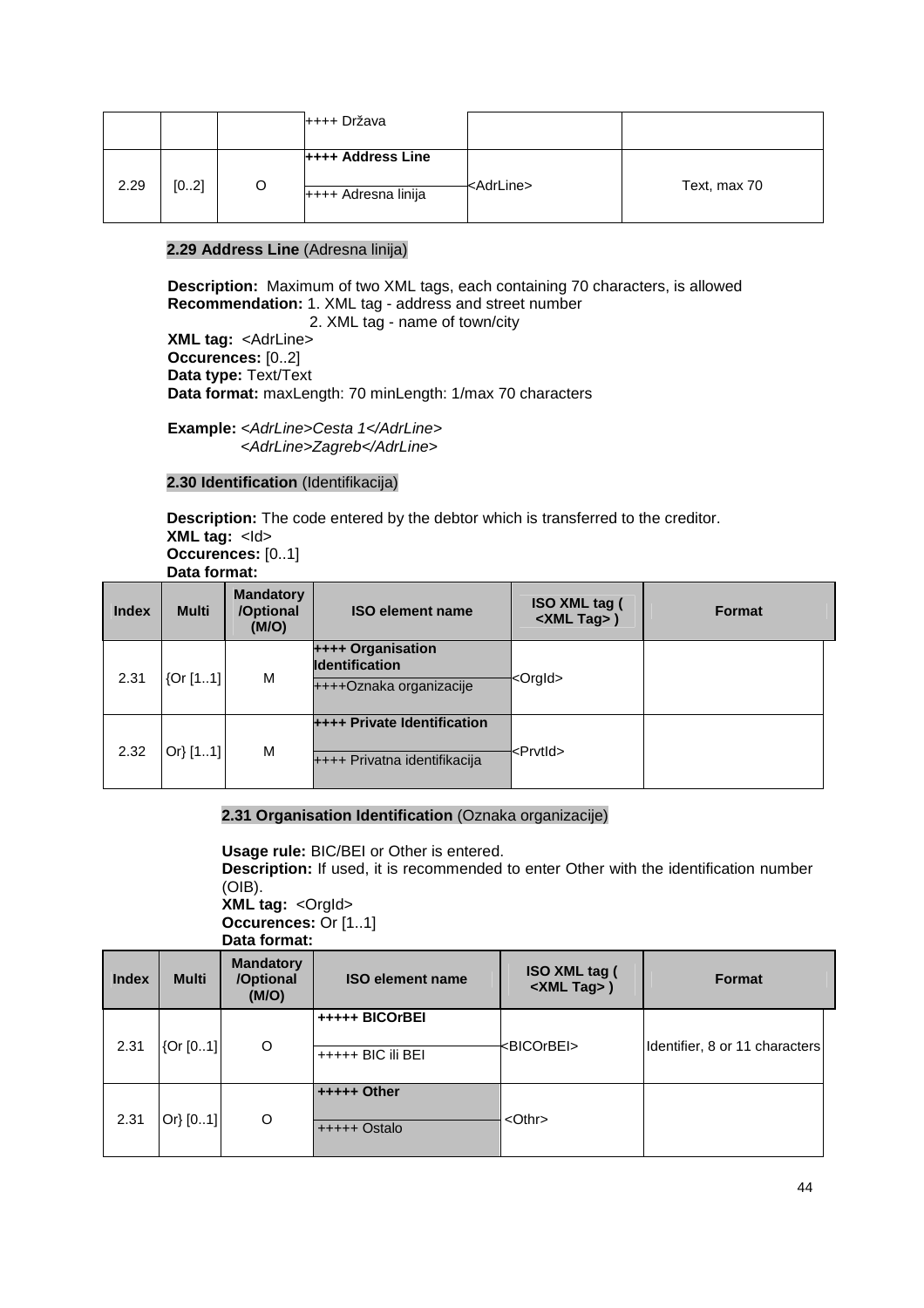| 2.31 | [11]     | M | ++++++ Identification<br>++++++ Identifikacija | <ld></ld>           | Text, max 35 |
|------|----------|---|------------------------------------------------|---------------------|--------------|
| 2.31 | [01]     | O | ++++++ Scheme Name<br>++++++ Naziv Sheme       | <schmenm></schmenm> |              |
| 2.31 | {Or [11] | M | ++++++++ Code<br>+++++++ Kod                   | <cd></cd>           | Code         |
| 2.31 | Or[11]   | M | +++++++ Proprietary<br>+++++++ Vlastita oznaka | <prtry></prtry>     | Text, max 35 |
| 2.31 | [01]     | O | ++++++ Issuer<br>++++++ Izdavatelj             | <lssr></lssr>       | Text, max 35 |

**Example:** <Dbtr>

 <Nm>Tvrtka d.o.o.</Nm> <PstlAdr> <AdrLine>Cesta 1</AdrLine> <AdrLine>Zagreb</AdrLine <PstlAdr>  $<$ Id $>$  <OrgId> <Othr> <Id>12345678900</Id> </Othr> </OrgId>  $<$ /ld> <Dbtr>

# **2.35 Debtor Account** (Račun platitelja)

**Description:** Mandatory, the debtor's account **XML tag:** <DbtrAcct> **Occurences:** [1..1] **Data format:**

| <b>Index</b> | <b>Multi</b> | <b>Mandatory</b><br>/Optional<br>(M/O) | <b>ISO element name</b>                          | ISO XML tag (<br><xml tag="">)</xml> | <b>Format</b>      |
|--------------|--------------|----------------------------------------|--------------------------------------------------|--------------------------------------|--------------------|
| 2.36         | [11]         | M                                      | +++ Identification<br>+++ Identifikacija         | <ld></ld>                            |                    |
| 2.36         | [11]         | M                                      | ++++ IBAN<br>$++++$ IBAN                         | $<$ IBAN $>$                         | IBAN2007Identifier |
| 2.38         | [01]         | O                                      | +++ Currency<br>+++ Valuta transakcijskog računa | $<$ Ccy $>$                          | ISO code 4217      |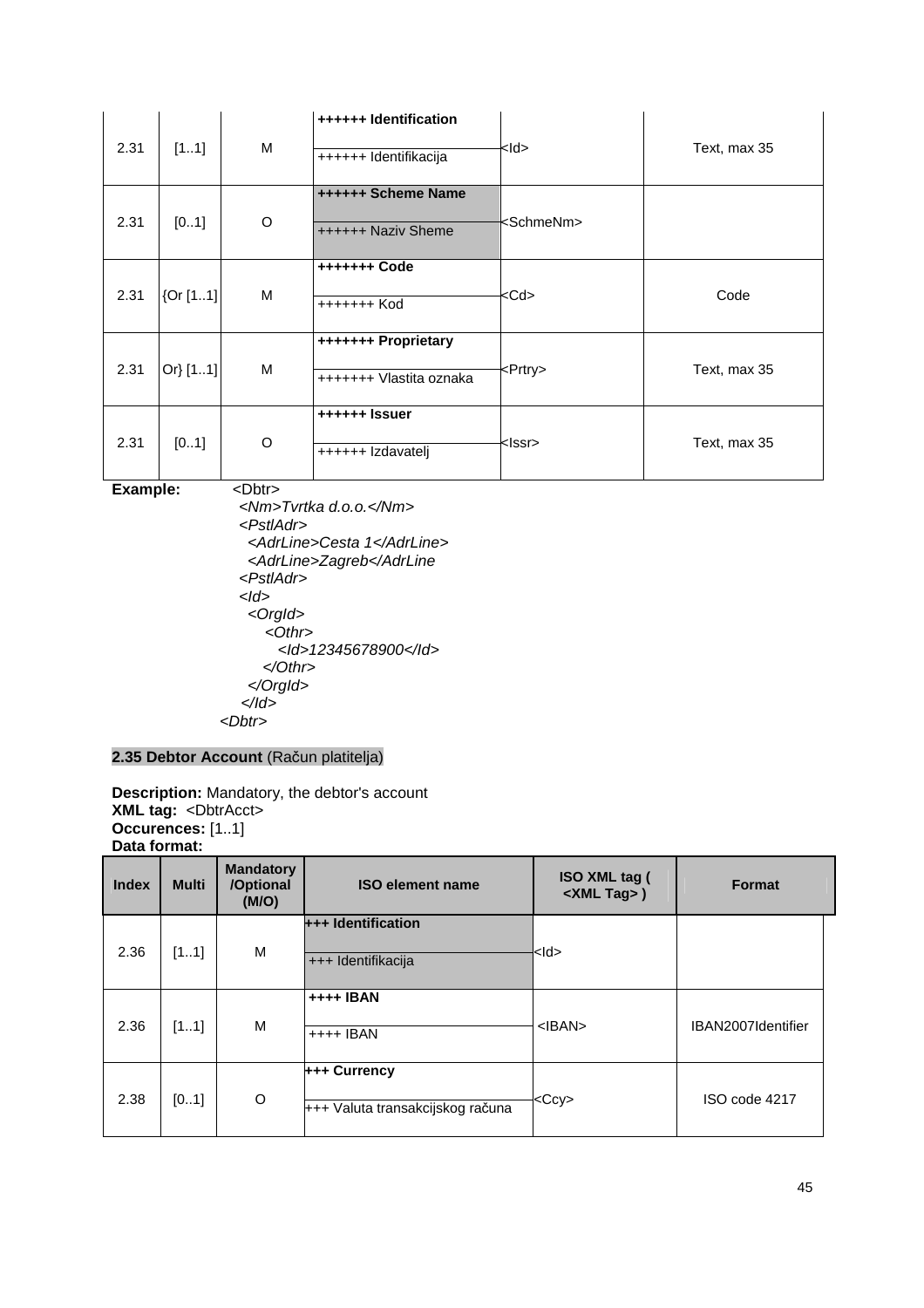## **2.36 Identification** (Identifikacija)

**Description:** Mandatory Only the IBAN is allowed. **XML tag: <ld> Occurences:** [1..1]

# **2.36 IBAN** (IBAN)

**Description:** Mandatory If not entered, or if the IBAN is incorrect, the group of orders (Payment Information group - 2.0) is rejected. **XML tag:** <IBAN> **Occurences:** [1..1] **Data type:** IBAN2007Identifier Example: <ld> <IBAN>HRXX77777779999999999</IBAN> </Id>

# **2.38 Currency** (Valuta transakcijskog računa)

**Description:** Optional

Only currency (the currency of the transaction account) from exchange rate list of the debtor's PSP is allowed.

If not used, the transaction account (coverage) will be debited in the currency of the payment order (field 2.77)

If the currency in the field 2.77 is not from the exchange rate list of the debtor's PSP, field 2.38 must be used or the order is rejected.

The currency of the coverage (field 2.38) may be different from the currency in the field 2.77 only if agreed with the PSP.

If a currency other than those on the exchange rate list of the debtor's PSP is entered, the group of orders is rejected. **XML tag: <Ccv> Occurences:** [0..1]

**Data type:** ISO Code/CurrencyCode

**Example:** <Ccy > EUR</Ccy >

 **Example** of Debtor Account (payer's account):

 <DbtrAcct>  $<$ Id $>$  <IBAN>HRXX77777779999999999</IBAN> </Id> <Ccy >EUR</Ccy > <DbtrAcct>

**2.40 Debtor Agent** (PPU platitelja)

**Description:** Mandatory Information on the PSP which maintains the debtor's transaction account. **XML tag:** <DbtrAgt> **Occurences:** [1..1] **Data format:**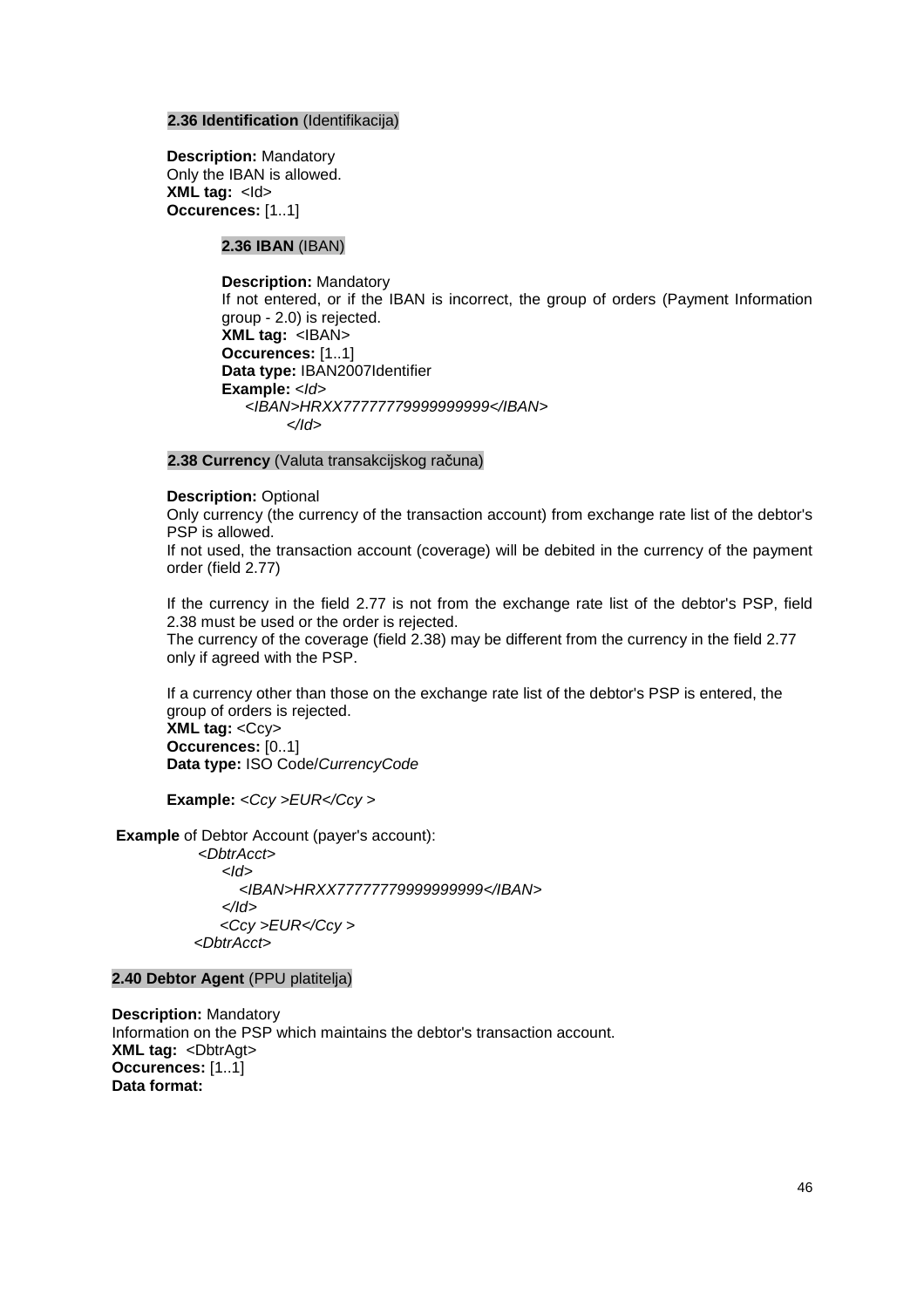| <b>Index</b> | <b>Multi</b> | <b>Mandatory</b><br>/Optional<br>(M/O) | <b>ISO element name</b>                                                                | <b>ISO XML tag</b><br>( <xml tag="">)</xml> | Format (type)                     |
|--------------|--------------|----------------------------------------|----------------------------------------------------------------------------------------|---------------------------------------------|-----------------------------------|
| 2.41         | [11]         | M                                      | <b>+++ Financial Institution</b><br><b>Identification</b><br>+++ Oznaka PPU platitelja | <fininstnid></fininstnid>                   |                                   |
| 2.42         | [01]         | O                                      | $++++$ BIC<br>$++++$ BIC                                                               | <bic></bic>                                 | Identifier, 8 or 11<br>characters |
| 2.46         | [01]         | O                                      | $++++$ Other<br>++++ Ostalo                                                            | <othr></othr>                               |                                   |
| 2.47         | [11]         | M                                      | +++++ Identification<br>+++++ Identifikacija                                           | <ld></ld>                                   | <b>NOT PROVIDED</b>               |

# **2.41 Financial Institution Identification** (Oznaka PPU platitelja)

**Usage rule:** BIC or Other/Identification NOTPROVIDED is used.

**Description:** Mandatory

If neither BIC nor Other/Identification and NOTPROVIDED is entered, the group of orders (Payment Information group - 2.0) is rejected.

If BIC is incorrect, the group of orders (Payment Information group - 2.0) is rejected. **XML tag:** <FinInstnId> **Occurences:** [1..1]

# **2.42 BIC**

**Description:** BIC of the debtor's PSP. **XML tag:** <BIC> **Data type:** BICIdentifier **Occurences:** [0..1]

Example: <BIC>AAAAHRXX</BIC>

**2.46 Other** (Ostalo)

**Description:** Other identification code. **XML tag: < Othr> Occurences:** [0..1] **Data format:**

| <b>Index</b> | <b>Multi</b> | <b>Mandatory</b><br>/Optional<br>(M/O) | <b>ISO element name</b>                             | <b>ISO XML tag (<xml)< b=""><br/>Tag &gt;</xml)<></b> | <b>Format</b>      |
|--------------|--------------|----------------------------------------|-----------------------------------------------------|-------------------------------------------------------|--------------------|
| 2.47         | [11]         | M                                      | <b>+++++ Identification</b><br>+++++ Identifikacija | <ld></ld>                                             | <b>NOTPROVIDED</b> |

# **2.47. Identification** (Identifikacija)

**Description:** Only **'NOTPROVIDED" is allowed.**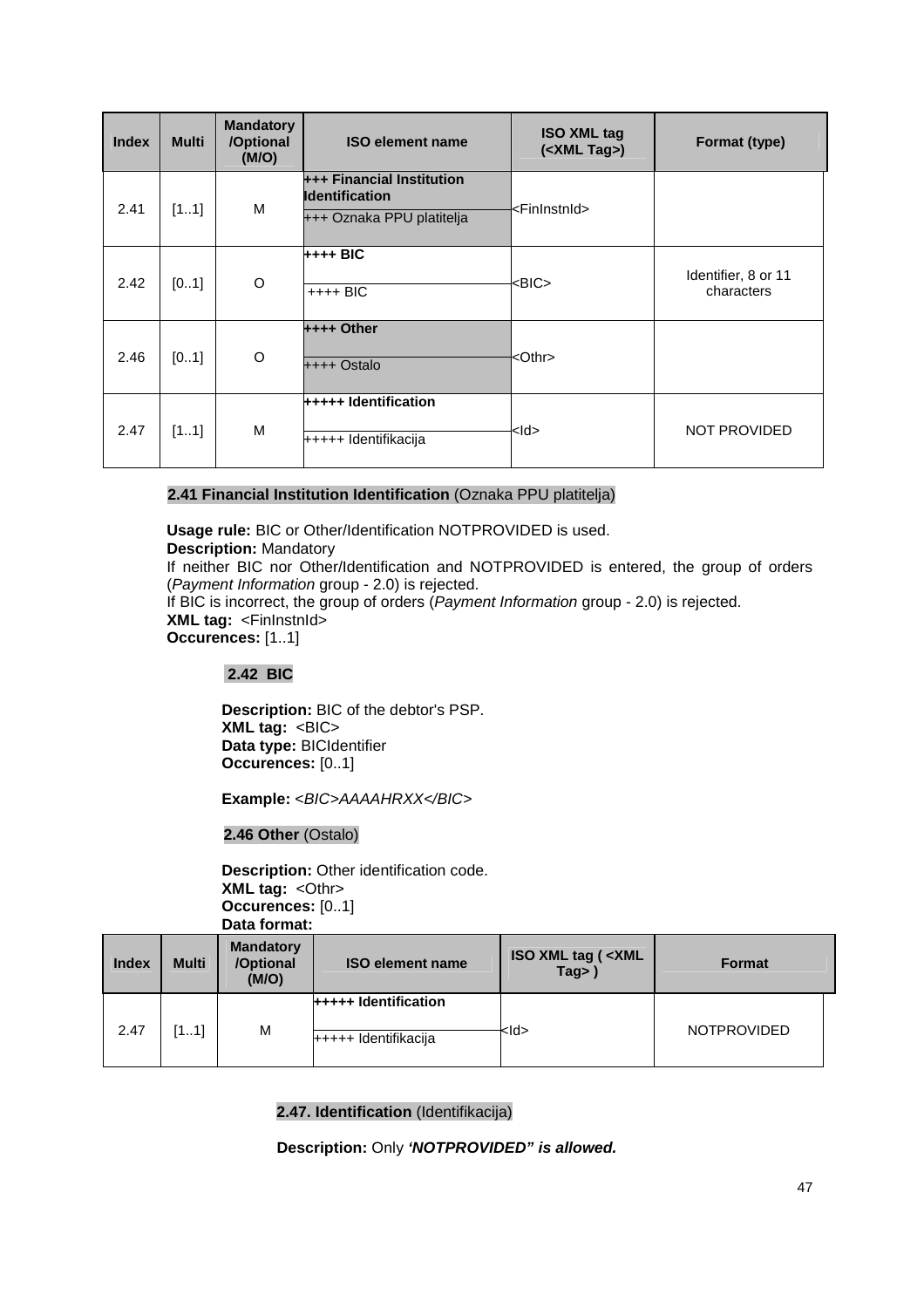If you enter a text different from '**NOTPROVIDED',** the group of orders (Payment Information group - 2.0) is rejected. **XML tag:** <ld> **Occurences:** [1..1] Example: <ld>NOTPROVIDED</ld>

**Example of** Debtor Agent (Debtor's PSP): <DbtrAgt> <FinInstnId> <Othr> <Id>NOTPROVIDED</Id> </Othr> <FinInstnId> <DbtrAgt>

# **2.52 Ultimate Debtor** (Stvarni dužnik)

**Description:** Optional information.

The ultimate debtor who owes a certain amount of funds to the (ultimate) creditor, and is different from the debtor.

Ultimate debtor is populated at the group level (2.52) or at the level of individual orders (2.82).

The 2.52 field is used if Ultimate debtor is the same for all creditors and the 2.82 field is used if Ultimate debtor refers to a specific creditor.

If both 2.52 and 2.82 fields are used, the order is rejected.

 Other (non SEPA) credit transfers: **Recommendation**: Do not use. If used, the PSP ignores the data.

**XML tag:** <UltmtDbtr> **Occurences:** [0..1] **Data format:**

| <b>Index</b> | <b>Multi</b> | <b>Mandatory</b><br>/Optional<br>(M/O) | <b>ISO element name</b>                           | ISO XML tag (<br><xml tag="">)</xml> | <b>Format</b> |
|--------------|--------------|----------------------------------------|---------------------------------------------------|--------------------------------------|---------------|
| 2.53         | [01]         | O                                      | $++++$ Name<br>++++ Naziv stvarnog dužnika        | <nm></nm>                            | Text, max 70  |
| 2.55         | [01]         | O                                      | <b>++++ Identification</b><br>++++ Identifikacija | <ld></ld>                            | Text, max 35  |

## **2.53 Name** (Naziv stvarnog dužnika)

**Description:** Name of the ultimate debtor. **XML tag:** <Nm> **Occurences:** [0..1] **Data type:** Text/Text **Data format:** max 70 characters **Example:** <Nm>Stvarni dužnik 1</Nm>

#### **2.55 Identification** (Identifikacija)

**Description:** Identification code of the ultimate debtor. XML tag: <Id>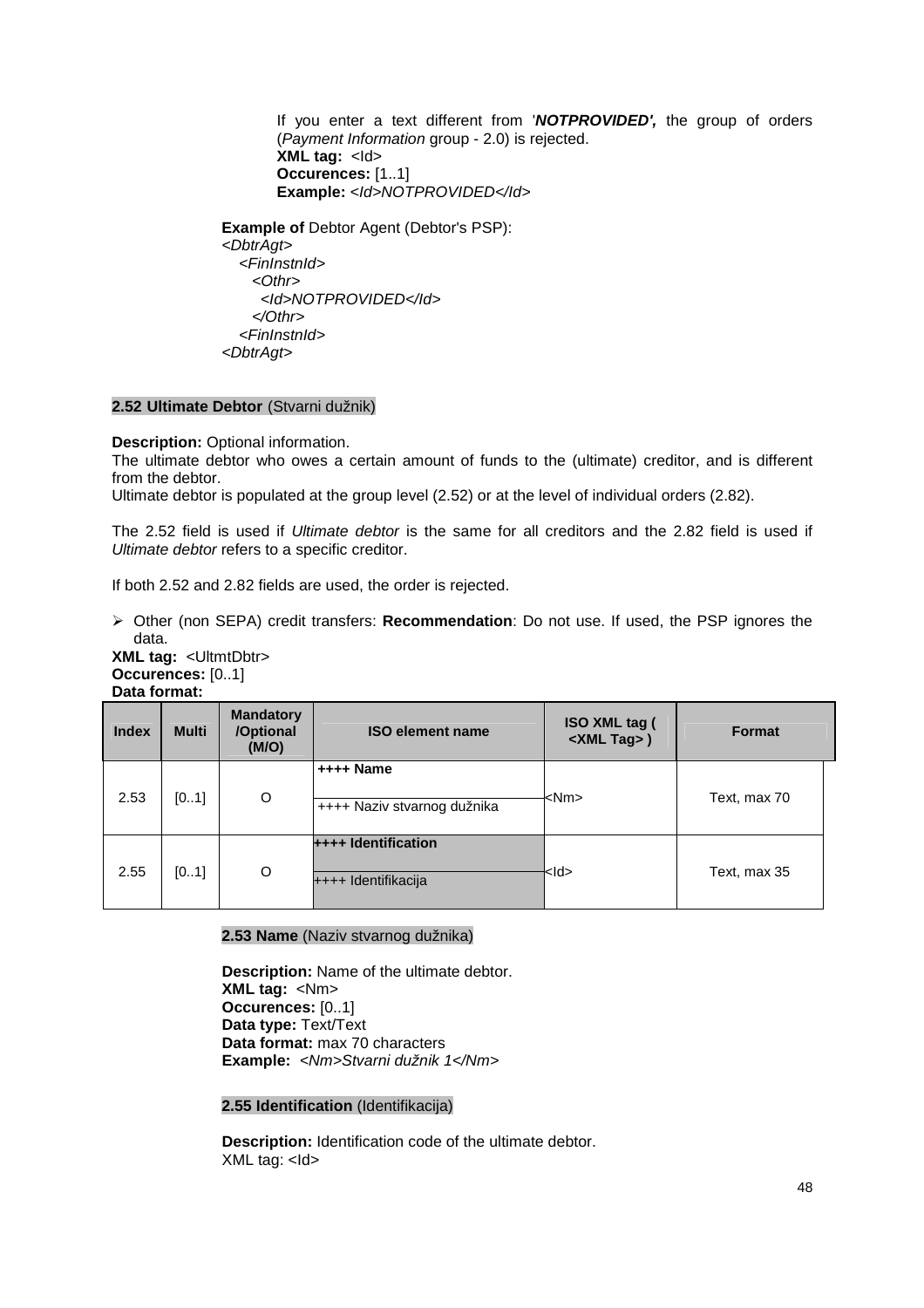|              |              | Data format.                           |                                                                    |                                             |               |
|--------------|--------------|----------------------------------------|--------------------------------------------------------------------|---------------------------------------------|---------------|
| <b>Index</b> | <b>Multi</b> | <b>Mandatory</b><br>/Optional<br>(M/O) | <b>ISO element name</b>                                            | <b>ISO XML tag (</b><br><xml tag="">)</xml> | <b>Format</b> |
| 2.56         | [0r[11]      | M                                      | ++++ Organisation Identification<br>++++Oznaka organizacije        | <orgid></orgid>                             |               |
| 2.57         | Or[11]       | M                                      | <b>++++ Private Identification</b><br>++++ Privatna identifikacija | <prvtid></prvtid>                           |               |

#### **Occurences:** [0..1] **Data format:**

# **2.56 Organisation Identification** (Oznaka organizacije)

**Usage rule:** BIC/BEI or Other is used. **Description:** If used, it is recommended to enter Other with the identification number (OIB). **XML tag:** <OrgId> **Occurences:** Or [1..1] **Data format:** 

| <b>Index</b> | <b>Multi</b>   | <b>Mandatory</b><br>/Optional<br>(M/O) | <b>ISO element name</b>                                   | ISO XML tag (<br><xml tag="">)</xml> | Format                            |
|--------------|----------------|----------------------------------------|-----------------------------------------------------------|--------------------------------------|-----------------------------------|
| 2.56         | [Or [01]]      | O                                      | +++++ BICOrBEI<br>+++++ BIC ili BEI                       | <bicorbei></bicorbei>                | Identifier, 8 or 11<br>characters |
| 2.56         | Or[01]         | O                                      | +++++ Other<br><othr><br/><math>++++</math> Ostalo</othr> |                                      |                                   |
| 2.56         | [11]           | M                                      | ++++++ Identification<br>++++++ Identifikacija            | <ld></ld>                            | Text, max 35                      |
| 2.56         | [01]           | O                                      | ++++++ Scheme Name<br>++++++ Naziv Sheme                  | <schmenm></schmenm>                  |                                   |
| 2.56         | [0r[11]]       | M                                      | +++++++ Code<br>+++++++ Kod                               | <cd></cd>                            | Code                              |
| 2.56         | $Or\}$<br>[11] | M                                      | +++++++ Proprietary<br>+++++++ Vlastita oznaka            | <prtry></prtry>                      | Text, max 35                      |
| 2.56         | [01]           | O                                      | ++++++ Issuer<br>++++++ Izdavatelj                        | <lssr></lssr>                        | Text, max 35                      |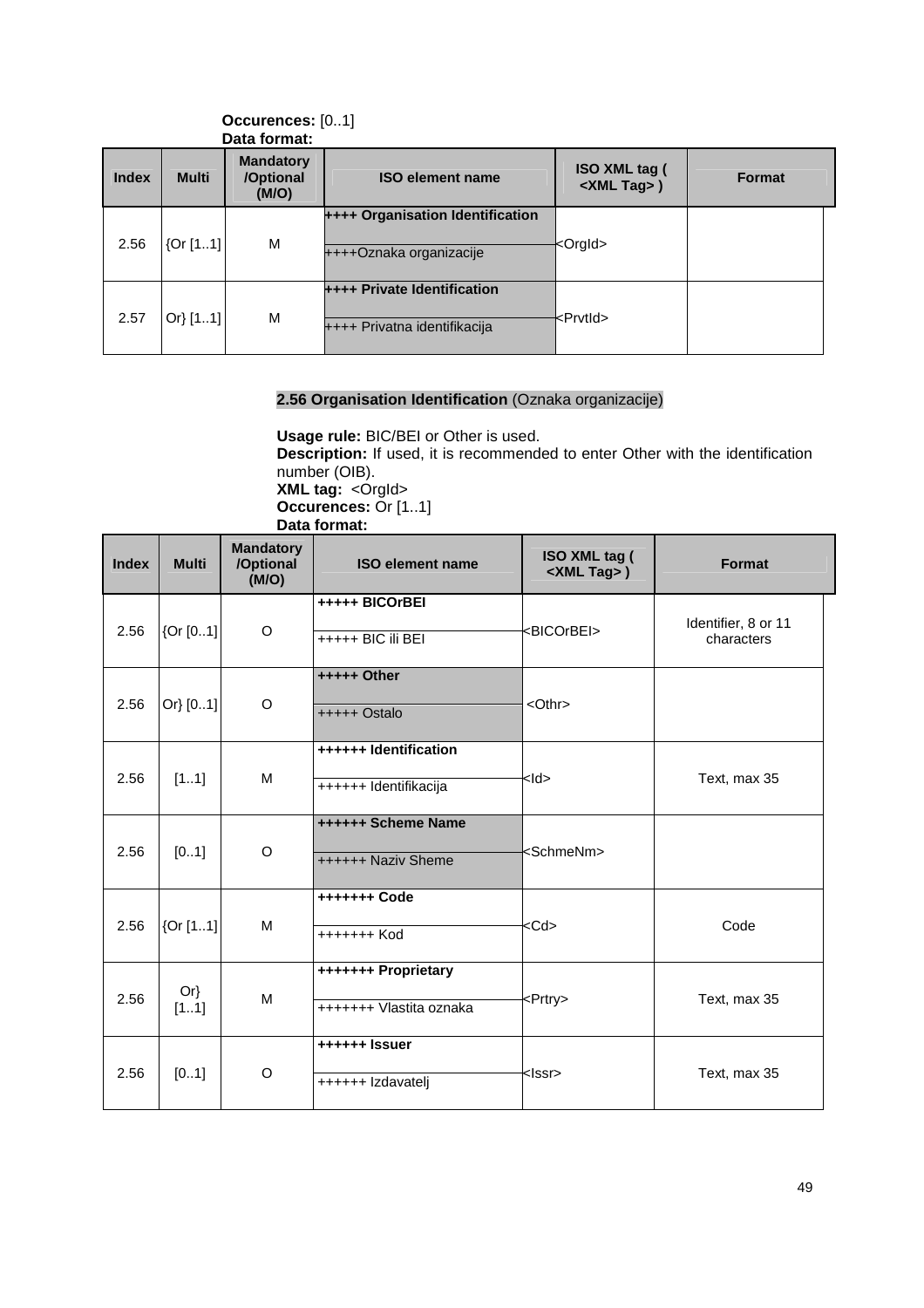# **2.57 Private Identification** (Privatna identifikacija)

 **Usage rule:** Date and place of birth or Other is entered. **Description:** If used, it is recommended to enter Other with the identification number (OIB). **XML tag: <PrvtId> Occurences:** Or [1..1] **Data format:** 

| <b>Index</b> | <b>Multi</b> | <b>Mandatory</b><br>/Optional<br>(M/O) | <b>ISO XML tag (</b><br><b>ISO element name</b><br><xml tag="">)</xml> |                                     | Format         |
|--------------|--------------|----------------------------------------|------------------------------------------------------------------------|-------------------------------------|----------------|
| 2.57         | [Or [01]     | O                                      | +++++ Date and Place of Birth<br>+++++ Datum i mjesto rođenja          | <dtandplcofbirth></dtandplcofbirth> |                |
| 2.57         | [11]         | M                                      | ++++++ Birth Date<br>++++++ Datum rođenja                              | <birthdt></birthdt>                 | <b>ISODate</b> |
| 2.57         | [01]         | O                                      | <b>++++++ Province of Birth</b><br>++++++ Županija rođenja             | <prvcofbirth></prvcofbirth>         | Text, max 35   |
| 2.57         | [11]         | м                                      | ++++++ City of Birth<br>++++++ Grad rođenja                            | <cityofbirth></cityofbirth>         | Text, max 35   |
| 2.57         | [11]         | M                                      | ++++++ Country of Birth<br>++++++ Zemlja rođenja                       | <ctryofbirth></ctryofbirth>         | ISO code 3166  |
| 2.57         | Or} [01]     | O                                      | +++++ Other<br>+++++ Ostalo                                            | <othr></othr>                       |                |
| 2.57         | [11]         | м                                      | ++++++ Identification<br>++++++ Identifikacija                         | $<$ ld>                             | Text, max 35   |
| 2.57         | [01]         | O                                      | ++++++ Scheme Name<br>++++++ Naziv Sheme                               | <schmenm></schmenm>                 |                |
| 2.57         | [0.1]        | M                                      | +++++++ Code<br>+++++++ Kod                                            | <cd></cd>                           | Code           |
| 2.57         | Or} [11]     | M                                      | +++++++ Proprietary<br>+++++++ Vlastita oznaka                         | <prtry></prtry>                     | Text, max 35   |
| 2.57         | [01]         | O                                      | ++++++ Issuer<br>++++++ Izdavatelj                                     | <lssr></lssr>                       | Text, max 35   |

# **Example 1 of UItimate Debtor (Stvarni dužnik):**  <UltmtDbtr>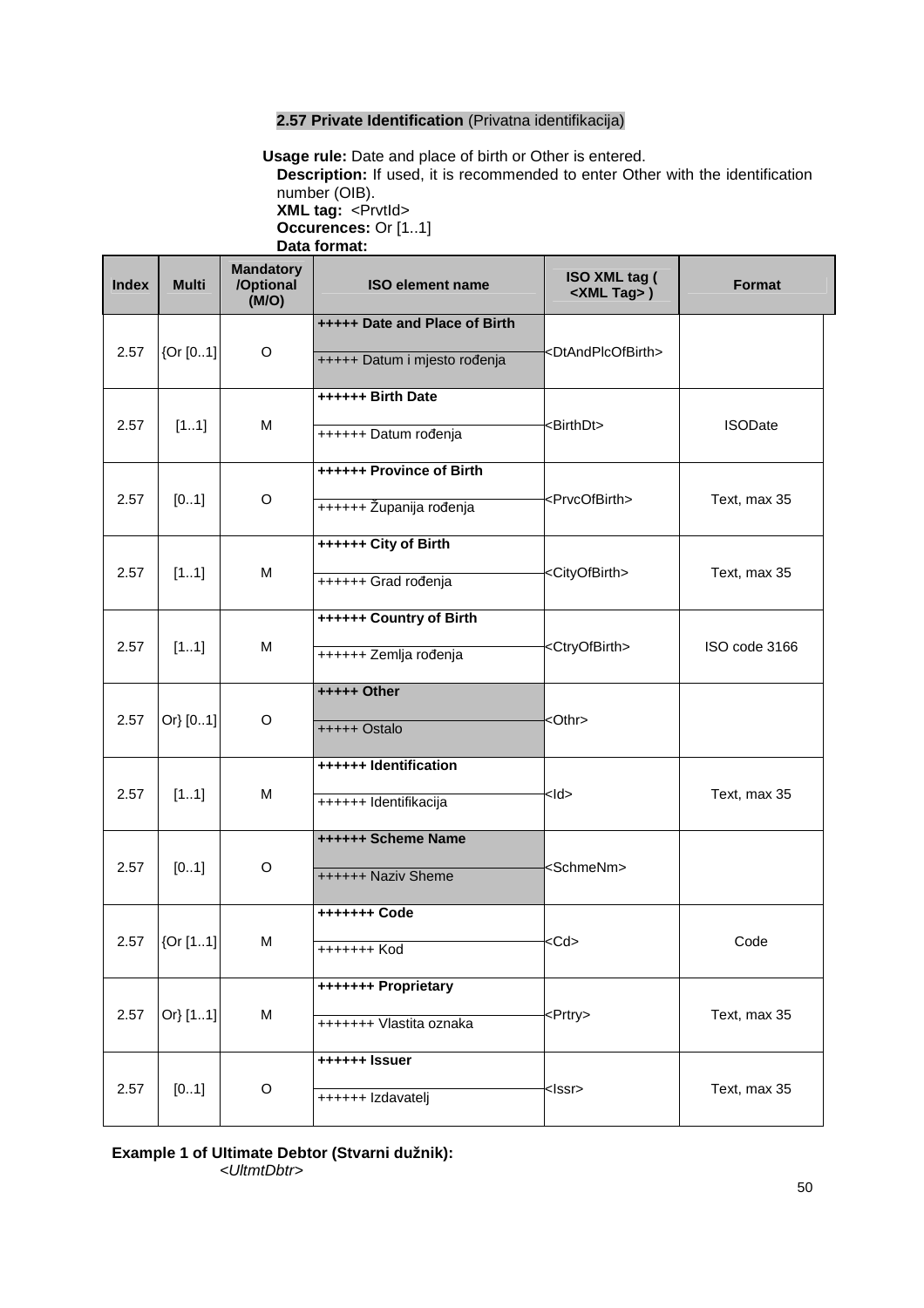<Nm>Stvarni dužnik 1</Nm>  $<$ Id $>$  <OrgId> <Othr> <Id>88888888889</Id> </Othr> </OrgId> </Id> </UltmDbtr>

**Example 2 of UItimate Debtor (Stvarni dužnik):** 

 <UltmtDbtr> <Nm>Stvarni dužnik 1</Nm>  $<$ Id $>$  <PrvtId>  $<$ Othr $>$  <Id>88888888889</Id> </Othr> <PrvtId> </Id> </UltmDbtr>

# **2.60 Charge Bearer** (Troškovna opcija)

**Description: Optional** 

Defines which party bears the charges associated with the processing of the payment transaction.

- $\triangleright$  SEPA credit transfers and Credit transfers in HRK under SEPA rules: only SLEV is allowed and if not populated, charge bearer is considered to be SLEV. If populated anothere charge bearer option, the group of orders is rejected.
- $\triangleright$  Other (non SEPA) credit transfers: It is possible to use the following charging options:

SHAR for cross-border payment transactions in the currency of the Member State.

DEBT and SHAR for national payment transactions in currencies other than HRK and EUR and cross-border payment transactions in the currency that is different from the currency of the Member States

For international payments the usual charge options DEBT, SHAR, CRED may be used for all currencies.

ISO link in SWIFT: CRED=BEN DEBT=OUR SHAR=SHA SLEV=SHA

If the field 2.2 is CHK, data is not entered. If data is entered, the PSP ignores the data. The charge option is populated at the group of orders level (2.60) or the transaction level (2.80). Field 2.60 is used if Charge Bearer refers to all creditors, and field 2. 80 is used if Charge Bearer refers to a specific creditor.

If both 2.60 and 2.80 fields are populated, the order is rejected. **XML tag: <ChrgBr> Occurences:** [0..1] **Data type:** Code/Kod **Data format:**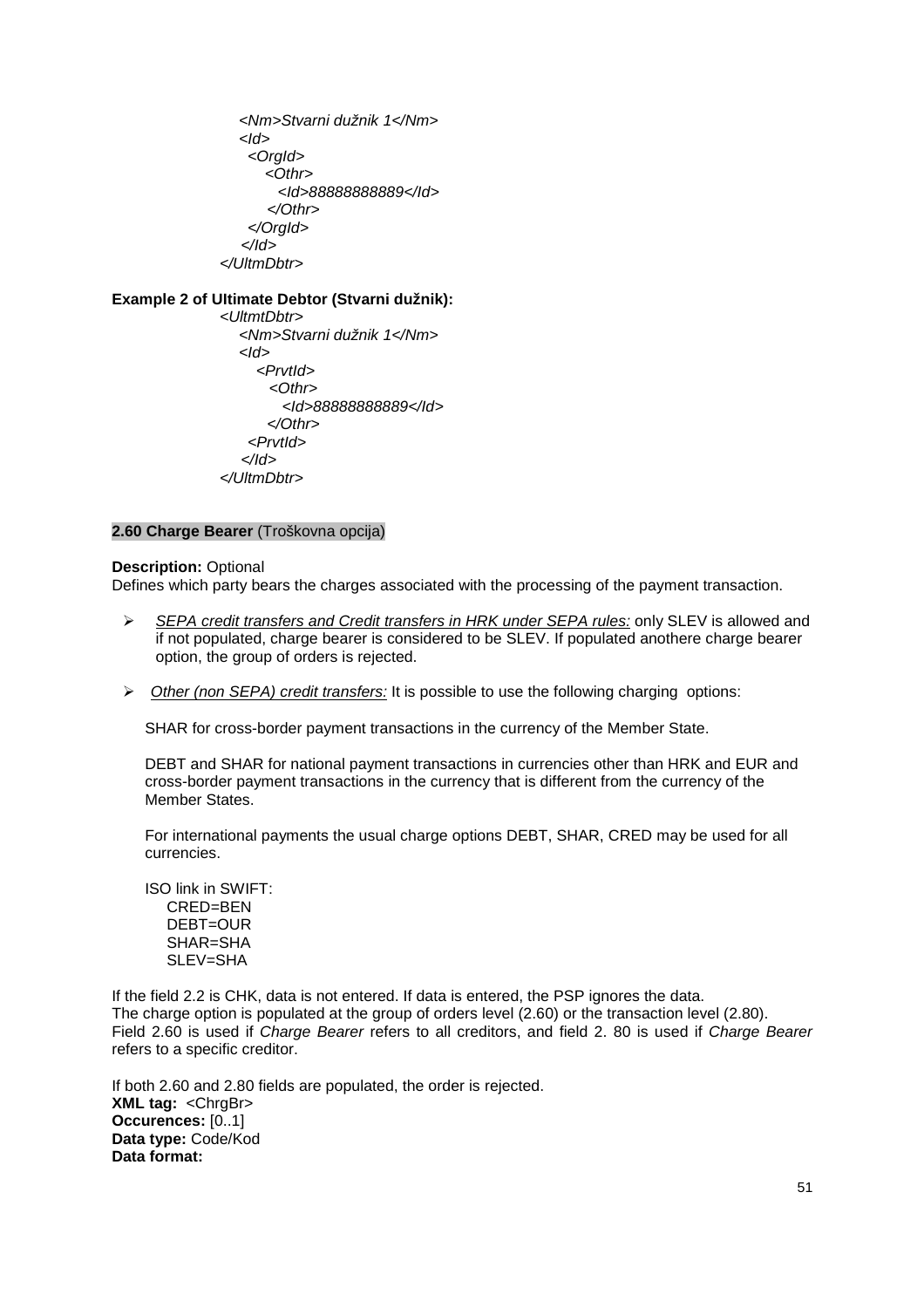| Code        | <b>Name</b>            | <b>Definition</b>                                                                                                                                                                                                                                                                                                                                                                                   |
|-------------|------------------------|-----------------------------------------------------------------------------------------------------------------------------------------------------------------------------------------------------------------------------------------------------------------------------------------------------------------------------------------------------------------------------------------------------|
| <b>CRED</b> | <b>BorneByCreditor</b> | All transaction charges are to be borne by the creditor.                                                                                                                                                                                                                                                                                                                                            |
| <b>DEBT</b> | BorneByDebtor          | All transaction charges are to be borne by the debtor.                                                                                                                                                                                                                                                                                                                                              |
| <b>SHAR</b> | Shared                 | In a credit transfer context means that transaction charges on<br>the sender side are to be borne by the debtor, and transaction<br>charges on the receiver side are to be borne by the creditor.<br>In a direct debit context means that transaction charges on the<br>sender side are to be borne by the creditor, and transaction<br>charges on the receiver side are to be borne by the debtor. |
| <b>SLEV</b> | FollowingServiceLevel  | Charges are to be applied following the rules agreed to at the                                                                                                                                                                                                                                                                                                                                      |
|             |                        | service level and/or in the scheme.                                                                                                                                                                                                                                                                                                                                                                 |

**Example:** <ChrgBr>SLEV</ChrgBr>

# **2.63 Credit Transfer Transaction Information** (Informacija o transakciji kreditnog transfera)

**Description:** Mandatory A set of elements that provides information on each order within a group of orders. **XML tag:** <CdtTrfTxInf> **Occurences:** [1..n] **Data format:**

| <b>Index</b> | <b>Multi</b> | <b>Mandatory</b><br>/Optional<br>(M/O) | <b>ISO element name</b>                                            | ISO XML tag (<br><xml tag="">)</xml> | <b>Format</b> |
|--------------|--------------|----------------------------------------|--------------------------------------------------------------------|--------------------------------------|---------------|
| 2.64         | [11]         | M                                      | +++ Payment Identification<br>+++ Identifikacijska oznaka plaćanja | <pmtld></pmtld>                      |               |
| 2.67         | [01]         | O                                      | +++ Payment Type Information<br>+++Informacija o vrsti plaćanja    | <pmttpinf></pmttpinf>                |               |
| 2.76         | [11]         | M                                      | +++ Amount<br>+++ Iznos                                            | <amt></amt>                          |               |
| 2.80         | [01]         | $\circ$                                | +++ Charge Bearer<br>+++ Troškovna opcija                          | <chrgbr></chrgbr>                    | Code          |
| 2.82         | [01]         | O                                      | +++Ultimate Debtor<br>+++ Stvarni dužnik                           | <ultmtdbtr></ultmtdbtr>              |               |
| 2.96         | [01]         | $\mathsf O$                            | +++ Creditor Agent<br>+++ PPU primatelja                           | <cdtragt></cdtragt>                  |               |
| 2.98         | [11]         | M                                      | +++ Creditor<br>+++ Primatelj plaćanja                             | <cdtr></cdtr>                        |               |
| 2.116        | [11]         | M                                      | +++Creditor Account<br>+++ Račun primatelja                        | <cdtracct></cdtracct>                |               |
| 2.117        | [01]         | O                                      | +++ Ultimate Creditor                                              | kUltmtCdtr>                          |               |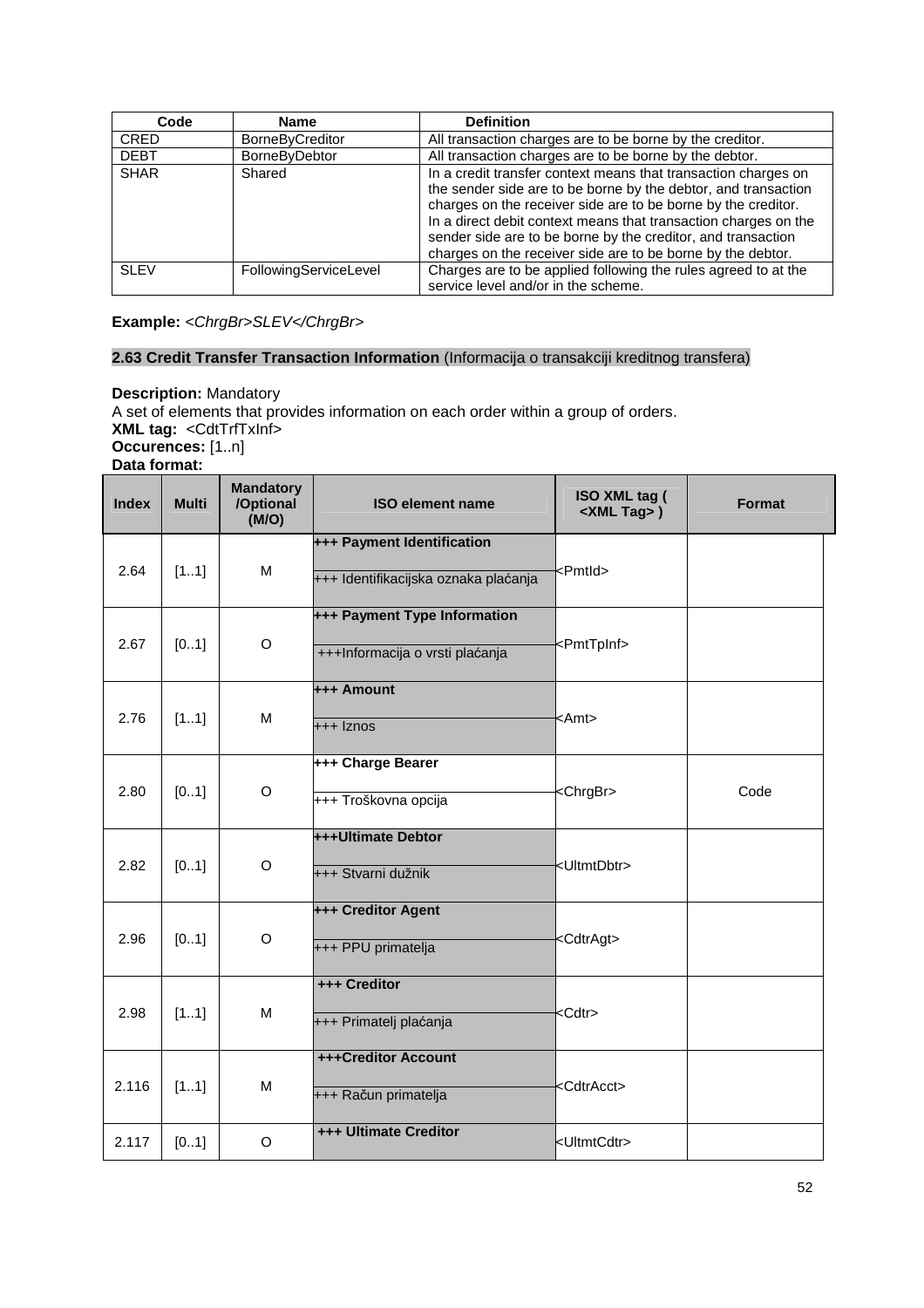|       |      |   | +++ Krajnji primatelj                              |                   |  |
|-------|------|---|----------------------------------------------------|-------------------|--|
| 2.127 | [01] | O | +++ Purpose<br>+++ Šifra namjene                   | <purp></purp>     |  |
| 2.133 | [01] | O | +++ Remittance Information<br>+++ Detalji plaćanja | <rmtlnf></rmtlnf> |  |

## **2.64 Payment Identification** (Identifikacijska oznaka plaćanja)

**Description:** Mandatory A set of elements used for order identification. **XML tag:** <PmtId> **Occurences:** [1..1] **Data format:**

| <b>Index</b> | <b>Multi</b> | <b>Mandatory</b><br>/Optional<br>(M/O) | <b>ISO element name</b>                                                 | <b>ISO XML tag (</b><br><xml tag="">)</xml> | Format       |
|--------------|--------------|----------------------------------------|-------------------------------------------------------------------------|---------------------------------------------|--------------|
|              |              |                                        | ++++ Instruction Identification                                         |                                             |              |
| 265          | [01]         | O                                      | ++++ Identifikacija oznaka naloga-<br>referencija                       | <lnstrid></lnstrid>                         | Text, max 35 |
| 2.66         | [11]         | M                                      | <b>++++ End to End Identification</b><br>++++ Jedinstveni identifikator | <endtoendid></endtoendid>                   | Text, max 35 |

# **2.65 Instruction Identification** (Identifikacijska oznaka naloga - referencija)

**Description:** Optional Point to point identification (reference) created by the initiating party. **XML tag:** <PmtId> **Occurences:** [0..1] **Data type:** Text/Text **Data format:** maxLength: 35, MinLength:1/min 1, max 35 characters

**Example:** <Pmtld> reference 1 </Pmtld>

# **2.66 End to End Identification** (Jedinstveni identifikator)

# **Description:** Mandatory

End to End Identification (debtor's reference number) designated by the initiating party or debtor to monitor the transaction.

This identifier is transferred and does not change throughout the processing of the order. The reference number is entered (reference number in accordance with the Unique Overview of Basic "Reference Number" Models with Model Descriptions, Contents and Application Explanations as well as Applicable Control Number Calculation Modules and Instructions on the Manner of Payment of Budget Revenues, Mandatory Contributions and Revenues for Financing Other Public Needs and the Contributions Act with amendments and other associated secondary sub acts, RF code or proprietary code) or HR99 or NOTPROVIDED.

 $\triangleright$  National payment transactions in HRK: It is mandatory to enter the model and debtor reference number according to the Unique Overview of Basic "Reference Number" Models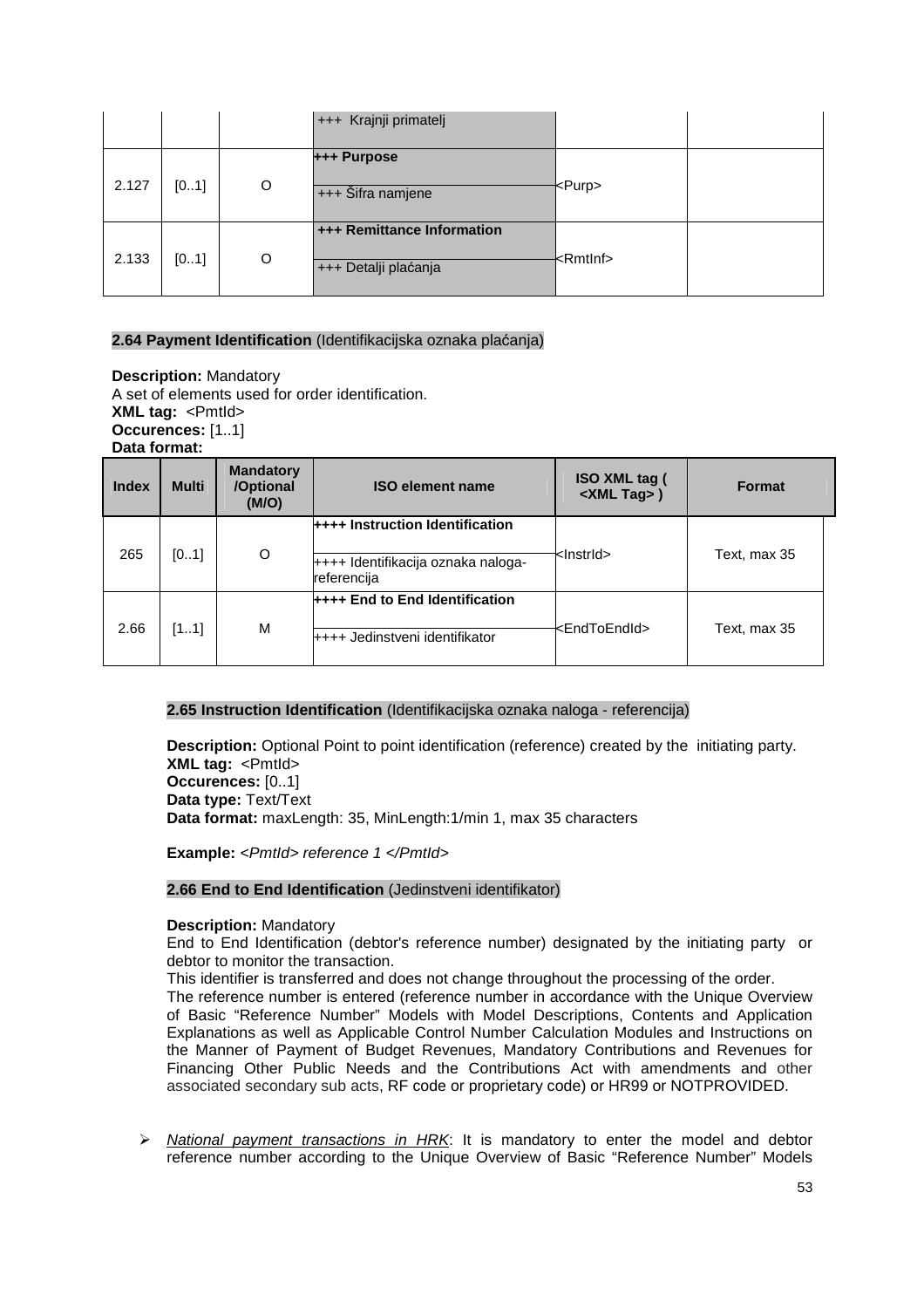with Model Descriptions, Contents and Application Explanations as well as Applicable Control Number Calculation Modules, and Instructions on the Manner of Payment of Budget Revenues, Mandatory Contributions and Revenues for Financing Other Public Needs and the Contributions Act with amendments and other associated secondary sub acts.

Model and Reference Number should be entered in a row, without spaces (eg HR002016-04- 04).

If the model and reference number data is not populated, HR99 must be entered. If the reference number is entered without the model, model HR00 must be entered. If data is not entered or the reference number is incorrect, the order is rejected.

 $\triangleright$  National payment transactions in EUR: It is mandatory to enter the model and the debtor's reference number according to the Unique Overview of Basic "Reference Number" Models with Model Descriptions, Contents and Application Explanations as well as Applicable Control Number Calculation Modules.

Model and Reference Number should be entered in a row, without spaces (eg HR002016-04-  $(04)$ .

If the model and reference number data is not entered, HR99 must be entered. If the reference number is entered without the model, model HR00 must be entered. If data is not entered or the reference number is incorrect, the order is rejected.

Cross-border payment transactions in EUR: The reference (reference number HR, or RF tag), the proprietary or NOTPROVIDED is used.

If data is not entered, the order is rejected.

> Other (non-SEPA) credit transfers: The reference (reference number HR, RF tag) the proprietary or NOTPROVIDED is used. The debtor's PSP does not transfer this data to the creditor's PSP. **XML tag:** <EndToEndId>

**Occurences:** [1..1] **Data type:** Text/Text **Data format:** maxLength: 35, MinLength:1/min 1, max 35 characters

**Example:** <EndToEndId> HR0112345 </EndToEndId>

## **2.67 Payment Type Information** (Informacija o vrsti plaćanja)

## **Description:** Optional

If used, it is recommended to populate this field at the level of a group of orders, rather than an individual order level, i.e. Credit Transfer Transaction Information - 2.63).

If data is entered both in fields 2.6 and 2.67, the order is rejected.

**XML tag:** <PmtTpInf> **Occurences:** [0..1] **Elements:**

| <b>Index</b> | <b>Multi</b> | <b>Mandatory</b><br>/Optional<br>(M/O) | <b>ISO element name</b>                                       | ISO XML tag (<br><xml tag="">)</xml> | <b>Format</b> |
|--------------|--------------|----------------------------------------|---------------------------------------------------------------|--------------------------------------|---------------|
| 2.69         | [01]         | O                                      | ++++ Service Level<br>++++ Razina usluge                      | <svclvl></svclvl>                    |               |
| 2.72         | [01]         | O                                      | <b>+++ Local Instrument</b><br>++++ Vrsta platnog instrumenta | kLclInstrm>                          |               |
| 2.75         | [01]         | O                                      | <b>++++ Category Purpose</b><br>++++ Kategorija namjene       | <ctgypurp></ctgypurp>                |               |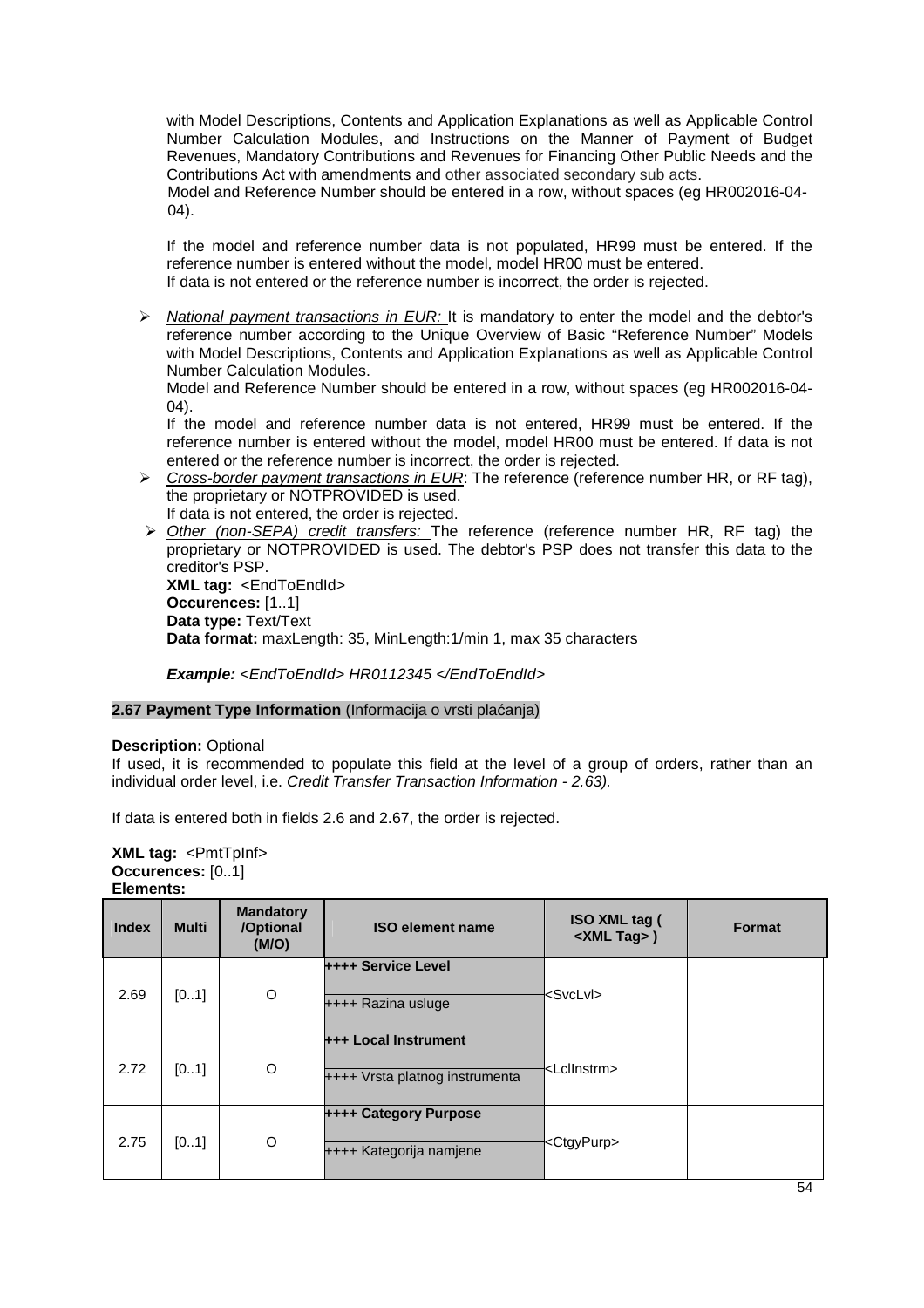# **2.69 Service Level** (Razina usluge)

# **Description:** Optional

The agreement or the rules for processing an order.

- National payment transactions in HRK: **Recommendation:** Do not use. If populated, PSP ignores the data.
- National payment transactions in EUR: **Recommendation:** To be used.
- Cross-border payment transactions in EUR: **Recommendation**: To be used.
- Other (non SEPA) credit transfers: **Recommendation:** Do not use. If populated, PSP ignores the data.
- **XML tag:** <SvcLvl>

**Occurences:** [0..1] **Data type:** Code/Kod

# **Elements:**

| <b>Index</b> | <b>Multi</b> | <b>Mandatory/</b><br><b>Optional</b><br>(M/O) | <b>ISO element name</b>        | <b>ISO XML tag (<xml< b=""><br/><math>Tag&gt;</math>)</xml<></b> | <b>Format</b> |
|--------------|--------------|-----------------------------------------------|--------------------------------|------------------------------------------------------------------|---------------|
| 2.70         | [11]         | M                                             | $++++$ Code<br><b>++++ Kod</b> | <cd></cd>                                                        | Code          |

# **2.70 Code** (Kod)

**Description:** Indicates the code previously agreed between the debtor/creditor, published in the list of codes ExternalServiceLevel1Code

- $\triangleright$  National and cross-border payment transactions in EUR: The **SEPA** code is always used for SEPA payments.
	- If another code is entered for a SEPA payment, the order is rejected.

**XML tag:** <Cd>

**Occurences:** Or [1..1] **Data type: Code/Kod**

|      | <b>Name</b>            | <b>Definition</b>                                                           |  |  |  |
|------|------------------------|-----------------------------------------------------------------------------|--|--|--|
| SEPA | SingleEuroPaymentsArea | Payment must be executed following the Single Euro Payments<br>Area scheme. |  |  |  |

**Example:** <SvcLvl> <Cd>SEPA</Cd> </SvcLvl>

# **2.72 Local Instrument** (Vrsta platnog instrumenta)

## **Description:** Optional

It is used to indicate the type of local instrument, local clearing and/or to further identify the service or the service level.

If used, the data Code or Proprietary must be entered according to ISO rules.

- National payment transactions in HRK: Not used.
- $\triangleright$  National and cross border payment transactions in EUR: Recommendation: Do not use.
- $\triangleright$  Other (non SEPA) credit transfers: Recommendation: Do not use. If populated, PSP ignores the data.

**XML tag:** <LclInstrm> **Occurences:** [0..1]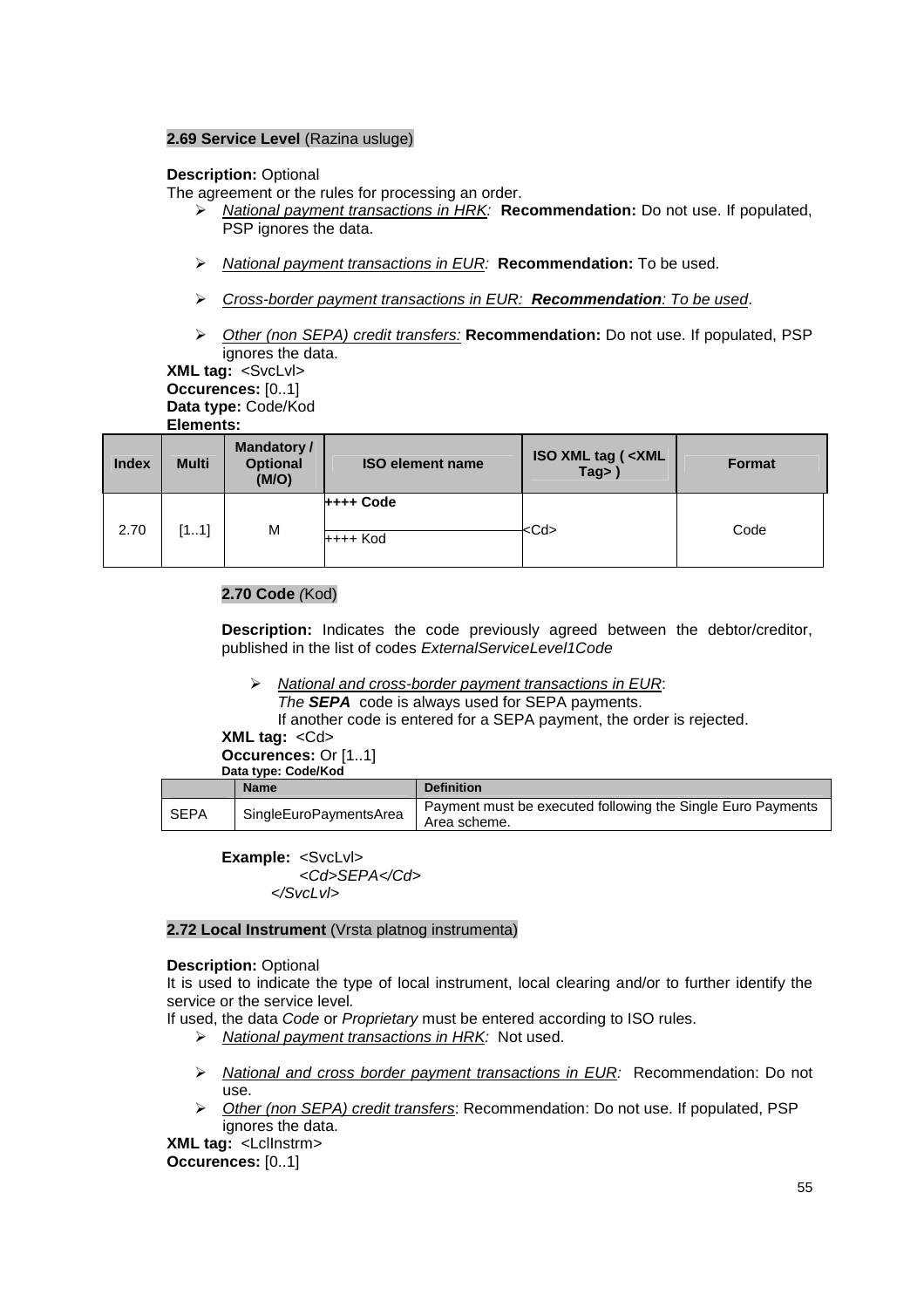|              | Elements:      |                                        |                                          |                                      |               |
|--------------|----------------|----------------------------------------|------------------------------------------|--------------------------------------|---------------|
| <b>Index</b> | <b>Multi</b>   | <b>Mandatory</b><br>/Optional<br>(M/O) | <b>ISO element name</b>                  | ISO XML tag (<br><xml tag="">)</xml> | <b>Format</b> |
| 2.73         | ${Or}$<br>[11] | M                                      | ++++ Code<br>++++ Kod                    | <cd></cd>                            | Code          |
| 2.74         | $Or\}$<br>[11] | M                                      | ++++ Proprietary<br>++++ Vlastita oznaka | <prtry></prtry>                      | Text, max 35  |

**Example:** <Lcllnstrm> <Cd>TRF</Cd> </LclInstrm>

## **2.75 Category Purpose** (Kategorija namjene)

## **Description:** Optional

Indicates the type of payment according to defined categories. Specific treatment per each purpose category must be arranged with the PSP.

The SALA code is used for salary payments in the manner described in Section 8.1 of the Guidelines.

**XML tag:** <CtgyPurp>

**Occurences:** [0..1]

# **Data type:**

| <b>Index</b> | <b>Multi</b> | <b>Mandatory</b><br>/Optional<br>(M/O) | <b>ISO element name</b> | <b>ISO XML tag (<xml< b=""><br/><math>Tag</math>&gt;)</xml<></b> | <b>Format</b> |
|--------------|--------------|----------------------------------------|-------------------------|------------------------------------------------------------------|---------------|
| 2.75         | [11]         | M                                      | ++++ Code<br>$++++$ Kod | <cd></cd>                                                        | Code          |

# **2.75 Code** (Kod)

**Description:** Information from the list of codes ExternalCategoryPurpose1Code. **XML tag:** <Cd> **Occurences:** [1..1] **Data type:** Code/Kod **Data format:** maxLength: 4, MinLength:1/min 1, max 4 characters - ExternalCategoryPurpose1Code

Example: <CtgyPurp> <Cd>TRF</Cd> <CtgyPurp>

# **2.76 Amount** (Iznos)

**Description:** Mandatory Amount of the payment order. **XML tag:** <Amt> **Occurences:** [1..1] **Data format:**

| <b>Index</b> | <b>Multi</b> | <b>Mandatory</b><br>/Optional<br>(M/O) | <b>ISO element name</b> | <b>ISO XML tag (</b><br><xml tag="">'</xml> | <b>Format</b> |
|--------------|--------------|----------------------------------------|-------------------------|---------------------------------------------|---------------|
|--------------|--------------|----------------------------------------|-------------------------|---------------------------------------------|---------------|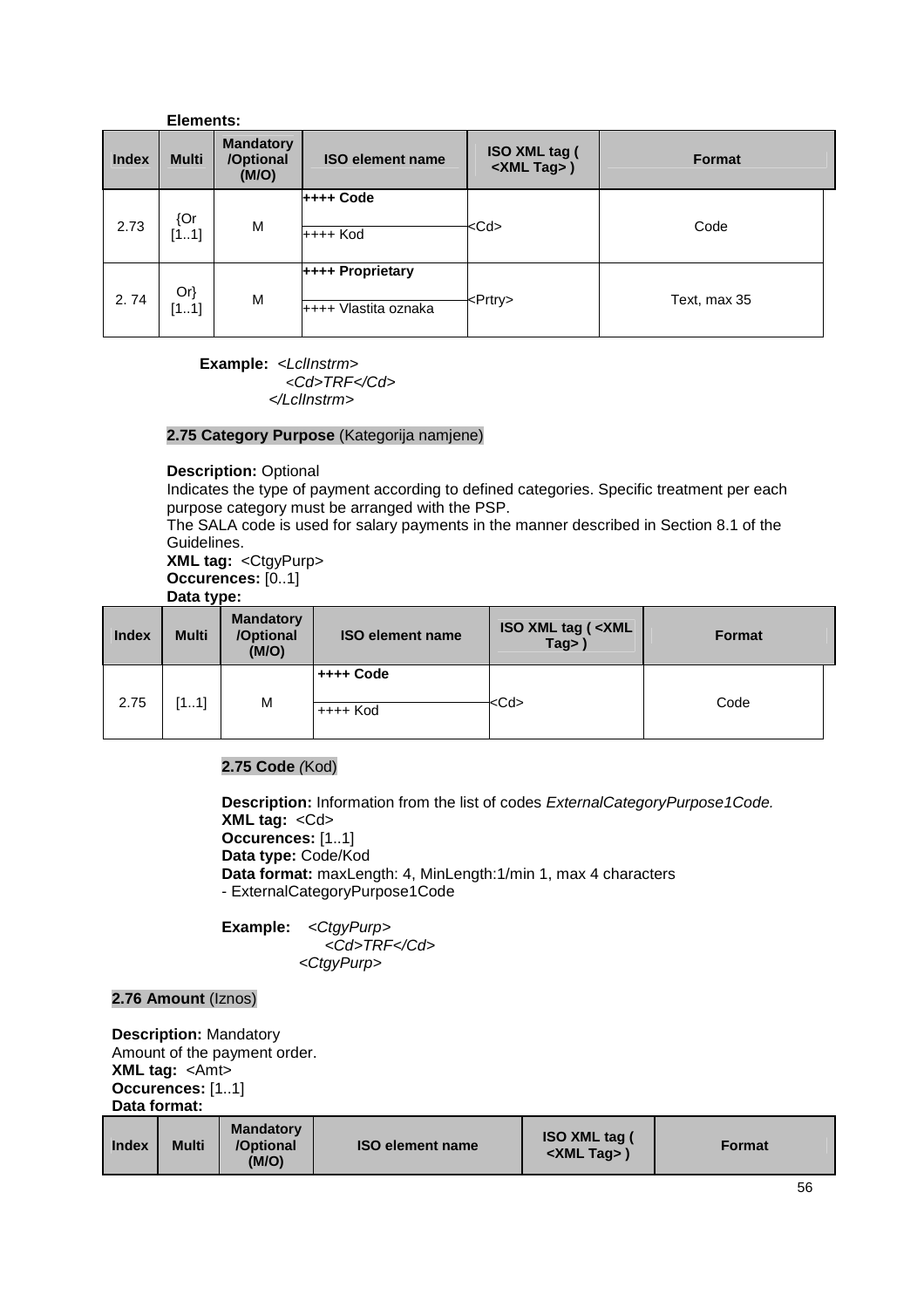| 2.77 | 111 | М | $++++$ Instructed Amount<br>$++++$ $\lambda$ | <lnstdamt></lnstdamt> | CurrencyAndAmount |
|------|-----|---|----------------------------------------------|-----------------------|-------------------|
|      |     |   |                                              |                       |                   |

# **2.77 Instructed Amount** (Iznos)

#### **Description:** Mandatory

Currency code and amount of the payment order.

- SEPA order: The amount must be within the 0.01 to 999999999.99 range.
- $\triangleright$  HRK order and Other (non SEPA) credit transfers: The amount must be within the 0.01 to 999999999999.99 range.
- $\triangleright$  Other (non SEPA) credit transfers: If the payment currency is not from the list of exchange rates of the debtor's PSP, the transaction account currency field (2.38) must be populated or the order is rejected.

If the amount is not entered in accordance with these rules, the order is rejected.

 **XML tag:** <InstdAmt> **Occurences:** [1..1] **Data type:** CurrencyCode **Data format:** ActiveOrHistoricCurrencyAndAmount fractionDigits: 2 minInclusive: 0 totalDigits: 18; point is used as the decimal separator

**Example:** <Amt> <InstdAmt Ccy="EUR">153.34</InstdAmt> </Amt>

#### **2.80 Charge Bearer** (Troškovna opcija)

#### **Description: Optional**

Defines which party bears the charges associated with the processing of the payment transaction.

- SEPA credit transfers and Credit transfers in HRK under SEPA rules: only SLEV is allowed and if not populated, charge bearer is considered to be SLEV. If populated anothere charge bearer option, the group of orders is rejected.
- $\triangleright$  Other (non SEPA) credit transfers: It is possible to use the following charge options:

SHAR for cross-border transactions in the currency of the Member State

DEBT and SHAR for national payment transactions in currencies other than HRK and EUR and cross-border payment transactions in the currency that is different from the currencies of the Member States.

For international payments, the usual charge bearer options DEBT, SHAR, CRED may be used for all currencies.

ISO link in SWIFT: CRED=BEN DEBT=OUR SHAR=SHA SLEV=SHA

If the field is 2.2 CHK, data is not entered. If data is entered, the PSP ignores it.

The charge bearer is entered at the group of orders level (2.60) or the order level (2.80). Field 2.60 is populated if Charge Bearer refers to all recipients, and field 2.80 is populated if Charge Bearer refers to a specific creditor.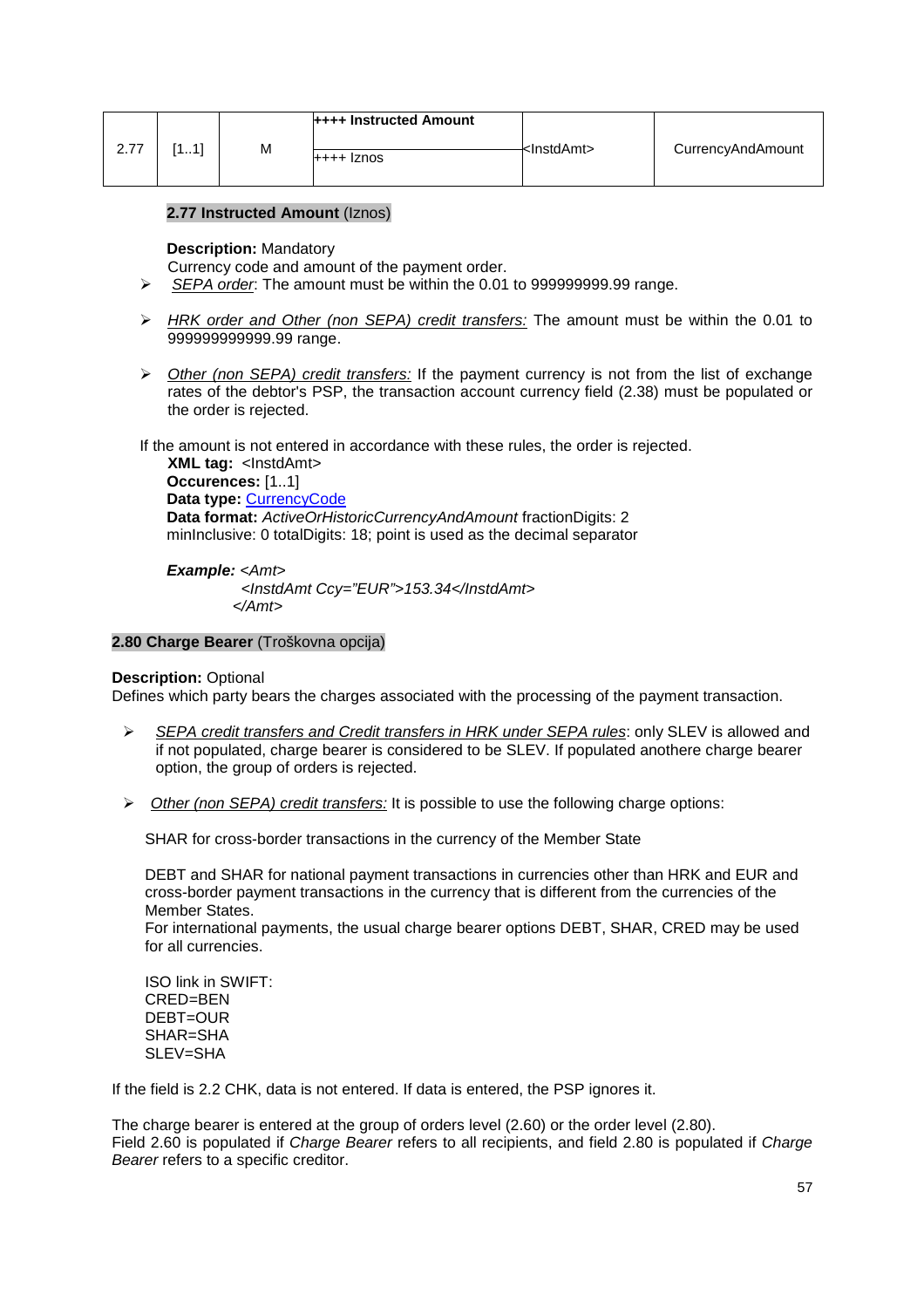If data is entered both in fields 2.60 and 2.80, the order is rejected. **XML tag:** <ChrgBr> **Occurences:** [0..1] **Data type:** Code/Kod **Data format:**

| Code        | <b>Name</b>           | <b>Definition</b>                                                                                                                                                                                                                                                                                                                                                                                   |
|-------------|-----------------------|-----------------------------------------------------------------------------------------------------------------------------------------------------------------------------------------------------------------------------------------------------------------------------------------------------------------------------------------------------------------------------------------------------|
| <b>CRED</b> | BorneByCreditor       | All transaction charges are to be borne by the creditor.                                                                                                                                                                                                                                                                                                                                            |
| <b>DEBT</b> | BorneByDebtor         | All transaction charges are to be borne by the debtor.                                                                                                                                                                                                                                                                                                                                              |
| <b>SHAR</b> | Shared                | In a credit transfer context means that transaction charges on<br>the sender side are to be borne by the debtor, and transaction<br>charges on the receiver side are to be borne by the creditor.<br>In a direct debit context means that transaction charges on the<br>sender side are to be borne by the creditor, and transaction<br>charges on the receiver side are to be borne by the debtor. |
| <b>SLEV</b> | FollowingServiceLevel | Charges are to be applied following the rules agreed to at the<br>service level and/or in the scheme.                                                                                                                                                                                                                                                                                               |

**Example:** <ChrgBr>SLEV</ChrgBr>

#### **2.82 Ultimate Debtor** (Stvarni dužnik)

#### **Description:** Optional

The ultimate debtor who owes a certain amount of funds to the (ultimate) creditor, and is different from the debtor.

The ultimate debtor is entered at the group of orders level (2.52) or the order level (2.82).

If entered both in fields 2.52 and 2.82, the order is rejected.

The 2.52 field is populated if Ultimate debtor is the same for all creditors, and the 2.82 field is populated if Ultimate debtor refers to a specific creditor.

 $\triangleright$  Other (non-SEPA) credit transfers: Recommendation: Do not use. If populated, PSP ignores the data.

**XML tag:** <UltmtDbtr> **Occurences:** [0..1] **Data format:**

| <b>Index</b> | <b>Multi</b> | <b>Mandatory</b><br>/Optional<br>(M/O) | <b>ISO element name</b>                    | ISO XML tag (<br><xml tag="">)</xml> | <b>Format</b> |
|--------------|--------------|----------------------------------------|--------------------------------------------|--------------------------------------|---------------|
| 2.83         | [01]         | O                                      | $++++$ Name<br>++++ Naziv stvarnog dužnika | <nm></nm>                            | Text, max 70  |
| 2.85         | [01]         | O                                      | ++++ Identification<br>+++ Identifikacija  | kld>                                 |               |

# **2. 83 Name** (Naziv stvarnog dužnika)

**Description:** Name of the ultimate debtor. **XML tag:** <Nm> **Occurences:** [0..1] **Data type:** Text/Text **Data format:** max 70 characters

**Example:** <Nm>Stvarni dužnik 1</Nm>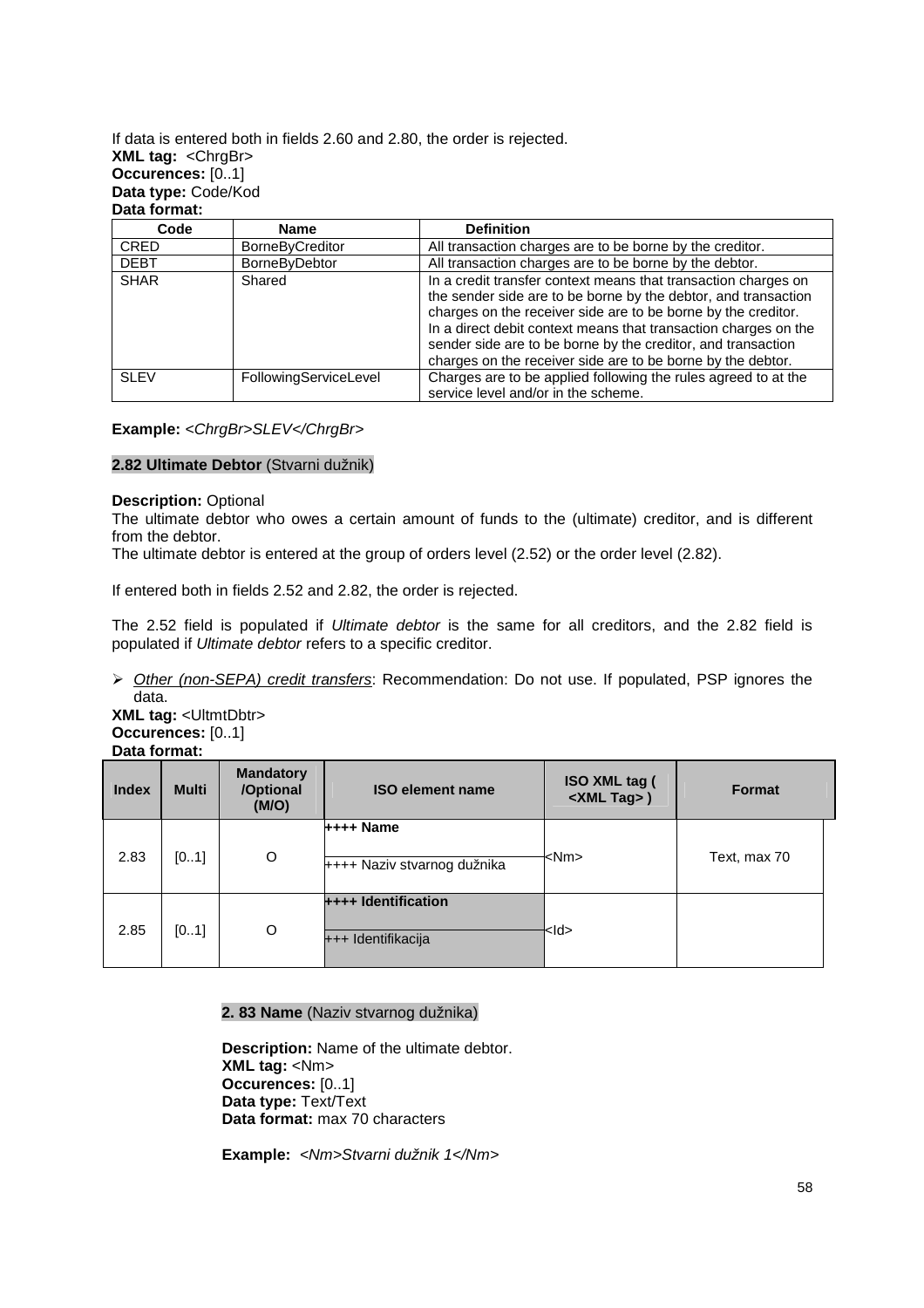# **2.85 Identification** (Identifikacija)

**Description:** Identification code of the ultimate debtor. XML tag: <Id> **Occurences:** [0..1] **Data format:**

| <b>Index</b> | <b>Multi</b> | <b>Mandatory</b><br>/Optional<br>(M/O) | <b>ISO element name</b>                                       | ISO XML tag (<br><xml tag="">)</xml> | <b>Format</b> |
|--------------|--------------|----------------------------------------|---------------------------------------------------------------|--------------------------------------|---------------|
| 2.86         | [0r[11]      | M                                      | +++++ Organisation Identification<br>+++++Oznaka organizacije | <orgld></orgld>                      |               |
| 2.87         | Or[11]       | M                                      | +++++ Private Identification<br>+++++ Privatna identifikacija | <prvtld></prvtld>                    |               |

# **2.86 Organisation Identification** (Oznaka organizacije)

**Usage rule:** BIC/BEi or Other is entered.

**Description:** If used, it is recommended to enter Other with the identification number (OIB). **XML tag: <Orgld>** 

**Occurences:** Or [1..1]

**Data format:** 

| <b>Index</b> | <b>Multi</b>   | <b>Mandatory</b><br>/Optional<br>(M/O) | <b>ISO element name</b>                          | ISO XML tag (<br><xml tag="">)</xml> | Format                            |
|--------------|----------------|----------------------------------------|--------------------------------------------------|--------------------------------------|-----------------------------------|
| 2.86         | ${Or}$ [01]    | $\circ$                                | ++++++ BICOrBEI<br>++++++ BIC ili BEI            | <bicorbei></bicorbei>                | Identifier, 8 or 11<br>characters |
| 2.86         | Or[01]         | O                                      | ++++++ Other<br>++++++ Ostalo                    | <othr></othr>                        |                                   |
| 2.86         | [11]           | M                                      | +++++++ Identification<br>+++++++ Identifikacija | kld>                                 | Text, max 35                      |
| 2.86         | [01]           | O                                      | +++++++ Scheme Name<br>+++++++ Naziv Sheme       | <schmenm></schmenm>                  |                                   |
| 2.86         | ${Qr}$<br>[11] | M                                      | ++++++++ Code<br>++++++++ Kod                    | <cd></cd>                            | Code                              |
| 2.86         | $Or\}$<br>[11] | M                                      | ++++++++ Proprietary<br>++++++++ Vlastita oznaka | <prtry></prtry>                      | Text, max 35                      |
| 2.86         | [01]           | $\circ$                                | +++++++ Issuer                                   | klssr>                               | Text, max 35                      |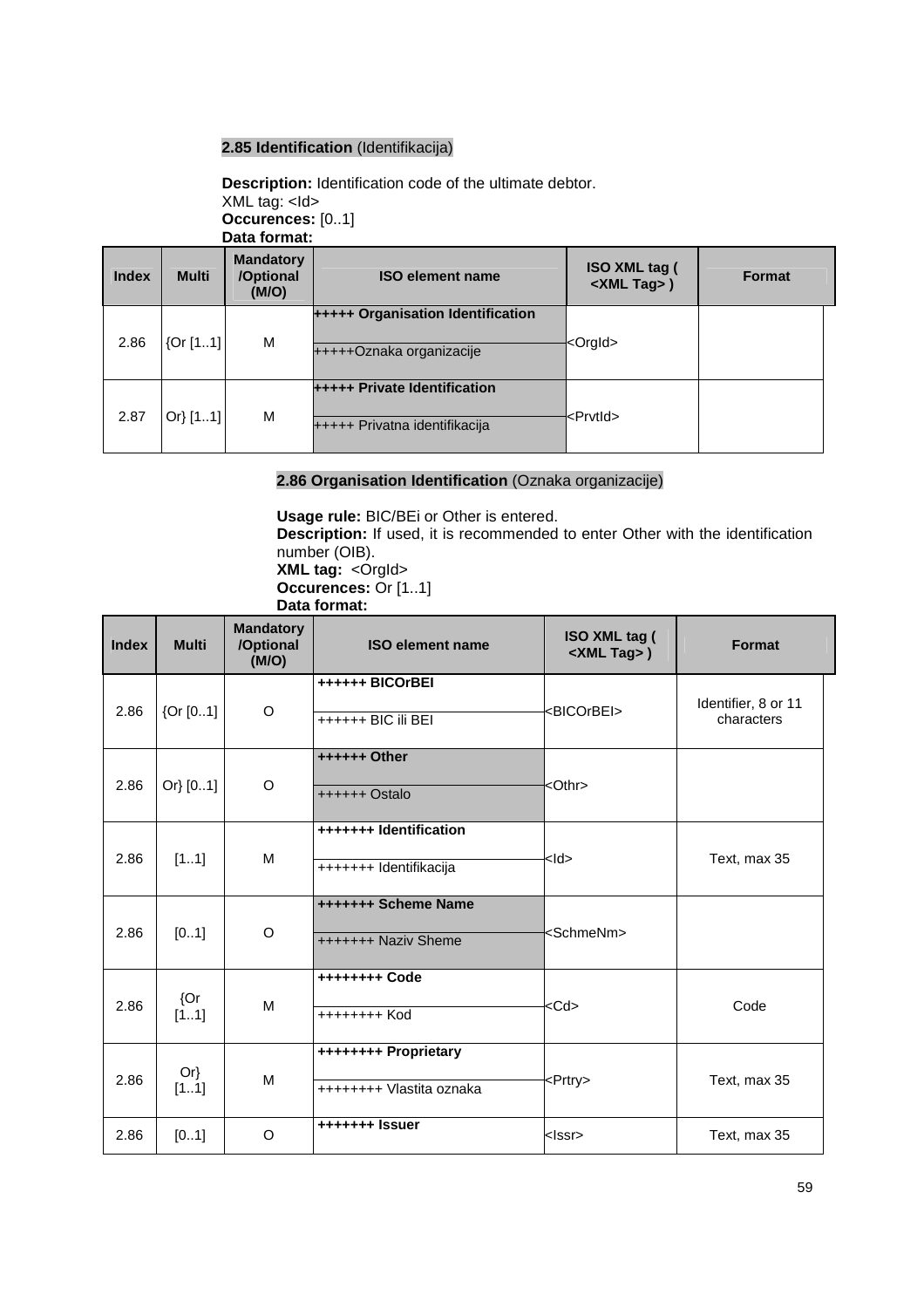|  | $+$ +++++++ Izdavatelj |  |
|--|------------------------|--|
|  |                        |  |
|  |                        |  |
|  |                        |  |

# **2.87 Private Identification** (Privatna identifikacija)

 **Usage rule:** Date and place of birth or Other is entered. **Description:** If used, it is recommended to enter Other with the identification number (OIB). **XML tag:** <PrvtId> **Occurences:** Or [1..1]

**Data format:** 

| <b>Index</b> | <b>Multi</b> | <b>Mandator</b><br>y/Optiona<br>(M/O) | <b>ISO element name</b>        | ISO XML tag (<br><xml tag="">)</xml> | <b>Format</b>  |
|--------------|--------------|---------------------------------------|--------------------------------|--------------------------------------|----------------|
|              |              |                                       | ++++++ Date and Place of Birth |                                      |                |
| 2.87         | {Or [01]     | O                                     | ++++++ Datum i mjesto rođenja  | <dtandplcofbirth></dtandplcofbirth>  |                |
|              |              |                                       | +++++++ Birth Date             |                                      |                |
| 2.87         | [11]         | M                                     | +++++++ Datum rođenja          | <birthdt></birthdt>                  | <b>ISODate</b> |
|              |              |                                       | +++++++ Province of Birth      |                                      |                |
| 2.87         | [01]         | O                                     | +++++++ Županija rođenja       | <prvcofbirth></prvcofbirth>          | Text, max 35   |
|              |              |                                       | +++++++ City of Birth          |                                      |                |
|              |              |                                       |                                |                                      |                |
| 2.87         | [11]         | M                                     | +++++++ Grad rođenja           | <cityofbirth></cityofbirth>          | Text, max 35   |
|              |              |                                       | +++++++ Country of Birth       |                                      |                |
| 2.87         | [11]         | M                                     | +++++++ Zemlja rođenja         | <ctryofbirth></ctryofbirth>          | ISO code 3166  |
|              |              |                                       | ++++++ Other                   |                                      |                |
| 2.87         | Or} [01]     | O                                     | ++++++ Ostalo                  | $<$ Othr $>$                         |                |
|              |              |                                       | +++++++ Identification         |                                      |                |
| 2.87         | [11]         | M                                     |                                | <ld></ld>                            | Text, max 35   |
|              |              |                                       | +++++++ Identifikacija         |                                      |                |
|              |              |                                       | +++++++ Scheme Name            |                                      |                |
| 2.87         | [01]         | O                                     | +++++++ Naziv Sheme            | <schmenm></schmenm>                  |                |
|              |              |                                       | ++++++++ Code                  |                                      |                |
| 2.87         | {Or [11]     | м                                     |                                | <cd></cd>                            | Code           |
|              |              |                                       | ++++++++ Kod                   |                                      |                |
|              |              |                                       | ++++++++ Proprietary           |                                      |                |
| 2.87         | Or} [11]     | M                                     | ++++++++ Vlastita oznaka       | <prtry></prtry>                      | Text, max 35   |
| 2.87         | [01]         | O                                     | +++++++ Issuer                 | <lssr></lssr>                        | Text, max 35   |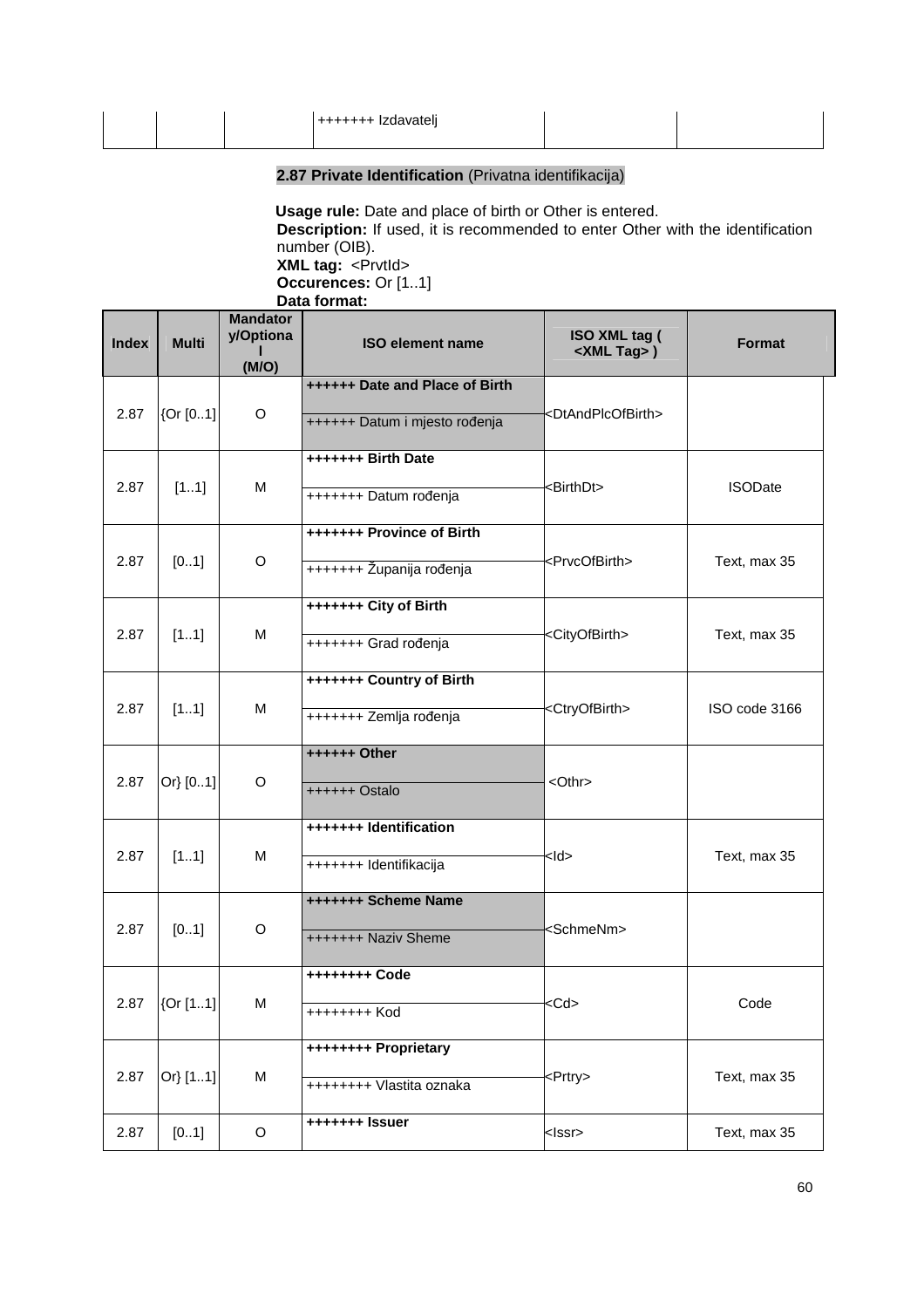|  | +++++++ Izdavateli<br>. |  |  |
|--|-------------------------|--|--|
|  |                         |  |  |

# **Example 1 of UItimate Debtor (Stvarni dužnik):**

 <UltmtDbtr> <Nm>Stvarni dužnik 1</Nm>  $<$ Id $>$  <OrgId> <Othr> <Id>88888888889</Id> </Othr> </OrgId> </Id> </UltmtDbtr>

# **Example 2 of UItimate Debtor (Stvarni dužnik):**

 <UltmtDbtr> <Nm>Stvarni dužnik 1</Nm>  $<$ Id $>$  <PrvtId>  $<$ Othr $>$  <Id>88888888889</Id> </Othr> <PrvtId>  $<$ /Id $>$ </UltmtDbtr>

# **2.96 Creditor Agent** (PPU primatelja)

**Description:** Optional Data on the creditor's PSP.

- SEPA credit transfers and credit transfers in HRK under SEPA rules: If populated, the BIC of the creditor's PSP is entered.
- > Other (non SEPA) credit transfers: To be populated:
	- BIC of the creditor's PSP or
		- name, address (town, street and street number) and country, with or without the identification code of the Clearing System member

If an order is executed by cheque, data (field 2.2 Payment Method CHK) is not entered. If data is entered, PSP ignores it.

#### **XML tag:** <CdtrAgt> **Occurences:** [0..1] **Data format:**

| <b>Index</b> | <b>Multi</b> | <b>Mandatory</b><br>/Optional<br>(M/O) | <b>ISO element name</b>                                                                  | <b>ISO XML tag</b><br>( <xml tag="">)</xml> | <b>ISO format (type)</b>          |
|--------------|--------------|----------------------------------------|------------------------------------------------------------------------------------------|---------------------------------------------|-----------------------------------|
| 2.96         | [01]         | $\circ$                                | +++ Creditor Agent<br>+++ PPU primatelja                                                 | <cdtragt></cdtragt>                         |                                   |
| 2.96         | [11]         | м                                      | <b>++++ Financial Institution</b><br><b>Identification</b><br>++++ Oznaka PPU primatelja | <fininstnid></fininstnid>                   |                                   |
| 2.96         | [01]         | М                                      | $++++$ BIC<br>$++++$ BIC                                                                 | $<$ BIC $>$                                 | Identifier, 8 or 11<br>characters |
| 2.96         | [01]         | O                                      | <b>+++++ Clearing System Member</b><br><b>Identification</b>                             | <clrsysmmbid></clrsysmmbid>                 |                                   |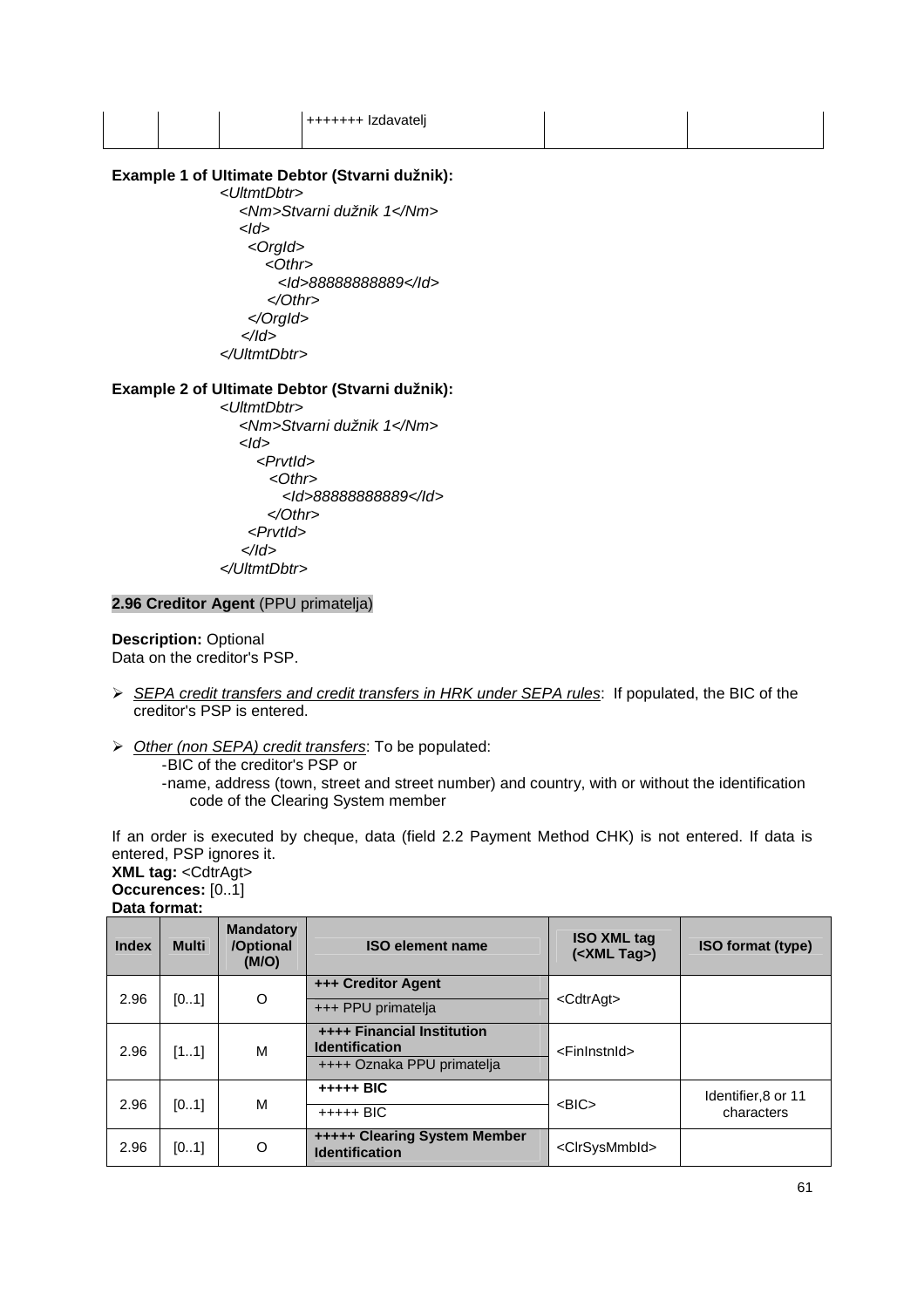|      |      |   | +++++ Identifikacijska oznaka<br>sudionika klirinškog sustava |                     |               |  |
|------|------|---|---------------------------------------------------------------|---------------------|---------------|--|
|      |      |   | <b>++++++ Member Identification</b>                           | <mmbld></mmbld>     |               |  |
| 2.96 | [01] | O | ++++++ Identifikacijska oznaka<br>sudionika                   |                     | Text, max 35  |  |
|      | [01] | O | +++++ Name                                                    | $<$ Nm $>$          | Text, max 140 |  |
| 2.96 |      |   | +++++ Naziv PPU primatelja                                    |                     |               |  |
|      |      | O | +++++ Postal address                                          | <pstladr></pstladr> |               |  |
| 2.96 | [01] |   | +++++ Adresa PPU primatelja                                   |                     |               |  |
| 2.96 |      |   | ++++++ Country                                                | $<$ Ctry $>$        |               |  |
|      | [01] | O | ++++++ Država                                                 |                     | ISO code 3166 |  |
|      |      |   | ++++++ Address Line                                           |                     |               |  |
| 2.96 | [01] | Ω | ++++++ Adresna linija                                         | <adrline></adrline> | Text, max 70  |  |

# **2.96 Financial Institution Identification** (Oznaka PPU primatelja)

**Usage rule:** BIC is entered. **Description:** Mandatory **XML tag:** <FinInstnId> **Occurences:** [1..1]

# **2.96 BIC (BIC)**

**Description:** Optional BIC of the creditor's PSP is entered. **XML tag: <BIC> Data type:** BICIdentifier **Occurences:** [0..1]

Example: <BIC>BANKHR12</BIC>

# **2.96 Clearing System Member Identification (Identifikacijska oznaka sudionika klirinškog sustava)**

**Description:** Optional Information on the Clearing System member. **XML tag:** <ClrSysMmbId> **Occurences:** [0..1] **Data format:**

| <b>Index</b> | <b>Multi</b> | <b>Mandatory</b><br>/Optional<br>(M/O) | <b>ISO element name</b>                                                            | <b>ISO XML tag</b><br>( <xml tag="">)</xml> | <b>Format</b> |
|--------------|--------------|----------------------------------------|------------------------------------------------------------------------------------|---------------------------------------------|---------------|
| 2.96         | [01]         | $\circ$                                | <b>++++++ Member Identification</b><br>++++++ Identifikacijska oznaka<br>sudionika | <mmbld></mmbld>                             | Text, max 35  |

## **2.96 Member Identification (Identifikacijska oznaka sudionika)**

## **Description:** Mandatory

The identifier of the Clearing System member is entered (e.g. FW....., BLZ ..... etc.) **XML tag:** <MmbId> **Data type:** Max35Text **Occurences:** [1..1]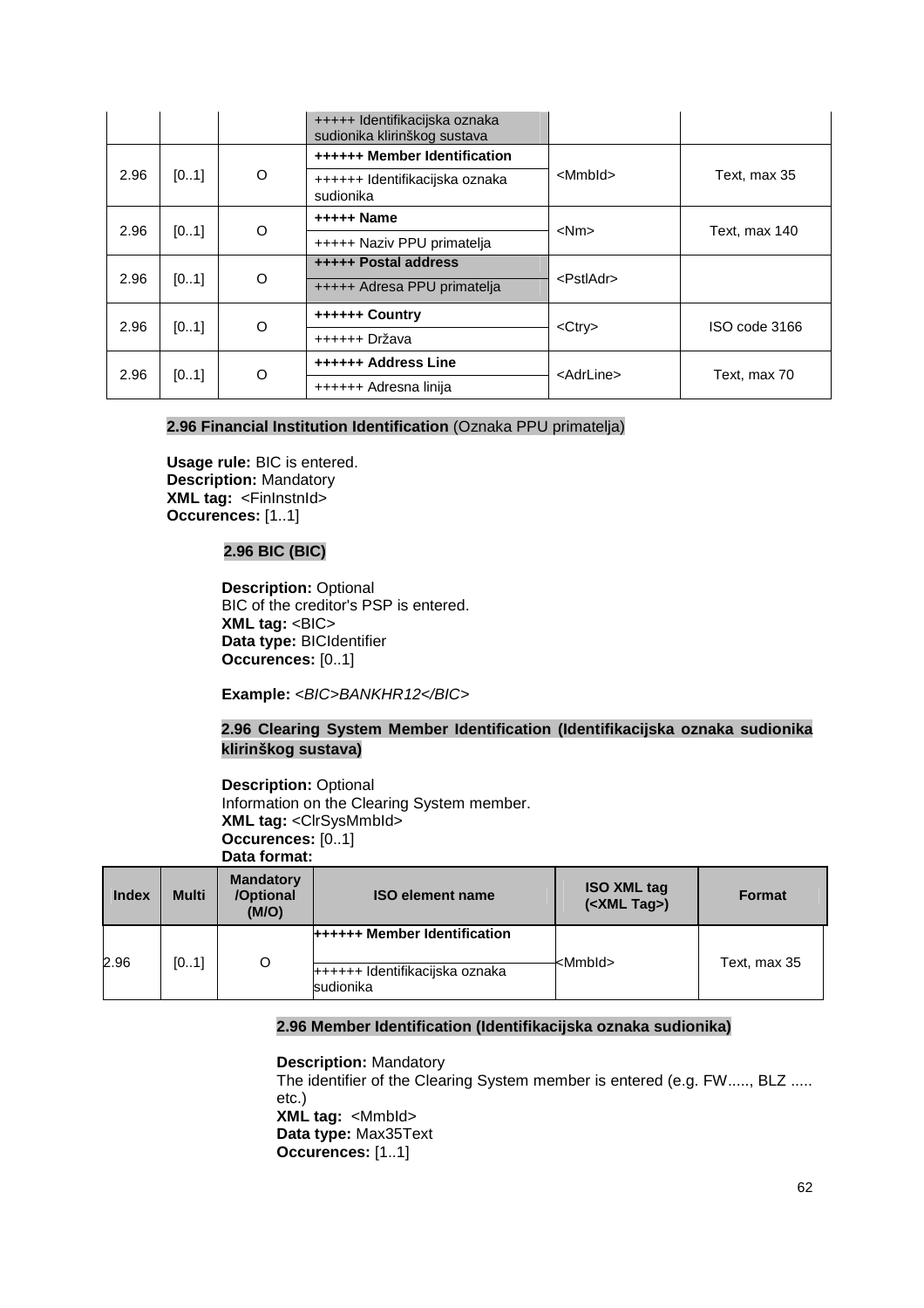#### **Example:** <MmbId>FW121000248</ MmbId>

## **2.96 Name** (Naziv PPU primatelja)

**Description:** Optional Name of the creditor's PSP. **XML tag:** <Nm> **Occurences:** [0..1]

**Example:** <Nm>Bank</Nm>

#### **2.96 Postal Address** (Adresa PPU primatelja)

**Description:** Optional Address of the creditor's PSP. **XML tag:** <PstlAd> **Occurences:** [0..1] **Data format:**

| <b>Index</b> | <b>Multi</b> | <b>Mandatory</b><br>/Optional<br>(M/O) | <b>ISO element name</b>                             | <b>ISO XML tag (<xml< b=""><br/>Tag&gt;)</xml<></b> | <b>Format</b> |  |
|--------------|--------------|----------------------------------------|-----------------------------------------------------|-----------------------------------------------------|---------------|--|
| 2.96         | [01]         | O                                      | ++++++ Country<br>++++++ Država                     | <ctry></ctry>                                       | ISO code 3166 |  |
| 2.96         | [02]         | O                                      | <b>++++++ Address Line</b><br>++++++ Adresna linija | <adrline></adrline>                                 | Text, max 70  |  |

#### **2.96 Country** (Država)

**Description:** Optional Country of the creditor's PSP. **XML tag: <Ctry> Occurences:** [0..1]

**Example:** <Ctry>US</Ctry>

#### **2.96 Address Line** (Adresna linija)

**Description:** It is permissable to enter two XML tags, each containing 70 characters. **Recommendation:** 1. XML tag - address and street number 2. XML tag - name of town/city **XML tag:** <AdrLine> **Occurences:** [0..2] **Data type:** Text/Text **Data format:** maxLength: 70 minLength: 1/max 70 characters

**Example:** <AdrLine>Street 2</AdrLine> <AdrLine>Washington>/AdrLine>

 **Example 1** of Creditor Agent (creditor's PSP):

 <CdtrAgt> <FinInstnId> <BIC>BANKHR12</BIC> <FinInstnId> </CdtrAgt>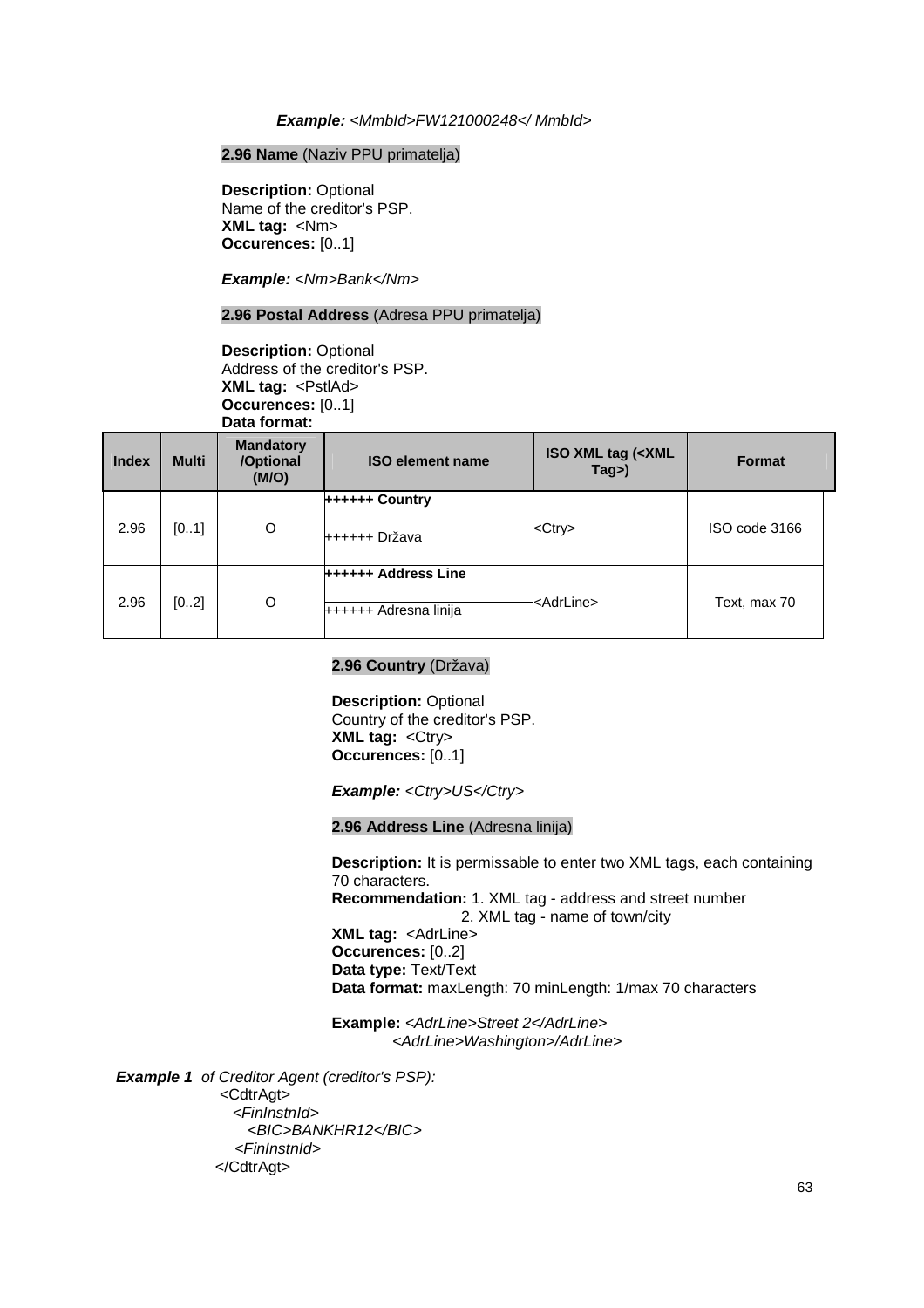**Example 2** of Creditor Agent (creditor's PSP) - without BIC, with the clearing code and name: <CdtrAgt>

 <FinInstnId> <ClrSysMmbId> <MmbId>FW121000248</MmbId> </ClrSysMmbId> <Nm>Bank</Nm> <PstlAd> <Ctry>US</Ctry> <AdrLine>Street 2</AdrLine> <AdrLine>Washington</AdrLine> </FinInstnId> </CdtrAgt>

**Example 3 of** Creditor Agent (creditor's PSP): with the name: <CdtrAgt> <FinInstnId> <Nm>Bank</Nm> </FinInstnId> </CdtrAgt>

**2.98 Creditor** (Primatelj plaćanja)

**Description:** Mandatory Creditor information.

The name must be populatedd

Address, or the name and identification, or the name, address and identification of the creditor must be populated for all credit transfers except for the national payment transactions.

 Other (non SEPA) credit transfers: If the execution of an order by cheque is requested (field 2.2. Payment Method CHK), both the name and the address must be entered, or the order is rejected. **XML tag: <Cdtr>** 

**Occurences:** [0..1] **Data format:**

| <b>Index</b> | <b>Multi</b> | <b>Mandatory</b><br>/Optional<br>(M/O) | <b>ISO element name</b>                             | <b>ISO XML tag</b><br>$(<$ XML Tag>) | <b>Format</b> |
|--------------|--------------|----------------------------------------|-----------------------------------------------------|--------------------------------------|---------------|
| 2.99         | [11]         | М                                      | $++++$ Name<br>++++ Naziv primatelja plaćanja       | <nm></nm>                            | Text, max 70  |
| 2.100        | [01]         | O                                      | <b>++++ Postal Address</b><br>++++Adresa primatelja | <pstladr></pstladr>                  |               |
| 2.111        | [01]         | O                                      | <b>++++ Identification</b><br>++++ Identifikacija   | kld>                                 |               |

## **2.99 Name** (Naziv primatelja plaćanja)

**Description:** Creditor's name. The name of the creditor must be entered. If not populated, the order is rejected. **XML tag:** <Nm> **Occurences:** [0..1]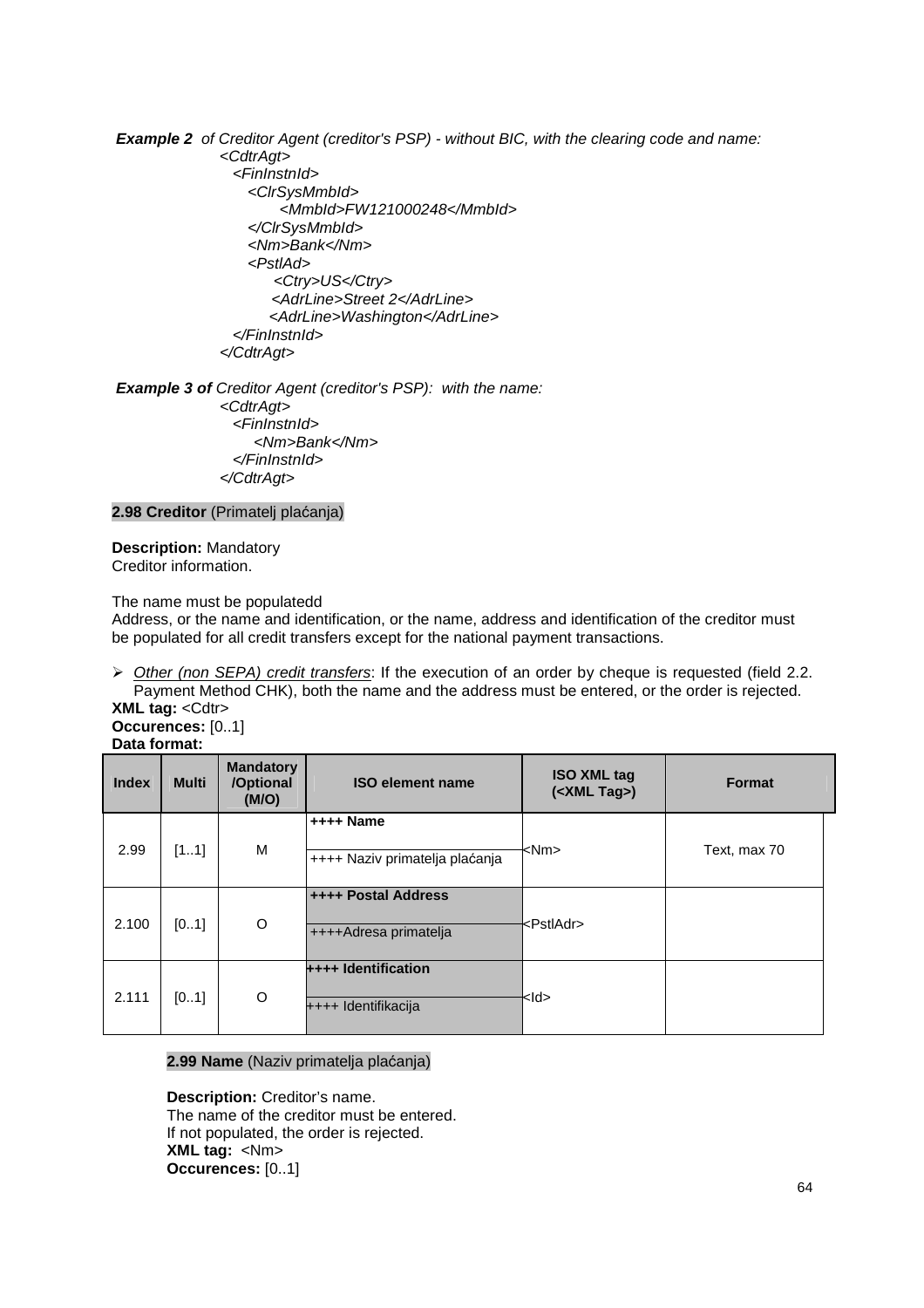## **Data type:** Text/Text **Data format:** maxLength: 70 minLength: 1/max 70 characters

**Example:** <Nm>Primatelj d.o.o.</Nm>

## **2.100 Postal Address** (Adresa primatelja)

**Description:** Creditor's address. The address of the creditor credited for a specific amount of funds is entered. **XML tag:** <PstlAdr> **Occurences:** [0..1] **Data format:**

| <b>Index</b> | <b>Multi</b> | <b>Mandatory</b><br>/Optional<br>(M/O) | <b>ISO element name</b>                           | <b>ISO XML tag (<xml< b=""><br/>Tag&gt;)</xml<></b> | <b>Format</b> |  |
|--------------|--------------|----------------------------------------|---------------------------------------------------|-----------------------------------------------------|---------------|--|
| 2.109        | [01]         | O                                      | +++++ Country<br>+++++ Država                     | <ctrv></ctrv>                                       | ISO code 3166 |  |
| 2.110        | [02]         | O                                      | <b>+++++ Address Line</b><br>+++++ Adresna linija | <adrline></adrline>                                 | Text, max 70  |  |

#### **2.109 Country** (Država)

**Description:** Country of the creditor.

It is mandatory to populate this field for all credit transfers except for the national payment transactions .

To be populated in accordance with the ISO 3166 standard or the order is rejected. **XML tag:** <Ctry> **Occurences:** [0..1] **Data type:** Code **Data format:** ISO 3166 **Example:** <Ctry>HR</Ctry>

## **2.110 Address Line** (Adresna linija)

**Description:** It is permissable to enter two XML tags, each containing 70 characters. **Recommendation:** 1. XML tag - address and street number 2. XML tag - name of town/city

**XML tag:** <AdrLine> **Occurences:** [0..2] **Data type:** Text/Text **Data format:** maxLength: 70 minLength: 1/max 70 characters

Example: <AdrLine>Put 8</AdrLine> <AdrLine>Split</AdrLine>

#### **2.111 Identification** (Identifikacija)

**Description:** Optional **XML tag:** <ld> **Occurences:** [0..1] **Data format:**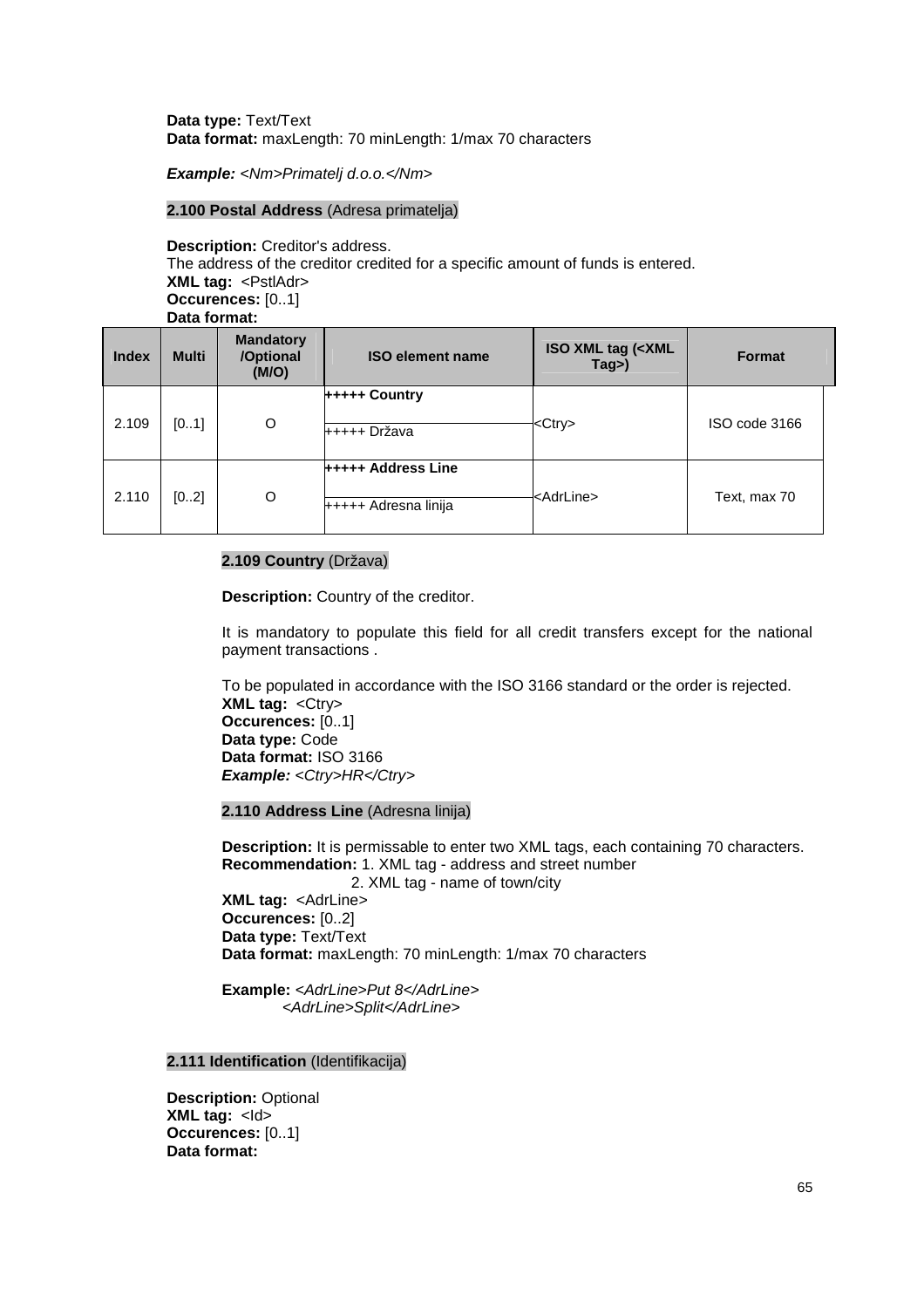| <b>Index</b> | <b>Multi</b> | <b>Mandatory</b><br>/Optional<br>(M/O) | <b>ISO element name</b>                                              | <b>ISO XML tag</b><br>( <xml tag="">)</xml> | <b>Format</b> |
|--------------|--------------|----------------------------------------|----------------------------------------------------------------------|---------------------------------------------|---------------|
| 2.112        | [0r[11]      | M                                      | <b>+++++ Organisation Identification</b><br>+++++Oznaka organizacije | <orgid></orgid>                             |               |
| 2.113        | Or[11]       | M                                      | <b>+++++ Private Identification</b><br>+++++ Privatna identifikacija | <prvtld></prvtld>                           |               |

# **2.112 Organisation Identification** (Oznaka organizacije)

**Usage rule:** BIC/BEi or Other is entered. **Description:** If populated, it is recommended to enter Other with the identification number (OIB). **XML tag: < Orgld> Occurences:** Or [1..1] **Data format:** 

| <b>Index</b> | <b>Multi</b> | <b>Mandatory</b><br>/Optional<br>(M/O) | <b>ISO element name</b>                          | <b>ISO XML tag</b><br>( <xml tag="">)</xml> | Format                            |
|--------------|--------------|----------------------------------------|--------------------------------------------------|---------------------------------------------|-----------------------------------|
| 2.112        | {Or [01]     | O                                      | <b>++++++ BICOrBEI</b><br>++++++ BIC ili BEI     | <bicorbei></bicorbei>                       | Identifier, 8 or 11<br>characters |
| 2.112        | Or[01]       | O                                      | ++++++ Other<br>++++++ Ostalo                    | <othr></othr>                               |                                   |
| 2.112        | [11]         | M                                      | +++++++ Identification<br>+++++++ Identifikacija | $>$ ld $>$                                  | Text, max 35                      |
| 2.112        | [01]         | O                                      | +++++++ Scheme Name<br>+++++++ Naziv Sheme       | <schmenm></schmenm>                         |                                   |
| 2.112        | [Or [11]     | M                                      | ++++++++ Code<br>++++++++ Kod                    | <cd></cd>                                   | Code                              |
| 2.112        | Or} $[11]$   | м                                      | ++++++++ Proprietary<br>++++++++ Vlastita oznaka | <prtry></prtry>                             | Text, max 35                      |
| 2.112        | [01]         | O                                      | +++++++ Issuer<br>+++++++ Izdavatelj             | <lssr></lssr>                               | Text, max 35                      |

# **2.113 Private Identification** (Privatna identifikacija)

**Usage rule:** The date and place of birth or Other is populated. **Description:** If populated, it is recommended to enter Other with the identification number (OIB).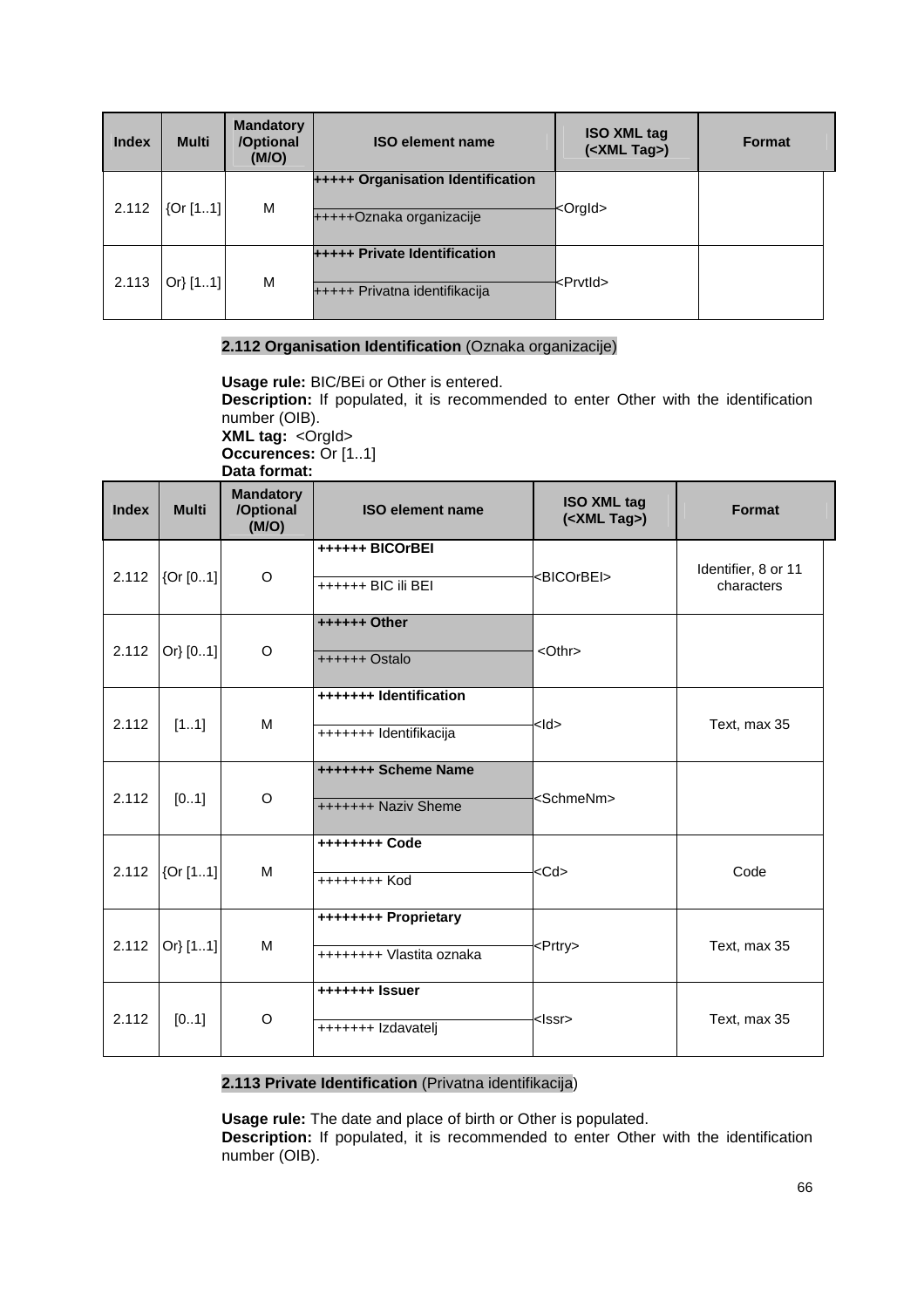#### **XML tag: <PrvtId> Occurences:** Or [1..1] **Data format:**

| <b>Index</b> | <b>Multi</b>     | <b>Mandatory</b><br>/Optional<br>(M/O) | <b>ISO element name</b>        | <b>ISO XML tag</b><br>( <xml tag="">)</xml> | <b>Format</b>  |
|--------------|------------------|----------------------------------------|--------------------------------|---------------------------------------------|----------------|
|              |                  |                                        | ++++++ Date and Place of Birth |                                             |                |
| 2.113        | {Or [01]         | $\circ$                                | ++++++ Datum i mjesto rođenja  | <dtandplcofbirth></dtandplcofbirth>         |                |
|              |                  |                                        | +++++++ Birth Date             |                                             |                |
| 2.113        | [11]             | M                                      | +++++++ Datum rođenja          | <birthdt></birthdt>                         | <b>ISODate</b> |
|              |                  |                                        | +++++++ Province of Birth      |                                             |                |
| 2.113        | [01]             | O                                      | +++++++ Županija rođenja       | <prvcofbirth></prvcofbirth>                 | Text, max 35   |
|              |                  |                                        | +++++++ City of Birth          |                                             |                |
| 2.113        | [11]             | M                                      | +++++++ Grad rođenja           | <cityofbirth></cityofbirth>                 | Text, max 35   |
|              |                  |                                        | +++++++ Country of Birth       |                                             |                |
| 2.113        | [11]             | M                                      | +++++++ Zemlja rođenja         | <ctryofbirth></ctryofbirth>                 | ISO code 3166  |
|              |                  |                                        | ++++++ Other                   |                                             |                |
| 2.113        | Or} [01]         | O                                      | ++++++ Ostalo                  | <othr></othr>                               |                |
|              |                  |                                        | +++++++ Identification         |                                             |                |
| 2.113        | [11]             | M                                      | +++++++ Identifikacija         | <ld></ld>                                   | Text, max 35   |
|              |                  |                                        | +++++++ Scheme Name            |                                             |                |
| 2.113        | [01]             | O                                      | +++++++ Naziv Sheme            | <schmenm></schmenm>                         |                |
|              |                  |                                        | ++++++++ Code                  |                                             |                |
|              | 2.113 $[Or [11]$ | M                                      | ++++++++ Kod                   | <cd></cd>                                   | Code           |
|              |                  |                                        | ++++++++ Proprietary           |                                             |                |
| 2.113        | Or} [11]         | M                                      | ++++++++ Vlastita oznaka       | <prtry></prtry>                             | Text, max 35   |
|              |                  |                                        | +++++++ Issuer                 |                                             |                |
| 2.113        | [01]             | $\circ$                                | +++++++ Izdavatelj             | <lssr></lssr>                               | Text, max 35   |

**Example 1** of the Creditor (Primatelj):

 <Cdtr> <Nm>Primatelj d.o.o.</Nm> <PstlAdr> <Ctry>HR</Ctry> <AdrLine>Put 8</AdrLine> <AdrLine>Split</AdrLine>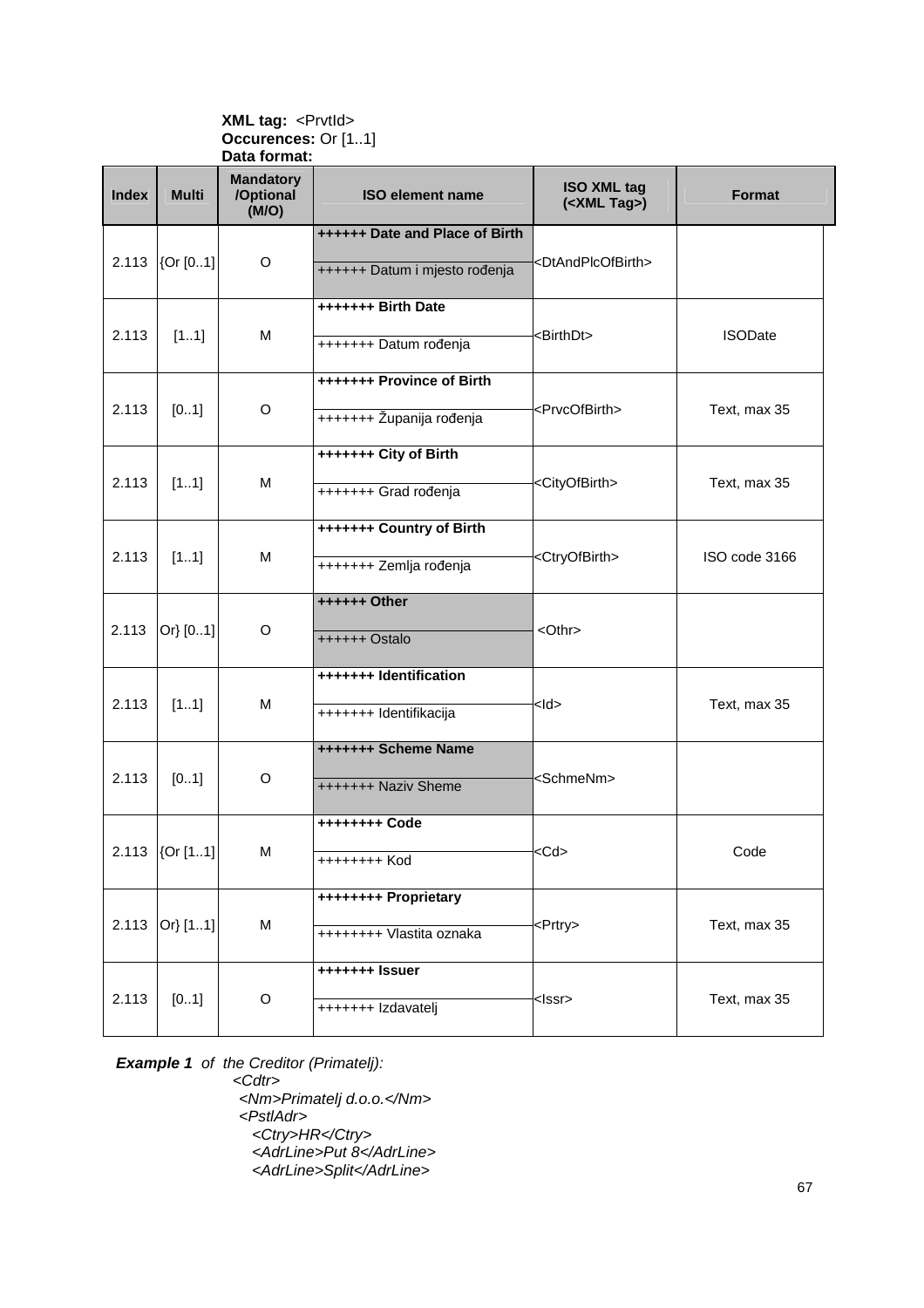<PstlAdr> <Id> <OrgId> <Othr> <Id>33333333335</Id> </Othr> </OrgId> </Id> </Cdtr>

**Example 2** of the Creditor (Primatelj): <Cdtr> <Nm>Primatelj d.o.o.</Nm> <PstlAdr> <Ctry>HR</Ctry> <AdrLine>Put 8</AdrLine> <AdrLine>Split</AdrLine> <PstlAdr> <Id> <PrvtId> <Othr> <Id>33333333335</Id> </Othr> </PrvdtId> </Id> </Cdtr>

**2.116 Creditor Account** (Račun primatelja)

#### **Description:** Mandatory

Creditor's account to which the funds are paid.

- SEPA credit transfers and credit transfers in HRK under SEPA rules: Only the IBAN account number of the creditor is entered. If the IBAN is not formally correct, the order is rejected.
- $\triangleright$  Other (non SEPA) credit transfers: The IBAN account number of the creditor or the account number is entered into the field Other/Identification (if the field 2.2 Payment Method TRF is populated).

If the execution of an order by cheque is requested (field 2.2. Payment Method CHK), in the field Other/Identification, NOTPROVIDED is entered.

**XML tag:** <CdtrAcct> **Occurences:** [0..1] **Data format:** CashAccount16

| <b>Index</b> | <b>Multi</b> | <b>Mandatory</b><br>/Optional<br>(M/O) | <b>ISO element name</b> | <b>ISO XML tag</b><br>$(<$ XML Tag>) | <b>Format</b>      |
|--------------|--------------|----------------------------------------|-------------------------|--------------------------------------|--------------------|
|              |              | M                                      | ++++ Identification     | <ld></ld>                            |                    |
| 2.116        | [11]         |                                        | ++++ Identifikacija     |                                      |                    |
|              | ${Qr}$       |                                        | +++++ IBAN              |                                      |                    |
| 2,116        | [11]         | M                                      | $++++$ IBAN             | <iban></iban>                        | IBAN2007Identifier |
|              | $Or\}$       |                                        | $++++$ Other            | <othr></othr>                        |                    |
| 2.116        | [11]         | M                                      | +++++ Ostalo            |                                      |                    |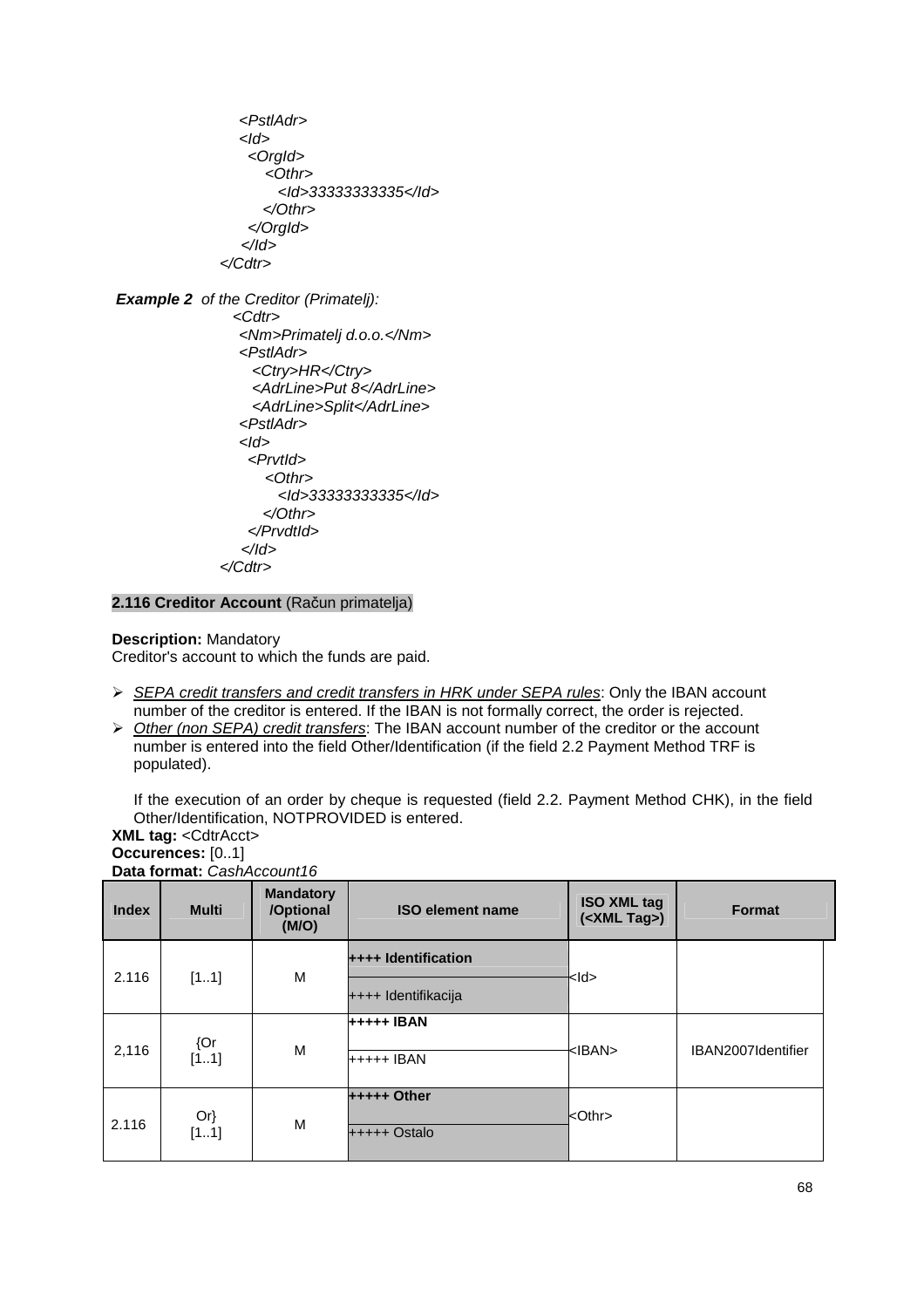|       |              |   | $+$ +++++ Identification |           |              |
|-------|--------------|---|--------------------------|-----------|--------------|
| 2.116 | - 41<br>[11] | M | $+++++$ Identifikacija   | <ld></ld> | Text, max 34 |

## **2. 116 Identification** (Identifikacija)

**Description:** Mandatory Only the IBAN is permitted to be entered. **XML tag:** <Id> **Occurences:** [1..1]

# **2.116 IBAN** (IBAN)

**Description:** Mandatory Only the IBAN is permitted to be entered. **XML tag:** <IBAN> **Occurences:** [1..1] **Data type:** IBAN2007Identifier

## **Example:**<IBAN>HRXX44444448888888888</IBAN>

#### **2.116 Other** (Ostalo)

Description: Mandatory Creditor's account number that is not in the IBAN format. **XML tag: < Othr> Occurences:** [1..1]

## **2.116 Identification** (Identifikacija)

Description: Mandatory Creditor's account number that is not in the IBAN format. **XML tag:** <Id> **Occurences:** [1..1]

## **Example:**<Id>700110804-123</Id>

 **Example** 1 of Creditor Account (Ra*č*un primatelja) - with the IBAN account

<CdtrAcct>  $<$ Id $>$  <IBAN>HRXX44444448888888888</IBAN> </Id> </CdtrAcct>

 **Example** 2 of Creditor Account (Ra*č*un primatelja) - creditor's account which is not in the IBAN format

<CdtrAcct>  $<$ Id $>$  $<$  Othr $>$  <Id>700110804-123</Id> </Othr> </Id> </CdtrAcct>

 **Example** 3 of Creditor Account (Ra*č*un primatelja) - execution of an order by cheque (field 2.2. Payment Method CHK) <CdtrAcct>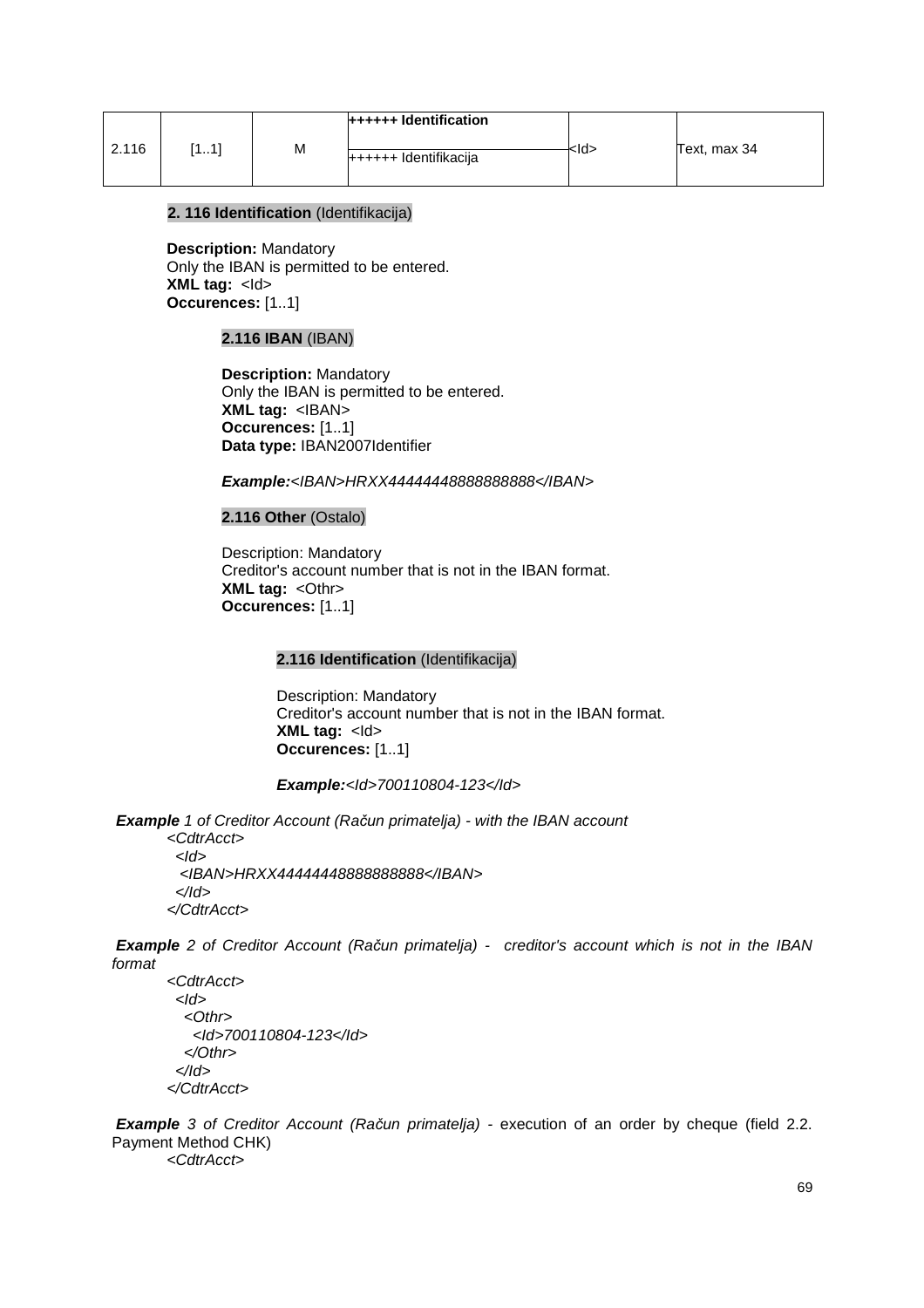$<$ Id $>$  <Othr> <Id>NOTPROVIDED</Id> </Othr> </Id> </CdtrAcct>

# **2.117 Ultimate Creditor** (Krajnji primatelj)

**Description:** Optional Ultimate creditor.

- $\triangleright$  SEPA credit transfers and credit transfers in HRK under SEPA rules: Can be used if the ultimate creditor is different from the creditor.
- The name, or identification, or the name and identification of the ultimate creditor is entered. Other (non SEPA) credit transfers: Recommendation: Do not use. If populated, PSP ignores the data.

**XML tag:** <UltmtCdtr> **Occurences:** [0..1] **Data format:**

| <b>Index</b> | <b>Multi</b> | <b>Mandatory</b><br>/Optional<br>(M/O) | <b>ISO element name</b>                           | <b>ISO XML tag (<xml< b=""><br/>Tag&gt;)</xml<></b> | <b>Format</b> |
|--------------|--------------|----------------------------------------|---------------------------------------------------|-----------------------------------------------------|---------------|
| 2.118        | [01]         | O                                      | $++++$ Name<br>$++++$ Naziv krajnjeg primatelja   | <nm></nm>                                           | Text, max 70  |
| 2.120        | [01]         | O                                      | <b>++++ Identification</b><br>++++ Identifikacija | <ld></ld>                                           |               |

# **2.118 Name** (Naziv krajnjeg primatelja)

**Description:** The name of the ultimate creditor is entered. It is possible to enter max 70 characters into the field. **XML tag:** <Nm> **Occurences:** [0..1] **Data type:** Text/Text **Data format:** Max70Text/max 70 characters

**Example:** <Nm>Krajnji primatelj d.o.o.</Nm>

# **2.120 Identification** (Identifikacija)

**Description:** Identification of the ultimate creditor. **XML tag: <Id> Occurences:** [1..1] **Data format:**

| <b>Index</b> | <b>Multi</b> | <b>Mandatory</b><br>/Optional<br>(M/O) | <b>ISO element name</b>                                              | <b>ISO XML tag</b><br>( <xml tag="">)</xml> | <b>Format</b> |
|--------------|--------------|----------------------------------------|----------------------------------------------------------------------|---------------------------------------------|---------------|
| 2.121        | [0r[11]      | M                                      | <b>+++++ Organisation Identification</b><br>+++++Oznaka organizacije | <orgld></orgld>                             |               |
| 2.122        | Or[11]       | М                                      | <b>+++++ Private Identification</b>                                  | $k$ PrvtId $\geq$                           |               |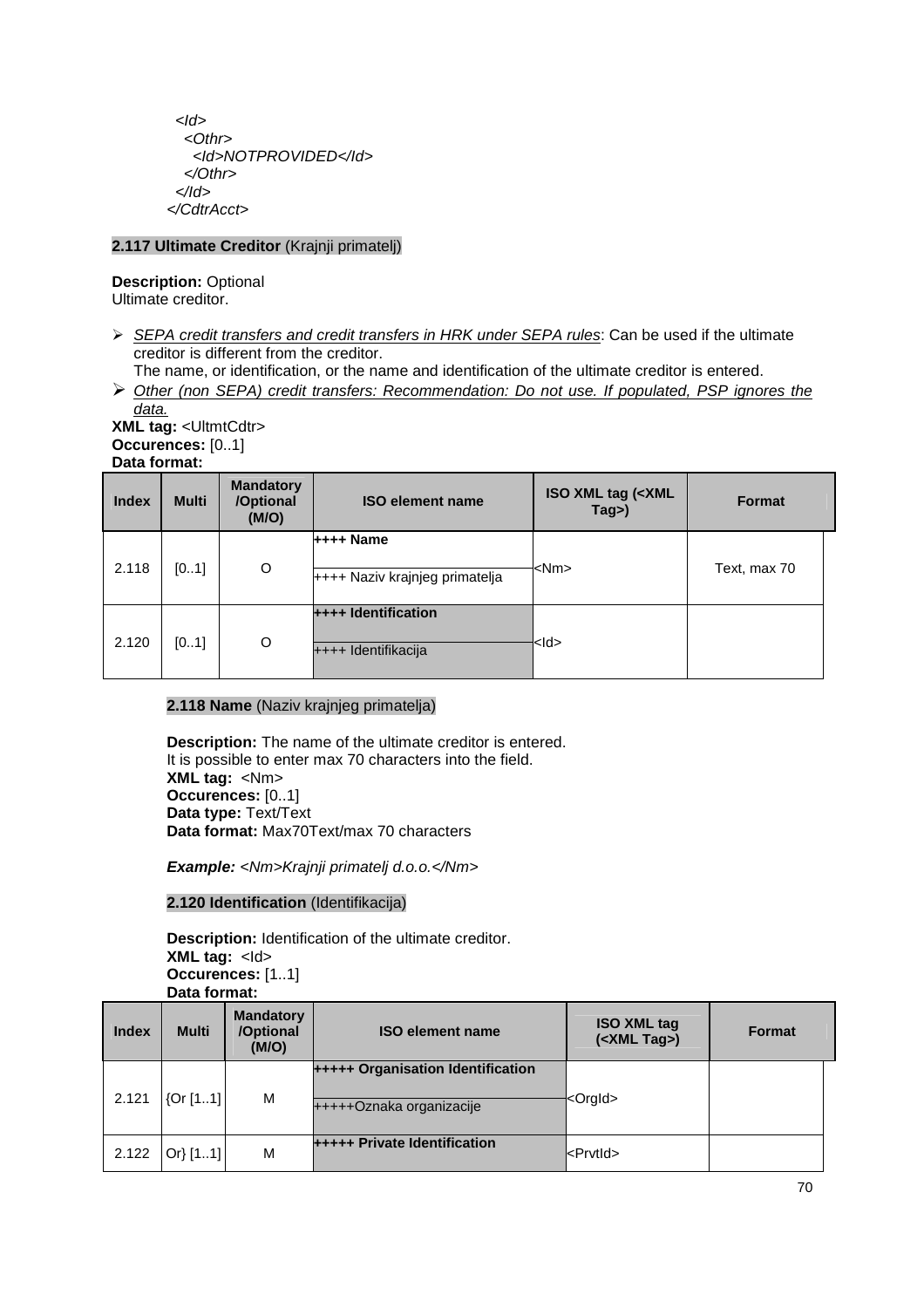|  | +++++ Privatna identifikacija |  |
|--|-------------------------------|--|
|  |                               |  |

# **2.121 Organisation Identification** (Oznaka organizacije)

**Usage rule:** BIC/BEi or Other is entered. **Description:** If populated, it is recommended to enter Other with the identification number (OIB). **XML tag: <Orgld> Occurences:** Or [1..1] **Data format:** 

| <b>Index</b> | <b>Multi</b> | <b>Mandatory</b><br>/Optional<br>(M/O) | <b>ISO element name</b>                          | <b>ISO XML tag</b><br>( <xml tag="">)</xml> | Format                            |
|--------------|--------------|----------------------------------------|--------------------------------------------------|---------------------------------------------|-----------------------------------|
| 2.121        | [Or [01]]    | O                                      | ++++++ BICOrBEI<br>++++++ BIC ili BEI            | <bicorbei></bicorbei>                       | Identifier, 8 or 11<br>characters |
| 2.121        | Or[01]       | O                                      | ++++++ Other<br>++++++ Ostalo                    | $<$ Othr $>$                                |                                   |
| 2.121        | [11]         | M                                      | +++++++ Identification<br>+++++++ Identifikacija | kld>                                        | Text, max 35                      |
| 2.121        | [01]         | O                                      | +++++++ Scheme Name<br>+++++++ Naziv Sheme       | <schmenm></schmenm>                         |                                   |
| 2.121        | [0r[11]]     | м                                      | +++++++++ Code<br>++++++++ Kod                   | <cd></cd>                                   | Code                              |
| 2.121        | Or} $[11]$   | M                                      | ++++++++ Proprietary<br>++++++++ Vlastita oznaka | <prtry></prtry>                             | Text, max 35                      |
| 2.121        | [01]         | O                                      | +++++++ Issuer<br>+++++++ Izdavatelj             | <lssr></lssr>                               | Text, max 35                      |

# **2.122 Private Identification** (Privatna identifikacija)

**Usage rule:** The name or date and place of birth or Other is populated. **Description:** If populated, it is recommended to enter Other with the identification number (OIB). **XML tag:** <PrvtId> **Occurences:** Or [1..1] **Data format:**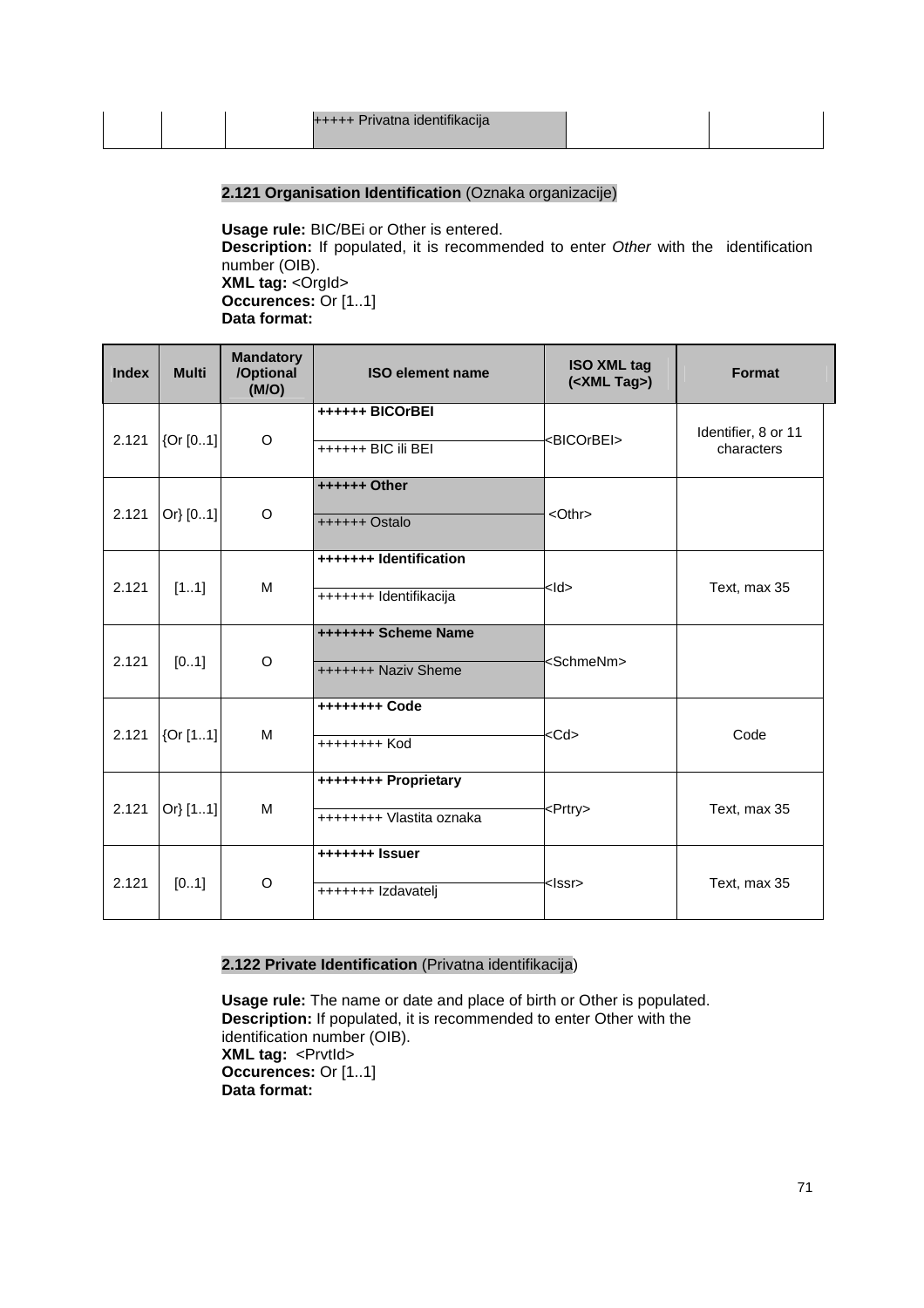| <b>Index</b> | <b>Multi</b>    | <b>Mandatory</b><br>/Optional<br>(M/O) | <b>ISO element name</b>        | <b>ISO XML tag</b><br>( <xml tag="">)</xml> | <b>Format</b>  |
|--------------|-----------------|----------------------------------------|--------------------------------|---------------------------------------------|----------------|
|              |                 |                                        | ++++++ Date and Place of Birth |                                             |                |
| 2.122        | {Or [01]        | O                                      | ++++++ Datum i mjesto rođenja  | <dtandplcofbirth></dtandplcofbirth>         |                |
|              |                 |                                        | +++++++ Birth Date             |                                             |                |
| 2.122        | [11]            | M                                      | +++++++ Datum rođenja          | <birthdt></birthdt>                         | <b>ISODate</b> |
|              |                 |                                        | +++++++ Province of Birth      |                                             |                |
| 2.122        | [01]            | O                                      | +++++++ Županija rođenja       | <prvcofbirth></prvcofbirth>                 | Text, max 35   |
|              |                 |                                        | +++++++ City of Birth          |                                             |                |
| 2.122        | [11]            | м                                      | +++++++ Grad rođenja           | <cityofbirth></cityofbirth>                 | Text, max 35   |
|              |                 |                                        | +++++++ Country of Birth       |                                             |                |
| 2.122        | [11]            | м                                      | +++++++ Zemlja rođenja         | <ctryofbirth></ctryofbirth>                 | ISO code 3166  |
|              |                 |                                        | ++++++ Other                   |                                             |                |
| 2.122        | Or} [01]        | O                                      | ++++++ Ostalo                  | <othr></othr>                               |                |
|              |                 |                                        | +++++++ Identification         |                                             |                |
| 2.122        | [11]            | м                                      | +++++++ Identifikacija         | <ld></ld>                                   | Text, max 35   |
|              |                 |                                        | +++++++ Scheme Name            |                                             |                |
| 2.122        | [01]            | O                                      | +++++++ Naziv Sheme            | <schmenm></schmenm>                         |                |
|              |                 |                                        |                                |                                             |                |
|              | 2.122 $[Or[11]$ | М                                      | ++++++++ Kod                   | <cd></cd>                                   | Code           |
|              |                 |                                        | ++++++++ Proprietary           |                                             |                |
| 2.122        | Or} [11]        | M                                      | ++++++++ Vlastita oznaka       | <prtry></prtry>                             | Text, max 35   |
|              |                 |                                        | +++++++ Issuer                 |                                             |                |
| 2.122        | [01]            | O                                      | +++++++ Izdavatelj             | <lssr></lssr>                               | Text, max 35   |

**Example 1 of** Ultimate Creditor (Krajnji primatelj): <UltmtCdtr> <Nm>Krajnji primatelj d.o.o</Nm>  $<$ Id $>$  <OrgId> <Othr> <Id>77777777772</Id> </Othr> </OrgId>  $<$ /Id>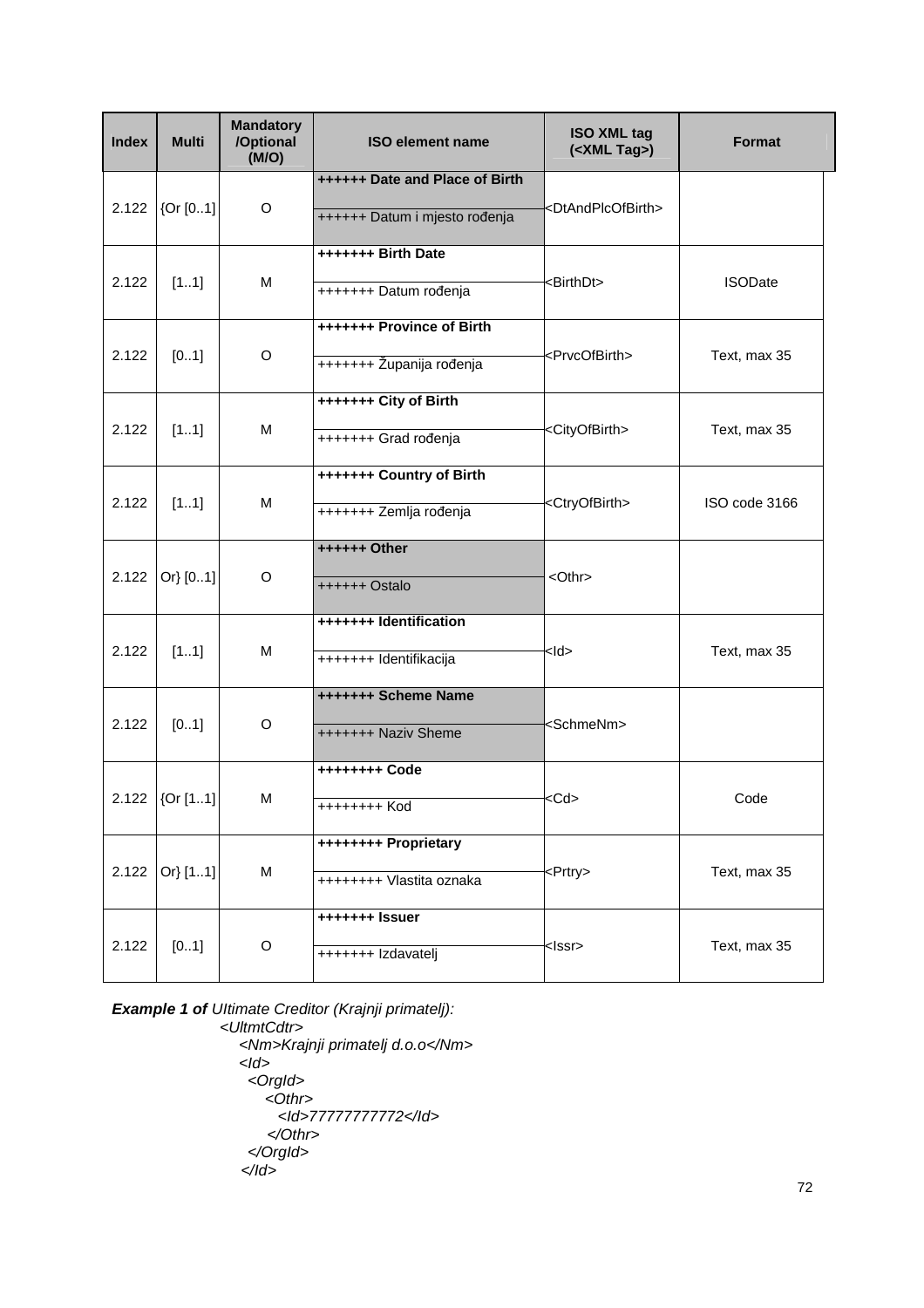</UltmtCdtr>

**Example 2 of** Ultimate Creditor (Krajnji primatelj): <UltmtDbtr> <Nm>Krajnji primatelj d.o.o.</Nm> <Id> <PrvtId>  $<$ Othr $>$  <Id>77777777772</Id> </Othr> <PrvtId> </Id> </UltmDbtr>

## **2.127 Purpose** (Šifra namjene)

**Description:** Optional

- $\triangleright$  SEPA credit transfers and credit transfers in HRK under SEPA rules: The purpose code which identifies the purpose of the order
- $\triangleright$  Other (non SEPA) credit transfers: Recommendation: Do not use. If populated, PSP ignores the data.

**XML tag: <Purp> Occurences:** [0..1] **Data format:**

| <b>Index</b> | <b>Multi</b> | <b>Mandatory</b><br>/Optional<br>(M/O) | <b>ISO element name</b> | <b>ISO XML tag (<xml)< b=""><br/>Tag&gt;)</xml)<></b> | <b>Format</b> |  |
|--------------|--------------|----------------------------------------|-------------------------|-------------------------------------------------------|---------------|--|
| 2.128        | [11]         | M                                      | $++++$ Code<br>++++ Kod | <cd></cd>                                             | Code          |  |

### **2.128 Code** (Kod)

**Description:** The code from the list of codes. If incorrectly populated, the order is rejected.

The SALA code is used for salary payments in the manner described in Section 8.1 of the Guidelines. **XML tag:** <Cd> **Occurences:** [1..1] **Data type:** Code/Kod **Data format:** maxLength: 4, MinLength:1/min 1, max 4 characters - ExternalPurpose1 **Example:** <Cd>SALA</Cd>

#### **2.133 Remittance Information** (Detalji plaćanja)

#### **Description:** Optional

Creditor information (creditor's reference number and payment description). **Usage rule:** Either unstructured or structured remittance information is used.

> National payment transactions in HRK:

Structured remittance information field (2.135) is mandatory and populated with the model and creditor's reference number according to the Unique Overview of Basic Reference Number Models, with a description of models, content and explanation of their usage and method of calculating the control number, and Instructions on the manner of payment of budget revenues, mandatory contributions and revenues for financing other public needs. Model and Reference Number should be entered in a row, without spaces (eg HR002016-04- 04).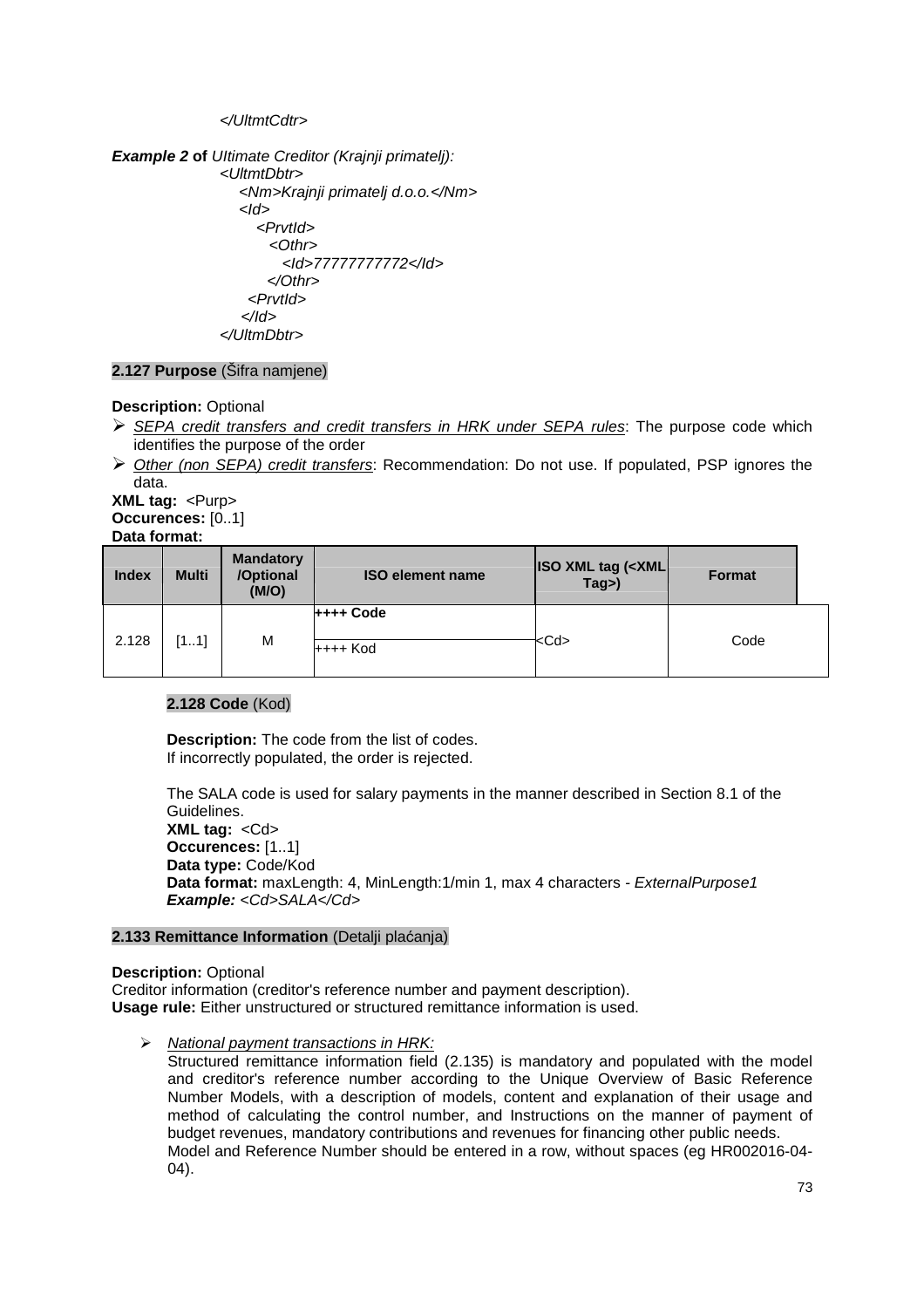If the model and creditor's reference number data is not used, HR99 must be populated. If the reference number is populated without the model, the model HR00 must be used.

The Additional Remittance Information field (2.147) must be populated with a description of payment.

If data on the model and creditor's reference number or HR99 is not populated, and if the Additional Remittance Information field does not contain a description of payment, the order is rejected.

 $\triangleright$  National payment transactions in EUR:

It is mandatory to populate the field Structured (2.135) remittance information, i.e. the model and creditor's reference number according to the Unique Overview of Basic Reference Number Models, with a description of models, content and explanation of their usage and method of calculating the control number.

Model and Reference Number should be entered in a row, without spaces (eg HR002016-04-  $\Omega$ 

If the model and creditor's reference number data is not populated, HR99 must be used. If the reference number is populated without the model, the model HR00 must be used.

The Additional Remittance Information field (2.147) must be populated with a description of payment.

If data on the model and creditor's reference number or HR99 is not populated, and if the Additional Remittance Information field does not contain a description of payment, the order is rejected.

- $\triangleright$  Cross-border payment transactions in EUR: Either unstructured or structured remittance information is used. It is not permitted to use the Additional Remittance Information field (2.147)
- $\triangleright$  Other (non SEPA) credit transfers: Either unstructured or structured remittance information is used. The recommendation is to use unstructured remittance information. If structured remittance information is used, PSP transfers a maximum of 140 characters.

#### **XML tag:** <RmtInf> **Occurences:** [0..1] **Data format:**

| <b>Index</b> | <b>Multi</b> | <b>Mandatory</b><br>/Optional<br>(M/O) | <b>ISO element name</b>                        | <b>ISO XML tag</b><br>( <xml tag="">)</xml> | <b>Format</b> |
|--------------|--------------|----------------------------------------|------------------------------------------------|---------------------------------------------|---------------|
| 2.134        | {Or [01]     | O                                      | <b>++++Unstructured</b><br>++++Nestrukturirani | <ustrd></ustrd>                             | Text, max 140 |
| 2.135        | Or[01]       | O                                      | ++++Structured<br>++++Strukturirani            | <strd></strd>                               |               |

## **2.134 Unstructured** (Nestrukturirani)

**Description:** It can appear only once in an order. If the field exceeds 140 characters the order is rejected. **Usage rule:** Unstructured remittance information may contain structured payment information if agreed between the debtor and the creditor. **XML tag:** <Ustrd> **Occurences:** [0..1] **Data type:** Text/Text **Data format:** maxLength: 140, MinLength: 1/max 140 characters

**Example:** <Ustrd>invoice nb 11111</Ustrd>

#### **2.135 Structured** (Strukturirana)

**Description:** It can appear only once in an order.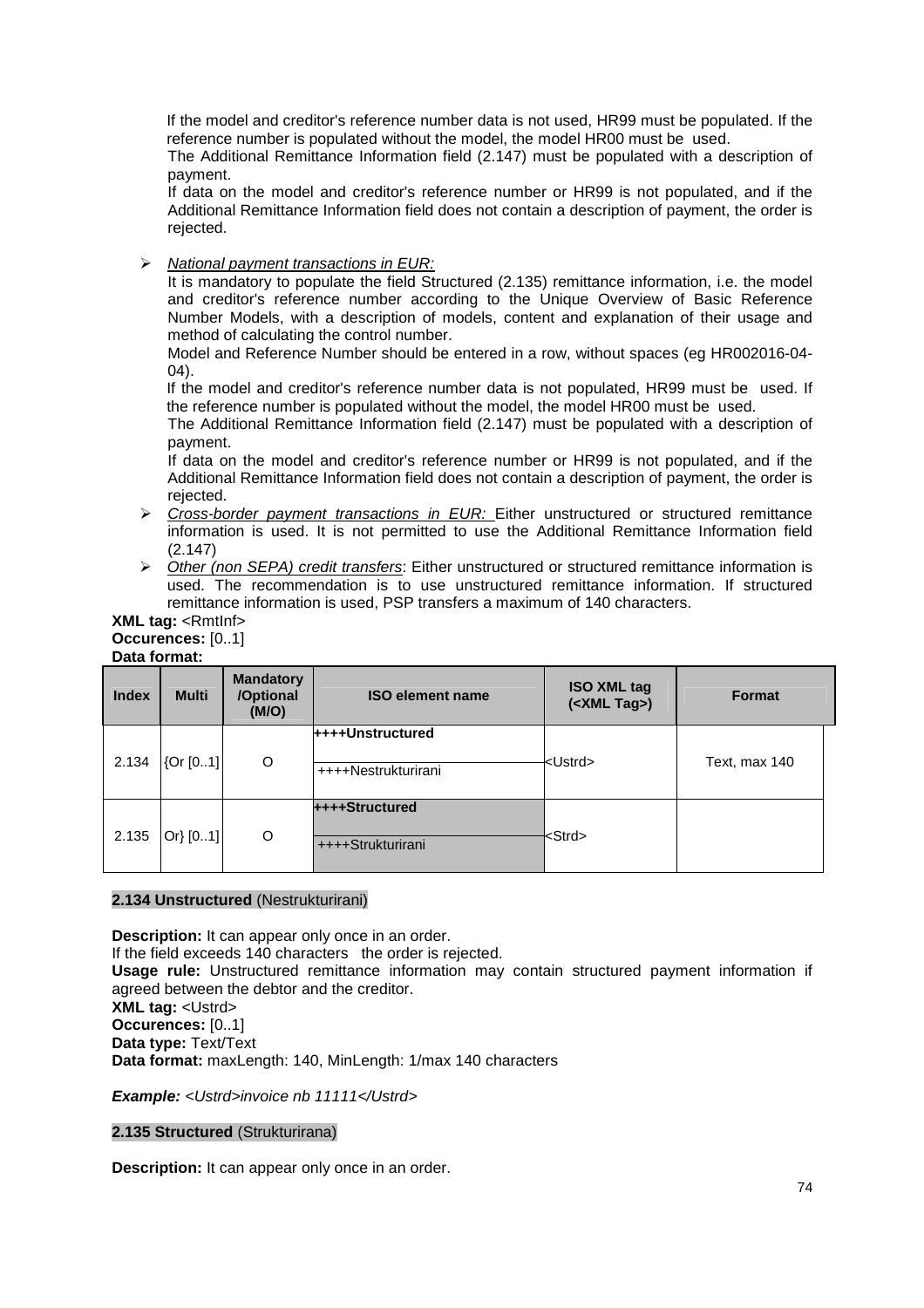**Usage rule**: Structured remittance information is populated up to a maximum of 140 characters including the content and XML tags.

**XML tag: <Strd> Occurences:** [0..1]

**Data format:** maxLength: 140, MinLength: 1/max 140 characters

Elements:

| <b>Index</b> | <b>Multi</b> | <b>Mandatory</b><br>/Optional<br>(M/O) | <b>ISO element name</b>                                                                            | <b>ISO XML tag</b><br>( <xml tag="">)</xml> | <b>Format</b> |
|--------------|--------------|----------------------------------------|----------------------------------------------------------------------------------------------------|---------------------------------------------|---------------|
| 2.138        | [01]         | O                                      | <b>+++++ Creditor Reference Information</b><br>+++++ Referenca koju određuje primatelj<br>plaćanja | <cdtrrefinf></cdtrrefinf>                   |               |
| 2.147        | [01]         | O                                      | <b>+++++ Additional Remittance</b><br><b>Information</b>                                           | <addtlrmtinf></addtlrmtinf>                 | Text, max 140 |
|              |              |                                        | +++++ Dodatni detalji plaćanja                                                                     |                                             |               |

## **2.138 Creditor Reference Information** (Referenca koju određuje primatelj plaćanja)

**Description:** Information/reference created by the creditor to identify the payment. **Usage rule:** If used, the fields Type (Vrsta reference) - 2.139 and Reference (Referentna oznaka) - 2.144 must be populated or the order is rejected. **XML tag: < CdtrRefInf> Occurences:** [0..1] **Data format:**

| <b>Index</b> | <b>Multi</b> | <b>Mandatory</b><br>/Optional<br>(M/O) | <b>ISO element name</b>                      | <b>ISO XML tag</b><br>( <xml tag="">)</xml> | <b>Format</b> |
|--------------|--------------|----------------------------------------|----------------------------------------------|---------------------------------------------|---------------|
| 2.139        | [01]         | O                                      | $++++++$ Type<br>++++++ Vrsta reference      | <tp></tp>                                   |               |
| 2.144        | [01]         | O                                      | ++++++ Reference<br>++++++ Referentna oznaka | <ref></ref>                                 | Text, max 35  |

# **2.139 Type** (Vrsta reference)

**Description:** Indicates the type of reference. **XML tag:** <Tp> **Occurences:** [0..1] **Data format:**

| <b>Index</b> | <b>Multi</b> | <b>Mandatory</b><br>/Optional<br>(M/O) | <b>ISO element name</b>                                        | <b>ISO XML tag</b><br>( <xml tag="">)</xml> | <b>Format</b> |
|--------------|--------------|----------------------------------------|----------------------------------------------------------------|---------------------------------------------|---------------|
| 2.140        | [11]         | M                                      | +++++++ Code or Proprietary<br>+++++++ Kod ili vlastita oznaka | <cdorprtry></cdorprtry>                     |               |
| 2.143        | [01]         | O                                      | +++++++ Izdavateli                                             | <lssr></lssr>                               | Text, max 35  |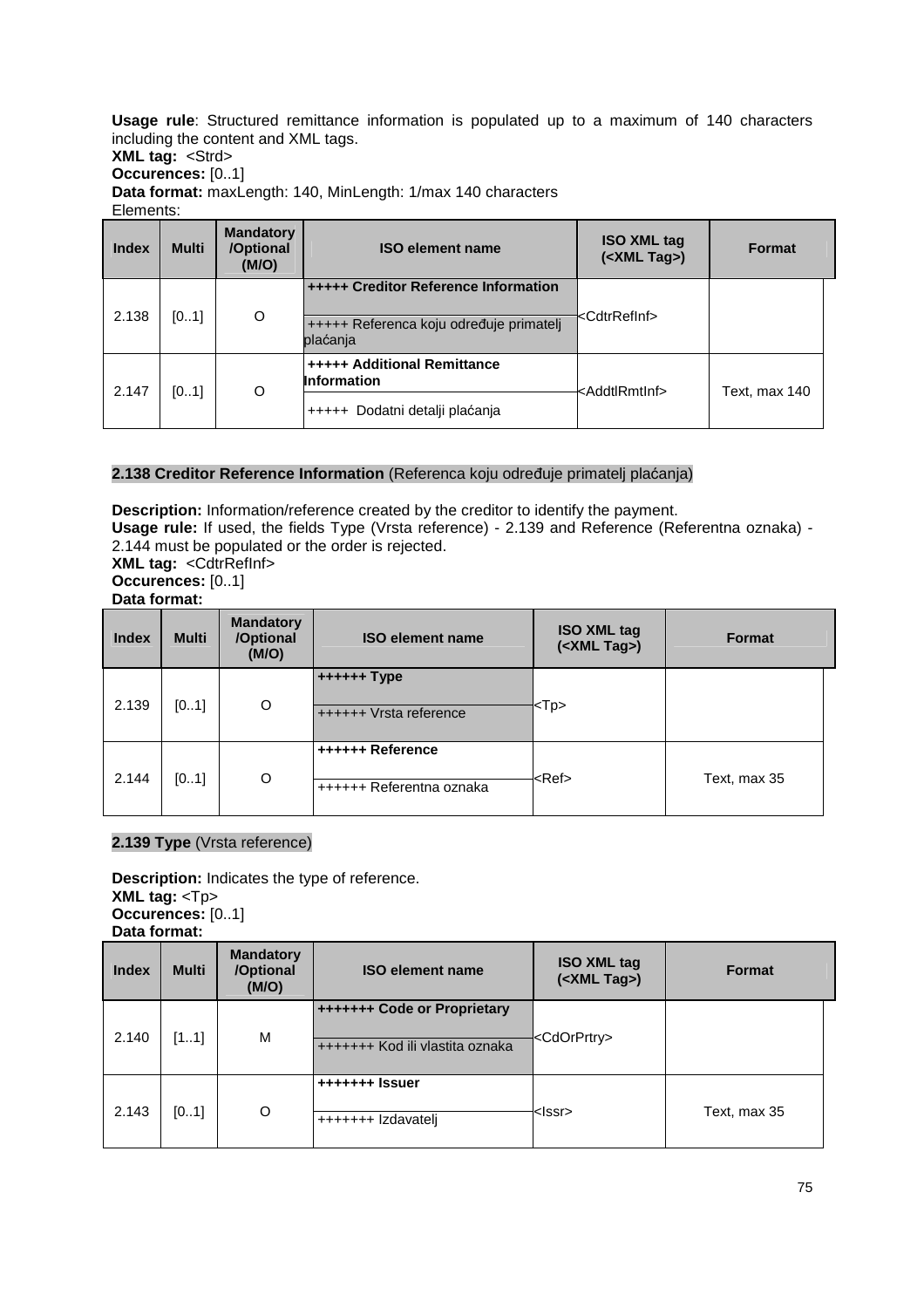### **2.140 Code or Proprietary** (Kod ili vlastita oznaka)

**Description:** Code or proprietary reference type identification. **XML tag:** <CdOrPrtry> **Occurences:** [1..1] **Data format:**

| <b>Index</b> | <b>Multi</b> | <b>Mandatory</b><br>/Optional<br>(M/O) | <b>ISO element name</b>        | <b>ISO XML tag (<xml< b=""><br/>Tag&gt;)</xml<></b> | <b>Format</b> |  |
|--------------|--------------|----------------------------------------|--------------------------------|-----------------------------------------------------|---------------|--|
| 2.141        | [11]         | M                                      | ++++++++ Code<br>'++++++++ Kod | <cd></cd>                                           | Code          |  |

### **2.141 Code** (Kod)

**Description:** Reference type in the form of a code. If anything else is populated, **SCOR** is considered as a default. **Usage rule:** Only **SCOR** can be used. **XML tag:** <Cd> **Occurences:** [1..1] **Data format:** DocumentType3Code

| Code        | Name                             | <b>Definition</b>                                                                                                  |
|-------------|----------------------------------|--------------------------------------------------------------------------------------------------------------------|
| <b>SCOR</b> | StructuredCommunicationReference | Document is a structured communication reference provided<br>by the creditor to identify the referred transaction. |

**Example: :** <Cd>SCOR</Cdr>

### **2.143 Issuer** (Izdavatelj)

**Description:** The party who allocates/determines the Type of the creditor's reference. If populated, the following should be used:

- $\triangleright$  National payment transactions in HRK: "HR ref" is used . If not, the order is still executed.
- $\triangleright$  National payment transactions in EUR: "HR ref" is used. If not, the order is still executed.
- ▶ Cross-border payment transactions in EUR: If "ISO" is used, ISO RF credit reference should be populated. If not , the order is still executed. **XML tag: <Issr> Occurences:** [0..1] **Data type:** Text/Text **Data format:** maxLength: 35, MinLength:1/min 1, max 35 characters

**Example:** : <Issr>HR ref</Issr>

#### **2.144 Reference** (Referentna oznaka)

**Description:** A unique identifier specified by the creditor which unambigously identifies the order (creditor's reference number).

If the Reference is known, the initiator of the payment must provide Remittance Information in a structured form (Field 2.135 Remittance Information/Structured), so that the creditor can identify the paid amount.

The Reference may be in accordance with ISO 11649 (RF ...) or the creditor's reference number.

National payment transactions in HRK: It is mandatory to populate the model and creditor's reference number according to the Unique Overview of Basic "Reference Number" Models with Model Descriptions, Contents and Application Explanations as well as Applicable Control Number Calculation Modules, and Instructions on the Manner of Payment of Budget Revenues, Mandatory Contributions and Revenues for Financing Other Public Needs.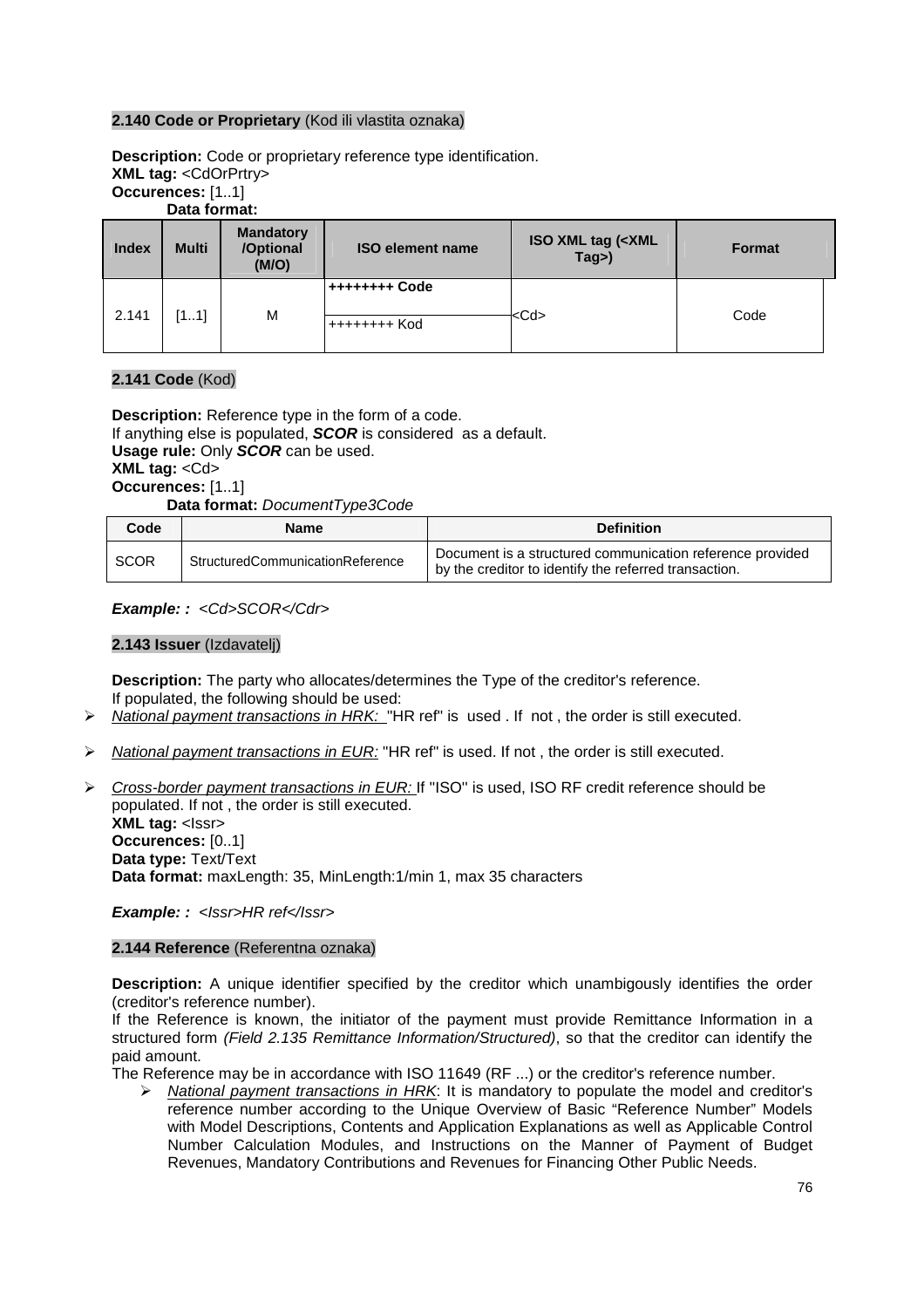Model and Reference Number should be entered in a row, without spaces (eg HR002016-04- 04).

If the model and creditor's reference number data is not populated, HR99 must be used. If the reference number is used without the model, the model HR00 must be populated. If the model and creditor's reference number is not populated or HR99 and a payment description in the Additional Remittance Information field (2.147), the order is rejected.

 $\triangleright$  *National payment transactions in EUR:* It is mandatory to populate the model and the creditor's reference number according to the Unique Overview of Basic "Reference Number" Models with Model Descriptions, Contents and Application Explanations as well as Applicable Control Number Calculation Modules.

Model and Reference Number should be entered in a row, without spaces (eg HR002016-04- 04).

If the model and creditor's reference number data is not populated, HR99 must be used. If the reference number is used without the model, the model HR00 must be populated. If the model and creditor's reference number is not populated or HR99 and a payment description in the Additional Remittance Information field (2.147), the order is rejected.

 $\triangleright$  Cross-border payment transactions in EUR: If it is populated, the Reference may be in accordance with ISO 11649 (RF ...) or the Proprietary code.

**XML tag: <Ref> Occurences:** [0..1] **Data type:** Text/Text **Data format:** maxLength: 35, MinLength:1/min 1, max 35 characters

**Example:** <Ref>HR0012345</Ref>

#### **2.147 Additional Remittance Information** (Dodatni detalji plaćanja)

**Description:** Additional Remittance Information (description of payment) in the form of a text which complements the structured remittance information (Field 2.135 Remittance Information/ Structured)

- $\triangleright$  National payment transactions in HRK: Should be used as a payment description. If a description of payment and model and creditor's reference number or HR99 in the Reference (Referentna oznaka – 2.144) field is not populated, the order is rejected.
- $\triangleright$  National payment transactions in EUR: Should be used as a payment description. If a description of payment and model and creditor's reference number or HR99 in the Reference (Referentna oznaka – 2.144) field is not populated, the order is rejected.
- $\triangleright$  Cross-border payment transactions in EUR: Not used.
- Other (non SEPA) credit transfers: Recommendation: Do not use. If populated, PSP ignores the data.

**XML tag:** <AddtlRmtInf> **Occurences:** [0..1] **Data type:** Text/Text **Data format:** maxLength: 140, MinLength:1/min 1, max 140 characters

**Example:** <AddtlRmtInf>pla*ć*anje po fakturi 1255/14<AddtlRmtInf>

**Example 1** of Remittance Information (Detalji pla*ć*anja)/Unstructured (Nestrukturirani)

 <RmtInf> <Ustrd>invoice nb 11111</Ustrd> </RmtInf>

**Example 2** of Remittance Information (Detalji pla*ć*anja)/Structured (Strukturirani)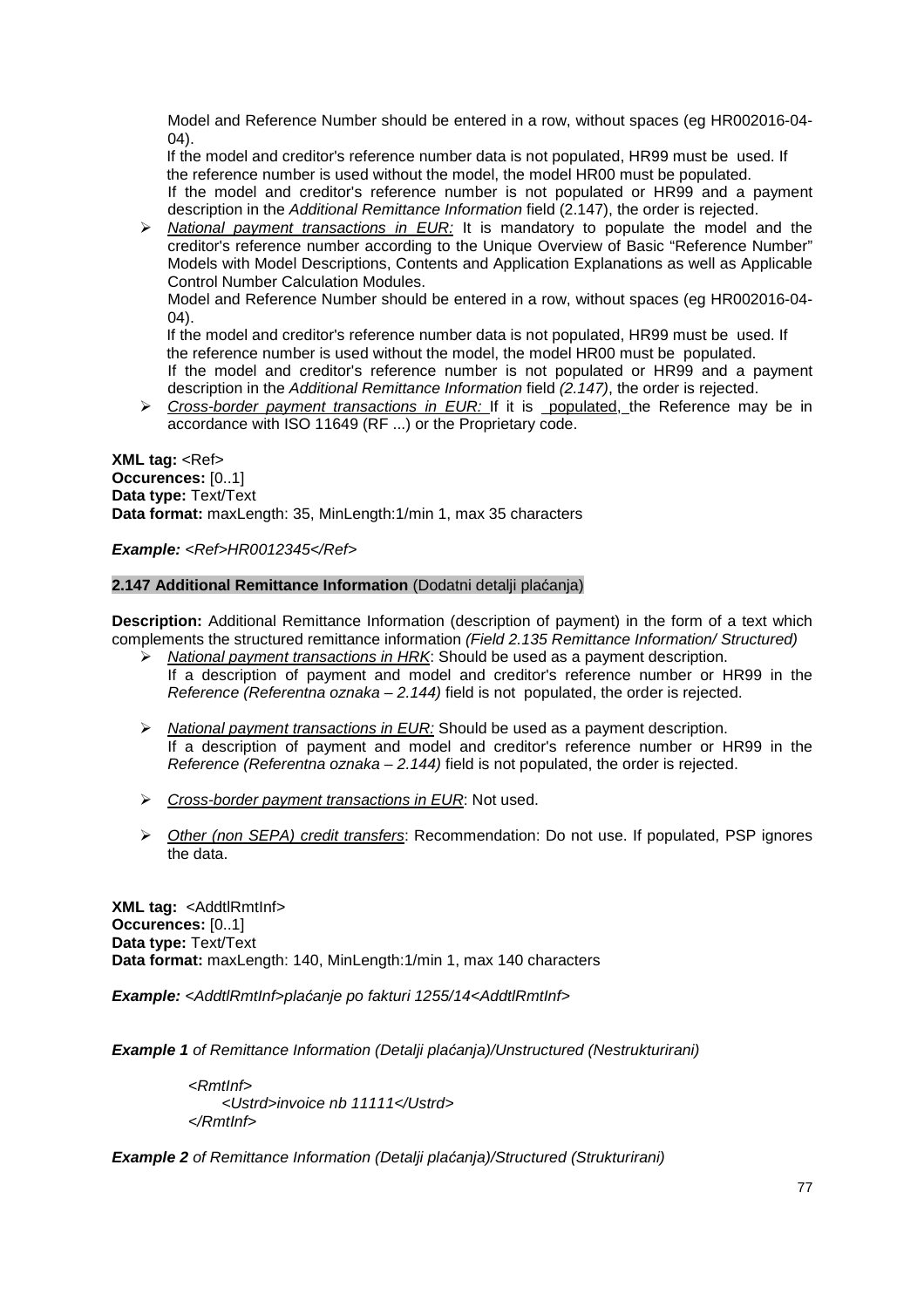```
<RmtInf> 
  <Strd> 
    <CdtrRefInf> 
      <Ty>
        <CdOrPrtry>
          <Cd>SCOR</Cd>
        </CdOrPrtry> 
        <Issr>HR ref</Issr> 
     \langle \sqrt{y} \rangle <Ref>HR0012345</Ref> 
    </CdtrRefInf> 
    <AddtlRmtInf>plaćanje po fakturi 1255/14<AddtlRmtInf> 
  </Strd> 
</RmtInf>
```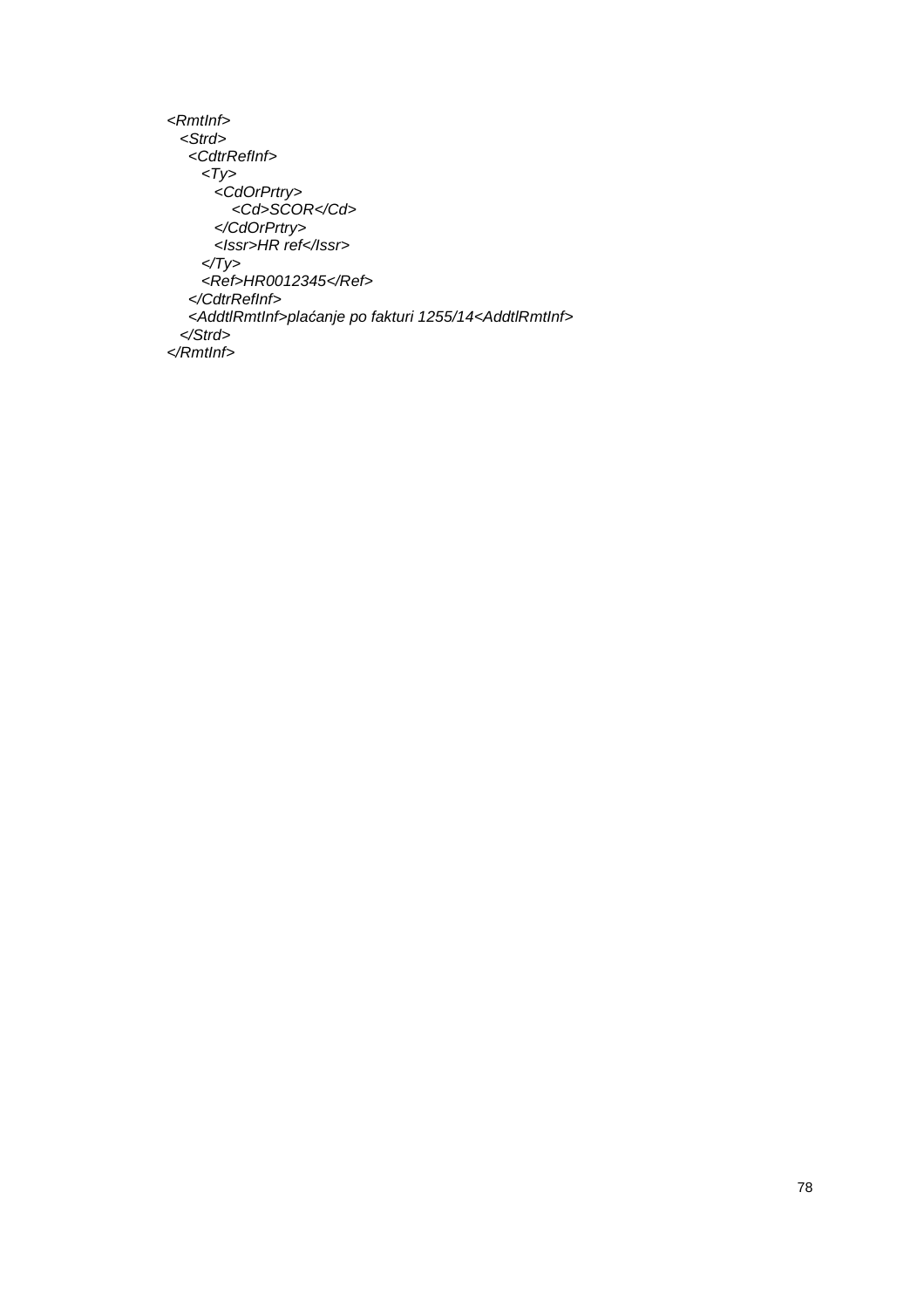# **8.1 Description of data population for the payment of salaries, other regular and occasional incomes and payment of regular suspensions**

The following section describes **the specifics** of creating XML messages or content of elements/fields for the purpose of issuing **instructions for payment of salaries, other regular and occasional suspensions.** 

Payment orders for salaries and other regular and occasional benefits are populated according to the Contributions Act with amendments and other associated secondary sub acts.

When creating instructions for the payment of salaries, it is recommended to create a special group of orders (Payment Information) which will include only instructions for the payment of salaries.

For the purpose of issuing instructions for payment of salaries the following fields are populated in a specific way:

- 2.3 Batch Booking (Način terećenja računa platitelja) optional
- 2.14 Category Purpose (Kategorija namjene)/Code (Kod)
- 2.17 Debtor (Platitelj)/Identification (Identifikacija)
- 2.52 Ultimate Debtor (Stvarni dužnik)/Identification (Identifikacija)
- 2.66 End to End Identification (Jedinstveni identifikator poziv na broj platitelja)
- 2.127 Purpose (Šifra namjene)/Code (Kod)
- 2.144 Structured (Strukturirana)/Creditor Reference Information (Referenca koju određuje primatelj plaćanja)/Reference (Referentna oznaka – poziv na broj primatelja).

All other fields are populated in accordance with the description referred to in Section 8. of the Guidelines.

#### **2.3 Batch Booking** (Način terećenja računa platitelja)

**Description:** Indicates debiting of the Debtor's account in the total amount, and crediting of the "n'' Creditor's accounts in individual amounts, or debiting of the Debtor's account for each individual amount credited to the Creditor's accounts.

If at the time of the payment of salaries the rule of debiting the Debtor's account in the total amount and crediting the ''n" Creditor's accounts in individual amounts is applied, the indicator **TRUE** should be used. On the debtor's account statement, only one debit item is present .

In this case,:

- the debtor's account should have sufficient funds for the whole group of orders.
- the currency of the payment orders must be the same within the group
- the group of orders and all orders within the group must be correct

otherwise the group of orders is rejected. **XML tag: <BtchBookg>** 

**Example:** <BtchBookg>TRUE</BtchBookg>

#### **2.6 Payment Type Information** (Informacije o vrsti plaćanja)

**Description:** Optional If the Batch Booking contains "TRUE", then the Payment Type Information must be populated for the group of orders, or the group of orders is rejected. **XML tag:** <PmtTpInf>

# **2.14 Category Purpose** (Kategorija namjene)

**Description**: Indicates the type of payment according to the defined categories. If the Batch Booking contains "TRUE", then the Category Purpose is populated for the group of orders (field 2.14), and not at the level of the individual order (field 2.75), or the group of orders is rejected.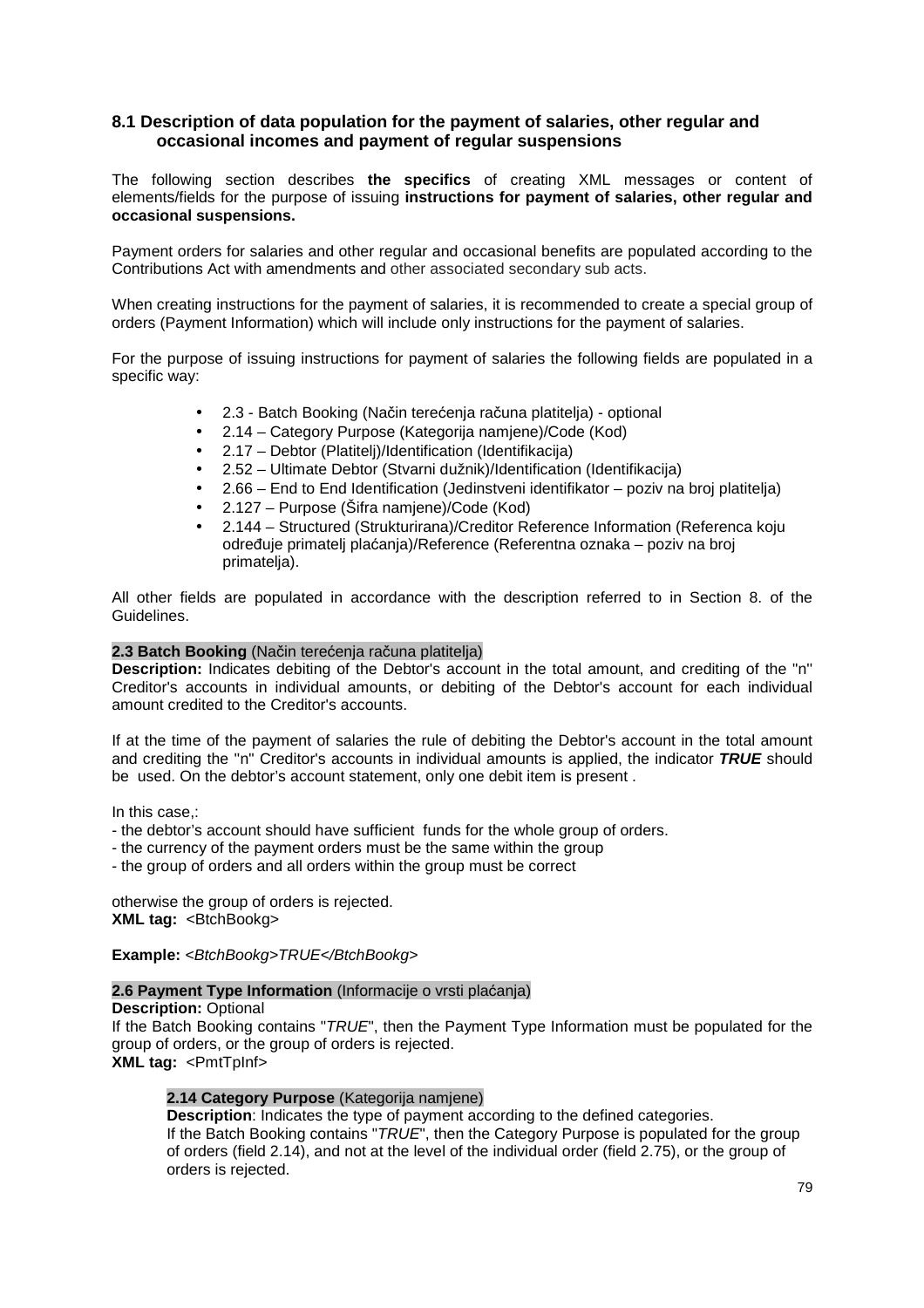**XML tag:** <CtgyPurp>

#### **2.14 Code** (Kod)

**Description:** In the case of payment of salary this field is populated with the **SALA**  code**.** The Creditor Bank can use the code **SALA** as an indication for calculating credit scoring of the Creditor. **XML tag:** <Cd>

**Example:** <CtgyPurp> <Cd>SALA</Cd> </CtgyPurp>

**2.17 Debtor** (Platitelj) **Description:** Mandatory **XML tag: <Dbtr>** 

#### **2.30 Identification** (Identifikacija)

**Description:** The code entered by the Debtor that should be forwarded, unchanged, to the Creditor.

**XML tag: <d>** 

### **2.31 Organisation Identification** (Oznaka organizacije)

**Description:** In the case of payment of salary, it is mandatory to populate the field Other with the identification number (OIB) **of the personal income payer who owns the account.** 

**XML tag: < Orgld>** 

## **2.52 Ultimate Debtor** (Stvarni dužnik)

**Description:** In the case of payment of salary and if the Batch Booking - field 2.3 contains "TRUE", it is mandatory to populate the Ultimate Debtor at the group of orders level (field 2.52), and not at the level of individual orders (field 2.82).

**XML tag: < UltmtDbtr>** 

#### **2.55 Identification** (Identifikacija)

#### **2.56 Organisation Identification** (Oznaka organizacije)

**Description:** In the case of salaries, it is mandatory to use Other with the identification number (OIB) of the **employer. (personal income payer).** In the case of salary and, if the debtor - the account holder is at the same time the employer, then fields 2.30 and 2.56 are populated with the same identification number (OIB). **XML tag: < Orgld>** 

#### **2.57 Private Identification** (Privatna identifikacija)

In the case of regular suspensions, it is mandatory to use Other with the identification number (OIB) **of the ultimate debtor - a private individual. XML tag: <PrvtId>** 

#### **2.66 End to End Identification** (Jedinstveni identifikator)

#### **Description:** Mandatory

For the purpose of payment of salaries, or payment of regular committments, the Reference Number of the Debtor is populated in accordance with the Contributions Act with amendments and other associated secondary sub acts.

#### **XML tag:** <EndToEndId>

#### **Example:** <EndToEndId>HR6712345678901-14033-0</EndToEndId>

#### **2.127 Purpose** (Šifra namjene)

**Description:** Specifies the purpose of the payment order.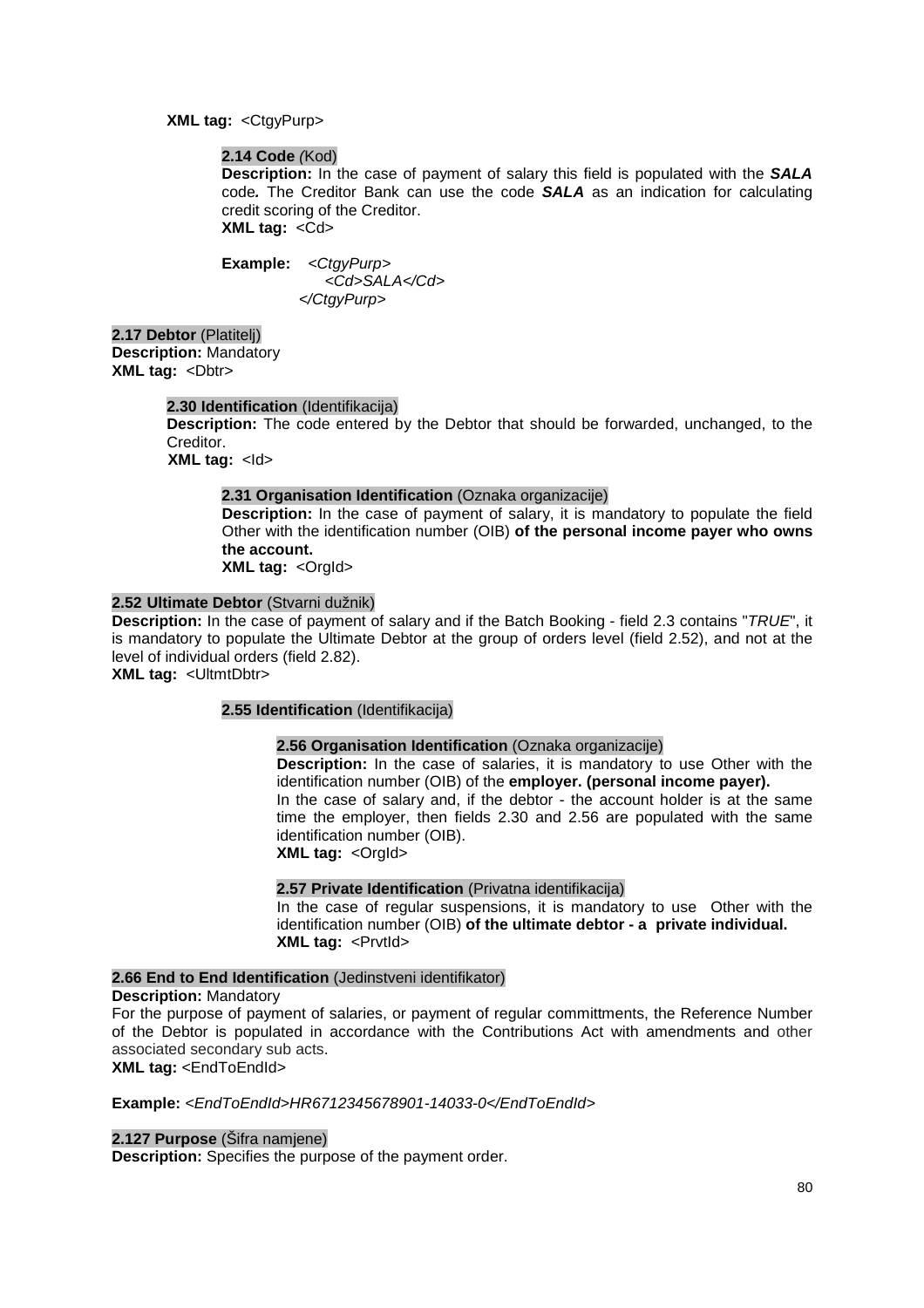#### **XML tag: <Purp>**

#### **2.128 Code** (Kod)

**Description:** In the case of payment of salary or payment of regular committments, the **SALA** code is populated in this field**.** The Creditor Bank can use the **SALA** code as an indication for calculating credit scoring of the Creditor. **XML tag:** <Cd>

**Example:** <Purp> <Cd>SALA</Cd> </Purp>

# **2.133 Remittance Information** (Detalji plaćanja)

**Description:** For the payment of salaries or payment of regular committments, it is mandatory to populate the field Structured Remittance Information (2.135).

**XML tag:** <RmtInf>

**2.135 Structured** (Strukturirana) **XML tag:** <Strd>

> **2.138 Creditor Reference Information** (Referenca koju određuje primatelja plaćanja) **XML tag:** <CdtrRefInf>

**2.139 Type** (Vrsta reference) **XML tag:** <Tp>

#### **2.144 Reference** (Referentna oznaka)

**Description:** In the case of salaries, populated Reference Number should be HR6940002-OIB of payer of personal income-Personal Income Code from the Personal Income Code List (eg personal income payed in full HR6940002- 12345678901-100).

**XML tag: <Ref>** 

### **PERSONAL INCOME CODE LIST**

| Code | <b>Types of personal income</b>                           |
|------|-----------------------------------------------------------|
| 100  | Wage paid in full                                         |
| 110  | Partial payment of wage                                   |
| 120  | Wage reduced by protected part                            |
| 130  | Temporaty services contract                               |
| 140  | Work-and-study scheme                                     |
| 150  | Dividend pay-off                                          |
| 160  | Remuneration of the Board and the allowance for members   |
|      | of Management Boards, Assemblies and Supervisory Boards   |
| 170  | Income from renting tourist facilities                    |
| 180  | Rent                                                      |
| 190  | Travell allowance                                         |
| 200  | Business expenses                                         |
| 210  | Field allowance                                           |
| 220  | Separation allowance                                      |
| 230  | Sick pay                                                  |
| 240  | Car allowance                                             |
| 250  | Overtime allowance, bonuses, incentive payments and other |
|      | rewards                                                   |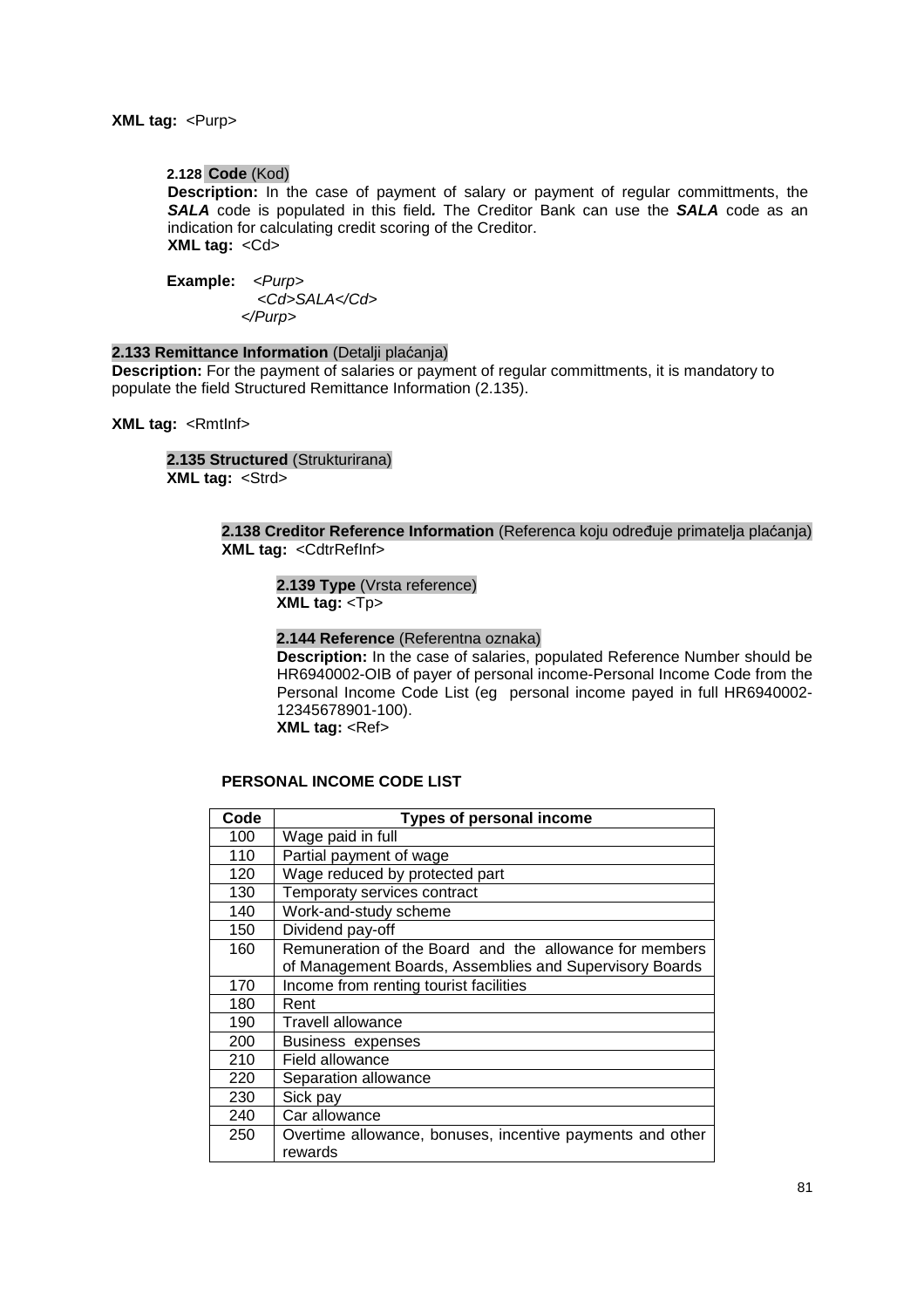| 260 | Vacation bonus                                                                              |
|-----|---------------------------------------------------------------------------------------------|
| 270 | Christmas bonus, Easter bonus                                                               |
| 280 | Gifts for children                                                                          |
| 290 | Scholarships, support payments to students/pupils for<br>equipment, books, etc.             |
| 300 | Support payments in the event of marriage, death of an<br>employee/employee's family member |
| 310 | Birth grant                                                                                 |
| 320 | Severance pay                                                                               |
| 399 | Other personal income                                                                       |

Note: The Personal Income Code (other than 100 and 110) is used only when other types of remuneration are paid individually. In the case of monthly calculation that includes regular salary, and (for example) travel allowance, sick pay and field allowance, it is not necessary to divide payments into special types of income.

#### **8.2 Examples of populating XML messages for SEPA credit transfers and credit transfers in HRK under SEPA rules**

#### **8.2.1 Payment 1 - national payment transactions in HRK, EUR and cross-border payment transactions in EUR**

The client creates the first message pain.001.001.03 with 4 groups of payment orders, with a total of 7 payment orders in the message. Initiating party: Test initiating party Number of transactions: 7

#### **Group of orders 1**

Requested Execution Date: 12/04/2016 Debtor: Debtor 1, Address: Road 1, City Debtor Account: HR195555555**11**66666666 opened in Bank AAAAHR2X Currency of the Bank Account of the Debtor: HRK

Payment Order 1: Creditor: Creditor ABC, Address: Road 18, City Creditor Account: HR2255555551123232323 EndtoEnd (Reference Number of the Debtor): HR99 Amount: HRK 100.00 Remittance Information (Structured): HR00 1234 Additional Remittance Information: payment to the Supplier

Payment Order 2: Creditor: Creditor CDE, Address: Road 11, City Creditor Account: HR2766666661122222222 EndtoEnd(Reference Number of the Debtor): HR99 Amount: HRK 255.78 Remittance Information (Structured): HR02 1234 Additional Remittance Information: payment of invoice 12/16

Payment Order 3: Creditor: Creditor GFH, Address: Road 25, City Creditor Account: HR8744444441122222222 EndtoEnd (Reference Number of the Debtor): HR99 Amount: HRK 1,254.55 Remittance Information (Structured): HR00 1234456789 Additional Remittance Information: lending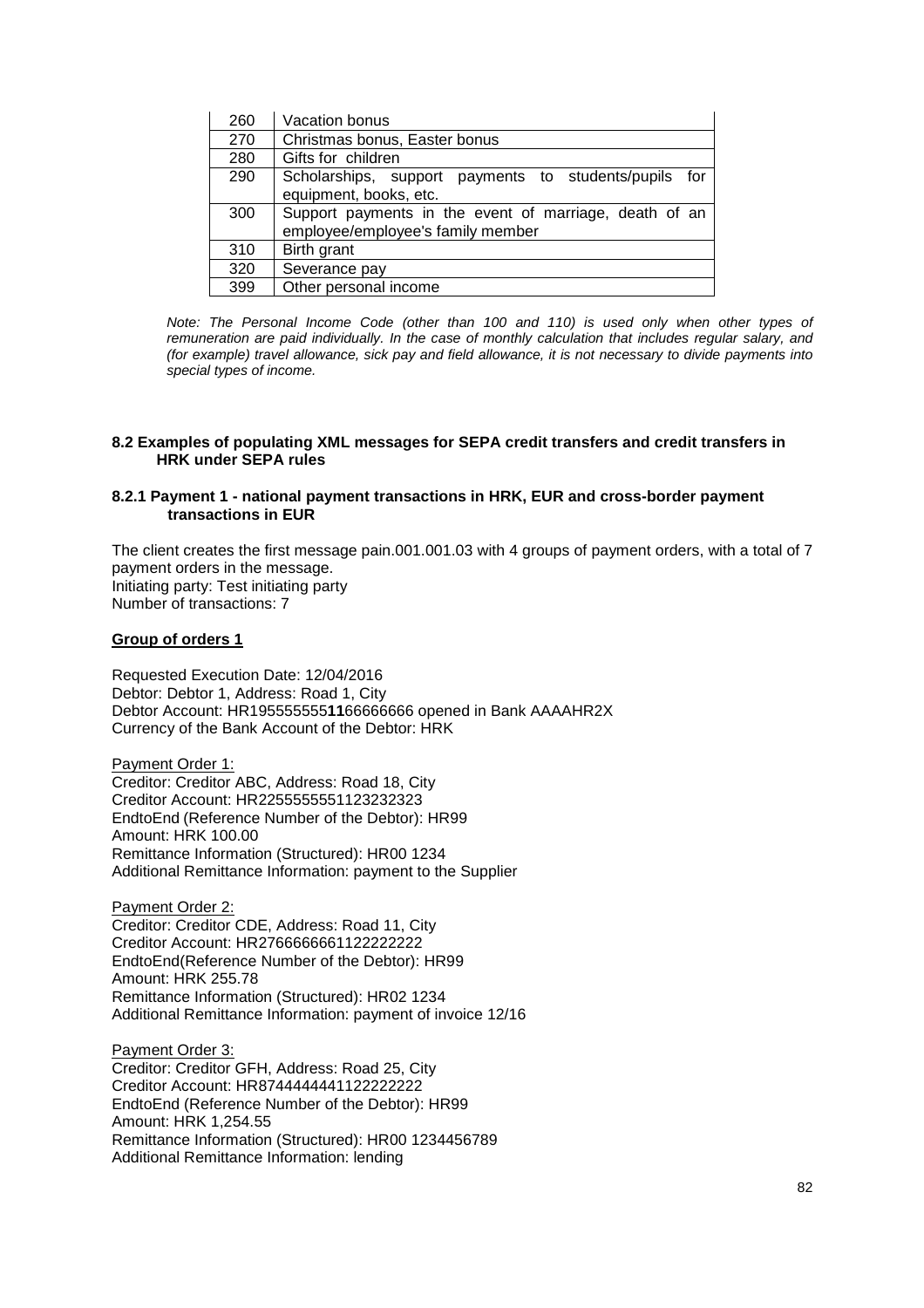## **Group of Orders 2**

Requested Execution Date: 18/04/2016 Debtor: Debtor 4, Address: Road 18, City Debtor Account: HR245555555**15**11111111 opened in Bank AAAAHR2X Currency of the Bank Account of the Debtor: EUR

Payment Order 4: Creditor: Creditor 564, Address: Road 81, City Creditor Account: HR786666666**11**22222222 EndtoEnd (Reference Number of the Debtor): HR99 Amount: EUR 123.45 Remittance Information (Structured): HR05 55555 Additional Remittance Information: coverage for remittance

Payment Order 5: Creditor: Creditor 789, Address: Road 9a, City Creditor Account: HR695555555**11**33333333 EndtoEnd (Reference Number of the Debtor): HR99 Amount: EUR 9,654.12 Remittance Information (Structured): HR02 8888 Additional Remittance Information: investment works abroad

#### **Group of Orders 3**

Requested Execution Date: 12/04/2016 Debtor: Debtor 4, Address: Road 18, City Debtor Account: HR245555555**15**11111111 opened in Bank AAAAHR2X Currency of the Bank Account of the Debtor: HRK

Payment Order 6: Creditor: Foreign Creditor, Address: Address 1, City, Country: SI Account: SI65789456123654321 Creditor's Bank. AACCSIXX EndtoEnd (Reference Number of the Debtor): NOTPROVIDED Amount: EUR 879.44 Remittance Information (unstructured): SI0023-032016

#### **Group of Orders 4**

Requested Execution Date: 12/04/2016 Debtor: Debtor 4, Address: Road 18, City Debtor Account: HR245555555**15**11111111 opened in Bank AAAAHR2X Currency of the Bank Account of the Debtor: EUR

Payment Order 7: Creditor: Foreign Creditor 2, Address: Strasse 45, Stadt, Country: DE Creditor Account: DE89370400440532013000 Creditor's Bank. FFFFDEXX EndtoEnd (Reference Number of the Debtor): HR005689-14 Amount: EUR 231.12 Remittance Information (Structured): RF632179

**XML datoteka** <?xml version="1.0" encoding="UTF-8" ?> - <Document xmlns="**urn:iso:std:iso:20022:tech:xsd:scthr:pain.001.001.03**"> - <CstmrCdtTrfInitn> - <GrpHdr>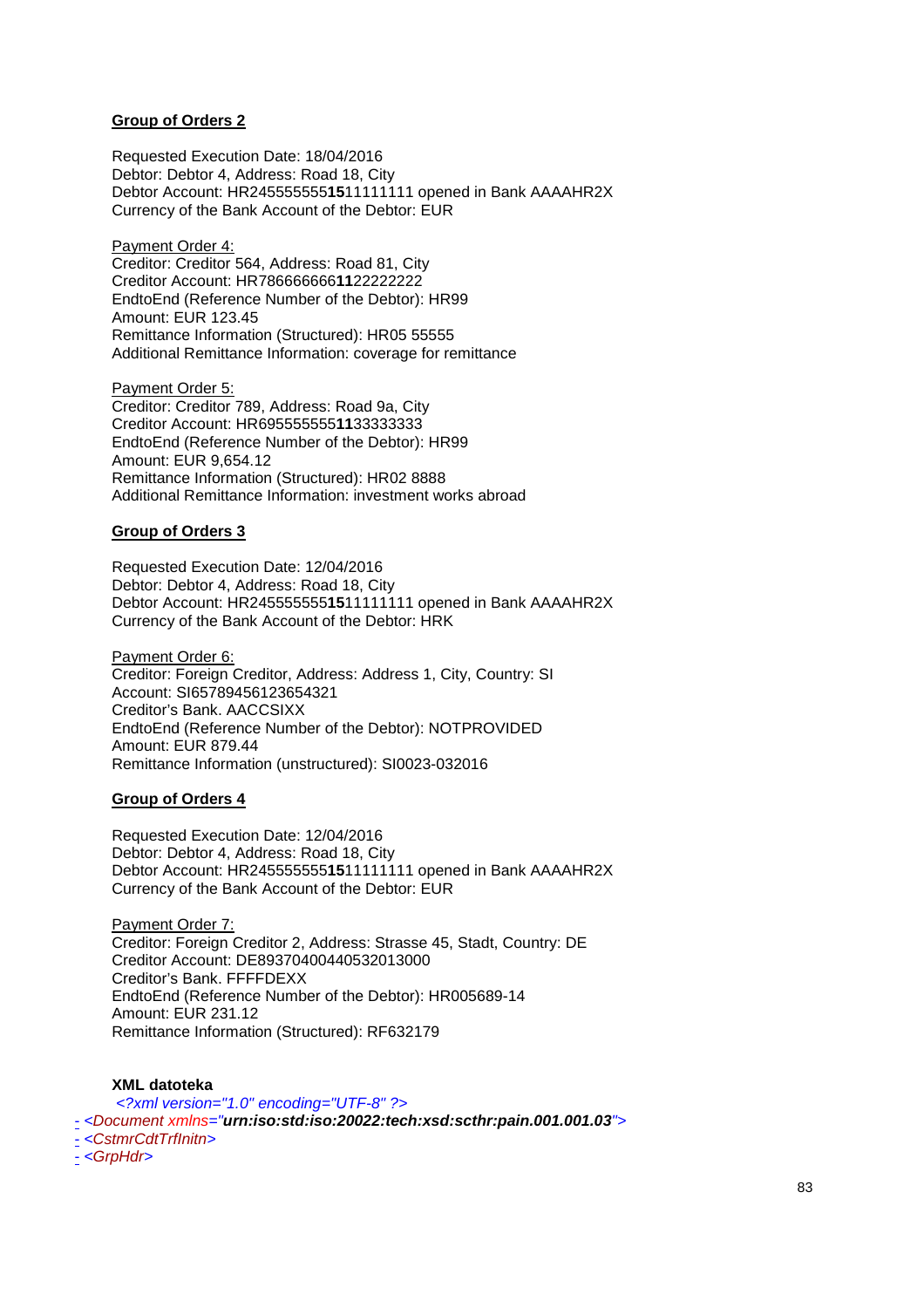<MsgId >**UN201604120001**</MsgId > <CreDtTm >**2016-04-12T14:00:00Z**</CreDtTm > <NbOfTxs>7</NbOfTxs> - <InitgPty> <Nm >**Testni inicijator**</Nm > </InitgPty > </GrpHdr > <u>-</u> <PmtInf> <PmtInfId >**Grupa 1**</PmtInfId > <PmtMtd >**TRF**</PmtMtd > <ReqdExctnDt >**2016-04-12**</ReqdExctnDt > - <Dbtr> <Nm >**Platitelj 1**</Nm > <u>-</u> <PstlAdr> <AdrLine>Put 1</AdrLine> <AdrLine>Grad</AdrLine> </PstlAdr > </Dbtr > - <DbtrAcct> <u>-</u> <ld> <IBAN >**HR1955555551166666666** </IBAN > </Id > <Ccy >**HRK**</Ccy > </DbtrAcct > - <DbtrAgt> <u>-</u> <FinInstnId> <BIC>AAAAHR2X</BIC> </FinInstnId > </DbtrAgt > - <CdtTrfTxInf> <u>-</u> <PmtId> <InstrId>nalog 1</InstrId> <EndToEndId>HR99</EndToEndId> </PmtId > <u>-</u> <Amt> <InstdAmt Ccy="**HRK**">**100.00**</InstdAmt > </Amt > <u>-</u> <Cdtr> <Nm >**Primatelj ABC**</Nm > <u>-</u> <PstlAdr> <AdrLine>Put 18</AdrLine> <AdrLine>Grad</AdrLine> </PstlAdr > </Cdtr > - <CdtrAcct > <u>-</u> <ld> <IBAN >**HR2255555551123232323** </IBAN > </Id > </CdtrAcct > <u>-</u> <RmtInf> <u>-</u> <Strd> - <CdtrRefInf> <u>-</u> <Tp> - <CdOrPrtry> <Cd>**SCOR</Cd>** </CdOrPrtry >  $\langle \textit{Tp}\rangle$ <Ref>**HR001234**</Ref> </CdtrRefInf>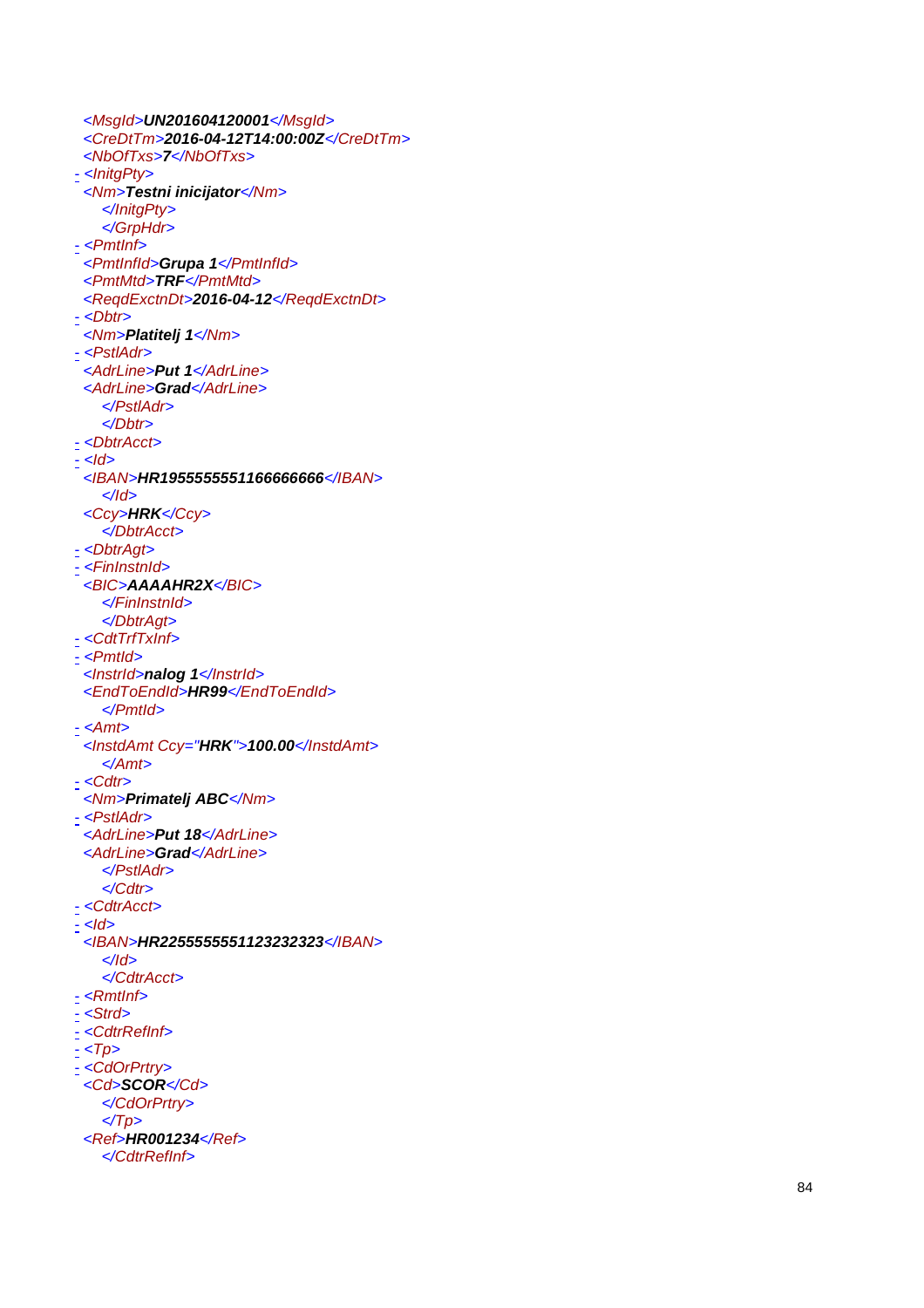<AddtlRmtInf>**pla** *ć***anje dobavlja** *č* **u**</AddtlRmtInf> </Strd > </RmtInf> </CdtTrfTxInf> - <CdtTrfTxInf> - <Pmtld> <InstrId>nalog 2</InstrId> <EndToEndId >**HR99**</EndToEndId > </PmtId > <u>-</u> <Amt> <InstdAmt Ccy="**HRK**">**255.78**</InstdAmt > </Amt > <u>-</u> <Cdtr> <Nm >**Primatelj CDE**</Nm > <u>-</u> <PstlAdr> <AdrLine>Put 11</AdrLine> <AdrLine>Grad</AdrLine> </PstlAdr > </Cdtr > <u>-</u> <CdtrAcct> <u>-</u> <ld> <IBAN >**HR2766666661122222222**</IBAN > </Id > </CdtrAcct > <u>-</u> <RmtInf> <u>-</u> <Strd> - <CdtrRefInf> <u>-</u> <Tp> - <CdOrPrtry> <Cd>**SCOR</Cd>** </CdOrPrtry >  $\langle \textit{Tp}\rangle$ <Ref>**HR021234**</Ref> </CdtrRefInf> <AddtlRmtInf>**pla** *ć***anje fakture 12/16**</AddtlRmtInf> </Strd > </RmtInf> </CdtTrfTxInf> - <CdtTrfTxInf> <u>-</u> <PmtId> <InstrId>nalog 3</InstrId> <EndToEndId >**HR99**</EndToEndId > </PmtId > <u>-</u> <Amt> <InstdAmt Ccy="**HRK**">**1254.55**</InstdAmt > </Amt > <u>-</u> <Cdtr> <Nm >**Primatelj GFH**</Nm > - <PstlAdr> <AdrLine>Put 25</AdrLine> <AdrLine>Grad</AdrLine> </PstlAdr > </Cdtr > <u>-</u> <CdtrAcct> <u>-</u> <ld> <IBAN >**HR8744444441122222222**</IBAN > </Id > </CdtrAcct > <u>-</u> <RmtInf>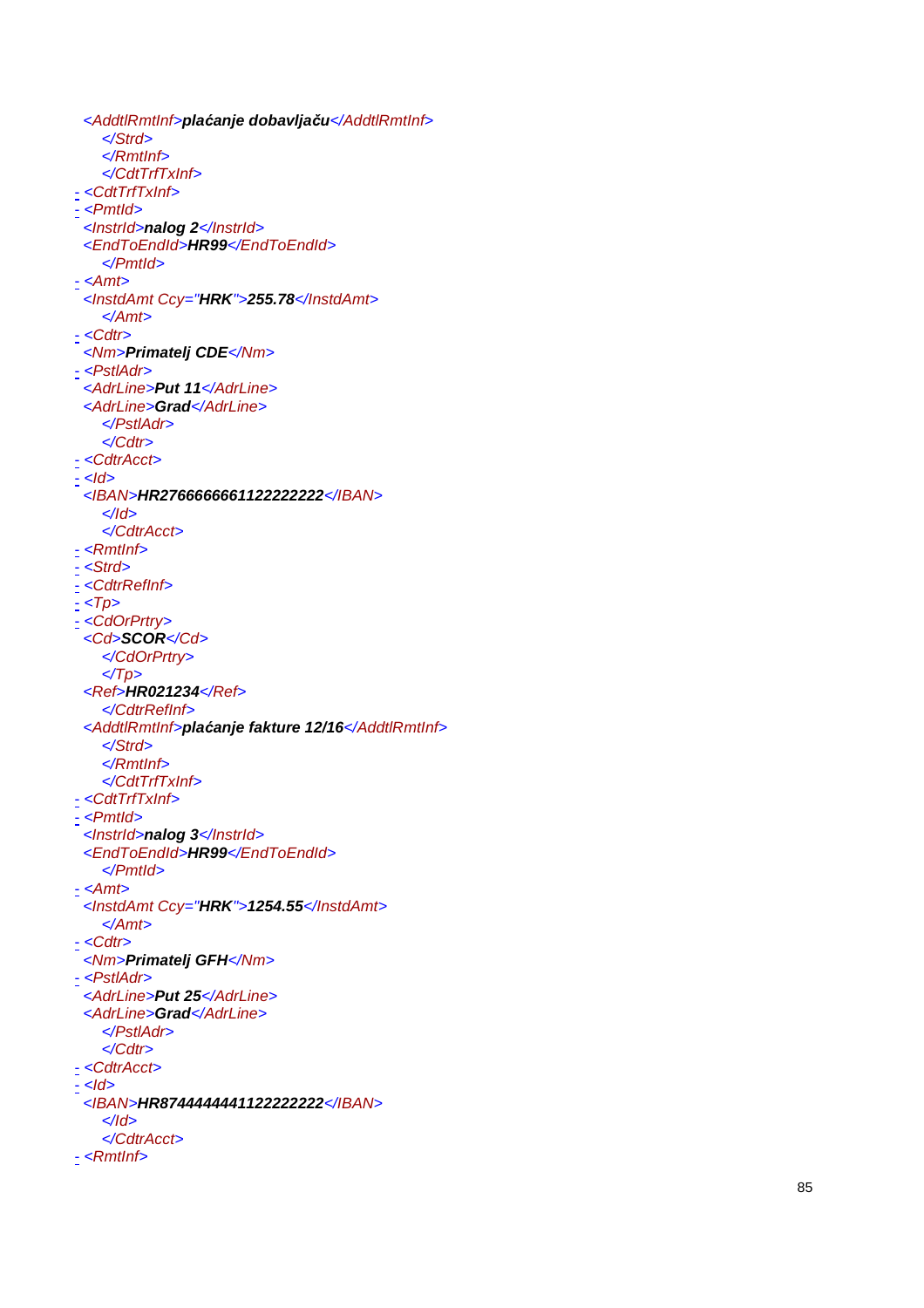<u>-</u> <Strd> <u>-</u> <CdtrRefInf> - <Tp > - <CdOrPrtry> <Cd>**SCOR</Cd**> </CdOrPrtry >  $\langle \textit{Tp}\rangle$ <Ref>**HR001234456789**</Ref> </CdtrRefInf> <AddtlRmtInf>**pozajmica**</AddtlRmtInf> </Strd > </RmtInf> </CdtTrfTxInf> </PmtInf> <u>-</u> <PmtInf> <PmtInfId >**Grupa 2**</PmtInfId > <PmtMtd >**TRF**</PmtMtd > <ReqdExctnDt >**2016-04-18**</ReqdExctnDt > - <Dbtr> <Nm >**Platitelj 4**</Nm > <u>-</u> <PstlAdr> <AdrLine>Put 18</AdrLine> <AdrLine>Grad</AdrLine> </PstlAdr > </Dbtr > - <DbtrAcct> <u>-</u> <ld> <IBAN >**HR2455555551511111111** </IBAN > </Id > <Ccy >**EUR**</Ccy > </DbtrAcct > - <DbtrAgt> - <FinInstnId > <BIC>AAAAHR2X</BIC> </FinInstnId > </DbtrAgt > - <CdtTrfTxInf> <u>-</u> <PmtId> <InstrId>nalog 4</InstrId> <EndToEndId>HR99</EndToEndId> </PmtId > <u>-</u> <Amt> <InstdAmt Ccy="**EUR**">**123.45**</InstdAmt > </Amt > - <Cdtr> <Nm >**Primatelj 564**</Nm > <u>-</u> <PstlAdr> <AdrLine>Put 81</AdrLine> <AdrLine>Grad</AdrLine> </PstlAdr > </Cdtr > - <CdtrAcct > <u>-</u> <ld> <IBAN >**HR7866666661122222222**</IBAN > </Id > </CdtrAcct > <u>-</u> <RmtInf> - <Strd> <u>-</u> <CdtrRefInf>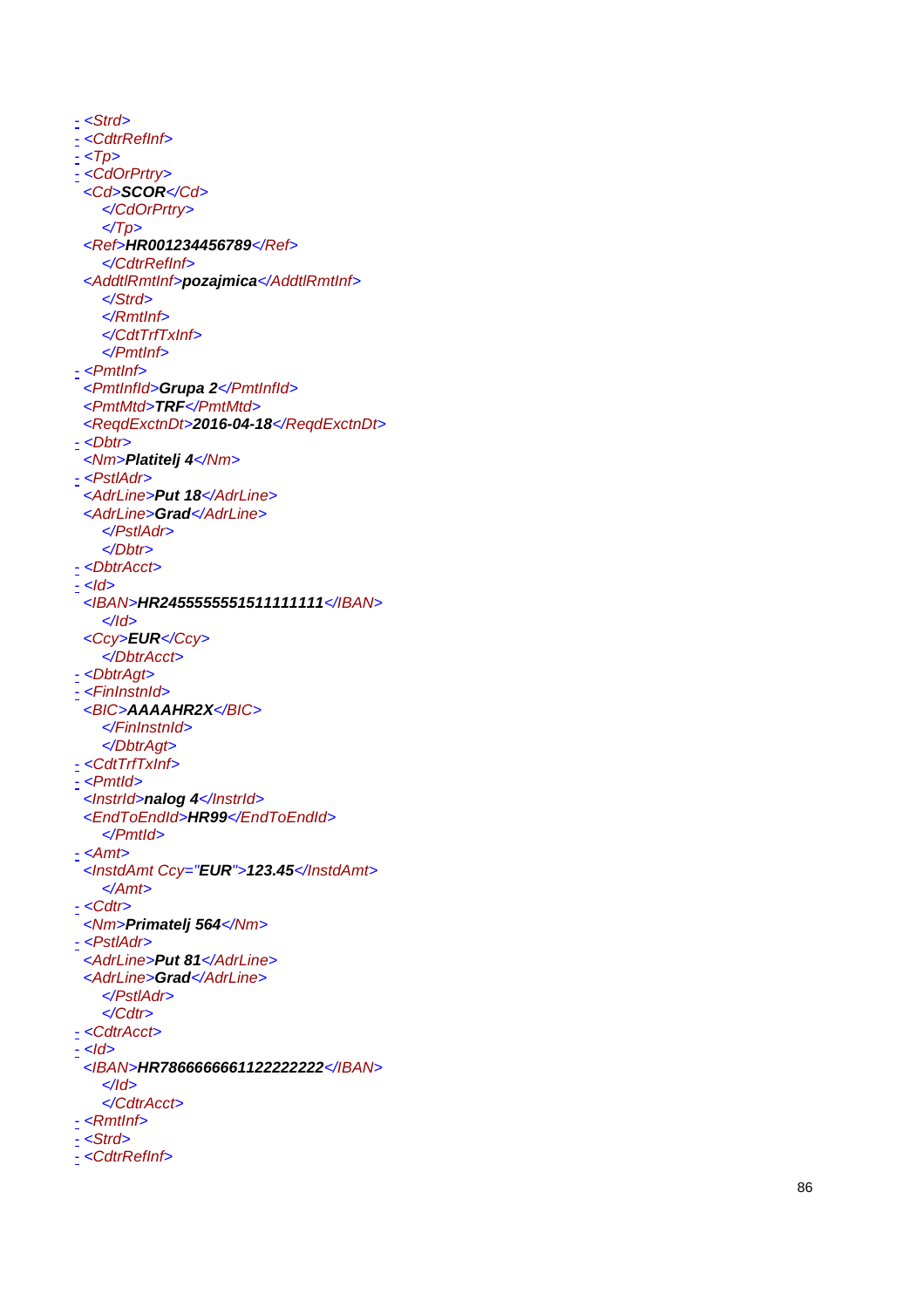<u>-</u> <Tp> - <CdOrPrtry> <Cd>**SCOR</Cd>** </CdOrPrtry >  $\langle \textit{Tp}\rangle$ <Ref>**HR0555555** </Ref> </CdtrRefInf> <AddtlRmtInf>**pokri***ć***e za doznaku**</AddtlRmtInf> </Strd > </RmtInf> </CdtTrfTxInf> - <CdtTrfTxInf> <u>-</u> <PmtId> <InstrId>nalog 5</InstrId> <EndToEndId >**HR99**</EndToEndId > </PmtId > <u>-</u> <Amt> <InstdAmt Ccy="**EUR**">**9654.12**</InstdAmt > </Amt > <u>-</u> <Cdtr> <Nm >**Primatelj 789**</Nm > <u>-</u> <PstlAdr> <AdrLine>Put 9a</AdrLine> <AdrLine>Grad</AdrLine> </PstlAdr > </Cdtr > - <CdtrAcct > <u>-</u> <ld> <IBAN >**HR6955555551133333333** </IBAN > </Id > </CdtrAcct > <u>-</u> <RmtInf> - <Strd> <u>-</u> <CdtrRefInf> <u>-</u> <Tp> - <CdOrPrtry> <Cd>**SCOR</Cd>** </CdOrPrtry >  $\langle \textit{Tp}\rangle$ <Ref>**HR028888**</Ref> </CdtrRefInf> <AddtlRmtInf>**investicijski radovi u inozemstvu**</AddtlRmtInf> </Strd > </RmtInf> </CdtTrfTxInf> </PmtInf> <u>-</u> <PmtInf> <PmtInfId >**Grupa 3**</PmtInfId > <PmtMtd >**TRF**</PmtMtd > <ReqdExctnDt >**2016-04-12**</ReqdExctnDt > - <Dbtr> <Nm >**Platitelj 4**</Nm > <u>-</u> <PstlAdr> <AdrLine>Put 18</AdrLine> <AdrLine>Grad</AdrLine> </PstlAdr > </Dbtr > - <DbtrAcct> <u>-</u> <ld>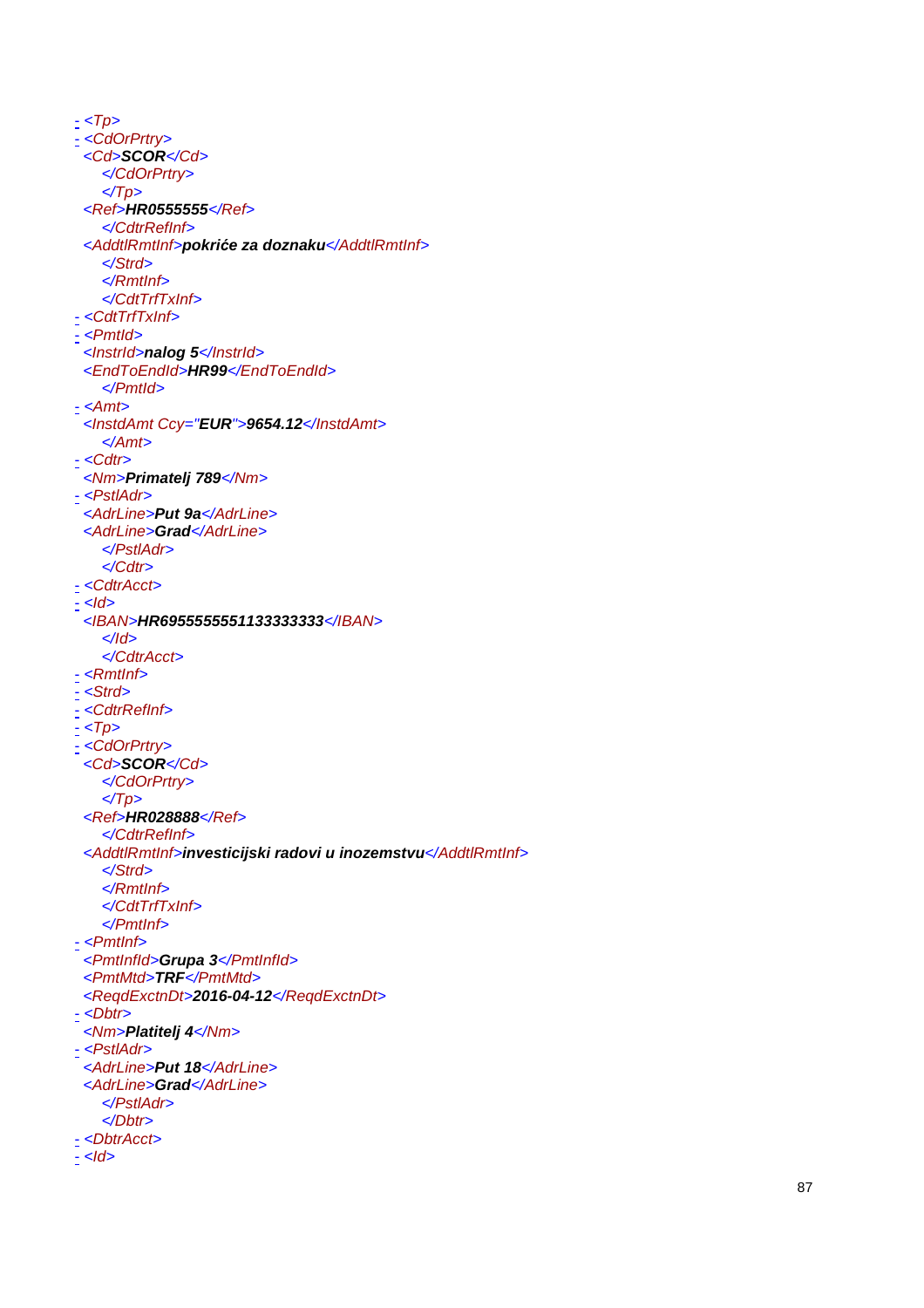<IBAN >**HR2455555551511111111** </IBAN > </Id > <Ccy >**HRK**</Ccy > </DbtrAcct > - <DbtrAgt> - <FinInstnId > <BIC >**AAAAHR2X**</BIC > </FinInstnId > </DbtrAgt > - <CdtTrfTxInf> <u>-</u> <PmtId> <InstrId>nalog 6</InstrId> <EndToEndId >**HR99**</EndToEndId > </PmtId > <u>-</u> <Amt> <InstdAmt Ccy="**EUR**">**879.44**</InstdAmt > </Amt > - <CdtrAgt > <u>-</u> <FinInstnId> <BIC >**AACCSIXX**</BIC > </FinInstnId > </CdtrAgt > <u>-</u> <Cdtr> <Nm >**Strani primatelj**</Nm > <u>-</u> <PstlAdr> <Ctry>SI</Ctry> <AdrLine>Adresa 1</AdrLine> <AdrLine>Grad</AdrLine> </PstlAdr > </Cdtr > <u>-</u> <CdtrAcct> <u>-</u> <ld> <IBAN >**SI65789456123654321**</IBAN > </Id > </CdtrAcct > <u>-</u> <RmtInf> <Ustrd>**SI0023-032016**</Ustrd > </RmtInf> </CdtTrfTxInf> </PmtInf> <u>-</u> <PmtInf> <PmtInfId>Grupa 4</PmtInfId> <PmtMtd >**TRF**</PmtMtd > <ReqdExctnDt >**2016-04-12**</ReqdExctnDt > - <Dbtr> <Nm >**Platitelj 4**</Nm > <u>-</u> <PstlAdr> <AdrLine>Put 18</AdrLine> <AdrLine>Grad</AdrLine> </PstlAdr > </Dbtr > - <DbtrAcct> <u>-</u> <ld> <IBAN >**HR2455555551511111111** </IBAN > </Id > <Ccy >**EUR**</Ccy > </DbtrAcct > - <DbtrAgt> <u>-</u> <FinInstnId>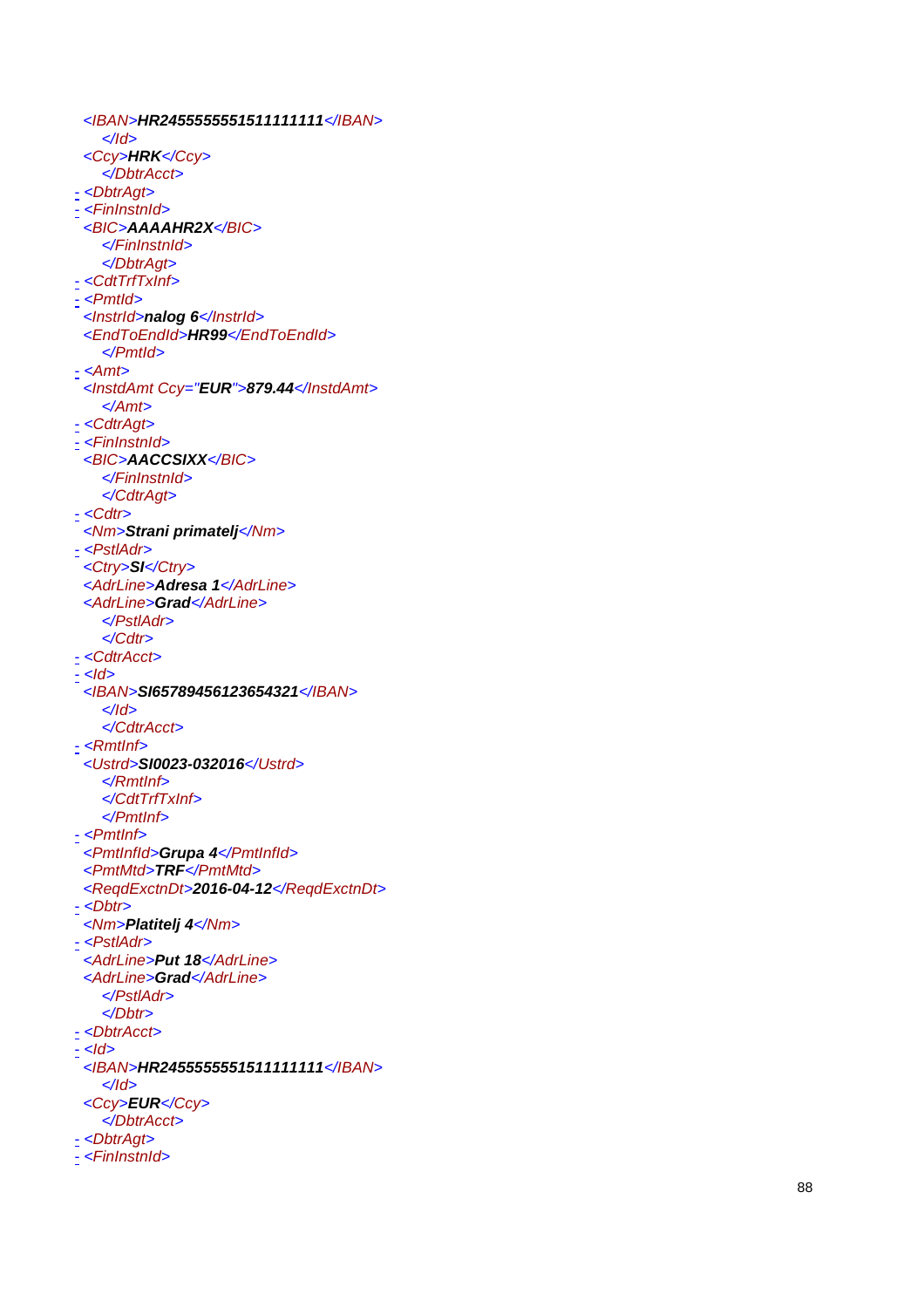<BIC>**AAAAHR2X**</BIC> </FinInstnId> </DbtrAgt>  $\frac{1}{2}$ <CdtTrfTxInf> - <PmtId> <InstrId>**nalog 7**</InstrId> <EndToEndId> **HR005689-14**</EndToEndId> </PmtId>  $- <$ Amt $>$ <InstdAmt Ccy="**EUR**">**231.12**</InstdAmt> </Amt>  $- <$ Cdtr $>$ <Nm>**Strani primatelj 2**</Nm> - <PstlAdr> <Ctry>**DE**</Ctry> <AdrLine>**Strasse 45**</AdrLine> <AdrLine>**Stadt**</AdrLine> </PstlAdr> </Cdtr> - <CdtrAcct>  $<$ *ld*> <IBAN>**DE89370400440532013000**</IBAN> </Id> </CdtrAcct>  $-$  <Rmtlnf>  $-$  <Strd> - <CdtrRefInf>  $-$  <Tp> - <CdOrPrtry> <Cd>**SCOR**</Cd> </CdOrPrtry>  $\langle \textit{Tp} \rangle$ <Ref>**RF632179**</Ref> </CdtrRefInf> </Strd> </RmtInf> </CdtTrfTxInf> </PmtInf> </CstmrCdtTrfInitn> </Document>

## **8.2.2 Payment 2 – national payment transactions in HRK – salary payment paid in full**

The client creates the first message pain.001.001.03 with 3 groups of payment instructions, with a total of 3 payment instructions in the message. Initiating party: Debtor 2 Number of transactions: 3

## **Grupa of Orders 1**

Requested Execution Date: 10.05.2016. Debtor: Debtor 2, Address: Street 1, City, OIB: 98765432107 Debtor Account : HR227777777**11**88888888 opened in Bank BBBBHR2X Currency of the Bank Account of the Debtor: HRK

Payment Order 1: Creditor: State Budget, Address: Street bb, City Creditor Account: HR543333333**18**11111111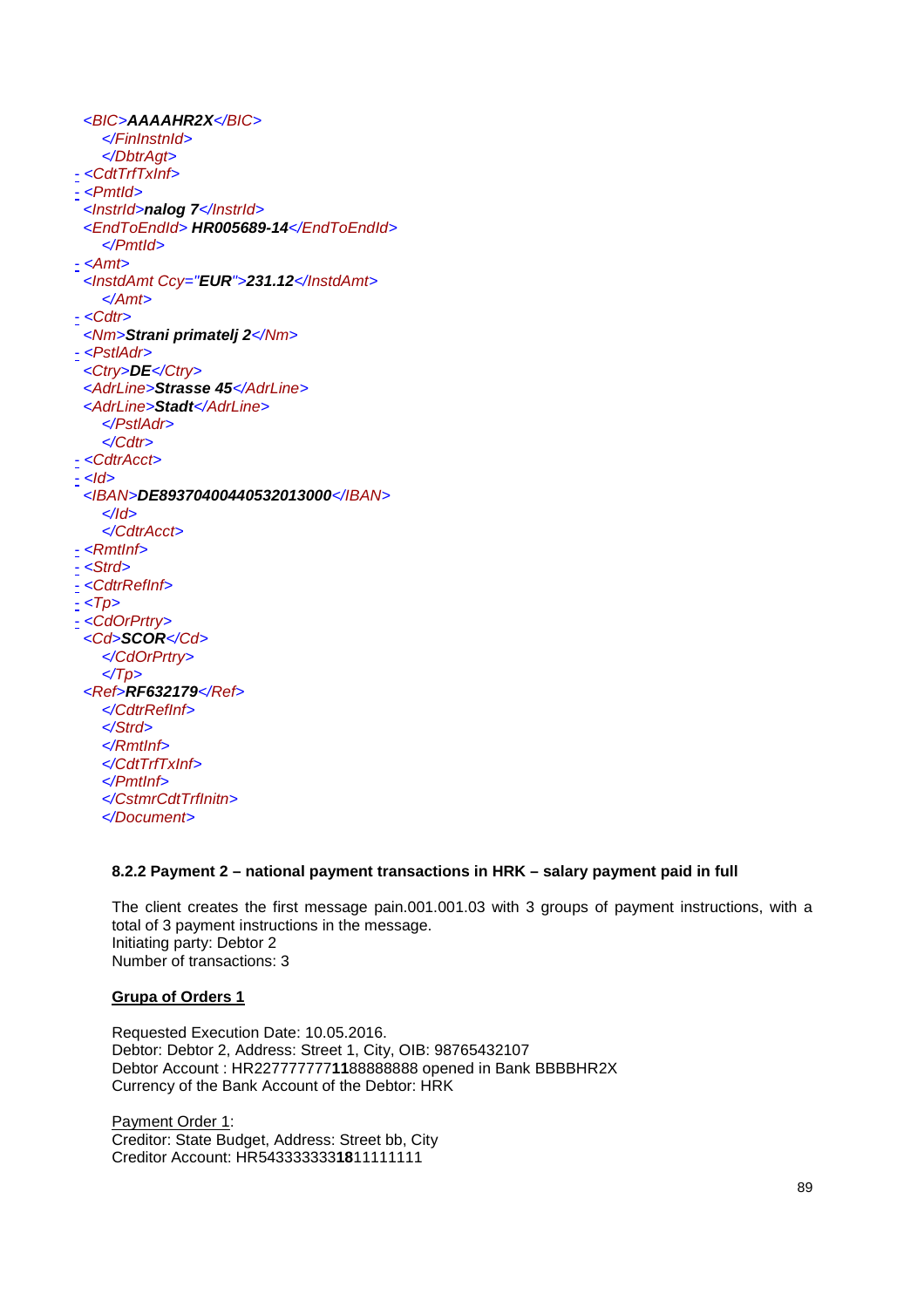EndtoEnd (Reference Number of the Debtor): HR99 Amount: HRK 878.43 Remittance Information (structured): HR68 8168-98765432107-16098 Additional remittance information: contributions to the Pension Fund  $-1<sup>st</sup>$  pillar

### **Group of Orders 2**

Requested Execution Date: 10.05.2016. Debtor: Debtor 2, Address: Street 1, City, OIB: 98765432107 Debtor Account: HR227777777**11**88888888 opened in Bank BBBBHR2X Currency of the Bank Account of the Debtor: HRK Batch Booking: TRUE Category Purpose: SALA Ultimate Debtor (the employeer paying the personal income): OIB 98765432107

Payment Order 2: Creditor: Creditor A, Address: Street 18, City Creditor Account: HR198888888**32**55555555 EndtoEnd (Reference Number of the Debtor): HR67 98765432107-16098-0 Amount: HRK 10535.55 Category Purpose: SALA Remittance Information (structured):HR69 40002-12345678901-100 Additional remittance information: salary payment

Payment Order 3: Creditor: Creditor B, Address: Street bb, City Creditor Account: HR487777777**32**33333333 EndtoEnd (Reference Number of the Debtor): HR67 98765432107-16098-0 Amount: HRK 8789.58 Purpose Code: SALA Remittance Information (structured): HR69 40002-12345678901-100 Additional remittance information: salary payment

### **XML datoteka**

<?xml version="1.0" encoding="UTF-8" ?> **-** <Document xmlns="="**urn:iso:std:iso:20022:tech:xsd:scthr:pain.001.001.03**"> **-** <CstmrCdtTrfInitn> **-** <GrpHdr> <MsgId>**UN201605100001**</MsgId> <CreDtTm>**2016-05-10T12:26:00Z**</CreDtTm> <NbOfTxs>**3**</NbOfTxs> **-** <InitgPty> <Nm>**Platitelj 2**</Nm> </InitgPty> </GrpHdr> **-** <PmtInf> <PmtInfId>**Grupa 1**</PmtInfId> <PmtMtd>**TRF**</PmtMtd> <ReqdExctnDt>**2016-05-10**</ReqdExctnDt> **-** <Dbtr> <Nm>**Platitelj 2**</Nm> **-** <PstlAdr> <AdrLine>**Put 1**</AdrLine> <AdrLine>**Grad**</AdrLine> </PstlAdr> </Dbtr> **-** <DbtrAcct> **-** <Id> <IBAN>**HR2277777771188888888**</IBAN>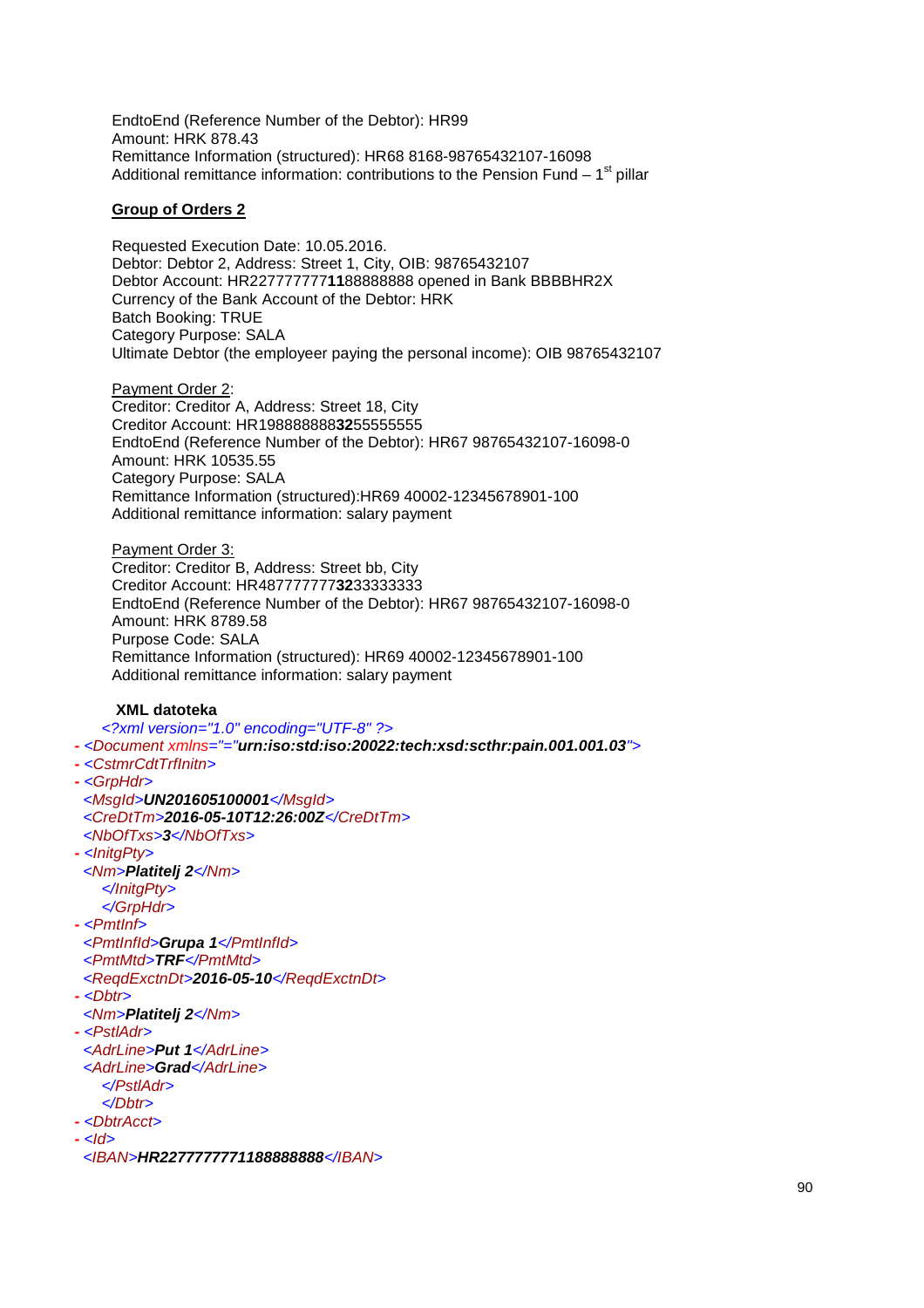</Id > <Ccy >**HRK**</Ccy > </DbtrAcct > **-** <DbtrAgt > **-** <FinInstnId > <BIC>BBBBHR2X</BIC> </FinInstnId > </DbtrAgt > **-** <CdtTrfTxInf> **-** <PmtId > <InstrId >**nalog 1**</InstrId > <EndToEndId >**HR99**</EndToEndId > </PmtId > **-** <Amt > <InstdAmt Ccy="**HRK**">**878.43**</InstdAmt > </Amt > **-** <Cdtr > <Nm >**Državni prora** *č***un**</Nm > **-** <PstlAdr > <AdrLine>Adresa 1</AdrLine> <AdrLine>Grad</AdrLine> </PstlAdr > </Cdtr > **-** <CdtrAcct > **-** <Id > <IBAN >**HR5433333331811111111**</IBAN > </Id > </CdtrAcct > **-** <RmtInf> **-** <Strd > **-** <CdtrRefInf> **-** <Tp > **-** <CdOrPrtry > <Cd >**SCOR**</Cd > </CdOrPrtry >  $\langle \textit{Tp}\rangle$ <Ref>**HR688168-98765432107-16098**</Ref> </CdtrRefInf> <AddtlRmtInf>**Doprinosi za MIO I stup**</AddtlRmtInf> </Strd > </RmtInf> </CdtTrfTxInf> </PmtInf> **-** <PmtInf> <PmtInfId >**grupa 2**</PmtInfId > <PmtMtd >**TRF**</PmtMtd > <BtchBookg >**true**</BtchBookg > <NbOfTxs>2</NbOfTxs> **-** <PmtTpInf> **-** <CtgyPurp > <Cd >**SALA**</Cd > </CtgyPurp > </PmtTpInf> <ReqdExctnDt >**2016-05-10**</ReqdExctnDt > **-** <Dbtr > <Nm >**Platitelj 2**</Nm > **-** <PstlAdr > <AdrLine >**Put 1**</AdrLine > <AdrLine>Grad</AdrLine>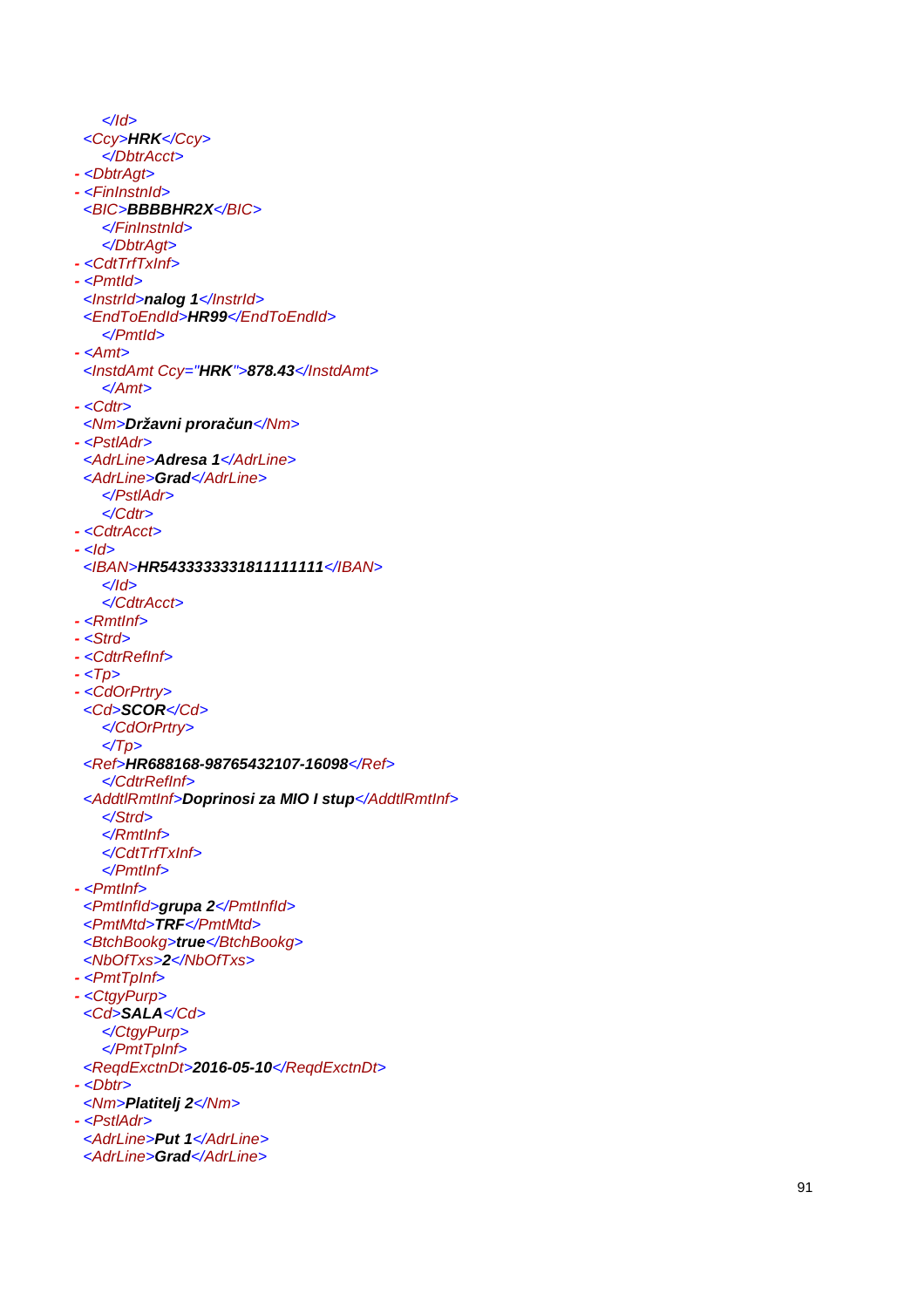</PstlAdr > **-** <Id > **-** <OrgId > **-** <Othr > <Id >**98765432107**</Id > </Othr > </OrgId > </Id > </Dbtr > **-** <DbtrAcct > **-** <Id > <IBAN >**HR2277777771188888888**</IBAN > </Id > <Ccy >**HRK**</Ccy > </DbtrAcct > **-** <DbtrAgt > **-** <FinInstnId > <BIC>BBBBHR2X</BIC> </FinInstnId > </DbtrAgt > **-** <UltmtDbtr > **-** <Id > **-** <OrgId > **-** <Othr > <Id >**98765432107**</Id > </Othr > </OrgId > </Id > </UltmtDbtr > **-** <CdtTrfTxInf> **-** <PmtId > <*Instrid>nalog 2</Instrid>* <EndToEndId >**HR6798765432107-169098-0**</EndToEndId > </PmtId > **-** <Amt > <InstdAmt Ccy="**HRK**">**10535.55**</InstdAmt > </Amt > **-** <Cdtr > <Nm >**Primatelj A**</Nm > **-** <PstlAdr > <AdrLine>Put 18</AdrLine> <AdrLine>Grad</AdrLine> </PstlAdr > </Cdtr > **-** <CdtrAcct > **-** <Id > <IBAN >**HR1988888883255555555** </IBAN > </Id > </CdtrAcct > **-** <Purp > <Cd >**SALA**</Cd > </Purp > **-** <RmtInf> **-** <Strd > **-** <CdtrRefInf> **-** <Tp > **-** <CdOrPrtry > <Cd >**SCOR**</Cd > </CdOrPrtry >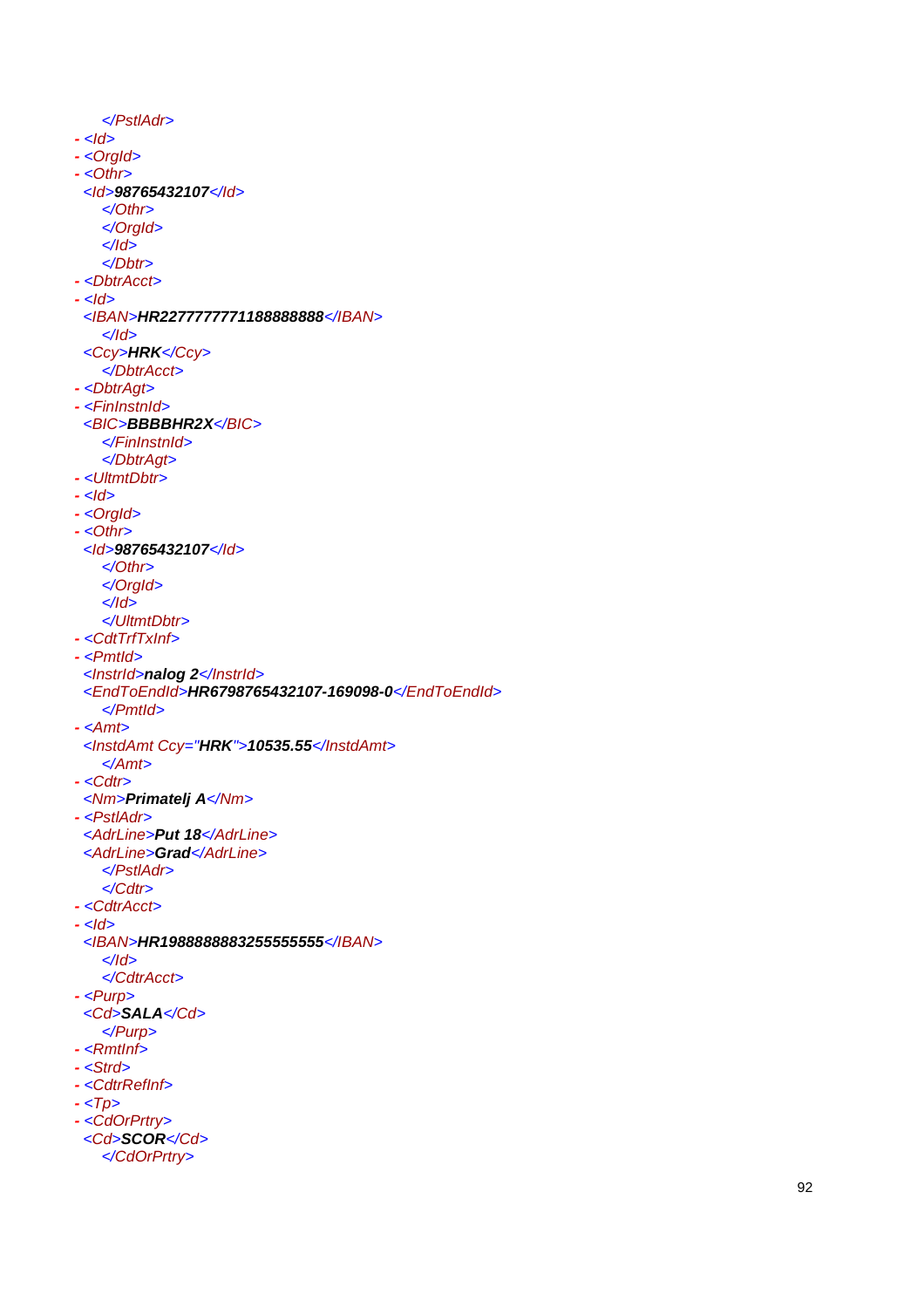$\langle \textit{Tp} \rangle$ <Ref> **HR6940002-12345678901-100**</Ref> </CdtrRefInf> <AddtlRmtInf>**isplata pla***ć***e**</AddtlRmtInf> </Strd> </RmtInf> </CdtTrfTxInf> **-** <CdtTrfTxInf> **-** <PmtId> <InstrId>**nalog 3**</InstrId> <EndToEndId>**HR6798765432107-169098-0**</EndToEndId> </PmtId> **-** <Amt> <InstdAmt Ccy="**HRK**">**8789.58**</InstdAmt> </Amt> **-** <Cdtr> <Nm>**Primatelj B**</Nm> **-** <PstlAdr> <AdrLine>**Ulica bb**</AdrLine> <AdrLine>**grad**</AdrLine> </PstlAdr> </Cdtr> **-** <CdtrAcct> **-** <Id> <IBAN>**HR4877777773233333333**</IBAN>  $\langle$ /Id $\rangle$ </CdtrAcct> **-** <Purp> <Cd>**SALA**</Cd> </Purp> **-** <RmtInf> **-** <Strd> **-** <CdtrRefInf> **-** <Tp> **-** <CdOrPrtry> <Cd>**SCOR**</Cd> </CdOrPrtry>  $\langle \textit{Tp} \rangle$ <Ref> **HR6940002-12345678901-100**</Ref> </CdtrRefInf> <AddtlRmtInf>**isplata pla***ć***e**</AddtlRmtInf> </Strd> </RmtInf> </CdtTrfTxInf> </PmtInf> </CstmrCdtTrfInitn> </Document>

## **8.2.3 Payment 3 – international transactions in all currencies – USD**

The client creates the first message pain.001.001.03 with 2 groups of payment orders, with a total of 4 orders in the message. Initiating party: Debtor 2 Number of transactions: 4

#### **Group of orders 1**

Transaction Information:TRF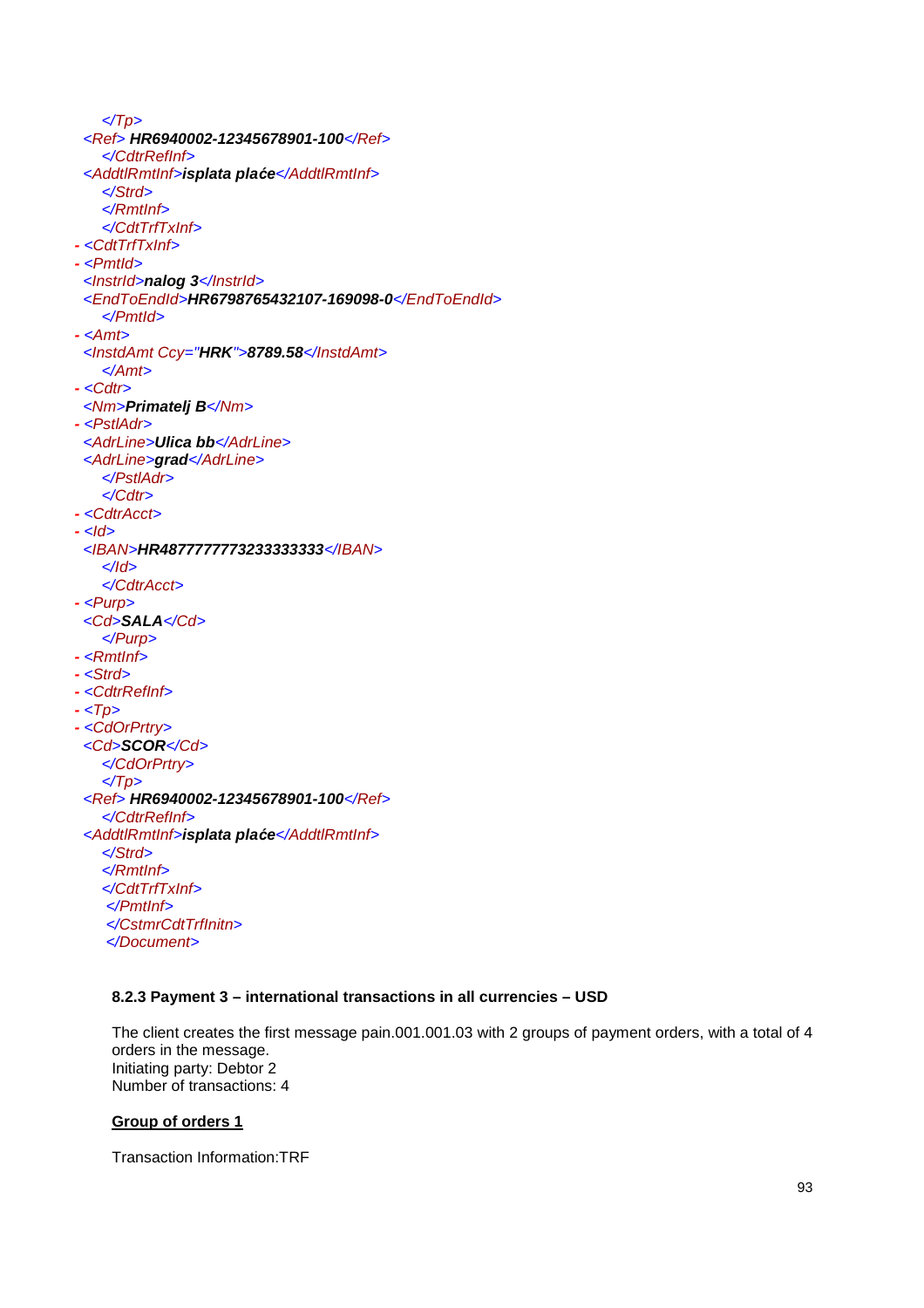Requested Execution Date: 10.05.2016. Debtor: Debtor 2, adresa: Put 1, Grad Debtor Account: HR227777777**11**88888888 opened in Bank BBBBHR2X Currency of the Bank Account of the Debtor: HRK

#### Order 1:

Creditor: Hans Zurbriegen, Address: CH, Stadt 1, Bern Creditor Account: CH4208401000052447073 Charge Bearer: SHAR EndtoEnd (Reference Number of the Debtor):: NOTPROVIDED Amount: CHF 900.01 BIC of the Creditor's bank: CHKRCHZZ Remittance Information (unstructured):Rechnung

Order 2: Creditor: Liv VU, Address:TW, Street 1, Taipei Creditor Account: 1235648789999999 Charge Bearer: SHAR EndtoEnd (Reference Number of the Debtor): NOTPROVIDED Amount: USD 1000.00 BIC of the Creditor's bank: ENTITWTP Remittance Information (unstructured):Gift

Order 3: Creditor: John Smith, Address:US, Street 18, LA Creditor Account: 552412632 Charge Bearer: SHAR EndtoEnd (Reference Number of the Debtor): NOTPROVIDED Amount: USD 2500.00 Creditor's bank: US Bank, Street 50, LA Identification Code of the Clearing System Member: FW121000248 Remittance Information (unstructured):Credit

## **Group of orders 2**

Transaction Information: CHK Requested Execution Date: 10.05.2016. Debtor: Debtor 2, Address: Street 1, City Debtor Account: HR227777777**11**88888888 opened in Bank BBBBHR2X Currency of the Bank Account of the Debtor: HRK

Order 1: Creditor: Ana Rose, Address: CD, Street 8, Toronto Creditor Account: NOTPROVIDED EndtoEnd (Reference Number of the Debtor): NOTPROVIDED Amount: CAD 3000.15 Remittance Information (unstructured): Lost luggage

#### **XML datoteka**

<?xml version="1.0" encoding="UTF-8" ?> - <Document xmlns="="**urn:iso:std:iso:20022:tech:xsd:scthr:pain.001.001.03**"> - <CstmrCdtTrfInitn> - <GrpHdr> <MsgId>**UN201605100001**</MsgId> <CreDtTm>**2016-05-10T07:00:00Z**</CreDtTm> <NbOfTxs>**4**</NbOfTxs> - <InitgPty>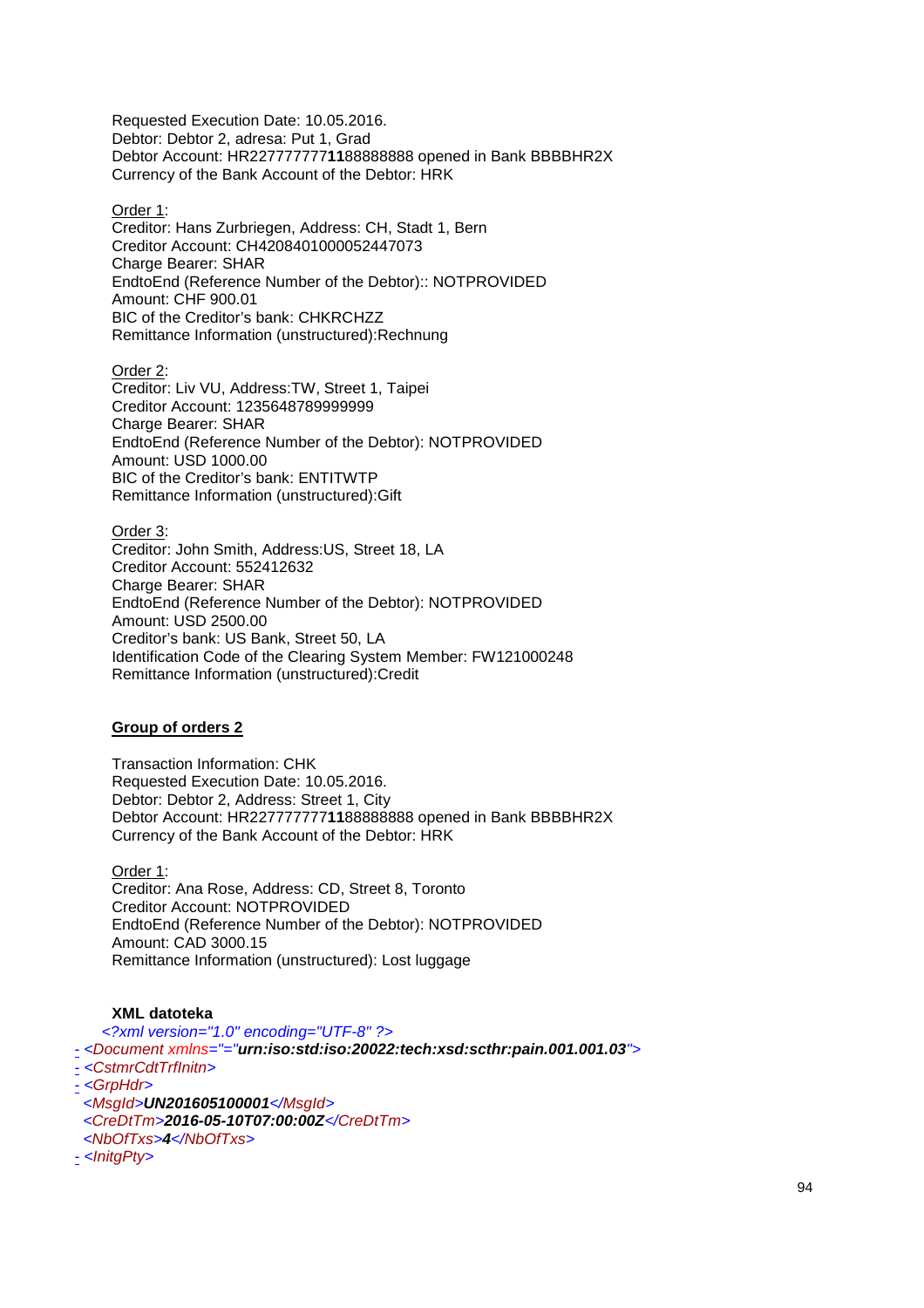<Nm >**Platitelj 2**</Nm > </InitgPty > </GrpHdr > <u>-</u> <PmtInf> <PmtInfId >**Grupa 1**</PmtInfId > <PmtMtd >**TRF**</PmtMtd > <ReqdExctnDt >**2016-05-10**</ReqdExctnDt > - <Dbtr> <Nm >**Platitelj 1**</Nm > <u>-</u> <PstlAdr> <AdrLine>Put 1</AdrLine> <AdrLine>Grad</AdrLine> </PstlAdr > </Dbtr > - <DbtrAcct> <u>-</u> <ld> <IBAN >**HR2277777771188888888**</IBAN > </Id > <Ccy >**HRK**</Ccy > </DbtrAcct > - <DbtrAgt> <u>-</u> <FinInstnId> <BIC>**BBBBHR2X</BIC>** </FinInstnId > </DbtrAgt > - <CdtTrfTxInf> - <Pmtld> <InstrId>Nalog 1</InstrId> <EndToEndId >**NOTPROVIDED**</EndToEndId > </PmtId > <u>-</u> <Amt> <InstdAmt Ccy="**CHF**">**900.01**</InstdAmt > </Amt> <ChrgBr >**SHAR**</ChrgBr > <u>-</u> <CdtrAgt> - <FinInstnId> <BIC >**CHKRCHZZ**</BIC> </FinInstnId> </CdtrAgt > <u>-</u> <Cdtr> <Nm >**Hans Zurbriegen**</Nm > - <PstlAdr> <Ctry>**CH</Ctry>** <AdrLine>Stadt 1</AdrLine> <AdrLine>**Bern**</AdrLine> </PstlAdr > </Cdtr > <u>-</u> <CdtrAcct> <u>-</u> <ld> <IBAN >**CH4208401000052447073**</IBAN > </Id > </CdtrAcct > <u>-</u> <RmtInf> <Unstrd >**Rechnung**</Unstrd > </RmtInf> </CdtTrfTxInf> - <CdtTrfTxInf> - <Pmtld> <InstrId>Nalog 2</InstrId>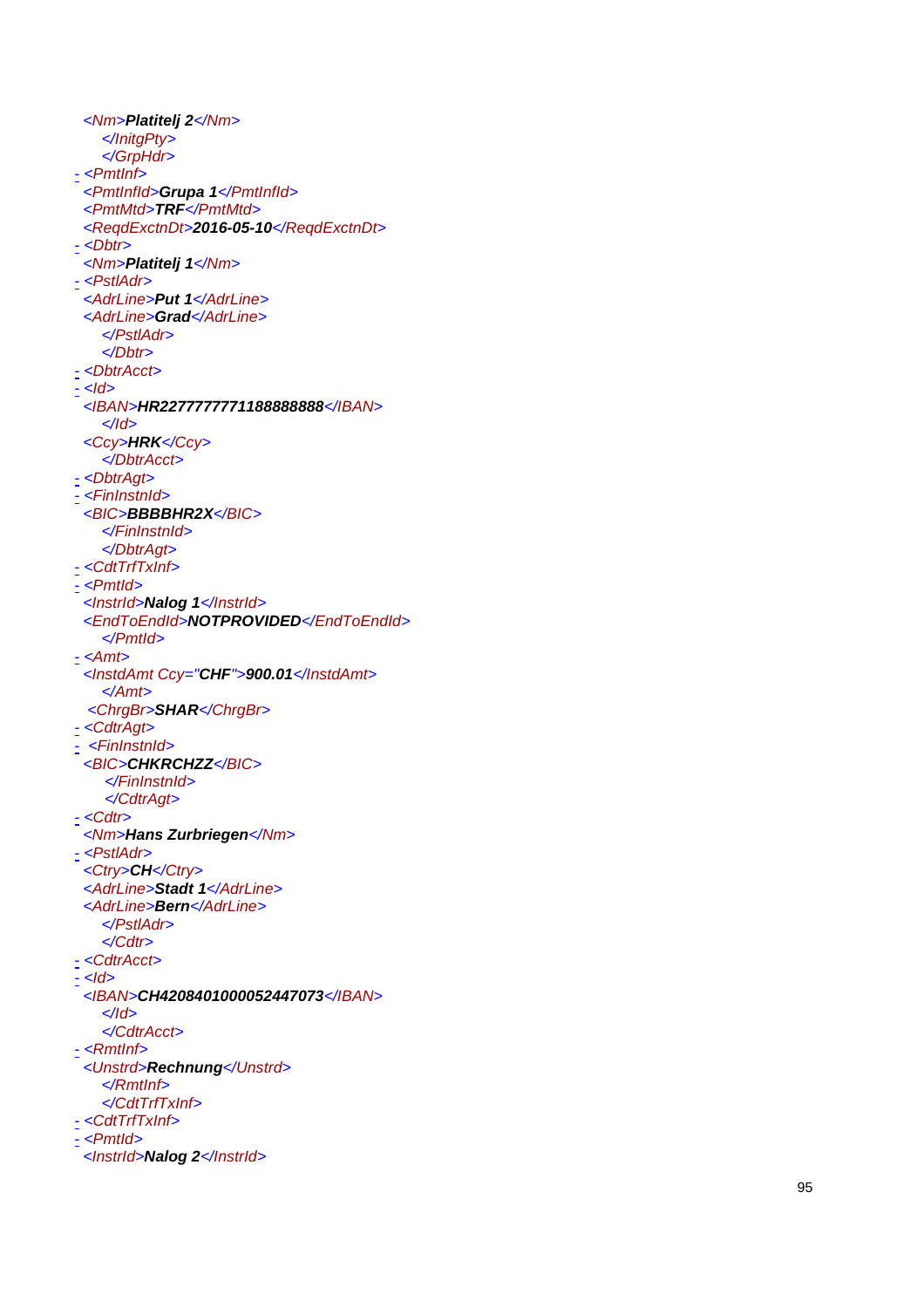```
<EndToEndId
>NOTPROVIDED</EndToEndId
>
    </PmtId
>
<u>-</u> <Amt>
 <InstdAmt Ccy="USD">1000.00</InstdAmt
>
    </Amt> 
 <ChrgBr
>SHAR</ChrgBr
>
<u>-</u> <CdtrAgt>
\le <FinInstnId>
 <BIC
>ENTITWTP</BIC> 
     </FinInstnId> 
 </CdtrAgt
>
- <Cdtr>
 <Nm
>Liv Vu</Nm
>
- <PstlAdr>
<Ctry>TW</Ctry>
 <AdrLine>Street 1</AdrLine>
 <AdrLine>Taipei</AdrLine>
    </PstlAdr
>
    </Cdtr
>
<u>-</u> <CdtrAcct>
<u>-</u> <ld>
 <Othr
>
  <Id
>1235648789999999</Id> 
 </Othr
>
    </Id
>
    </CdtrAcct
>
-
<RmtInf> 
 <Unstrd
>Gift</Unstrd
>
    </RmtInf>
    </CdtTrfTxInf>
-
<CdtTrfTxInf>
<u>-</u> <PmtId>
 <InstrId>Nalog 3</InstrId>
 <EndToEndId>NOTPROVIDED</EndToEndId>
    </PmtId
>
<u>-</u> <Amt>
 <InstdAmt Ccy="USD">2500.00</InstdAmt
>
    </Amt> 
<ChrgBr>SHAR</ChrgBr>
-
<CdtrAgt> 
- <FinInstnId>
- <ClrSysMmbId> 
 <MmbId
>FW121000248</MmbId> 
     </ClrSysMmbId> 
 <Nm
>US Bank</Nm
>
-
<PstlAdr> 
 <Ctry
>US</Ctry
>
 <AdrLine>Street 50</AdrLine>
 <AdrLine>LA</AdrLine>
    </PstlAdr> 
     </FinInstnId> 
 </CdtrAgt
>
<u>-</u> <Cdtr>
 <Nm
>John Smith</Nm
>
-
<PstlAdr> 
 <Ctry
>US</Ctry
>
 <AdrLine>Street 18</AdrLine>
 <AdrLine>LA</AdrLine>
    </PstlAdr
>
```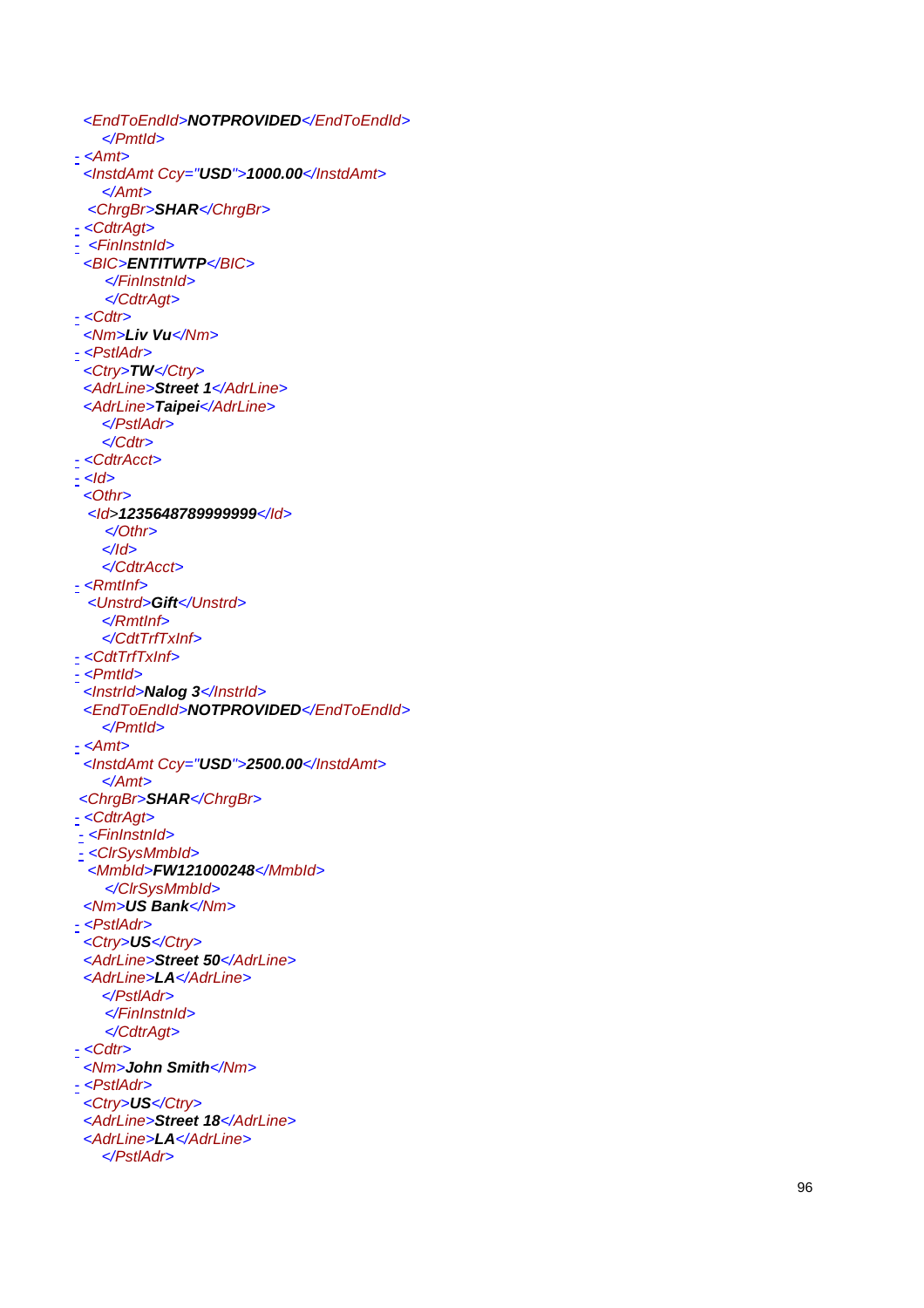</Cdtr > <u>-</u> <CdtrAcct>  $<$ *ld*> $-$  <Othr > <Id >**552412632**</Id> </Othr > </Id > </CdtrAcct > - <RmtInf> <Unstrd >**Credit**</Unstrd > </RmtInf> </CdtTrfTxInf> </PmtInf> <u>-</u> <PmtInf> <PmtInfId >**Grupa 2**</PmtInfId > <PmtMtd >**CHK**</PmtMtd > <ReqdExctnDt >**2016-05-10**</ReqdExctnDt > - <Dbtr> <Nm >**Platitelj 2**</Nm > <u>-</u> <PstlAdr> <AdrLine>Put 1</AdrLine> <AdrLine>Grad</AdrLine> </PstlAdr > </Dbtr > - <DbtrAcct> <u>-</u> <ld> <IBAN > **HR2277777771188888888**</IBAN > </Id > <Ccy >**HRK**</Ccy > </DbtrAcct > - <DbtrAgt> <u>-</u> <FinInstnId> <BIC>**BBBBHR2X</BIC>** </FinInstnId > </DbtrAgt > - <CdtTrfTxInf> - <Pmtld> <InstrId>Nalog 1</InstrId> <EndToEndId>NOTPROVIDED</EndToEndId> </PmtId > <u>-</u> <Amt> <InstdAmt Ccy="**CAD**">**3000.15**</InstdAmt > </Amt > <u>-</u> <Cdtr> <Nm >**Ana Rose**</Nm > - <PstlAdr> <Ctry>**CD**</Ctry> <AdrLine>Street 8</AdrLine> <AdrLine>Toronto</AdrLine> </PstlAdr > </Cdtr > - <CdtrAcct > <u>-</u> <ld> <u>-</u> <0thr> <Id >**NOTPROVIDED**</Id> </Othr > </Id > </CdtrAcct > <u>-</u> <RmtInf>